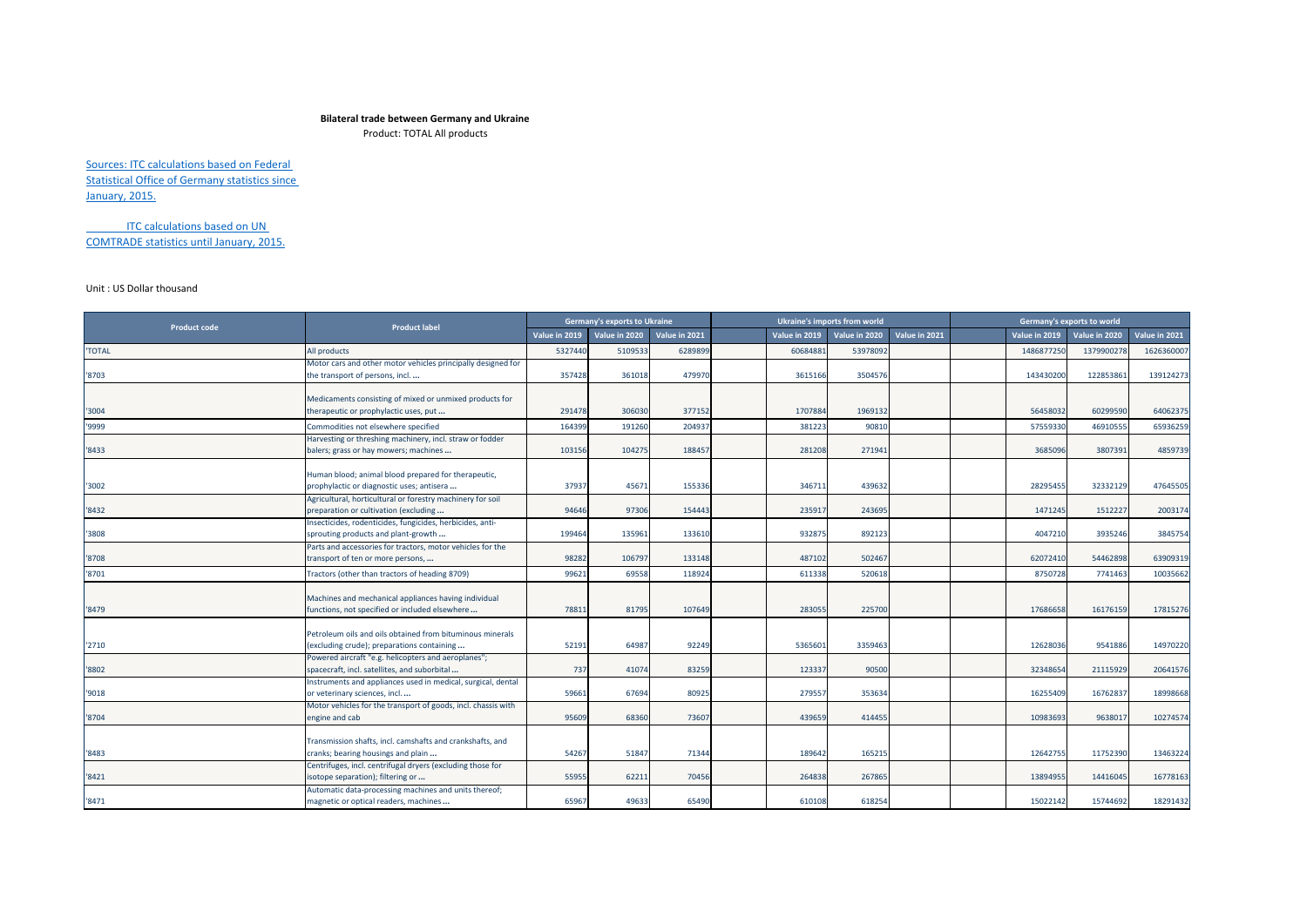|        | Electrical apparatus for switching or protecting electrical                                            |       |       |       |        |        |  |          |          |          |
|--------|--------------------------------------------------------------------------------------------------------|-------|-------|-------|--------|--------|--|----------|----------|----------|
| '8536  | circuits, or for making connections                                                                    | 53516 | 4630  | 63019 | 36825  | 362136 |  | 14497344 | 13862849 | 16890926 |
| '8422  | Dishwashing machines; machinery for cleaning or drying                                                 | 46264 | 5896  | 50052 | 128364 | 153134 |  | 816539   | 798528   | 8466297  |
|        | bottles or other containers; machinery<br>Taps, cocks, valves and similar appliances for pipes, boiler |       |       |       |        |        |  |          |          |          |
| '8481  | shells, tanks, vats or the like,                                                                       | 38074 | 3960  | 48529 | 271733 | 23184  |  | 14105428 | 12882107 | 15272965 |
|        | Plates, sheets, film, foil and strip, of non-cellular plastics, not                                    |       |       |       |        |        |  |          |          |          |
| '3920  | reinforced, laminated,                                                                                 | 36536 | 3458  | 47514 | 315304 | 317024 |  | 6427309  | 6264876  | 7758803  |
|        | Frailers and semi-trailers; other vehicles, not mechanically                                           |       |       |       |        |        |  |          |          |          |
| '8716  | propelled (excluding railway and                                                                       | 57461 | 39243 | 46057 | 208891 | 185600 |  | 6252850  | 5160404  | 7026666  |
|        | Machinery, plant or laboratory equipment whether or not                                                |       |       |       |        |        |  |          |          |          |
| '8419  | electrically heated (excluding furnaces,                                                               | 37200 | 3188  | 45513 | 15241: | 151038 |  | 668009   | 5830339  | 6293557  |
|        | Pumps for liquids, whether or not fitted with a measuring                                              |       |       |       |        |        |  |          |          |          |
| '8413' | device (excluding ceramic pumps and                                                                    | 37825 | 3641  | 45078 | 196089 | 20456  |  | 1135230  | 10281660 | 11677181 |
|        | Polymers of vinyl chloride or of other halogenated olefins, in                                         |       |       |       |        |        |  |          |          |          |
| '3904  | primary forms                                                                                          | 37971 | 3158  | 43686 | 84918  | 67450  |  | 1815762  | 1706524  | 2559968  |
| '0406  | Cheese and curd                                                                                        | 19301 | 3267  | 43296 | 10884  | 21046  |  | 460916   | 480469   | 5397503  |
|        | Articles of plastics and articles of other materials of heading                                        |       |       |       |        |        |  |          |          |          |
| '3926  | 3901 to 3914, n.e.s.                                                                                   | 29885 | 32579 | 41922 | 241954 | 17560  |  | 969366   | 9647540  | 11365011 |
| '2106  | Food preparations, n.e.s.                                                                              | 29054 | 32170 | 3982  | 249100 | 27263  |  | 378590   | 413167   | 4667916  |
|        | nsulated "incl. enamelled or anodised" wire, cable "incl.                                              |       |       |       |        |        |  |          |          |          |
| '8544  | coaxial cable" and other insulated                                                                     | 40370 | 2741  | 39166 | 575393 | 49831  |  | 837970   | 788655   | 9769252  |
|        | Extracts, essences and concentrates, of coffee, tea or maté                                            |       |       |       |        |        |  |          |          |          |
| '2101  | and preparations with a basis of                                                                       | 34283 | 35598 | 37686 | 114379 | 126790 |  | 911298   | 870832   | 884547   |
|        | Mixtures of odoriferous substances and mixtures, incl.                                                 |       |       |       |        |        |  |          |          |          |
| '3302  | alcoholic solutions, based on one or                                                                   | 34447 | 34837 | 37592 | 135660 | 118278 |  | 222335   | 2244453  | 2483198  |
|        | Paper, paperboard, cellulose wadding and webs of cellulose                                             |       |       |       | 154148 | 147652 |  | 3357164  | 3109423  |          |
| '4811  | ibres, coated, impregnated, covered,                                                                   | 37290 | 3255  | 37581 |        |        |  |          |          | 3650765  |
| '8409  | Parts suitable for use solely or principally with internal<br>combustion piston engine of heading      | 23900 | 28909 | 37418 | 8024   | 7197   |  | 13150600 | 11067065 | 13237037 |
|        | Apparatus based on the use of X-rays or of alpha, beta or                                              |       |       |       |        |        |  |          |          |          |
| '9022  | gamma radiations, whether or not                                                                       | 42506 | 3845  | 36829 | 105733 | 14793  |  | 5625048  | 5367271  | 5905849  |
|        |                                                                                                        |       |       |       |        |        |  |          |          |          |
|        | Self-propelled bulldozers, angledozers, graders, levellers,                                            |       |       |       |        |        |  |          |          |          |
| '8429  | scrapers, mechanical shovels, excavators,                                                              | 20154 | 2611  | 3674  | 194780 | 22193  |  | 388178   | 3237904  | 4016420  |
|        | Mechanical appliances, whether or not hand-operated, for                                               |       |       |       |        |        |  |          |          |          |
| '8424  | projecting, dispersing or spraying                                                                     | 26137 | 23646 | 35901 | 8634   | 93490  |  | 3471702  | 3303500  | 3751083  |
|        | Articles of precious metal or of metal clad with precious                                              |       |       |       |        |        |  |          |          |          |
| '7115  | metal, n.e.s.                                                                                          | 18290 | 25039 | 35215 | 2765   | 29204  |  | 614108   | 770027   | 1289516  |
|        |                                                                                                        |       |       |       |        |        |  |          |          |          |
| '8414  | Air or vacuum pumps (excluding gas compound elevators and<br>pneumatic elevators and conveyors);       | 33192 | 25008 | 33550 | 23217  | 156237 |  | 9923385  | 9386875  | 10382406 |
|        |                                                                                                        |       |       |       |        |        |  |          |          |          |
| '3901  | Polymers of ethylene, in primary forms                                                                 | 16896 | 2130  | 32262 | 332139 | 28591  |  | 335832   | 314790   | 4488498  |
|        | Ball or roller bearings (excluding steel balls of heading 7326);                                       |       |       |       |        |        |  |          |          |          |
| '8482  | parts thereof                                                                                          | 26568 | 23374 | 30796 | 129327 | 11619  |  | 510661   | 4713421  | 5475397  |
|        | Organic surface-active agents (excluding soap); surface-active                                         |       |       |       |        |        |  |          |          |          |
| '3402  | oreparations, washing preparations,                                                                    | 28240 | 28783 | 2994  | 21669  | 26864  |  | 3886038  | 3928052  | 4312864  |
|        | Instruments and apparatus for physical or chemical analysis,                                           |       |       |       |        |        |  |          |          |          |
| '9027  | e.g. polarimeters, refractometers,                                                                     | 23655 | 2396  | 29840 | 7563   | 85208  |  | 8767814  | 8616366  | 9711593  |
|        |                                                                                                        |       |       |       |        |        |  |          |          |          |
| '1806  | Chocolate and other food preparations containing cocoa                                                 | 21855 | 23090 | 29268 | 15040  | 189102 |  | 4955856  | 4903101  | 5362508  |
|        | Tubes, pipes and hoses, and fittings therefor, e.g. joints,                                            |       |       |       |        |        |  |          |          |          |
| '3917  | elbows, flanges, of plastics                                                                           | 23851 | 23928 | 28958 | 16743  | 181453 |  | 4297770  | 4245366  | 4949341  |
|        | Beauty or make-up preparations and preparations for the                                                |       |       |       |        |        |  |          |          |          |
| '3304  | care of the skin, incl. sunscreen or                                                                   | 34634 | 31507 | 28752 | 22837  | 21141  |  | 3818676  | 3423762  | 3945617  |
| '2401  | Unmanufactured tobacco; tobacco refuse                                                                 | 27155 | 25838 | 2849  | 23288  | 22772  |  | 35231    | 275864   | 351964   |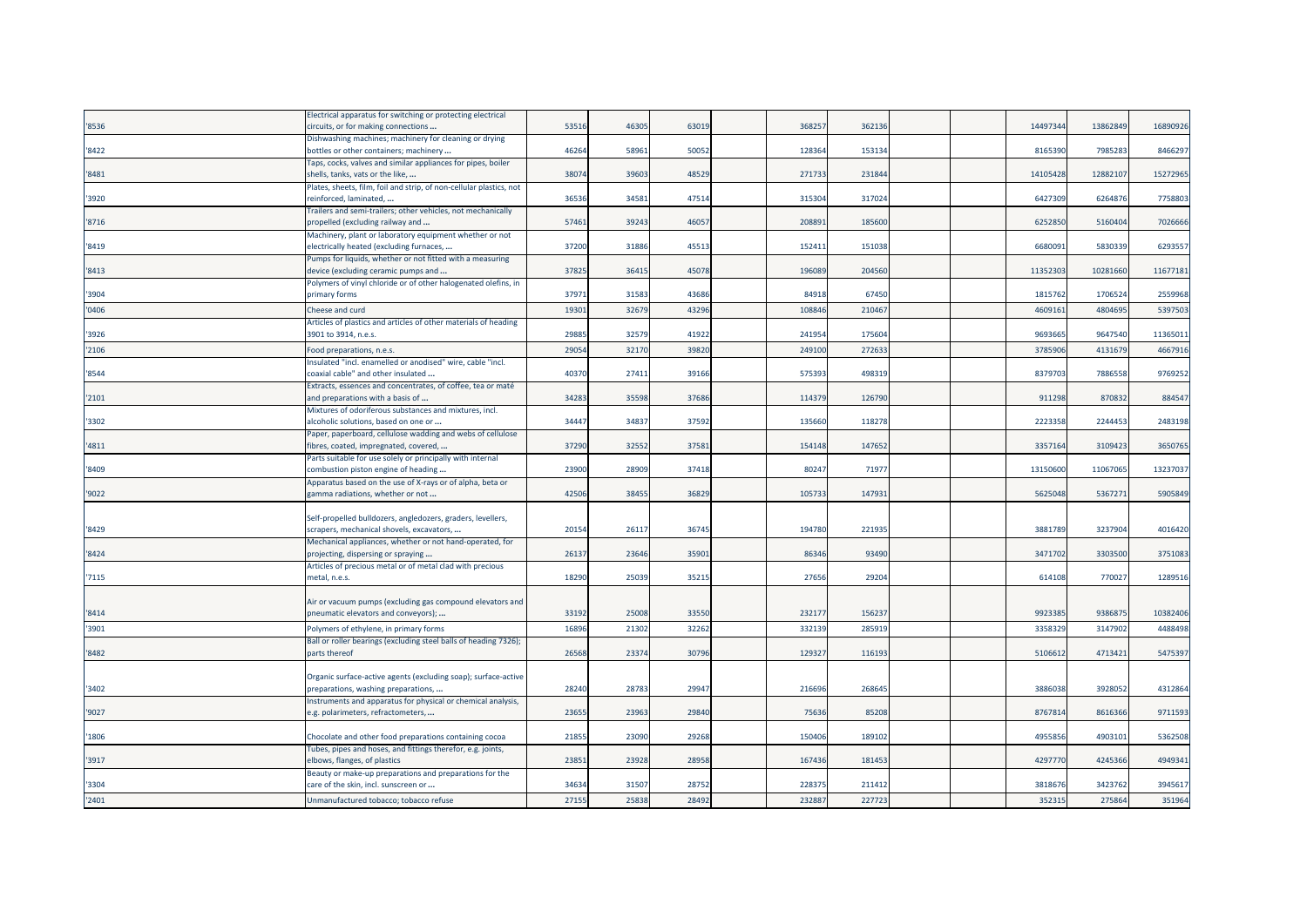|       | Paper and paperboard, coated on one or both sides with                                       |       |       |       |        |        |  |          |          |          |
|-------|----------------------------------------------------------------------------------------------|-------|-------|-------|--------|--------|--|----------|----------|----------|
| '4810 | «aolin "China clay" or other inorganic                                                       | 26824 | 2312  | 28371 | 17819  | 160000 |  | 3462179  | 3008426  | 3534447  |
|       | Special purpose motor vehicles (other than those principally                                 |       |       |       |        |        |  |          |          |          |
| '8705 | designed for the transport of                                                                | 18166 | 10558 | 27607 | 15751  | 12150  |  | 4120493  | 3394366  | 3912239  |
|       |                                                                                              |       |       |       |        |        |  |          |          |          |
| '4016 | Articles of vulcanised rubber (excluding hard rubber), n.e.s.                                | 18669 | 21353 | 26789 | 210184 | 212299 |  | 4031559  | 3886286  | 4525682  |
| '2309 | Preparations of a kind used in animal feeding                                                | 1643  | 2251  | 26341 | 21186  | 25900  |  | 3027060  | 359776   | 4243828  |
| '3305 | Preparations for use on the hair                                                             | 2024  | 22268 | 25949 | 14276  | 149165 |  | 1434263  | 1370422  | 1619998  |
|       | Printing machinery used for printing by means of plates,                                     |       |       |       |        |        |  |          |          |          |
| '8443 | cylinders and other printing components                                                      | 27950 | 22177 | 25464 | 119558 | 118435 |  | 9639915  | 8539637  | 9502417  |
|       | Machinery for sorting, screening, separating, washing,                                       |       |       |       |        |        |  |          |          |          |
| '8474 | crushing, grinding, mixing or kneading                                                       | 13646 | 25320 | 25337 | 109264 | 135675 |  | 2306105  | 2009115  | 2132551  |
|       | Machinery, not specified or included elsewhere in this                                       |       |       |       |        |        |  |          |          |          |
| '8438 | chapter, for the industrial preparation                                                      | 1884  | 2317  | 25233 | 10001  | 100332 |  | 2601840  | 2358694  | 2622827  |
|       |                                                                                              |       |       |       |        |        |  |          |          |          |
| '7326 | Articles of iron or steel, n.e.s. (excluding cast articles)                                  | 17078 | 18156 | 25038 | 181400 | 96284  |  | 5163350  | 482508   | 5757663  |
|       |                                                                                              |       |       |       |        |        |  |          |          |          |
|       | Prepared binders for foundry moulds or cores; chemical                                       |       |       |       |        |        |  |          |          |          |
| '3824 | products and preparations for the chemical                                                   | 1668  | 20254 | 24744 | 10172  | 103193 |  | 551533   | 5332008  | 6498450  |
|       | Electrical transformers, static converters, e.g. rectifiers, and                             |       |       |       |        |        |  |          |          |          |
| '8504 | inductors; parts thereof                                                                     | 47538 | 29946 | 24347 | 38941  | 214292 |  | 9172966  | 10250990 | 11968022 |
|       | Lifting, handling, loading or unloading machinery, e.g. lifts,                               |       |       |       |        |        |  |          |          |          |
| '8428 | escalators, conveyors, teleferics                                                            | 2162  | 16294 | 23887 | 168860 | 156667 |  | 5408113  | 4851163  | 5201216  |
|       | Diagnostic or laboratory reagents on a backing, prepared                                     |       |       |       |        |        |  |          |          |          |
| '3822 | diagnostic or laboratory reagents                                                            | 10270 | 19764 | 23312 | 4234   | 95893  |  | 4269939  | 5482884  | 6469115  |
|       | Articles for the conveyance or packaging of goods, of plastics                               |       |       |       |        |        |  |          |          |          |
| '3923 | stoppers, lids, caps and other                                                               | 12602 | 15034 | 22936 | 17541  | 176041 |  | 5017024  | 4984517  | 5803652  |
|       | Prepared glues and other prepared adhesives, n.e.s.; products                                |       |       |       |        |        |  |          |          |          |
| '3506 | suitable for use as glues or                                                                 | 16206 | 1850  | 22750 | 4556   | 48163  |  | 211188   | 209784   | 2507752  |
|       | Fibreboard of wood or other ligneous materials, whether or                                   |       |       |       |        |        |  |          |          |          |
| '4411 | not agglomerated with resins or                                                              | 22228 | 2195  | 22349 | 13413  | 139090 |  | 1805427  | 1867365  | 2195101  |
| '8542 | Electronic integrated circuits; parts thereof                                                | 2362  | 2047  | 21714 | 19449  | 17053  |  | 1492305  | 1275616  | 15940466 |
|       | Electric instantaneous or storage water heaters and                                          |       |       |       |        |        |  |          |          |          |
| '8516 | mmersion heaters; electric space-heating                                                     | 19315 | 1962  | 21565 | 30956  | 346065 |  | 4464578  | 4826726  | 5808859  |
|       | Undenatured ethyl alcohol of an alcoholic strength of < 80%;                                 |       |       |       |        |        |  |          |          |          |
| '2208 | spirits, liqueurs and other spirituous                                                       | 1653  | 13057 | 21481 | 22786  | 226941 |  | 1367175  | 985290   | 1339035  |
|       | Orthopaedic appliances, incl. crutches, surgical belts and                                   |       |       |       |        |        |  |          |          |          |
| '9021 | trusses; splints and other fracture                                                          | 23752 | 23454 | 21188 | 11022  | 10055  |  | 563748   | 4944360  | 5951809  |
|       | Boards, panels, consoles, desks, cabinets and other bases,                                   |       |       |       |        |        |  |          |          |          |
| '8537 | equipped with two or more apparatus                                                          | 40239 | 1581  | 21112 | 21902  | 132812 |  | 13852808 | 12645781 | 13561630 |
|       | Parts suitable for use solely or principally with the machinery                              |       |       |       |        |        |  |          |          |          |
| '8431 | of heading 8425 to 8430, n.e.s.                                                              | 42609 | 14774 | 20270 | 159200 | 113337 |  | 5018264  | 4434047  | 5243374  |
|       | Measuring or checking instruments, appliances and machines                                   |       |       |       |        |        |  |          |          |          |
| '9031 | not elsewhere specified in chapter                                                           | 18256 | 16468 | 20234 | 5748   | 52825  |  | 927200   | 8224801  | 9232661  |
|       | Perfumes and toilet waters (excluding aftershave lotions,                                    |       |       |       |        |        |  |          |          |          |
| '3303 | personal deodorants and hair lotions)                                                        | 17074 | 9578  | 19871 | 11317  | 82140  |  | 2261480  | 1422666  | 1852678  |
| '0901 | Coffee, whether or not roasted or decaffeinated; coffee husks                                | 15465 | 18470 | 19612 | 144199 | 16631  |  |          | 2586875  | 2939972  |
|       | and skins; coffee substitutes                                                                |       |       |       |        |        |  | 2377576  |          |          |
|       |                                                                                              | 19844 | 19662 | 19021 | 14846  | 12787  |  | 825330   | 750027   |          |
| '8501 | Electric motors and generators (excluding generating sets)                                   |       |       |       |        |        |  |          |          | 8486695  |
| '8302 | Base metal mountings, fittings and similar articles suitable for                             | 18186 | 18509 | 19006 | 17686  | 201961 |  | 5016598  | 473821   | 5634321  |
|       | furniture, doors, staircases,<br>Fork-lift trucks; other works trucks fitted with lifting or |       |       |       |        |        |  |          |          |          |
| '8427 | handling equipment (excluding straddle                                                       | 15299 | 13008 | 18679 | 11300  | 9900   |  | 3793356  | 315537   | 3870716  |
|       | Parts suitable for use solely or principally with the apparatus                              |       |       |       |        |        |  |          |          |          |
| '8538 | of heading 8535, 8536 or 8537,                                                               | 25121 | 19206 | 18149 | 104818 | 108484 |  | 5607270  | 5221968  | 6125284  |
|       |                                                                                              |       |       |       |        |        |  |          |          |          |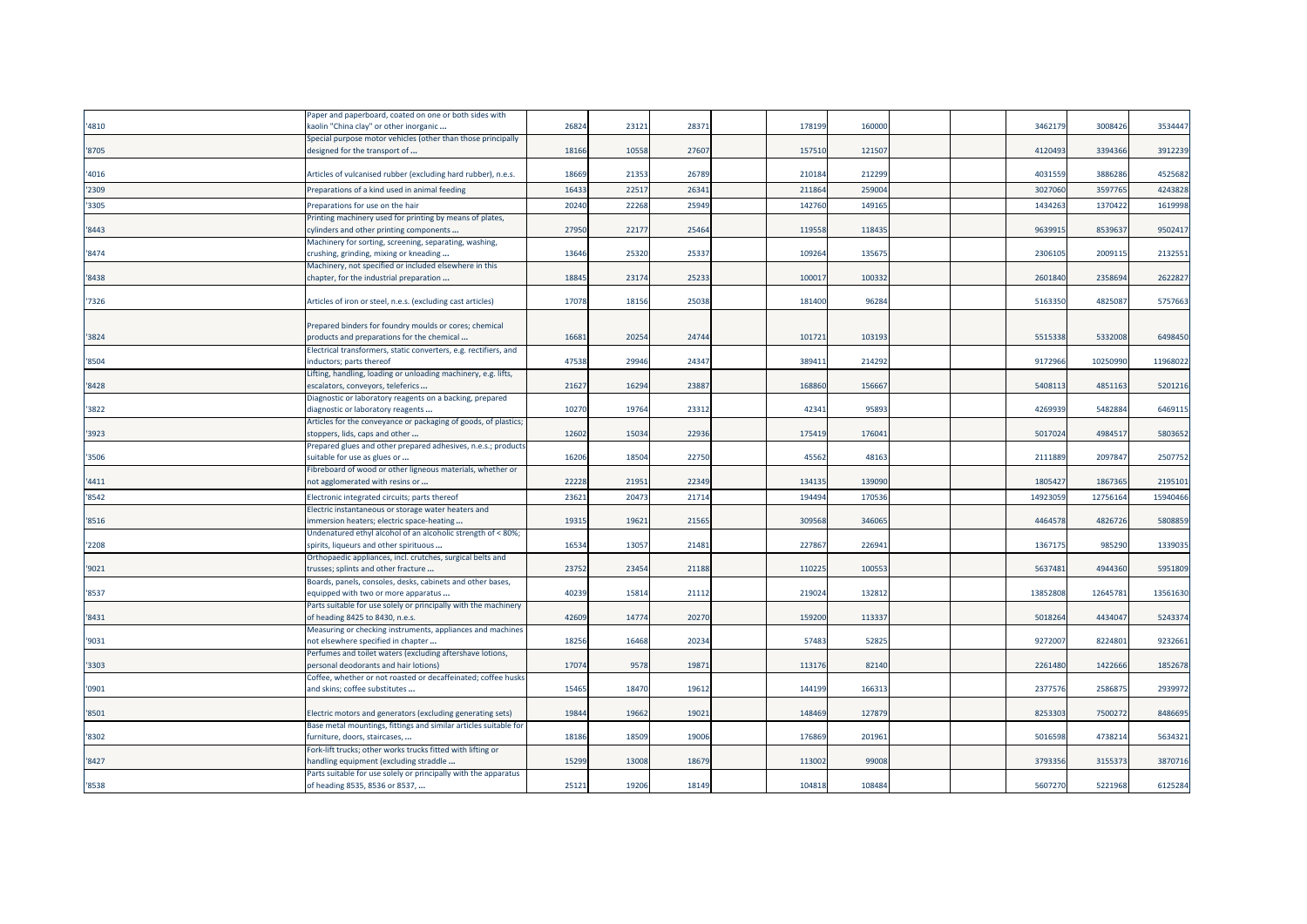|       | Pharmaceutical preparations and products of subheadings          |       |       |       |        |        |  |         |          |          |
|-------|------------------------------------------------------------------|-------|-------|-------|--------|--------|--|---------|----------|----------|
| '3006 | 3006.10.10 to 3006.60.90                                         | 15883 | 17455 | 17888 | 55468  | 53718  |  | 3214797 | 2930430  | 3586149  |
|       | Self-adhesive plates, sheets, film, foil, tape, strip and other  |       |       |       |        |        |  |         |          |          |
| '3919 | flat shapes, of plastics, whether                                | 12107 | 13579 | 17395 | 80443  | 86794  |  | 259501  | 2578928  | 3074606  |
|       | Machine tools, incl. machines for nailing, stapling, glueing or  |       |       |       |        |        |  |         |          |          |
| '8465 | otherwise assembling, for working                                | 15247 | 14775 | 17250 | 75484  | 76570  |  | 1997397 | 1802824  | 2038237  |
|       | Paints and varnishes, incl. enamels and lacquers, based on       |       |       |       |        |        |  |         |          |          |
| '3208 |                                                                  | 14314 | 13920 | 1703  | 85062  | 92589  |  | 226808  | 221877   | 2617372  |
|       | synthetic polymers or chemically                                 |       |       |       |        |        |  |         |          |          |
| '3906 | Acrylic polymers, in primary forms                               | 10579 | 1058  | 16988 | 49183  | 49538  |  | 205259  | 189195   | 2419627  |
|       | Felephone sets, incl. telephones for cellular networks or for    |       |       |       |        |        |  |         |          |          |
| '8517 | other wireless networks; other                                   | 16285 | 18485 | 1695  | 970369 | 110978 |  | 1328498 | 13467506 | 13601911 |
|       |                                                                  |       |       |       |        |        |  |         |          |          |
| '3912 | Cellulose and its chemical derivatives, n.e.s., in primary forms | 14446 | 15766 | 16747 | 27487  | 25934  |  | 1036407 | 1045661  | 1206307  |
|       | nsulating fittings for electrical machines, appliances or        |       |       |       |        |        |  |         |          |          |
| '8547 | equipment, being fittings wholly                                 | 18680 | 14426 | 16702 | 170548 | 60406  |  | 1515635 | 1285460  | 1486248  |
|       | Seeds, fruits and spores, for sowing (excluding leguminous       |       |       |       |        |        |  |         |          |          |
| '1209 | regetables and sweetcorn, coffee,                                | 16419 | 1407  | 16127 | 49527  | 54715  |  | 505588  | 56281    | 658087   |
|       | Tools for working in the hand, pneumatic, hydraulic or with      |       |       |       |        |        |  |         |          |          |
| '8467 | self-contained electric or non-electric                          | 15272 | 1599  | 16115 | 118766 | 12180  |  | 296810  | 309604   | 3800637  |
|       |                                                                  |       |       |       |        |        |  |         |          |          |
|       | Structures and parts of structures "e.g., bridges and bridge-    |       |       |       |        |        |  |         |          |          |
| '7308 | sections, lock-gates, towers,                                    | 28062 | 13981 | 16080 | 222500 | 130467 |  | 4667043 | 415957   | 5124235  |
|       |                                                                  |       |       |       |        |        |  |         |          |          |
|       | Live poultry, "fowls of the species Gallus domesticus, ducks,    |       |       |       |        |        |  |         |          |          |
| '0105 | geese, turkeys and guinea fowls"                                 | 16652 | 1653  | 16042 | 60506  | 63093  |  | 66071   | 57298    | 556123   |
|       | Uncoated paper and paperboard, of a kind used for writing,       |       |       |       |        |        |  |         |          |          |
| '4802 | printing or other graphic purposes,                              | 12221 | 22570 | 15946 | 142476 | 127953 |  | 190290  | 1622523  | 1667314  |
|       | Agricultural, horticultural, forestry, poultry-keeping or bee-   |       |       |       |        |        |  |         |          |          |
| '8436 | keeping machinery, incl. germination                             | 14068 | 11506 | 15940 | 35124  | 32682  |  | 101468  | 103563   | 1145195  |
|       |                                                                  |       |       |       |        |        |  |         |          |          |
|       | Instruments and apparatus for measuring or checking the          |       |       |       |        |        |  |         |          |          |
| '9026 | low, level, pressure or other variables                          | 13787 | 1684  | 15783 | 44187  | 48462  |  | 5042096 | 4574045  | 5270974  |
|       | Amino-resins, phenolic resins and polyurethanes, in primary      |       |       |       |        |        |  |         |          |          |
| '3909 | forms                                                            | 10853 | 11228 | 1576  | 106157 | 104160 |  | 274479  | 2614047  | 3678787  |
|       | Machinery for working rubber or plastics or for the              |       |       |       |        |        |  |         |          |          |
| '8477 |                                                                  | 12470 | 19831 | 15438 | 55933  | 63664  |  | 579097  | 5461064  | 6078897  |
|       | manufacture of products from these materials,                    |       |       |       |        |        |  |         |          |          |
|       | Screws, bolts, nuts, coach screws, screw hooks, rivets, cotters  |       |       |       |        |        |  |         |          |          |
| '7318 | cotter pins, washers, incl                                       | 13636 | 1337  | 15233 | 117163 | 114124 |  | 6547183 | 6086944  | 7297399  |
|       | Plates, sheets, film, foil and strip, of plastics, reinforced,   |       |       |       |        |        |  |         |          |          |
| '3921 | laminated, supported or similarly                                | 8789  | 943   | 1469  | 151438 | 163753 |  | 3651583 | 348287   | 4281567  |
|       | Polyacetals, other polyethers and epoxide resins, in primary     |       |       |       |        |        |  |         |          |          |
| '3907 | forms; polycarbonates, alkyd resins,                             | 8232  | 9205  | 14660 | 27861  | 237302 |  | 476358  | 438004   | 6148858  |
|       | Fabrics, knitted or crocheted, of a width of > 30 cm (excluding  |       |       |       |        |        |  |         |          |          |
| '6006 | warp knit fabrics "incl. those                                   | 18106 | 13171 | 14605 | 91368  | 97785  |  | 257333  | 214505   | 233629   |
| '1804 | Cocoa butter, fat and oil                                        | 5793  | 7929  | 14521 | 58346  | 59723  |  | 520118  | 463446   | 545895   |
|       |                                                                  |       |       |       |        |        |  |         |          |          |
|       |                                                                  |       |       |       |        |        |  |         |          |          |
|       | Monofilament of which any cross-sectional dimension > 1          | 10839 |       | 14452 | 57323  | 59475  |  | 1754225 | 1726012  | 2233349  |
| '3916 | mm, rods, sticks and profile shapes,                             |       | 11319 |       |        |        |  |         |          |          |
|       | Electrical ignition or starting equipment of a kind used for     |       |       |       |        |        |  |         |          |          |
| '8511 | spark-ignition or compression-ignition                           | 7856  | 10632 | 14332 | 47958  | 46383  |  | 213511  | 1994578  | 2346559  |
|       | Printing ink, writing or drawing ink and other inks, whether or  |       |       |       |        |        |  |         |          |          |
| '3215 | not concentrated or solid                                        | 11710 | 12054 | 1401  | 41586  | 42753  |  | 2731991 | 2501949  | 2685131  |
|       | Conveyor or transmission belts or belting, of vulcanised         |       |       |       |        |        |  |         |          |          |
| '4010 | rubber                                                           | 14574 | 11501 | 13896 | 70262  | 64606  |  | 873865  | 829335   | 952408   |
|       | Worn clothing and clothing accessories, blankets and             |       |       |       |        |        |  |         |          |          |
| '6309 | travelling rugs, household linen and articles                    | 11211 | 1019  | 1387  | 18394  | 157145 |  | 380889  | 297256   | 338542   |
|       | Toilet paper and similar paper, cellulose wadding or webs of     |       |       |       |        |        |  |         |          |          |
| '4818 | cellulose fibres, of a kind used                                 | 11310 | 10972 | 13854 | 42555  | 39924  |  | 1415555 | 1302079  | 1301085  |
|       |                                                                  |       |       |       |        |        |  |         |          |          |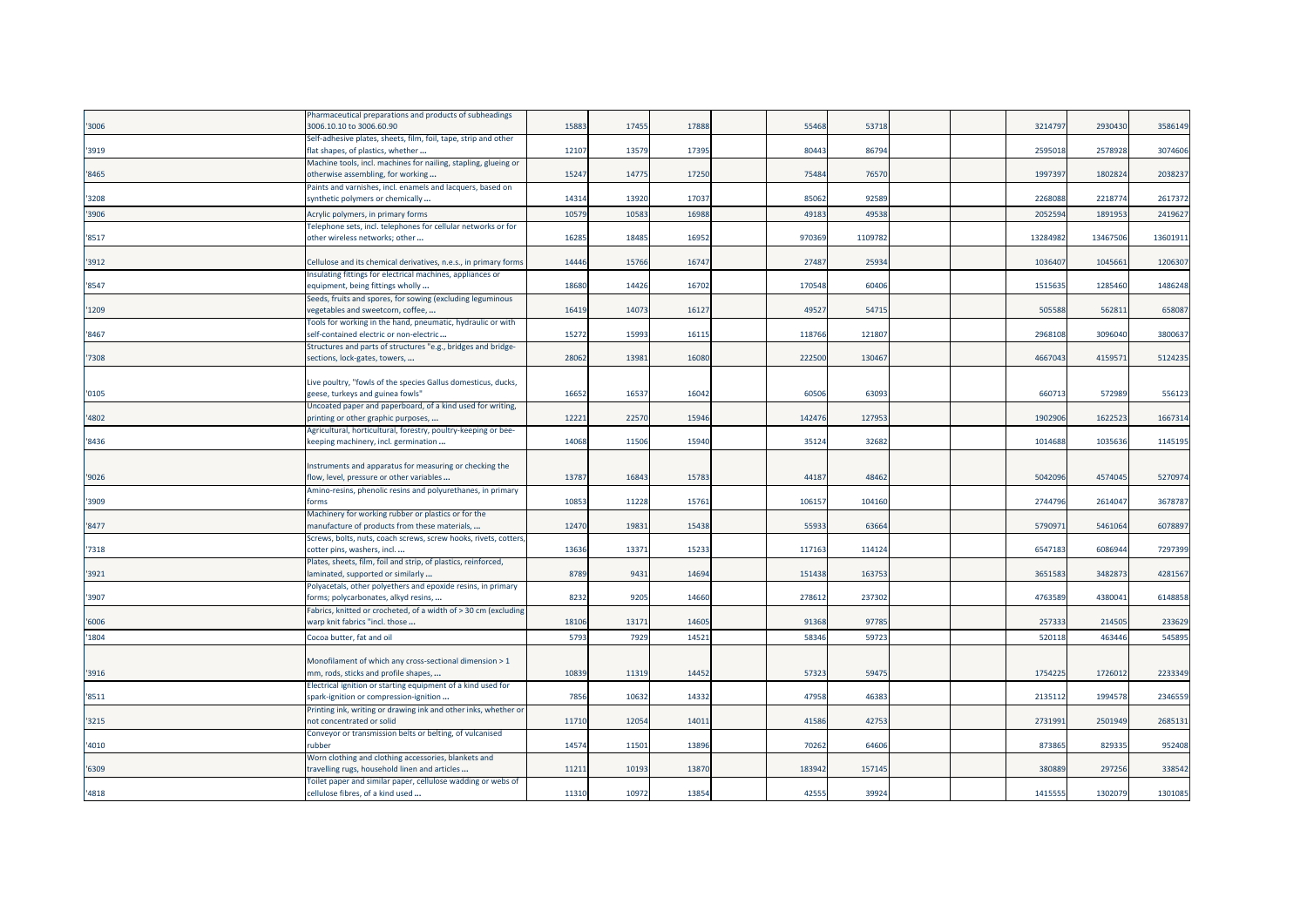|       | Other paper and paperboard, uncoated, in rolls of a width >     |       |       |       |        |        |  |         |         |         |
|-------|-----------------------------------------------------------------|-------|-------|-------|--------|--------|--|---------|---------|---------|
| '4805 | 36 cm or in square or rectangular                               | 9541  | 9457  | 13742 | 4899   | 48864  |  | 2571482 | 2362229 | 3674103 |
|       | Engines and motors (excluding steam turbines, internal          |       |       |       |        |        |  |         |         |         |
| '8412 | combustion piston engine, hydraulic                             | 12830 | 7649  | 13553 | 6305   | 45010  |  | 4058818 | 3315701 | 3284715 |
|       |                                                                 |       |       |       |        |        |  |         |         |         |
| '8508 | Vacuum cleaners, incl. dry cleaners and wet vacuum cleaners     | 11671 | 12219 | 13539 | 58306  | 72153  |  | 1626900 | 1941682 | 2025090 |
|       | Seats, whether or not convertible into beds, and parts          |       |       |       |        |        |  |         |         |         |
| '9401 | thereof, n.e.s. (excluding medical,                             | 12870 | 12147 | 13249 | 96489  | 112677 |  | 4542570 | 3869579 | 4423982 |
|       | Refractory cements, mortars, concretes and similar              |       |       |       |        |        |  |         |         |         |
| '3816 | compositions (excluding preparations based                      | 1685  | 14002 | 13223 | 57966  | 51994  |  | 34651   | 327140  | 354954  |
|       |                                                                 |       |       |       |        |        |  |         |         |         |
|       | Lubricant preparations, incl. cutting-oil preparations, bolt or |       |       |       |        |        |  |         |         |         |
| '3403 | nut release preparations, anti-rust                             | 14286 | 10730 | 13085 | 55730  | 58620  |  | 2124670 | 2022019 | 2399089 |
|       |                                                                 |       |       |       |        |        |  |         |         |         |
|       | Preparations for oral or dental hygiene, incl. denture fixative |       |       |       |        |        |  |         |         |         |
| '3306 | pastes and powders; yarn used                                   | 11372 | 1111  | 13038 | 51384  | 53267  |  | 637102  | 654698  | 678131  |
|       | Furniture and parts thereof, n.e.s. (excluding seats and        |       |       |       |        |        |  |         |         |         |
| '9403 | medical, surgical, dental or veterinary                         | 9317  | 9723  | 12900 | 9294   | 10780  |  | 7951498 | 7774990 | 9268478 |
|       | Refrigerators, freezers and other refrigerating or freezing     |       |       |       |        |        |  |         |         |         |
| '8418 | equipment, electric or other; heat                              | 11109 | 10105 | 12505 | 285165 | 323744 |  | 2487530 | 2523739 | 3163025 |
|       | Woven fabrics of cotton, containing >= 85% cotton by weight     |       |       |       |        |        |  |         |         |         |
| '5208 | and weighing $\leq$ 200 g/m <sup>2</sup>                        | 11239 | 10310 | 12165 | 57228  | 55113  |  | 356110  | 304554  | 317249  |
|       |                                                                 |       |       |       |        |        |  |         |         |         |
|       | Electromechanical domestic appliances, with self-contained      |       |       |       |        |        |  |         |         |         |
| '8509 | electric motor; parts thereof (excluding                        | 801   | 12792 | 12017 | 6918   | 86508  |  | 109347  | 122551  | 1317923 |
|       | Synthetic rubber and factice derived from oils, in primary      |       |       |       |        |        |  |         |         |         |
| '4002 | forms or in plates, sheets or strip;                            | 3762  | 6785  | 11849 | 51230  | 56701  |  | 1493018 | 1174609 | 1729037 |
|       |                                                                 |       |       |       |        |        |  |         |         |         |
|       |                                                                 |       |       |       |        |        |  |         |         |         |
|       | Cartons, boxes, cases, bags and other packing containers, of    |       |       |       |        |        |  |         |         |         |
| '4819 | paper, paperboard, cellulose wadding                            | 9345  | 10695 | 11802 | 80408  | 80900  |  | 336986  | 3448470 | 3761259 |
| '1205 | Rape or colza seeds, whether or not broken                      | 17078 | 1399  | 11747 | 3707   | 34550  |  | 130364  | 12969   | 185254  |
|       |                                                                 |       |       |       |        |        |  |         |         |         |
| '2933 | Heterocyclic compounds with nitrogen hetero-atom[s] only        | 6817  | 10728 | 11407 | 81431  | 93146  |  | 3756489 | 3762193 | 4272512 |
|       |                                                                 |       |       |       |        |        |  |         |         |         |
|       | Plates, sheets and strip, of aluminium, of a thickness of > 0,2 |       |       |       |        |        |  |         |         |         |
| '7606 | mm (excluding expanded plates,                                  | 11088 | 8096  | 11356 | 87052  | 86380  |  | 5503357 | 4438589 | 5906385 |
|       | Microphones and stands therefor (excluding cordless             |       |       |       |        |        |  |         |         |         |
| '8518 | microphones with built-in transmitter);                         | 6348  | 8693  | 11311 | 62828  | 68026  |  | 2156676 | 2290825 | 2881599 |
|       |                                                                 |       |       |       |        |        |  |         |         |         |
|       | Monitors and projectors, not incorporating television           |       |       |       |        |        |  |         |         |         |
| '8528 | reception apparatus; reception apparatus                        | 13278 | 13146 | 10910 | 321280 | 375487 |  | 2030549 | 1996691 | 2067629 |
|       |                                                                 |       |       |       |        |        |  |         |         |         |
|       | Soap; organic surface-active products and preparations for      |       |       |       |        | 68063  |  | 1254840 | 1377456 |         |
| '3401 | use as soap, in the form of bars,                               | 8512  | 9298  | 10851 | 6155   |        |  |         |         | 1421019 |
|       | Anti-freezing preparations and prepared de-icing fluids         |       |       |       |        |        |  |         |         |         |
| '3820 | (excluding prepared additives for mineral                       | 7875  | 6473  | 10772 | 26635  | 22918  |  | 264980  | 209372  | 287467  |
|       | Optical fibres and optical fibre bundles; optical fibre cables  |       |       |       |        |        |  |         |         |         |
| '9001 | (excluding made up of individually                              | 7898  | 8412  | 10707 | 33480  | 31929  |  | 1976439 | 1881905 | 2644814 |
|       | Tools, interchangeable, for hand tools, whether or not power    |       |       |       |        |        |  |         |         |         |
| '8207 | operated, or for machine tools                                  | 8992  | 8865  | 10676 | 6654   | 58153  |  | 4158223 | 3671782 | 4300245 |
| '2203 | Beer made from malt                                             | 1013  | 11609 | 10510 | 5715   | 67112  |  | 135088  | 128886  | 1391874 |
|       | Slag-wool, rock-wool and similar mineral wools; exfoliated      |       |       |       |        |        |  |         |         |         |
| '6806 | vermiculite, expanded clays, foamed                             | 9849  | 8568  | 10449 | 3563   | 3831   |  | 672835  | 600900  | 713459  |
|       |                                                                 |       |       |       |        |        |  |         |         |         |
|       | Gaskets and similar joints of metal sheeting combined with      |       |       |       |        |        |  |         |         |         |
| '8484 | other material or of two or more                                | 7169  | 7814  | 10399 | 16587  | 17240  |  | 1372884 | 1284170 | 1480592 |
|       | Butter, incl. dehydrated butter and ghee, and other fats and    |       |       |       |        |        |  |         |         |         |
| '0405 | oils derived from milk; dairy                                   | 2216  | 5295  | 10219 | 1645   | 4057   |  | 78801   | 668982  | 786482  |
|       | Mechano-therapy appliances; massage apparatus;                  |       |       |       |        |        |  |         |         |         |
| '9019 | psychological aptitude-testing apparatus; ozone                 | 3299  | 17165 | 9841  | 32348  | 152929 |  | 864613  | 1536056 | 1396376 |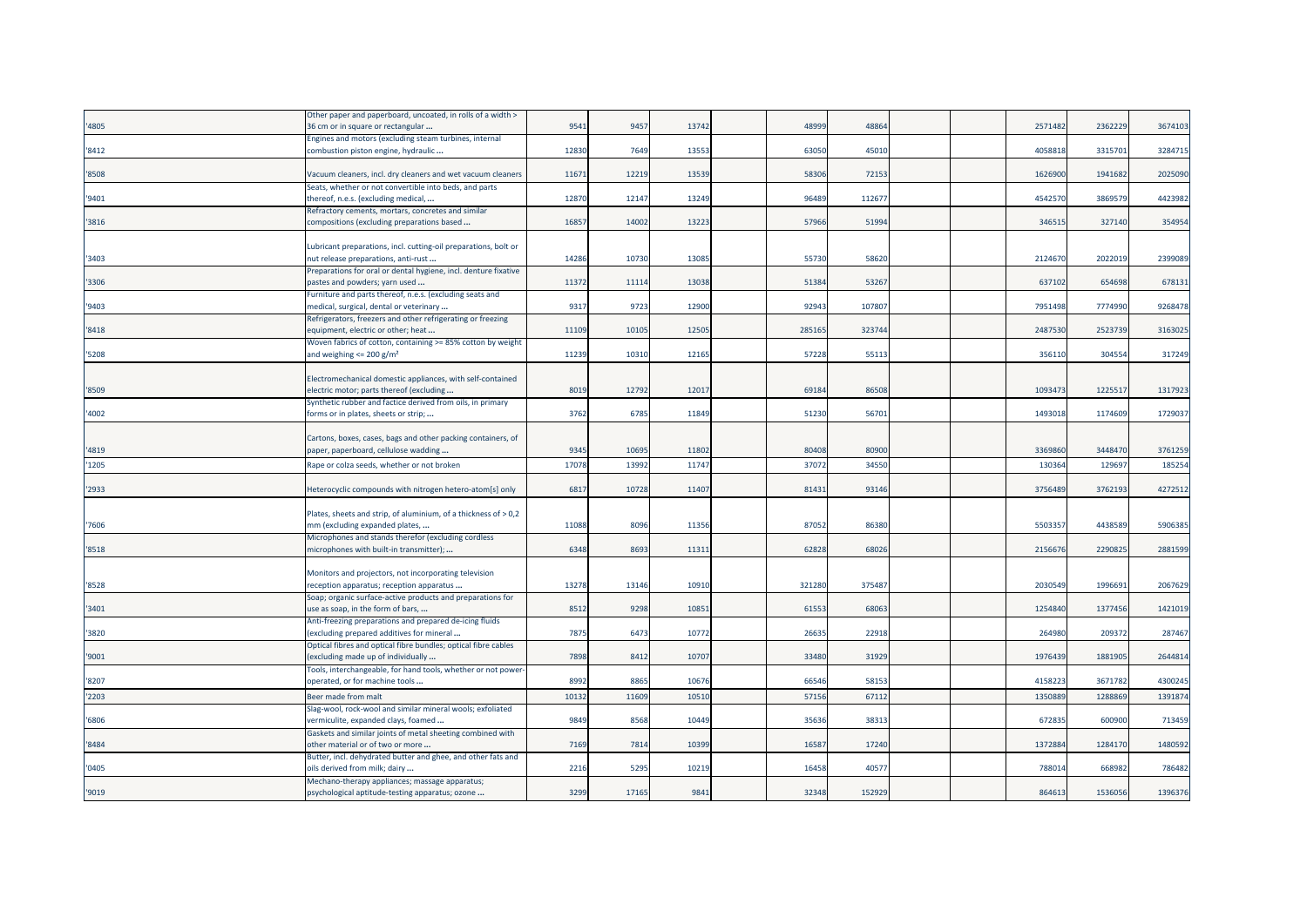|       | Wine of fresh grapes, incl. fortified wines; grape must, partly   |        |      |      |        |        |  |         |         |         |
|-------|-------------------------------------------------------------------|--------|------|------|--------|--------|--|---------|---------|---------|
| '2204 | fermented and of an actual                                        | 7186   | 8002 | 9745 | 146709 | 179224 |  | 116834  | 104702  | 1171821 |
|       | Baths, shower-baths, sinks, washbasins, bidets, lavatory pans     |        |      |      |        |        |  |         |         |         |
| '3922 | seats and covers, flushing cisterns                               | 5989   | 6514 | 9703 | 35289  | 38160  |  | 765958  | 764474  | 941132  |
|       |                                                                   |        |      |      |        |        |  |         |         |         |
|       | Sauce and preparations therefor; mixed condiments and             |        |      |      |        |        |  |         |         |         |
| '2103 | mixed seasonings; mustard flour and meal,                         | 8669   | 8684 | 9412 | 63136  | 6812   |  | 95564   | 968130  | 1046077 |
|       | Plates, sheets, strip, rods and profile shapes, of vulcanised     |        |      |      |        |        |  |         |         |         |
| '4008 | rubber (excluding hard rubber)                                    | 4462   | 7036 | 9394 | 15199  | 18378  |  | 98782   | 904844  | 1051097 |
|       |                                                                   |        |      |      |        |        |  |         |         |         |
|       | Inorganic or mineral colouring matter, n.e.s.; preparations       |        |      |      |        |        |  |         |         |         |
| '3206 | based on inorganic or mineral colouring                           | 6556   | 7364 | 9227 | 42127  | 41998  |  | 190734  | 175478  | 2056704 |
|       | Cocoa powder, not containing added sugar or other                 |        |      |      |        |        |  |         |         |         |
| '1805 | sweetening matter                                                 | 5877   | 8039 | 9181 | 2741   | 3093   |  | 266946  | 276636  | 314650  |
|       |                                                                   |        |      |      |        |        |  |         |         |         |
|       | Nucleic acids and their salts, whether or not chemically          |        |      |      |        |        |  |         |         |         |
| '2934 | defined; heterocyclic compounds (excluding                        | 5148   | 395  | 9179 | 29440  | 2991   |  | 133525  | 1565114 | 1578026 |
|       | Moving, grading, levelling, scraping, excavating, tamping,        |        |      |      |        |        |  |         |         |         |
| '8430 | compacting, extracting or boring                                  | 4523   | 4324 | 9170 | 25321  | 4103   |  | 1363409 | 1435433 | 1406639 |
|       | Compression-ignition internal combustion piston engine            |        |      |      |        |        |  |         |         |         |
| '8408 | "diesel or semi-diesel engine"                                    | 3992   | 4829 | 9115 | 48039  | 3257   |  | 7007098 | 5270589 | 6361982 |
|       |                                                                   |        |      |      |        |        |  |         |         |         |
|       | Manufactured tobacco and manufactured tobacco substitutes         |        |      |      |        |        |  |         |         |         |
| '2403 | and "homogenised" or "reconstituted"                              | 1102   | 7823 | 9079 | 212592 | 29246  |  | 797892  | 95995   | 1021897 |
|       | Men's or boys' suits, ensembles, jackets, blazers, trousers, bib  |        |      |      |        |        |  |         |         |         |
| '6203 | and brace overalls, breeches                                      | 11097  | 7747 | 9039 | 63443  | 5733   |  | 3351062 | 2927912 | 3111691 |
|       | Uncoated kraft paper and paperboard, in rolls of a width > 36     |        |      |      |        |        |  |         |         |         |
| '4804 | cm or in square or rectangular                                    | 6295   | 7611 | 9014 | 57161  | 51246  |  | 744111  | 774972  | 884850  |
|       | Electric, incl. electrically heated gas, laser or other light or  |        |      |      |        |        |  |         |         |         |
| '8515 | photon beam, ultrasonic, electron                                 | 5606   | 6532 | 8980 | 37191  | 47487  |  | 2387485 | 1963159 | 2337676 |
|       | Parts suitable for use solely or principally with electric motors |        |      |      |        |        |  |         |         |         |
| '8503 | and generators, electric                                          | 2258   | 1364 | 8681 | 19086  | 8485   |  | 152491  | 1801841 | 2140640 |
|       | Flat-rolled products of iron or non-alloy steel, of a width >=    |        |      |      |        |        |  |         |         |         |
| '7210 | 600 mm, hot-rolled or cold-rolled                                 | 7156   | 9819 | 8667 | 439746 | 43733  |  | 282907  | 255162  | 3549654 |
|       | Jerseys, pullovers, cardigans, waistcoats and similar articles,   |        |      |      |        |        |  |         |         |         |
| '6110 | knitted or crocheted (excluding                                   | 8885   | 719  | 8609 | 9942   | 8270   |  | 264005  | 261171  | 3020816 |
|       |                                                                   |        |      |      |        |        |  |         |         |         |
| '6109 | T-shirts, singlets and other vests, knitted or crocheted          | 6788   | 6229 | 8101 | 59889  | 6209   |  | 244212  | 236713  | 2771146 |
|       |                                                                   |        |      |      |        |        |  |         |         |         |
|       | Dextrins and other modified starches, e.g. pregelatinised or      |        |      |      |        |        |  |         |         |         |
| '3505 | esterified starches; glues based                                  | 7423   | 7020 | 7990 | 23484  | 2228   |  | 415650  | 424601  | 488234  |
|       | Made-up articles of textile materials, incl. dress patterns,      |        |      |      |        |        |  |         |         |         |
| '6307 | n.e.s.                                                            | 3278   | 3581 | 7897 | 38742  | 9703   |  | 100722  | 2173061 | 1653284 |
|       |                                                                   |        |      |      |        |        |  |         |         |         |
| '8502 | Electric generating sets and rotary converters                    | 129233 | 4388 | 7721 | 406724 | 31395  |  | 353736  | 364226  | 3645427 |
|       | Parts and accessories suitable for use solely or principally with |        |      |      |        |        |  |         |         |         |
| '8466 | the machine tools of heading                                      | 9661   | 6780 | 7701 | 29378  | 2400   |  | 3744480 | 3049958 | 3600580 |
|       |                                                                   |        |      |      |        |        |  |         |         |         |
|       | Bread, pastry, cakes, biscuits and other bakers' wares,           |        |      |      |        |        |  |         |         |         |
| '1905 | whether or not containing cocoa; communion                        | 6707   | 6814 | 7601 | 81699  | 10102  |  | 4081728 | 431412  | 4593866 |
|       |                                                                   |        |      |      |        |        |  |         |         |         |
|       | Optical microscopes, incl. those for photomicrography,            |        |      |      |        |        |  |         |         |         |
| '9011 | cinephotomicrography or microprojection                           | 5175   | 3358 | 7404 | 7284   | 688    |  | 99548   | 903725  | 1141837 |
|       | Mineral or chemical fertilisers containing two or three of the    |        |      |      |        |        |  |         |         |         |
| '3105 | fertilising elements nitrogen,                                    | 9609   | 6628 | 7401 | 756260 | 61022  |  | 314518  | 294801  | 383760  |
|       | Lamps and lighting fittings, incl. searchlights and spotlights,   |        |      |      |        |        |  |         |         |         |
| '9405 | and parts thereof, n.e.s; illuminated                             | 6876   | 6275 | 7317 | 13357  | 14342  |  | 3196909 | 2888339 | 3292789 |
|       | Brooms, brushes, incl. brushes constituting parts of machines,    |        |      |      |        |        |  |         |         |         |
| '9603 | appliances or vehicles, hand-operated                             | 5936   | 6371 | 7275 | 42214  | 45238  |  | 1149230 | 1192234 | 1337133 |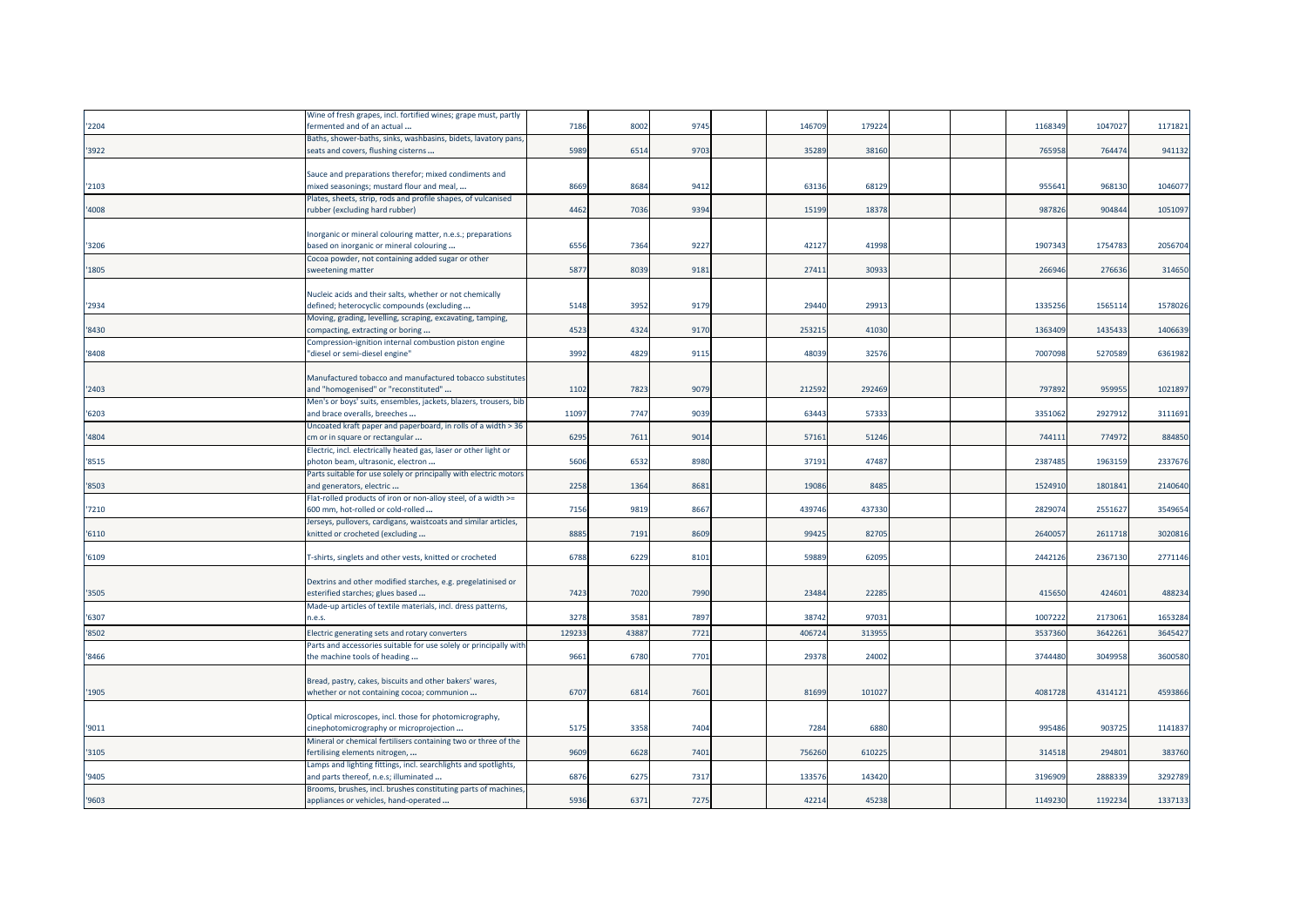|       | Sugar confectionery not containing cocoa, incl. white              |       |      |      |        |        |  |         |         |         |
|-------|--------------------------------------------------------------------|-------|------|------|--------|--------|--|---------|---------|---------|
| 1704  | chocolate                                                          | 3829  | 4632 | 7275 | 5598   | 5674   |  | 125804  | 132686  | 1584824 |
|       | Glaziers' putty, grafting putty, resin cements, caulking           |       |      |      |        |        |  |         |         |         |
| '3214 | compounds and other mastics; painters'                             | 5066  | 5618 | 7058 | 9072   | 9720   |  | 194998  | 1909029 | 2244404 |
|       | Electric accumulators, incl. separators therefor, whether or       |       |      |      |        |        |  |         |         |         |
| '8507 | not square or rectangular; parts                                   | 5186  | 5336 | 7026 | 98072  | 11047  |  | 421676  | 5635302 | 8320949 |
|       | Women's or girls' suits, ensembles, jackets, blazers, dresses,     |       |      |      |        |        |  |         |         |         |
| '6204 | skirts, divided skirts, trousers,                                  | 8322  | 7087 | 6988 | 8808   | 8876   |  | 336579  | 3198108 | 3348269 |
|       |                                                                    |       |      |      |        |        |  |         |         |         |
|       | Machinery parts, n.e.s. in chapter 84 (excluding parts             |       |      |      |        |        |  |         |         |         |
| '8487 | containing electrical connectors, insulators,                      | 4427  | 4064 | 6931 | 8632   | 5908   |  | 167702  | 1473392 | 1708111 |
|       | Electrical apparatus for switching or protecting electrical        |       |      |      |        |        |  |         |         |         |
| '8535 | circuits, or for making connections                                | 8503  | 6258 | 6896 | 39356  | 4271   |  | 160065  | 1244986 | 132931  |
|       | Wallpaper and similar wallcoverings of paper; window               |       |      |      |        |        |  |         |         |         |
| '4814 | transparencies of paper                                            | 5712  | 6088 | 6878 | 11220  | 11819  |  | 21112   | 21044   | 219798  |
|       | Footwear with outer soles of rubber, plastics, leather or          |       |      |      |        |        |  |         |         |         |
| 6403  | composition leather and uppers of                                  | 8024  | 6055 | 6875 | 127372 | 113186 |  | 377233  | 343901: | 3655436 |
| 7604  | Bars, rods and profiles, of aluminium, n.e.s.                      | 3067  | 2709 | 6844 | 7058   | 72726  |  | 1842258 | 1759510 | 2266278 |
|       | Knives and cutting blades, of base metal, for machines or for      |       |      |      |        |        |  |         |         |         |
| 8208  | mechanical appliances                                              | 5470  | 5744 | 6826 | 2626   | 28078  |  | 650775  | 624824  | 691874  |
|       | Nonwovens, whether or not impregnated, coated, covered or          |       |      |      |        |        |  |         |         |         |
| '5603 | laminated, n.e.s.                                                  | 5109  | 9630 | 6782 | 85838  | 11856  |  | 2091146 | 2087774 | 2337825 |
|       | Cigars, cheroots, cigarillos and cigarettes of tobacco or of       |       |      |      |        |        |  |         |         |         |
| 2402  | tobacco substitutes                                                | 9861  | 6768 | 6686 | 51124  | 37298  |  | 250719  | 1561410 | 1617862 |
|       | Diodes, transistors and similar semiconductor devices;             |       |      |      |        |        |  |         |         |         |
| '8541 | photosensitive semiconductor devices,                              | 7432  | 6216 | 6637 | 129836 | 31561  |  | 673252  | 6521650 | 8007954 |
|       | Paints and varnishes, incl. enamels and lacquers, based on         |       |      |      |        |        |  |         |         |         |
| 3209  | synthetic polymers or chemically                                   | 6986  | 6632 | 6625 | 30384  | 3597   |  | 130341  | 129365  | 1419459 |
|       | Malt extract; food preparations of flour, groats, meal, starch     |       |      |      |        |        |  |         |         |         |
| 1901  | or malt extract, not containing                                    | 7225  | 7872 | 6577 | 5742   | 6378   |  | 213922  | 205568  | 2159310 |
|       | Discs, tapes, solid-state non-volatile storage devices, "smart     |       |      |      |        | 4809   |  |         |         | 3046714 |
| '8523 | cards" and other media for the                                     | 7168  | 6063 | 6456 | 65462  |        |  | 3344371 | 2720379 |         |
|       | Weighing machinery, incl. weight-operated counting or              |       |      |      |        |        |  |         |         |         |
| 8423  | checking machines (excluding balances                              | 4983  | 4200 | 6293 | 27184  | 3317   |  | 66807   | 670555  | 768454  |
|       | Textile fabrics impregnated, coated, covered or laminated          |       |      |      |        |        |  |         |         |         |
| '5903 | with plastics (excluding tyre cord                                 | 11168 | 4576 | 6256 | 89719  | 86982  |  | 1070262 | 892328  | 1023580 |
|       |                                                                    |       |      |      |        |        |  |         |         |         |
|       | Electrical machines and apparatus, having individual               |       |      |      |        |        |  |         |         |         |
| '8543 | functions, n.e.s. in chapter 85 and parts                          | 4227  | 4551 | 6070 | 12548  | 7101   |  | 3847618 | 3744993 | 4393177 |
|       | Woven fabrics of cotton, containing >= 85% cotton by weight        |       |      |      |        |        |  |         |         |         |
| '5209 | and weighing $>$ 200 g/m <sup>2</sup>                              | 8140  | 6420 | 6066 | 27383  | 2377   |  | 15350   | 114867  | 116361  |
|       | Calculating machines and pocket-size "dimensions <= 170 mm         |       |      |      |        |        |  |         |         |         |
| '8470 | x 100 mm x 45 mm" data recording,                                  | 367C  | 3999 | 5983 | 3089   | 1829   |  | 255374  | 27130   | 307738  |
|       | Electric sound or visual signalling apparatus, e.g. bells, sirens, |       |      |      |        |        |  |         |         |         |
| '8531 | indicator panels, burglar                                          | 1401  | 3074 | 5786 | 25329  | 3154   |  | 1181990 | 105561  | 1073524 |
|       | Photographic plates and film in the flat, sensitised,              |       |      |      |        |        |  |         |         |         |
| 3701  | unexposed, of any material other than                              | 3343  | 3576 | 5743 | 17799  | 1753   |  | 77483   | 63937   | 733350  |
|       | Natural or artificial abrasive powder or grain, on a base of       |       |      |      |        |        |  |         |         |         |
| '6805 | textile material, paper, paperboard                                | 4442  | 4456 | 5711 | 17400  | 1991   |  | 81060   | 895192  | 994166  |
|       | Woven fabrics of synthetic filament yarn, incl. monofilament       |       |      |      |        |        |  |         |         |         |
| 5407  | of >= 67 decitex and with a cross                                  | 6847  | 5595 | 5689 | 153588 | 99844  |  | 62803   | 500467  | 519122  |
|       | Radiators for central heating, non-electrically heated, and        |       |      |      |        |        |  |         |         |         |
| 7322  | parts thereof, of iron or steel;                                   | 4241  | 4417 | 5669 | 3566   | 33886  |  | 27951   | 258764  | 291537  |
|       | Machinery for making up paper pulp, paper or paperboard,           |       |      |      |        |        |  |         |         |         |
| '8441 | incl. cutting machines of all kinds,                               | 4105  | 5955 | 5636 | 2602   | 2847   |  | 110317  | 112569  | 1264535 |
| '3507 | Enzymes; prepared enzymes, n.e.s.                                  | 3169  | 4516 | 5613 | 22363  | 28040  |  | 485717  | 592489  | 752486  |
|       |                                                                    |       |      |      |        |        |  |         |         |         |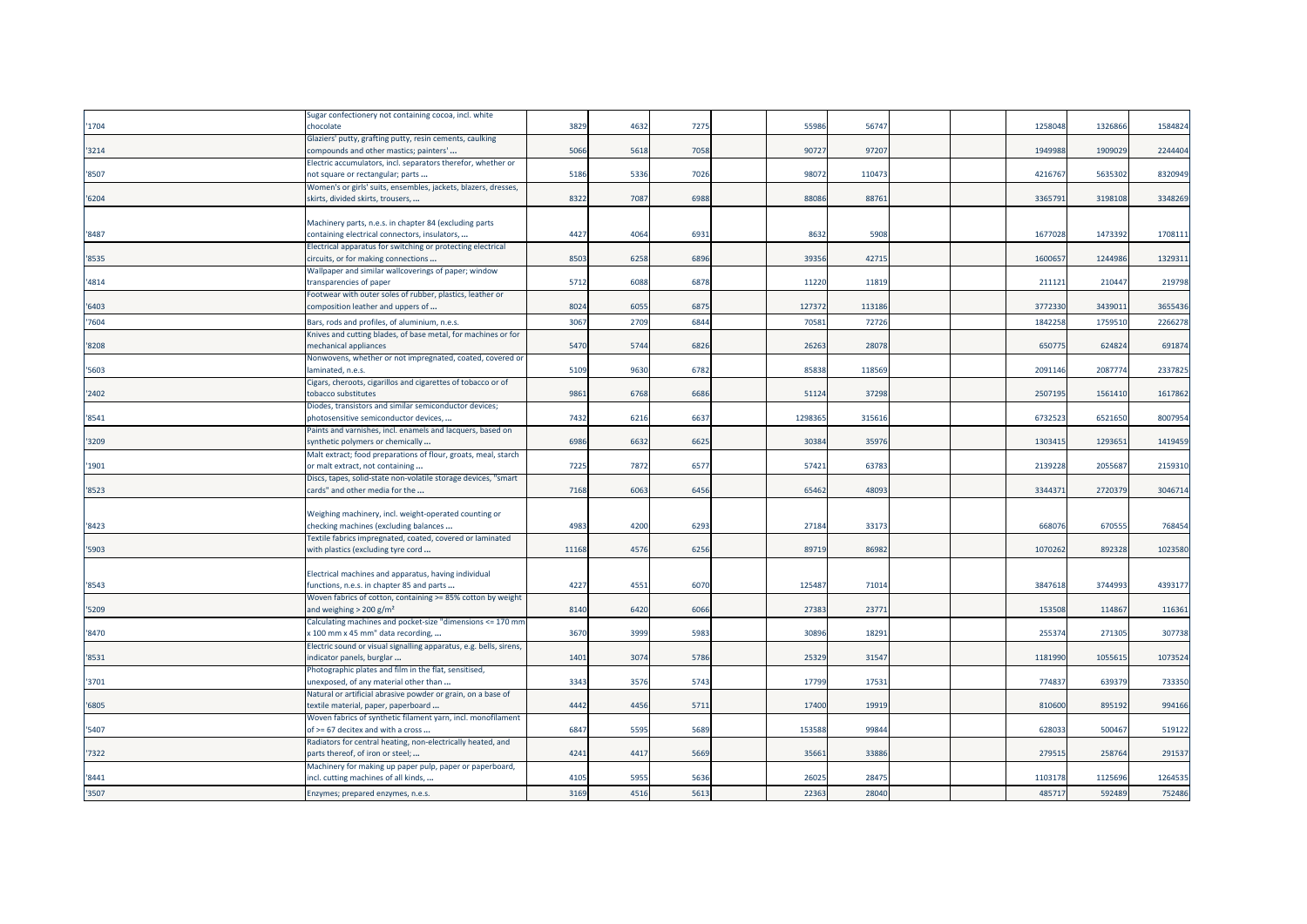|       | Milk and cream, concentrated or containing added sugar or       |      |      |      |       |        |  |         |         |         |
|-------|-----------------------------------------------------------------|------|------|------|-------|--------|--|---------|---------|---------|
| '0402 | other sweetening matter                                         | 1250 | 3172 | 5586 | 5775  | 14005  |  | 1481836 | 1577006 | 1610254 |
|       |                                                                 |      |      |      |       |        |  |         |         |         |
|       | Oscilloscopes, spectrum analysers and other instruments and     |      |      |      |       |        |  |         |         |         |
| '9030 | apparatus for measuring or checking                             | 2916 | 2948 | 5562 | 45486 | 34326  |  | 2951186 | 2940448 | 3393071 |
|       | Woven fabrics of cotton, containing predominantly, but <        |      |      |      |       |        |  |         |         |         |
| '5211 | 85% cotton by weight, mixed principally                         | 5134 | 5358 | 5548 | 16928 | 15169  |  | 80689   | 60972   | 81002   |
|       | Waters, incl. mineral waters and aerated waters, containing     |      |      |      |       |        |  |         |         |         |
| '2202 | added sugar or other sweetening                                 | 1565 | 2970 | 5407 | 2772  | 39484  |  | 1945498 | 1952232 | 2357160 |
|       |                                                                 |      |      |      |       |        |  |         |         |         |
| '3902 |                                                                 | 2879 | 3515 | 5388 | 16901 | 147901 |  | 3018165 | 2818143 | 3923258 |
|       | Polymers of propylene or of other olefins, in primary forms     |      |      |      |       |        |  |         |         |         |
| '1803 | Cocoa paste, whether or not defatted                            | 4539 | 4422 | 5323 | 4736  | 45756  |  | 288305  | 280965  | 345606  |
|       | Motorcycles, incl. mopeds, and cycles fitted with an auxiliary  |      |      |      |       |        |  |         |         |         |
| '8711 | motor, with or without side-cars;                               | 5511 | 4021 | 5289 | 43506 | 54836  |  | 2564123 | 2893231 | 3257470 |
|       |                                                                 |      |      |      |       |        |  |         |         |         |
|       | Regulating or controlling instruments and apparatus             |      |      |      |       |        |  |         |         |         |
| '9032 | (excluding taps, cocks and valves of heading                    | 4572 | 4841 | 5284 | 56414 | 45156  |  | 6704233 | 5121493 | 4884708 |
|       | Cereal grains otherwise worked, e.g. hulled, rolled, flaked,    |      |      |      |       |        |  |         |         |         |
| '1104 | pearled, sliced or kibbled; germ                                | 5043 | 5010 | 5277 | 10766 | 13290  |  | 165738  | 180976  | 189470  |
|       | Central heating boilers, non-electric; parts thereof (excluding |      |      |      |       |        |  |         |         |         |
| '8403 | vapour generating boilers and                                   | 4797 | 5471 | 5208 | 52486 | 51833  |  | 1378402 | 1266902 | 1529360 |
|       | Woven fabrics containing predominantly, but < 85% synthetic     |      |      |      |       |        |  |         |         |         |
| '5514 | staple fibres by weight, mixed                                  | 4589 | 4407 | 5151 | 20249 | 18431  |  | 91402   | 75011   | 88845   |
|       |                                                                 |      |      |      |       |        |  |         |         |         |
| '3908 | Polyamides, in primary forms                                    | 4083 | 4069 | 5121 | 14149 | 12588  |  | 2733803 | 2287996 | 3119598 |
|       | Parts and accessories (other than covers, carrying cases and    |      |      |      |       |        |  |         |         |         |
| '8473 | the like) suitable for use solely                               | 866  | 7201 | 5025 | 9137  | 92472  |  | 3485746 | 3435530 | 4298351 |
|       | Narrow woven fabrics of textile materials, with a width of <=   |      |      |      |       |        |  |         |         |         |
| '5806 | 30 cm (excluding labels, badges                                 | 5197 | 4101 | 5004 | 2673  | 24970  |  | 294315  | 258042  | 292337  |
|       |                                                                 |      |      |      |       |        |  |         |         |         |
|       | Shaving preparations, incl. pre-shave and aftershave            |      |      |      |       |        |  |         |         |         |
| '3307 | products, personal deodorants, bath and                         | 3898 | 3736 | 4859 | 10612 | 102569 |  | 953540  | 871423  | 917431  |
|       | Vegetable saps and extracts; pectic substances, pectinates      |      |      |      |       |        |  |         |         |         |
| '1302 | and pectates; agar-agar and other                               | 6220 | 6962 | 4808 | 28178 | 27869  |  | 50649   | 493164  | 528806  |
|       |                                                                 |      |      |      |       |        |  |         |         |         |
|       | Ethers, ether-alcohols, ether-phenols, ether-alcohol-phenols,   |      |      |      |       |        |  |         |         |         |
| '2909 | alcohol peroxides, ether peroxide,                              | 2132 | 2527 | 4777 | 7662  | 29654  |  | 1137444 | 994858  | 1400002 |
|       | Compounds with other nitrogen function (excluding amine-        |      |      |      |       |        |  |         |         |         |
| '2929 | function compounds; oxygen-function                             | 6312 | 4426 | 4773 | 1555  | 16637  |  | 950010  | 782627  | 959724  |
|       |                                                                 |      |      |      |       |        |  |         |         |         |
| '3925 | Builders' ware of plastics, n.e.s.                              | 4653 | 4206 | 4770 | 7593  | 85823  |  | 1714502 | 170403  | 2106638 |
|       | Spectacles, goggles and the like, corrective, protective or     |      |      |      |       |        |  |         |         |         |
| '9004 | other (excluding spectacles for                                 | 4073 | 2398 | 4733 | 22314 | 19289  |  | 435174  | 420916  | 449314  |
|       | Textile products and articles, for technical use, specified in  |      |      |      |       |        |  |         |         |         |
| '5911 | Note 7 to chapter 59                                            | 3229 | 3516 | 4732 | 2055  | 22427  |  | 831925  | 818950  | 938649  |
|       | Electric shavers, hair clippers and hair-removing appliances,   |      |      |      |       |        |  |         |         |         |
| '8510 | with self-contained electric                                    | 3807 | 4963 | 4682 | 1369  | 16060  |  | 812934  | 913219  | 888152  |
|       | Trunks, suitcases, vanity cases, executive-cases, briefcases,   |      |      |      |       |        |  |         |         |         |
| '4202 | school satchels, spectacle cases,                               | 5110 | 3325 | 4609 | 10122 | 80008  |  | 200825  | 1772541 | 2076650 |
|       |                                                                 |      |      |      |       |        |  |         |         |         |
| '8607 | Parts of railway or tramway locomotives or rolling stock, n.e.s | 1893 | 3632 | 4607 | 62112 | 45933  |  | 2098814 | 2141068 | 2136471 |
|       | Industrial or laboratory electric furnaces and ovens, incl.     |      |      |      |       |        |  |         |         |         |
| '8514 | those functioning by induction                                  | 4165 | 4147 | 4560 | 2885  | 34695  |  | 89815   | 821318  | 916553  |
|       |                                                                 |      |      |      |       |        |  |         |         |         |
|       | Electrical lighting or signalling equipment (excluding lamps of |      |      |      |       |        |  |         |         |         |
| '8512 | heading 8539), windscreen wipers,                               | 2968 | 3428 | 4534 | 27729 | 35361  |  | 4351747 | 4092476 | 4711518 |
|       | Hydraulic turbines, water wheels, and regulators therefor       |      |      |      |       |        |  |         |         |         |
| '8410 | (excluding hydraulic power engines                              | 2159 | 1551 | 4527 | 4523  | 28693  |  | 63494   | 70538   | 66561   |
|       |                                                                 |      |      |      |       |        |  |         |         |         |
| '7411 | Copper tubes and pipes                                          | 2335 | 2556 | 4516 | 1632  | 17005  |  | 72673   | 703138  | 933642  |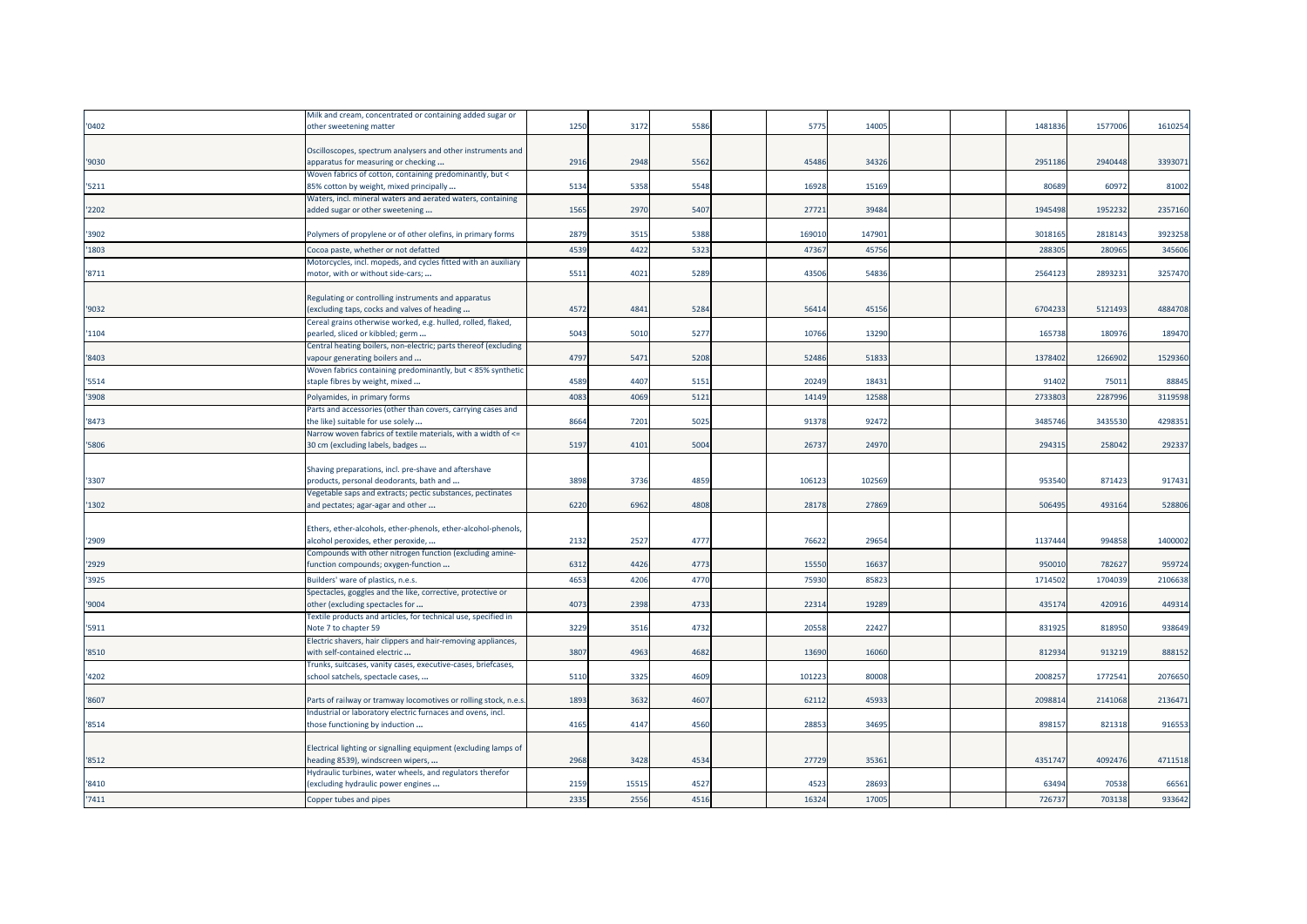|       | Cigarette paper, whether or not cut to size or in the form of                   |      |       |      |        |       |  |         |         |         |
|-------|---------------------------------------------------------------------------------|------|-------|------|--------|-------|--|---------|---------|---------|
| '4813 | booklets or tubes                                                               | 7191 | 7840  | 4475 | 40481  | 40674 |  | 182707  | 190579  | 208849  |
|       | Articles and equipment for general physical exercise,                           |      |       |      |        |       |  |         |         |         |
| '9506 | gymnastics, athletics, other sports,                                            | 5324 | 3575  | 4446 | 45746  | 49639 |  | 1153741 | 1130332 | 1404718 |
|       |                                                                                 |      |       |      |        |       |  |         |         |         |
|       | Office machines, e.g. hectograph or stencil duplicating                         |      |       |      |        |       |  |         |         |         |
| 8472  | machines, addressing machines, automatic                                        | 5193 | 18449 | 4445 | 21128  | 31137 |  | 601576  | 555064  | 658624  |
|       | Organic composite solvents and thinners, n.e.s.; prepared                       |      |       |      |        |       |  |         |         |         |
| '3814 | paint or varnish removers (excluding                                            | 2848 | 2838  | 4428 | 42233  | 44526 |  | 259747  | 237345  | 307543  |
|       | Woven fabrics containing predominantly, but < 85% synthetic                     |      |       |      |        |       |  |         |         |         |
| '5515 | staple fibres by weight, other                                                  | 4545 | 3982  | 4395 | 37439  | 25766 |  | 125132  | 100881  | 94278   |
|       | Chain and parts thereof, or iron or steel (excluding watch                      |      |       |      |        |       |  |         |         |         |
| '7315 | chains, necklace chains and the                                                 | 5747 | 5058  | 4379 | 2831   | 25689 |  | 930194  | 802739  | 900797  |
|       | Petroleum jelly, paraffin wax, micro- crystalline petroleum                     |      |       |      |        |       |  |         |         |         |
| '2712 | wax, slack wax, ozokerite, lignite                                              | 1620 | 4309  | 4377 | 10676  | 10398 |  | 331015  | 320183  | 381411  |
|       | Machinery for making pulp of fibrous cellulosic material or for                 |      |       |      |        |       |  |         |         |         |
| 8439  | making or finishing paper or                                                    | 4645 | 6289  | 4372 | 14654  | 12872 |  | 958808  | 886288  | 974244  |
|       | Women's or girls' overcoats, car coats, capes, cloaks, anoraks,                 |      |       |      |        |       |  |         |         |         |
| '6202 | incl. ski jackets, windcheaters,                                                | 3056 | 2945  | 4352 | 64296  | 49906 |  | 1370956 | 1311829 | 1434210 |
| '8442 | Machinery, apparatus and equipment (other than the                              | 5409 |       | 4294 | 10406  |       |  | 291153  | 269909  | 299673  |
|       | machine-tools of headings 8456 to 8465)                                         |      | 4131  |      |        | 9032  |  |         |         |         |
|       | Flat-rolled products of alloy steel other than stainless, of a                  | 2505 | 3965  | 4283 | 33200  | 31722 |  | 3052772 | 2365509 | 3277034 |
| '7225 | width of >= 600 mm, hot-rolled                                                  |      |       |      |        |       |  |         |         |         |
| 7229  | Wire of alloy steel other than stainless, in coils (excluding bars<br>and rods) | 2746 | 2569  | 4259 | 12688  | 11551 |  | 163838  | 146762  | 193113  |
|       |                                                                                 |      |       |      |        |       |  |         |         |         |
|       | Platinum, incl. palladium, rhodium, iridium, osmium and                         |      |       |      |        |       |  |         |         |         |
| '7110 | ruthenium, unwrought or in semi-manufactured                                    | 2557 | 3130  | 4258 | 3186   | 6286  |  | 4090322 | 5729844 | 7990788 |
|       | Live plants incl. their roots, cuttings and slips; mushroom                     |      |       |      |        |       |  |         |         |         |
| '0602 | spawn (excluding bulbs, tubers,                                                 | 3591 | 3078  | 4249 | 23748  | 24897 |  | 827632  | 853256  | 941418  |
|       |                                                                                 |      |       |      |        |       |  |         |         |         |
| 8702  | Motor vehicles for the transport of >= 10 persons, incl. driver                 | 6844 | 3142  | 4206 | 74317  | 64177 |  | 1341754 | 725882  | 551043  |
|       | Medical, surgical, dental or veterinary furniture, e.g.                         |      |       |      |        |       |  |         |         |         |
| '9402 | operating tables, examination tables,                                           | 925  | 2690  | 4181 | 13997  | 22714 |  | 614843  | 587949  | 634922  |
|       | Builders' joinery and carpentry, of wood, incl. cellular wood                   |      |       |      |        |       |  |         |         |         |
| '4418 | panels, assembled flooring panels,                                              | 2453 | 251   | 4178 | 20291  | 23371 |  | 1372468 | 1393951 | 1649264 |
|       | Springs and leaves for springs, of iron or steel (excluding clock               |      |       |      |        |       |  |         |         |         |
| '7320 | and watch springs, springs                                                      | 3162 | 3582  | 4153 | 31114  | 29679 |  | 1563504 | 1423970 | 1713648 |
|       | Collections and collector's pieces of zoological, botanical,                    |      |       |      |        |       |  |         |         |         |
| '9705 | mineralogical, anatomical, historical,                                          | 259  | 719   | 4141 | 293    | 854   |  | 106045  | 84736   | 146644  |
|       | Tube or pipe fittings "e.g. couplings, elbows, sleeves", of iron                |      |       |      |        |       |  |         |         |         |
| 7307  | or steel                                                                        | 3518 | 3334  | 4107 | 43814  | 41644 |  | 1710323 | 1588854 | 1876968 |
|       |                                                                                 |      |       |      |        |       |  |         |         |         |
|       | Handsaws, with working parts of base metal (excluding power-                    |      |       |      |        |       |  |         |         |         |
| '8202 | operated saws); blades for saws                                                 | 3590 | 3499  | 4085 | 26987  | 26360 |  | 631234  | 617436  | 699656  |
|       | Tubes, pipes and hollow profiles, seamless, of iron or steel                    |      |       |      |        |       |  |         |         |         |
| 7304  | (excluding products of cast iron)                                               | 3170 | 3420  | 4076 | 102620 | 59859 |  | 2120875 | 1660068 | 1947578 |
|       | Women's or girls' suits, ensembles, jackets, blazers, dresses,                  |      |       |      |        |       |  |         |         |         |
| '6104 | skirts, divided skirts, trousers,                                               | 4064 | 3034  | 4044 | 35815  | 37563 |  | 2056373 | 2051317 | 2426682 |
|       | Artificial corundum, whether or not chemically defined;                         |      |       |      |        |       |  |         |         |         |
| '2818 | aluminium oxide; aluminium hydroxide                                            | 5795 | 2914  | 4016 | 11600  | 8829  |  | 770630  | 705094  | 855923  |
|       |                                                                                 |      |       |      |        |       |  |         |         |         |
|       | Cider, perry, mead and other fermented beverages and                            |      |       |      |        |       |  |         |         |         |
| '2206 | mixtures of fermented beverages and non-alcoholic                               | 2293 | 4425  | 3937 | 29917  | 36394 |  | 91909   | 82631   | 101233  |
|       | Acyclic alcohols and their halogenated, sulphonated, nitrated                   |      |       |      |        |       |  |         |         |         |
| '2905 | or nitrosated derivatives                                                       | 4078 | 3483  | 3924 | 44657  | 44091 |  | 1690099 | 1583523 | 2446771 |
| '2922 | Oxygen-function amino-compounds                                                 | 3797 | 4353  | 3819 | 43060  | 47460 |  | 813788  | 834710  | 994721  |
|       |                                                                                 |      |       |      |        |       |  |         |         |         |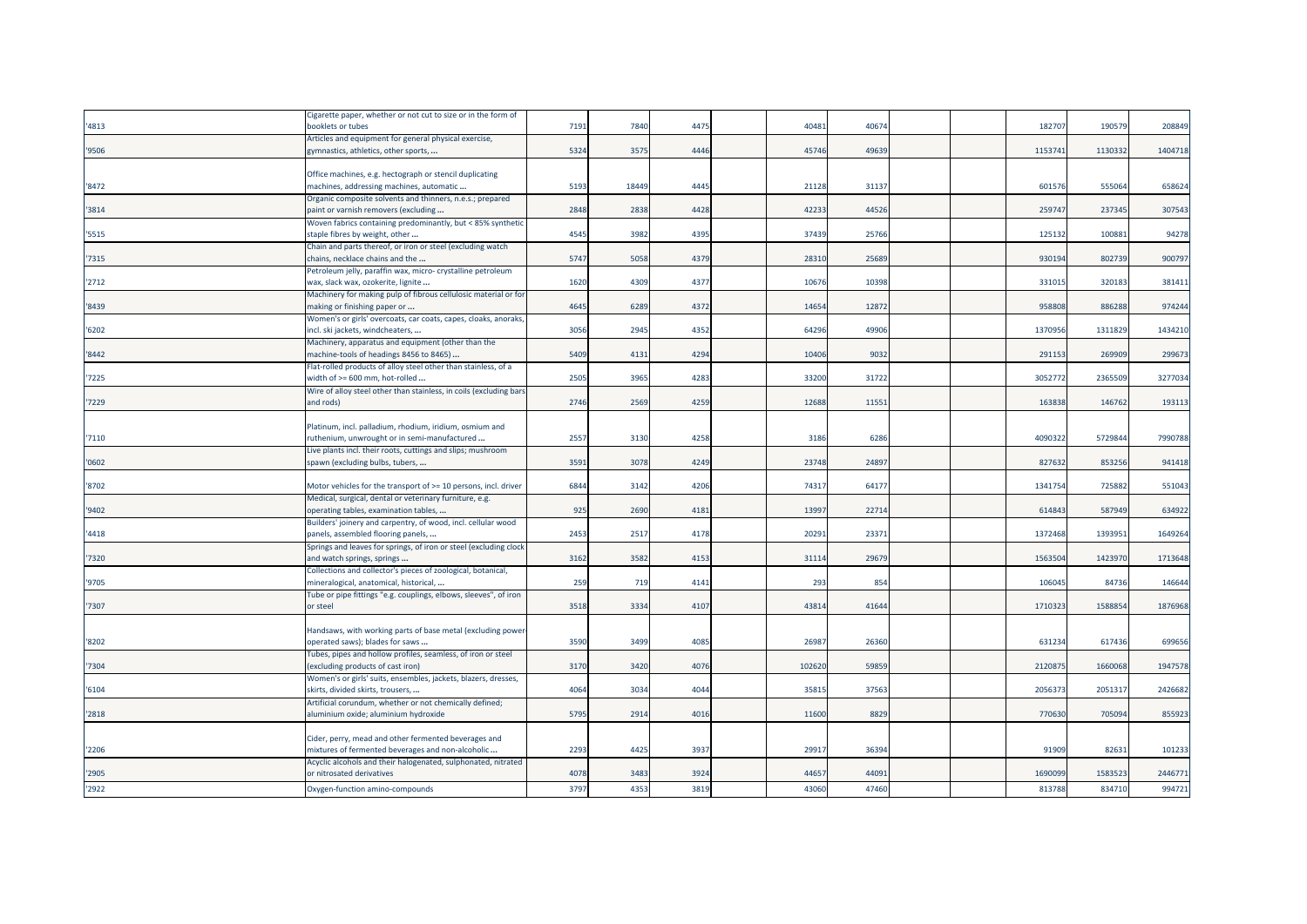|       | Impregnated, coated or covered textile fabrics; painted                                               |      |      |      |        |        |  |         |         |         |
|-------|-------------------------------------------------------------------------------------------------------|------|------|------|--------|--------|--|---------|---------|---------|
| 5907  | canvas being theatrical scenery, studio                                                               | 1085 | 4186 | 3798 | 4658   | 8549   |  | 5085    | 4488    | 46896   |
|       |                                                                                                       |      |      |      |        |        |  |         |         |         |
| 7412  | Copper tube or pipe fittings "e.g., couplings, elbows, sleeves"                                       | 357C | 2827 | 3793 | 18946  | 22478  |  | 92078   | 854224  | 1059731 |
|       | Rubberised textile fabrics (excluding tyre cord fabric of high-                                       |      |      |      |        |        |  |         |         |         |
| 5906  | tenacity yarn of nylon or other                                                                       | 2051 | 2518 | 3769 | 2405   | 21240  |  | 31337   | 334770  | 355572  |
|       | Gas, liquid or electricity supply or production meters, incl.                                         |      |      |      |        |        |  |         |         |         |
| '9028 | calibrating meters therefor                                                                           | 2303 | 1956 | 3759 | 30144  | 3302   |  | 53237   | 432906  | 466443  |
|       |                                                                                                       |      |      |      |        |        |  |         |         |         |
| '8525 | Transmission apparatus for radio-broadcasting or television,                                          | 3869 | 4621 | 3722 | 142442 | 149297 |  | 269625  | 2761142 | 3271017 |
|       | whether or not incorporating reception<br>Aluminium foil, "whether or not printed or backed with      |      |      |      |        |        |  |         |         |         |
| 7607  | paper, paperboard, plastics or similar                                                                | 6025 | 4018 | 3712 | 52160  | 5057   |  | 159572  | 147154  | 1623815 |
|       | Paper, paperboard, cellulose wadding and webs of cellulose                                            |      |      |      |        |        |  |         |         |         |
| '4823 | fibres, in strips or rolls of a                                                                       | 3060 | 3603 | 3677 | 34006  | 32978  |  | 750145  | 745923  | 868685  |
|       | Household or laundry-type washing machines, incl. machines                                            |      |      |      |        |        |  |         |         |         |
| '8450 | which both wash and dry; parts thereof                                                                | 3706 | 4949 | 3640 | 123486 | 15039  |  | 782596  | 84566   | 869534  |
|       | Pulps of fibres derived from recovered "waste and scrap"                                              |      |      |      |        |        |  |         |         |         |
| 4706  | paper or paperboard or of other fibrous                                                               | 1568 | 3602 | 3620 | 5560   | 10745  |  | 121103  | 118628  | 140036  |
|       | Synthetic organic colouring matter, whether or not chemically                                         |      |      |      |        |        |  |         |         |         |
| '3204 | defined; preparations based on                                                                        | 2606 | 3541 | 3616 | 2259   | 2306   |  | 142908  | 132426  | 1484003 |
|       | Saturated acyclic monocarboxylic acids and their anhydrides,                                          |      |      |      |        |        |  |         |         |         |
| 2915  | halides, peroxides and peroxyacids;                                                                   | 2219 | 2265 | 3568 | 31164  | 27040  |  | 107730  | 961330  | 1331012 |
|       | Articles of apparel and clothing accessories, incl. gloves,                                           |      |      |      |        |        |  |         |         |         |
| '4015 | mittens and mitts, for all purposes,                                                                  | 1464 | 2018 | 3561 | 30542  | 54123  |  | 27739   | 50628   | 706448  |
| 3905  | Polymers of vinyl acetate or of other vinyl esters, in primary<br>forms; other vinyl polymers,        | 3184 | 3181 | 3548 | 34114  | 34149  |  | 63808   | 650328  | 786643  |
|       | Polycarboxylic acids, their anhydrides, halides, peroxides and                                        |      |      |      |        |        |  |         |         |         |
| '2917 | peroxyacids; their halogenated,                                                                       | 5061 | 3020 | 3481 | 36469  | 2997   |  | 450732  | 365764  | 541975  |
|       |                                                                                                       |      |      |      |        |        |  |         |         |         |
|       | Carbonates; peroxocarbonates "percarbonates"; commercial                                              |      |      |      |        |        |  |         |         |         |
| 2836  | ammonium carbonate containing ammonium                                                                | 1061 | 1215 | 3476 | 83110  | 6719   |  | 53018   | 541432  | 664204  |
|       | Moulding boxes for metal foundry; mould bases; moulding                                               |      |      |      |        |        |  |         |         |         |
| '8480 | patterns; moulds for metal (other than                                                                | 3328 | 2840 | 3408 | 4641   | 50453  |  | 150336  | 1330758 | 1479829 |
|       | Machines for cleaning, sorting or grading seed, grain or dried                                        |      |      |      |        |        |  |         |         |         |
| 8437  | leguminous vegetables; machinery                                                                      | 1960 | 4191 | 3336 | 13122  | 20238  |  | 13348   | 13353   | 150804  |
| '2918 | Carboxylic acids with additional oxygen function and their                                            | 3740 | 2529 | 3331 | 22832  | 22249  |  | 56216   | 52083   | 612705  |
|       | anhydrides, halides, peroxides and<br>Knitted or crocheted fabrics, of a width > 30 cm, containing by |      |      |      |        |        |  |         |         |         |
| '6004 | weight >= 5% of elastomeric                                                                           | 4553 | 3124 | 3285 | 38200  | 56465  |  | 117445  | 104405  | 122127  |
|       | Crustaceans, whether in shell or not, live, fresh, chilled,                                           |      |      |      |        |        |  |         |         |         |
| '0306 | frozen, dried, salted or in brine,                                                                    | 182  | 860  | 3246 | 38576  | 5503   |  | 14195   | 129356  | 157478  |
|       | Machine tools, incl. presses, for working metal by forging,                                           |      |      |      |        |        |  |         |         |         |
| 8462  | hammering or die-stamping; machine                                                                    | 4251 | 4082 | 3242 | 5105   | 5097   |  | 146700  | 1174742 | 1300758 |
|       | Titanium and articles thereof, n.e.s.; titanium waste and scrap                                       |      |      |      |        |        |  |         |         |         |
| 8108  | (excluding ash and residues                                                                           | 5556 | 3356 | 3188 | 4406   | 41721  |  | 569140  | 38609   | 360170  |
|       | Ships' derricks; cranes, incl. cable cranes (excluding wheel-                                         |      |      |      |        |        |  |         |         |         |
| '8426 | mounted cranes and vehicle cranes                                                                     | 6510 | 4040 | 3129 | 3916   | 54849  |  | 1727169 | 164307  | 1881176 |
|       | Tubes, pipes and hoses, of vulcanised rubber other than hard                                          |      | 2944 |      | 38646  | 36510  |  | 136682  | 1237516 | 1341440 |
| '4009 | rubber, with or without their<br>Machine tools, incl. way-type unit head machines, for drilling,      | 3071 |      | 3100 |        |        |  |         |         |         |
| '8459 | boring, milling, threading                                                                            | 1474 | 3426 | 3087 | 7334   | 6745   |  | 670700  | 515827  | 554230  |
|       |                                                                                                       |      |      |      |        |        |  |         |         |         |
|       | Petroleum resins, coumarone-indene resins, polyterpenes,                                              |      |      |      |        |        |  |         |         |         |
| '3911 | polysulphides, polysulphones and other                                                                | 2056 | 1779 | 2993 | 6514   | 625    |  | 108073  | 965277  | 1203312 |
|       | Millstones, grindstones, grinding wheels and the like, without                                        |      |      |      |        |        |  |         |         |         |
| '6804 | frameworks, for milling, grinding,                                                                    | 2522 | 2728 | 2968 | 15499  | 19945  |  | 68982   | 645267  | 747047  |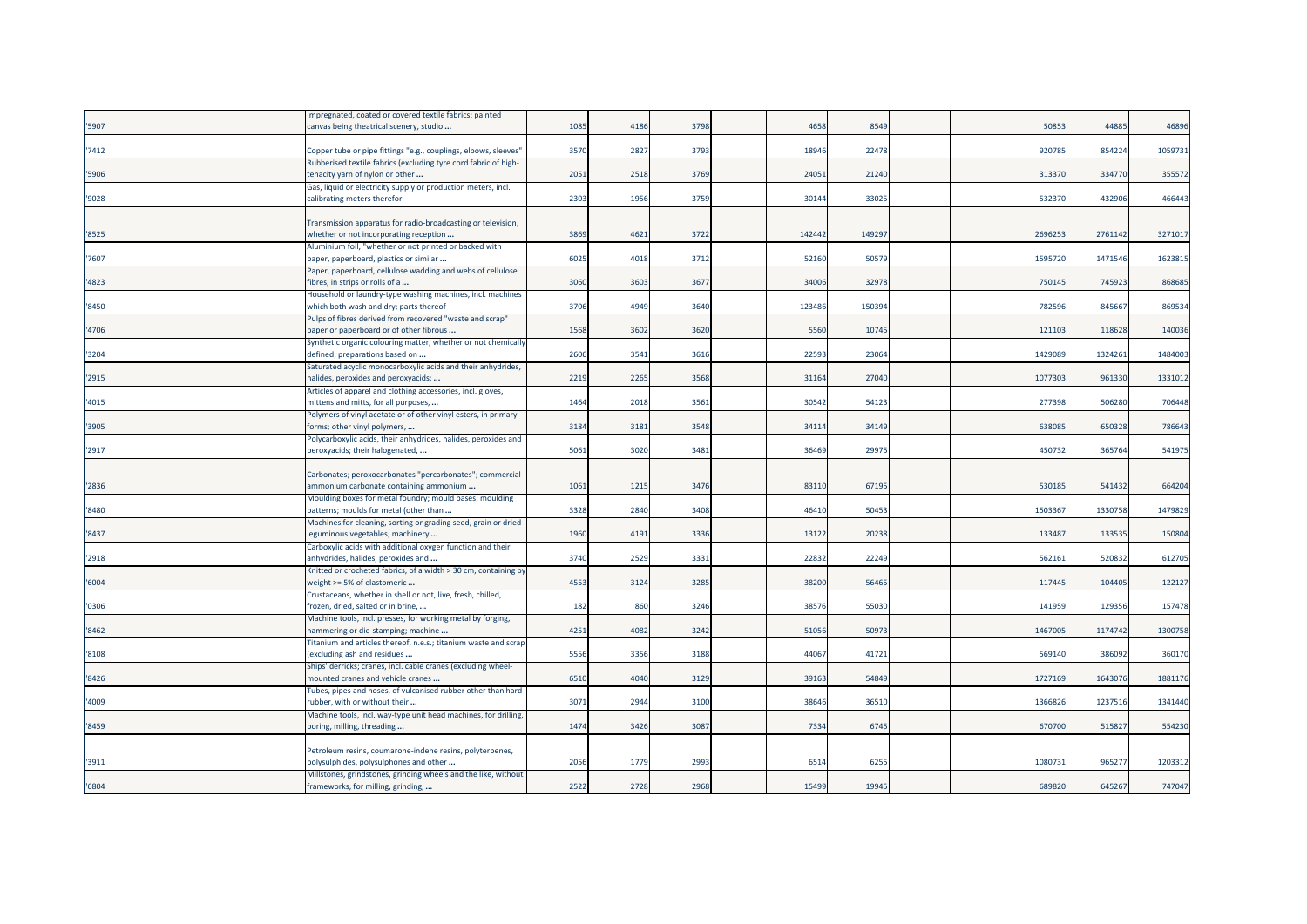| '8415 | Air conditioning machines comprising a motor-driven fan and<br>elements for changing the temperature    | 2939 | 2243 | 2967 | 132228 | 14221 |  | 201781  | 1819825 | 1981138 |
|-------|---------------------------------------------------------------------------------------------------------|------|------|------|--------|-------|--|---------|---------|---------|
| '3212 | Pigments, incl. metallic powders and flakes, dispersed in non-<br>aqueous media, in liquid or paste     | 2560 | 2729 | 2873 | 19428  | 2089  |  | 44877   | 421040  | 512467  |
| 3812  | Prepared rubber accelerators; compound plasticisers for<br>rubber or plastics, n.e.s.; anti-oxidising   | 3686 | 2805 | 2849 | 1607   | 1491  |  | 72348   | 702606  | 876214  |
| '8475 | Machines for assembling electric or electronic lamps, tubes or<br>valves or flashbulbs, in glass        | 958  | 1796 | 2801 | 1647   | 5057  |  | 56839   | 737591  | 1135130 |
| '8526 | Radar apparatus, radio navigational aid apparatus and radio<br>remote control apparatus                 | 3526 | 3938 | 2773 | 36489  | 4621  |  | 380780  | 2656563 | 2355031 |
| '8309 | Stoppers, caps and lids, incl. crown corks, screw caps and<br>pouring stoppers, capsules for bottles,   | 1056 | 2183 | 2762 | 2677   | 3198  |  | 62103   | 665860  | 754056  |
| '3811 | Anti-knock preparations, oxidation inhibitors, gum inhibitors,<br>viscosity improvers, anti-corrosive   | 4173 | 3468 | 2752 | 1655   | 1494  |  | 87144   | 799174  | 929880  |
| '0403 | Buttermilk, curdled milk and cream, yogurt, kephir and other<br>fermented or acidified milk and         | 323  | 753  | 2737 | 9060   | 14028 |  | 95424   | 983649  | 1000138 |
| '9025 | Hydrometers, areometers and similar floating instruments,<br>thermometers, pyrometers, barometers,      | 2898 | 2316 | 2714 | 24677  | 31462 |  | 85670   | 93231:  | 103331  |
| 7321  | Stoves, ranges, grates, cookers, incl. those with subsidiary<br>boilers for central heating, barbecues, | 1757 | 2398 | 2690 | 3407   | 38343 |  | 30485   | 312495  | 399574  |
| '8411 | Turbojets, turbopropellers and other gas turbines                                                       | 8221 | 3602 | 2597 | 4130   | 2299  |  | 1289206 | 914178  | 6336493 |
| '0701 | Potatoes, fresh or chilled                                                                              | 654  | 963  | 2590 | 47419  | 62710 |  | 44427   | 37799   | 380960  |
| 8457  | Machining centres, unit construction machines "single<br>station" and multi-station transfer machines   | 5409 | 1276 | 2583 | 3086   | 1575  |  | 247732  | 177004  | 1919895 |
| 7219  | Flat-rolled products of stainless steel, of a width of >= 600<br>mm, hot-rolled or cold-rolled          | 661  | 1109 | 2573 | 6135   | 5451  |  | 102803  | 890943  | 1349406 |
| 6404  | Footwear with outer soles of rubber, plastics, leather or<br>composition leather and uppers of          | 2393 | 1864 | 2572 | 9025   | 10622 |  | 271250  | 2612148 | 2977908 |
| 5111  | Woven fabrics of carded wool or of carded fine animal hair<br>(excluding fabrics for technical          | 6847 | 5125 | 2557 | 23659  | 17639 |  | 3699    | 30145   | 31499   |
| '8533 | Electrical resistors, incl. rheostats and potentiometers<br>(excluding heating resistors); parts        | 1642 | 1572 | 2521 | 13437  | 1292  |  | 123121  | 1202172 | 1465797 |
| '8456 | Machine tools for working any material by removal of<br>material, by laser or other light or photon     | 3386 | 1508 | 2489 | 1905   | 14038 |  | 126620  | 962033  | 1187397 |
| '9608 | Ball-point pens; felt tipped and other porous-tipped pens and<br>markers; fountain pens, stylograph     | 1864 | 1508 | 2469 | 1228   | 1259  |  | 81892   | 68328   | 818984  |
| 6201  | Men's or boys' overcoats, car coats, capes, cloaks, anoraks,<br>incl. ski jackets, windcheaters,        | 2903 | 2066 | 2427 | 5231   | 4160  |  | 76399   | 72007   | 775867  |
| 3203  | Colouring matter of vegetable or animal origin, incl. dye<br>extracts (excluding animal black),         | 1535 | 1971 | 2399 | 7798   | 7528  |  | 8958    | 9881    | 134068  |
| '3918 | Floor coverings of plastics, whether or not self-adhesive, in<br>rolls or in the form of tiles;         | 990  | 1452 | 2347 | 44321  | 5008  |  | 36274   | 390343  | 459574  |
| '8539 | Electric filament or discharge lamps, incl. sealed beam lamp<br>units and ultraviolet or infra-red      | 2030 | 1764 | 2334 | 15240  | 85034 |  | 147125  | 120621  | 1232774 |
| 7324  | Sanitary ware, and parts thereof, of iron or steel (excluding<br>cans, boxes and similar containers     | 2636 | 2664 | 2321 | 1207   | 1360  |  | 38532   | 376597  | 406851  |
| 8451  | Machinery (excluding of heading 8450) for washing, cleaning,<br>wringing, drying, ironing, pressing     | 1397 | 3445 | 2309 | 1161   | 15120 |  | 96305   | 856531  | 976678  |
| '1210 | Hop cones, fresh or dried, whether or not ground, powdered<br>or in the form of pellets; lupulin        | 2990 | 3007 | 2303 | 3982   | 3892  |  | 280248  | 286014  | 301273  |
| '9013 | Liquid crystal devices not constituting articles provided for<br>more specifically in other heading;    | 1460 | 2033 | 2303 | 33402  | 14133 |  | 2566505 | 2421218 | 3028508 |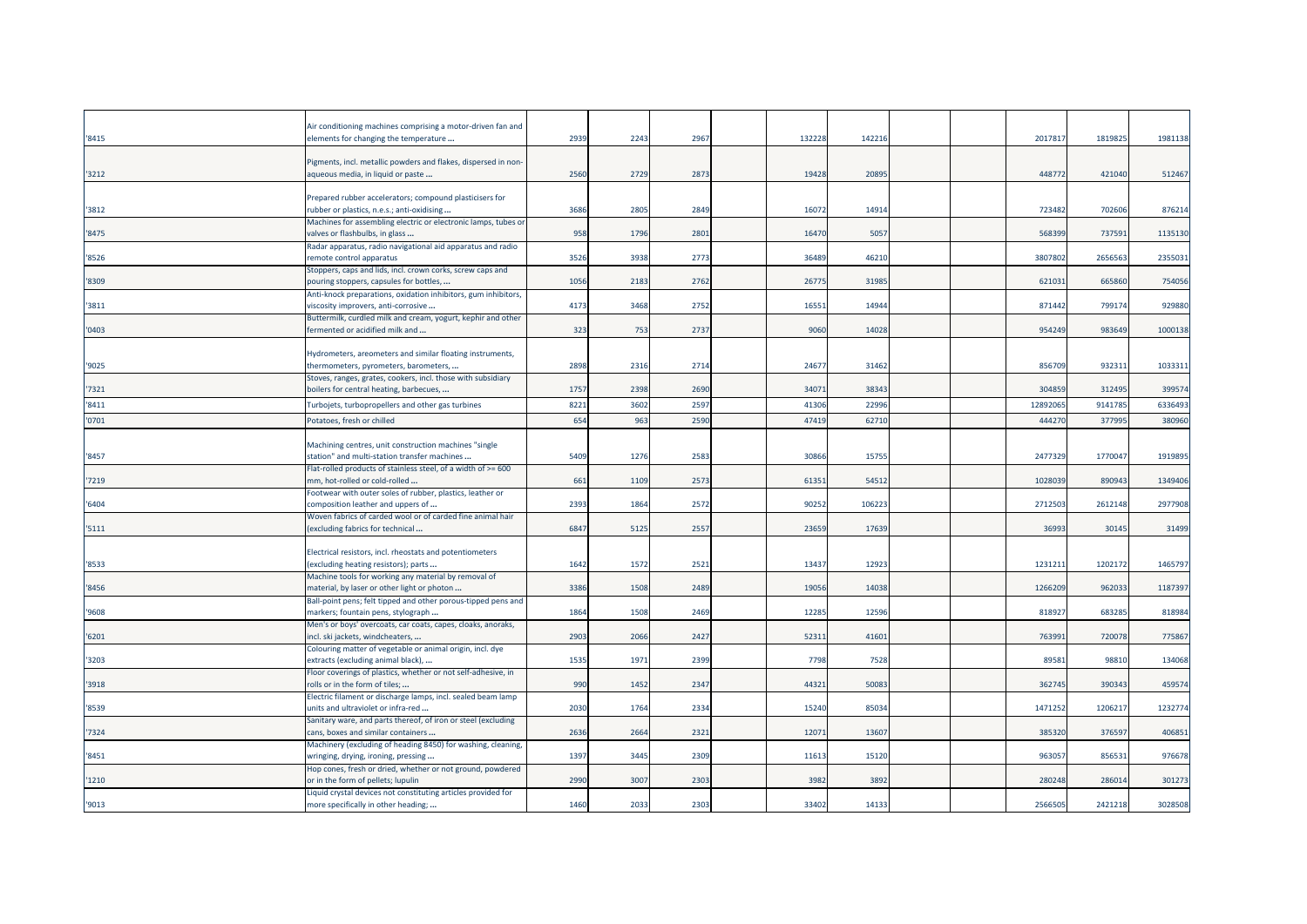|       | ricycles, scooters, pedal cars and similar wheeled toys; dolls                                  |      |      |      |        |       |  |         |         |         |
|-------|-------------------------------------------------------------------------------------------------|------|------|------|--------|-------|--|---------|---------|---------|
| '9503 | carriages; dolls; other toys;                                                                   | 2145 | 1658 | 2300 | 211947 | 20947 |  | 2270005 | 2424245 | 2675778 |
|       | Tableware, kitchenware, other household articles and toilet                                     |      |      |      |        |       |  |         |         |         |
| '3924 | articles, of plastics (excluding                                                                | 1507 | 1772 | 2289 | 45983  | 53604 |  | 78367   | 803863  | 850368  |
|       | Buttons, press-fasteners, snap-fasteners and press studs,                                       |      |      |      |        |       |  |         |         |         |
| '9606 | button moulds and other parts of                                                                | 2509 | 2183 | 2289 | 8286   | 6652  |  | 95916   | 83585   | 87538   |
|       | Pulley tackle and hoists (other than skip hoists); winches and                                  |      |      |      |        |       |  |         |         |         |
| '8425 | capstans; jacks                                                                                 | 2607 | 1389 | 2287 | 25616  | 34081 |  | 83366   | 761022  | 817838  |
|       | Padlocks and locks "key, combination or electrically                                            |      |      |      |        |       |  |         |         |         |
| '8301 | operated", of base metal; clasps and frames                                                     | 1765 | 1892 | 2246 | 36282  | 45570 |  | 141172  | 129801  | 1492372 |
|       | Machine tools for planing, shaping, slotting, broaching, gear                                   |      |      |      |        |       |  |         |         |         |
| '8461 | cutting, gear grinding or gear                                                                  | 1378 | 862  | 2237 | 4772   | 3231  |  | 794812  | 541441  | 658720  |
|       | Machines and appliances for testing the hardness, strength,                                     |      |      |      |        |       |  |         |         |         |
| '9024 | compressibility, elasticity or                                                                  | 1946 | 905  | 2179 | 4061   | 3655  |  | 512297  | 461760  | 471189  |
|       |                                                                                                 |      |      |      |        |       |  |         |         |         |
|       | Gelatin, whether or not in square or rectangular sheets,                                        |      |      |      |        |       |  |         |         |         |
| '3503 | whether or not surface-worked or coloured,                                                      | 1933 | 2116 | 2175 | 5242   | 6474  |  | 25972   | 261445  | 276514  |
|       |                                                                                                 |      |      |      |        |       |  |         |         |         |
| '7216 | Angles, shapes and sections of iron or non-alloy steel, n.e.s.                                  | 3700 | 956  | 2174 | 70410  | 48804 |  | 1424670 | 1227967 | 1932247 |
| '8458 | Lathes, incl. turning centres, for removing metal                                               | 9946 | 1897 | 2171 | 34732  | 14368 |  | 1116498 | 795723  | 845574  |
|       | Other sugars, incl. chemically pure lactose, maltose, glucose                                   |      |      |      |        |       |  |         |         |         |
| '1702 | and fructose, in solid form;                                                                    | 2248 | 2395 | 2169 | 12138  | 14274 |  | 511819  | 544644  | 655651  |
|       | Calendering or other rolling machines (other than for metals                                    |      |      |      |        |       |  |         |         |         |
| '8420 | or glass) and cylinders therefor;                                                               | 2311 | 1680 | 2167 | 8663   | 9055  |  | 230963  | 237148  | 292526  |
| '1107 | Malt, whether or not roasted                                                                    | 2170 | 1774 | 2161 | 8536   | 6449  |  | 37078   | 32798   | 365984  |
|       |                                                                                                 |      |      |      |        |       |  |         |         |         |
|       | Provitamins and vitamins, natural or reproduced by synthesis                                    | 1962 |      | 2149 | 18116  |       |  | 42547   | 490342  | 436829  |
| '2936 | incl. natural concentrates, derivatives                                                         |      | 1615 |      |        | 22016 |  |         |         |         |
| '7228 | Other bars and rods of alloy steel other than stainless, angles<br>shapes and sections of alloy | 1444 | 2105 | 2141 | 50075  | 36082 |  | 1418519 | 1223789 | 1639615 |
|       |                                                                                                 |      |      |      |        |       |  |         |         |         |
| '8715 | Baby carriages and parts thereof, n.e.s.                                                        | 1817 | 1849 | 2117 | 11950  | 12816 |  | 11599   | 13075   | 158790  |
|       | Pantyhose, tights, stockings, socks and other hosiery, incl.                                    |      |      |      |        |       |  |         |         |         |
| '6115 | graduated compression hosiery                                                                   | 1640 | 1438 | 2115 | 56951  | 42270 |  | 692433  | 647470  | 763829  |
| '5516 | Woven fabrics of artificial staple fibres                                                       | 1894 | 1718 | 2108 | 9868   | 1131  |  | 7187    | 65830   | 60569   |
|       | Sewing thread of man-made filaments, whether or not put up                                      |      |      |      |        |       |  |         |         |         |
| '5401 | for retail sale                                                                                 | 2129 | 1995 | 2102 | 13583  | 12133 |  | 183160  | 172759  | 198050  |
|       | Structures and parts of structures "e.g., bridges and bridge-                                   |      |      |      |        |       |  |         |         |         |
| '7610 | sections, towers, lattice masts,                                                                | 1308 | 1125 | 2077 | 14932  | 19852 |  | 173933  | 1547105 | 1817438 |
|       | Plates, sticks, tips and the like for tools, unmounted, of                                      |      |      |      |        |       |  |         |         |         |
| '8209 | sintered metal carbides or cermets                                                              | 1801 | 1761 | 2070 | 17395  | 15496 |  | 1058942 | 953326  | 1217842 |
|       | Machine tools for working metal, sintered metal carbides or                                     |      |      |      |        |       |  |         |         |         |
| '8463 | cermets, without removing material                                                              | 1035 | 3995 | 2062 | 6320   | 5113  |  | 37977   | 289218  | 299980  |
|       | Parts of aircraft and spacecraft of heading 8801 or 8802,                                       |      |      |      |        |       |  |         |         |         |
| '8803 | n.e.s.                                                                                          | 2384 | 520  | 2061 | 24347  | 13940 |  | 1078917 | 7652763 | 6818328 |
|       |                                                                                                 |      |      |      |        |       |  |         |         |         |
|       | Warp knit fabrics "incl. those made on galloon knitting                                         |      |      |      |        |       |  |         |         |         |
| '6005 | machines", of a width of > 30 cm (excluding                                                     | 2139 | 1443 | 2043 | 19254  | 2211  |  | 264735  | 217945  | 246714  |
|       |                                                                                                 |      |      |      |        |       |  |         |         |         |
|       | Whey, whether or not concentrated or containing added                                           |      |      |      |        |       |  |         |         |         |
| '0404 | sugar or other sweetening matter; products                                                      | 1903 | 1856 | 2040 | 5154   | 6920  |  | 577762  | 624822  | 739399  |
| '7419 | Other articles of copper, n.e.s.                                                                | 1418 | 1285 | 2029 | 3522   | 3125  |  | 58237   | 54977   | 691214  |
| '3404 |                                                                                                 | 2027 | 201  | 2026 | 9550   | 10854 |  | 57687   | 574870  | 745399  |
|       | Artificial waxes and prepared waxes                                                             |      |      |      |        |       |  |         |         |         |
| 7323  | Table, kitchen or other household articles, and parts thereof,                                  | 1252 | 1508 | 2020 | 42437  | 47848 |  | 63898   | 691062  | 824827  |
|       | of iron or steel; iron or steel                                                                 |      |      |      |        |       |  |         |         |         |
|       | Hand tools, incl. glaziers' diamonds, of base metal, n.e.s.;                                    |      |      |      |        |       |  |         |         |         |
| '8205 | blowlamps and the like; vices,                                                                  | 1702 | 1606 | 1995 | 27276  | 30358 |  | 762913  | 716948  | 842172  |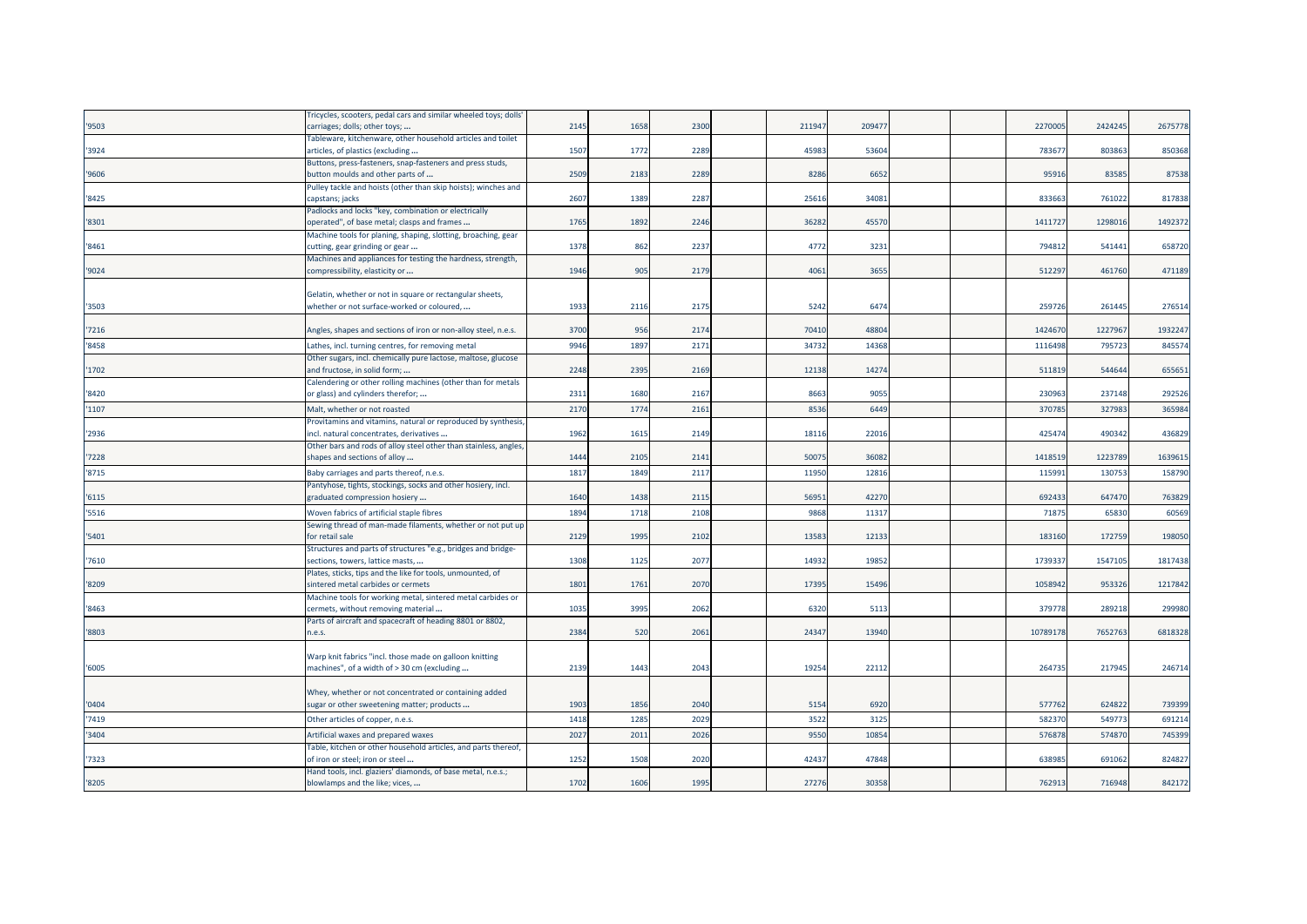|       | Articles of apparel and clothing accessories, of leather or                                   |       |      |      |        |        |  |         |         |         |
|-------|-----------------------------------------------------------------------------------------------|-------|------|------|--------|--------|--|---------|---------|---------|
| '4203 | composition leather (excluding                                                                | 2036  | 1688 | 1994 | 9778   | 9559   |  | 42263   | 36304   | 393553  |
|       | Woven fabrics of combed wool or of combed fine animal hair                                    |       |      |      |        |        |  |         |         |         |
| '5112 | (excluding fabrics for technical                                                              | 5035  | 3057 | 1992 | 18044  | 1225   |  | 121778  | 67049   | 62638   |
|       | Articles of stone or of other mineral substances, incl. carbon                                |       |      |      |        |        |  |         |         |         |
| '6815 | fibres, articles of carbon fibres                                                             | 2994  | 2569 | 1979 | 73760  | 53446  |  | 1297800 | 1230628 | 1329916 |
|       | Sanitary towels (pads) and tampons, napkins and napkin                                        |       |      |      |        |        |  |         |         |         |
| '9619 | liners for babies, and similar articles,                                                      | 1195  | 2036 | 1917 | 169194 | 180109 |  | 142667  | 1430901 | 1406644 |
|       | Woven fabrics of cotton, containing predominantly, but <                                      |       |      |      |        |        |  |         |         |         |
| '5210 | 85% cotton by weight, mixed principally                                                       | 1977  | 1264 | 1864 | 6518   | 782    |  | 32218   | 2202:   | 25631   |
|       | Files, rasps, pliers, incl. cutting pliers, pincers and tweezers for                          |       |      |      |        |        |  |         |         |         |
| '8203 | non-medical use, metal-cutting                                                                | 1776  | 1747 | 1850 | 7987   | 838    |  | 38516   | 38720   | 478384  |
|       | Electromagnets (excluding magnets for medical use);                                           |       |      |      |        |        |  |         |         |         |
| '8505 | permanent magnets and articles intended                                                       | 1620  | 1465 | 1841 | 12656  | 1362   |  | 1114810 | 104983  | 1216237 |
|       |                                                                                               |       |      |      |        |        |  |         |         |         |
|       | Articles of cement, concrete or artificial stone, whether or not                              |       |      | 1831 | 2854   | 2580   |  | 98339   |         |         |
| '6810 | reinforced                                                                                    | 1407  | 1340 |      |        |        |  |         | 100644  | 1166489 |
|       | Video game consoles and machines, articles for funfair, table                                 |       |      |      |        |        |  |         |         |         |
| '9504 | or parlour games, incl. pintables,                                                            | 1594  | 967  | 1826 | 39504  | 4585   |  | 183789  | 1924221 | 1825381 |
|       | Skins and other parts of birds, with their feathers or down,                                  |       |      |      |        |        |  |         |         |         |
| '0505 | feathers and parts of feathers,                                                               | 1113  | 920  | 1823 | 8271   | 8968   |  | 114337  | 68629   | 108907  |
|       |                                                                                               |       |      |      |        |        |  |         |         |         |
|       | Refractory bricks, blocks, tiles and similar refractory ceramic                               |       |      |      |        |        |  |         |         |         |
| '6902 | constructional goods (excluding                                                               | 11961 | 597  | 182  | 40543  | 1704   |  | 59651   | 527094  | 591595  |
|       | Copper wire (excluding surgical sutures, stranded wire,                                       |       |      |      |        |        |  |         |         |         |
| '7408 | cables, plaited bands and the like                                                            | 4160  | 4062 | 1791 | 13042  | 1313   |  | 216663  | 2509509 | 3514765 |
|       |                                                                                               |       |      |      |        |        |  |         |         |         |
|       | Surveying, incl. photogrammetrical surveying, hydrographic,                                   |       |      |      |        |        |  |         |         |         |
| '9015 | oceanographic, hydrological, meteorological                                                   | 2869  | 1845 | 1791 | 1862   | 19901  |  | 964731  | 853759  | 895489  |
|       | Essential oils, whether or not terpeneless, incl. concretes and                               |       |      |      |        |        |  |         |         |         |
| '3301 | absolutes; resinoids; extracted                                                               | 1717  | 2326 | 1789 | 3827   | 568    |  | 202358  | 209834  | 236247  |
|       | Wrist-watches, pocket-watches and other watches, incl. stop-                                  |       |      |      |        |        |  |         |         |         |
| '9101 | watches, with case of precious                                                                | 300   | 499  | 1787 | 555    | 674    |  | 457133  | 333521  | 448004  |
|       | Industrial or laboratory furnaces and ovens, non-electric, incl.                              |       |      |      |        |        |  |         |         |         |
| '8417 | incinerators (excluding drying                                                                | 5693  | 6370 | 1770 | 25594  | 1718   |  | 603860  | 673530  | 537751  |
|       | Shoe polish, furniture wax and floor waxes, polishes and                                      |       |      |      |        |        |  |         |         |         |
| '3405 | creams for coachwork, glass or metal,                                                         | 1663  | 1792 | 1751 | 10958  | 12326  |  | 225427  | 213558  | 254496  |
|       |                                                                                               |       |      |      |        |        |  |         |         |         |
|       | Printed books, brochures and similar printed matter, whether                                  |       |      |      |        |        |  |         |         |         |
| '4901 | or not in single sheets (excluding                                                            | 1423  | 1393 | 1742 | 14180  | 14364  |  | 1676392 | 1709295 | 1897494 |
|       | Activated carbon; activated natural mineral products; animal                                  |       |      |      |        |        |  |         |         |         |
| '3802 | black, whether or not spent                                                                   | 1413  | 1772 | 1725 | 24356  | 2732   |  | 15331   | 158102  | 196251  |
|       | Men's or boys' shirts (excluding knitted or crocheted,                                        |       |      |      |        |        |  |         |         |         |
| '6205 | nightshirts, singlets and other vests)                                                        | 2831  | 1742 | 1719 | 18180  | 14464  |  | 69637   | 556706  | 543305  |
|       | Steam or other vapour generating boilers (excluding central                                   |       |      |      |        |        |  |         |         |         |
| '8402 | heating hot water boilers capable                                                             | 3972  | 3357 | 1707 | 57318  | 2962   |  | 241392  | 181756  | 195328  |
|       |                                                                                               |       |      |      |        |        |  |         |         |         |
| '7019 | Glass fibres, incl. glass wool, and articles thereof (excluding<br>mineral wools and articles | 1387  | 1714 | 1689 | 70615  | 64360  |  | 956553  | 883859  | 1011223 |
|       |                                                                                               |       |      |      |        |        |  |         |         |         |
| '9607 | Slide fasteners and parts thereof                                                             | 1979  | 159  | 1688 | 18820  | 1803   |  | 7023    | 6158    | 67659   |
|       | Furnace burners for liquid fuel, for pulverised solid fuel or for                             |       |      |      |        |        |  |         |         |         |
| '8416 | gas; mechanical stokers,                                                                      | 2737  | 4905 | 1684 | 11175  | 1384   |  | 70101   | 79024   | 697344  |
|       | Paper or paperboard labels of all kinds, whether or not                                       |       |      |      |        |        |  |         |         |         |
| '4821 | printed                                                                                       | 1935  | 1604 | 1672 | 1197   | 10835  |  | 483852  | 478028  | 527883  |
| '6506 | Headgear, whether or not lined or trimmed, n.e.s.                                             | 1070  | 1257 | 167  | 4387   | 5409   |  | 241369  | 25898   | 312230  |
|       | Unglazed ceramic flags and paving, hearth or wall tiles;                                      |       |      |      |        |        |  |         |         |         |
| '6907 |                                                                                               | 1279  | 1466 | 165  | 10069  | 6902   |  | 42003   | 38546   | 404504  |
|       | unglazed ceramic mosaic cubes and                                                             |       |      |      |        |        |  |         |         |         |
|       | Finishing agents, dye carriers to accelerate the dyeing or                                    |       |      |      |        |        |  |         |         |         |
| '3809 | fixing of dyestuffs and other products                                                        | 1497  | 1539 | 1640 | 14270  | 16508  |  | 564468  | 553009  | 674969  |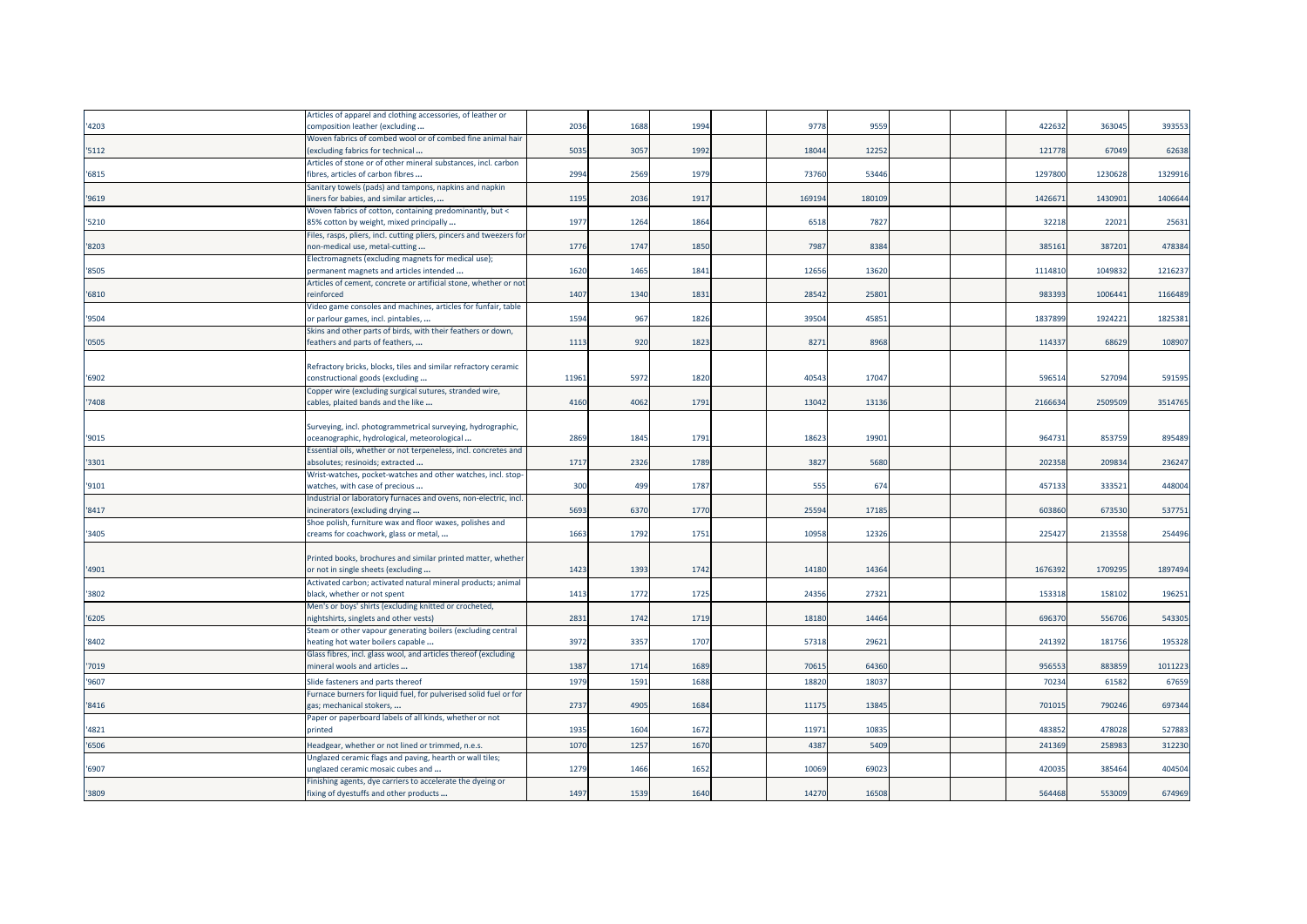|       | Retorts, crucibles, mufflers, nozzles, plugs, supports, cupels,                                 |      |      |      |       |       |  |         |         |         |
|-------|-------------------------------------------------------------------------------------------------|------|------|------|-------|-------|--|---------|---------|---------|
| '6903 | tubes, pipes, sheaths, rods                                                                     | 2533 | 1831 | 1635 | 25391 | 25843 |  | 26850   | 233111  | 302703  |
|       | Converters, ladles, ingot moulds and casting machines of a                                      |      |      |      |       |       |  |         |         |         |
| '8454 | kind used in metallurgy or in metal                                                             | 2775 | 2929 | 1622 | 10341 | 9036  |  | 293162  | 258479  | 263778  |
|       | Milking machines and dairy machinery (excluding                                                 |      |      |      |       |       |  |         |         |         |
| '8434 | refrigerating or heat treatment equipment,                                                      | 1026 | 1736 | 1610 | 6607  | 8765  |  | 191049  | 235262  | 270146  |
|       | Wrist-watches, pocket-watches and other watches, incl. stop-                                    |      |      |      |       |       |  |         |         |         |
| '9102 | watches (excluding of precious                                                                  | 1160 | 608  | 1587 | 9679  | 7822  |  | 1090235 | 1057112 | 1203861 |
|       | Men's or boys' shirts, knitted or crocheted (excluding                                          |      |      |      |       |       |  |         |         |         |
| '6105 | nightshirts, T-shirts, singlets and                                                             | 1695 | 1414 | 1583 | 6594  | 6085  |  | 422080  | 376940  | 428148  |
|       | Other bars and rods of stainless steel; angles, shapes and                                      |      |      |      |       |       |  |         |         |         |
| '7222 | sections of stainless steel, n.e.s.                                                             | 676  | 927  | 1580 | 12194 | 12068 |  | 747025  | 705753  | 860543  |
| '7616 | Articles of aluminium, n.e.s.                                                                   | 1677 | 1491 | 1573 | 42706 | 27626 |  | 180061  | 160325  | 1937458 |
|       | Carriages for disabled persons, whether or not motorised or                                     |      |      |      |       |       |  |         |         |         |
| '8713 | otherwise mechanically propelled                                                                | 1124 | 2298 | 1541 | 13639 | 10083 |  | 14932   | 128928  | 160965  |
|       | Railway or tramway track construction material of iron or                                       |      |      |      |       |       |  |         |         |         |
| '7302 | steel, the following : rails, check-rails                                                       | 140  | 2630 | 1528 | 10450 | 14062 |  | 20004   | 185902  | 201095  |
|       | Modelling pastes, incl. those put up for children's                                             |      |      |      |       |       |  |         |         |         |
| '3407 | amusement; preparations known as "dental                                                        | 2140 | 1193 | 1524 | 8837  | 7991  |  | 208295  | 184165  | 245503  |
|       | Woven pile fabrics and chenille fabrics (excluding terry                                        |      |      |      |       |       |  |         |         |         |
| '5801 | towelling and similar woven terry                                                               | 1096 | 778  | 1498 | 6765  | 7405  |  | 10511   | 89602   | 102007  |
|       |                                                                                                 |      |      |      |       |       |  |         |         |         |
| '2530 | Vermiculite, perlite and other mineral substances, n.e.s.                                       | 792  | 983  | 1494 | 10760 | 11924 |  | 174359  | 182695  | 213837  |
|       |                                                                                                 |      |      |      |       |       |  |         |         |         |
|       | Sewing machines (other than book-sewing machines of                                             |      |      |      |       |       |  |         |         |         |
| '8452 | heading 8440); furniture, bases and covers                                                      | 2878 | 3163 | 1491 | 16718 | 15488 |  | 284202  | 271453  | 316827  |
| '1002 |                                                                                                 | 498  | 722  | 1473 | 1195  | 1291  |  | 6800    | 68739   | 93225   |
|       | Rye                                                                                             |      |      |      |       |       |  |         |         |         |
|       | Machine tools for working stone, ceramics, concrete,                                            |      |      |      |       |       |  |         |         |         |
| '8464 | asbestos-cement or like mineral materials                                                       | 1403 | 1224 | 1473 | 12757 | 1291  |  | 23833   | 21773   | 275602  |
|       |                                                                                                 |      |      |      |       |       |  |         |         |         |
| '4911 | Printed matter, incl. printed pictures and photographs, n.e.s.                                  | 1399 | 1240 | 1460 | 16192 | 14186 |  | 157782  | 1332442 | 1456237 |
|       |                                                                                                 |      |      |      |       |       |  |         |         |         |
| '7325 | Articles of iron or steel, cast, n.e.s.                                                         | 1088 | 950  | 1456 | 14497 | 14575 |  | 63437   | 536196  | 650648  |
|       | Cyclic alcohols and their halogenated, sulphonated, nitrated                                    |      |      |      |       |       |  |         |         |         |
| '2906 | or nitrosated derivatives                                                                       | 940  | 1795 | 1442 | 4685  | 4858  |  | 25637   | 27905   | 361264  |
|       | Tubes, pipes and hollow profiles "e.g., open seam or welded,                                    |      |      |      |       |       |  |         |         |         |
| '7306 | riveted or similarly closed",                                                                   | 1642 | 1428 | 1441 | 61172 | 48040 |  | 160539  | 1303729 | 1713442 |
|       | Bedlinen, table linen, toilet linen and kitchen linen of all types                              |      |      |      |       |       |  |         |         |         |
| '6302 | of textile materials (excluding                                                                 | 439  | 752  | 1440 | 56752 | 50334 |  | 728870  | 713035  | 806797  |
|       | Retreaded or used pneumatic tyres of rubber; solid or cushion                                   |      |      |      |       |       |  |         |         |         |
| '4012 | tyres, tyre treads and tyre flaps,                                                              | 1309 | 1236 | 1436 | 7442  | 7947  |  | 276622  | 270701  | 332145  |
|       | Flat-rolled products of iron or non-alloy steel, of a width of <                                |      |      |      |       |       |  |         |         |         |
| '7212 | 600 mm, hot-rolled or cold-rolled                                                               | 646  | 842  | 1406 | 24310 | 10705 |  | 672043  | 629866  | 849209  |
|       | Firearms and similar devices which operate by the firing of an                                  |      |      |      |       |       |  |         |         |         |
| '9303 | explosive charge, e.g. sporting                                                                 | 1087 | 1043 | 1401 |       |       |  | 9189    | 81719   | 127748  |
|       | Woven fabrics containing predominantly, but < 85% synthetic                                     |      |      |      |       |       |  |         |         |         |
| '5513 | staple fibres by weight, mixed                                                                  | 1326 | 1252 | 1396 | 35854 | 38583 |  | 46348   | 36032   | 35233   |
|       | Wire of iron or non-alloy steel, in coils (excluding bars and                                   |      |      |      |       |       |  |         |         |         |
| '7217 | rods)                                                                                           | 1123 | 928  | 1383 | 14343 | 13228 |  | 442899  | 380859  | 528063  |
|       | Women's or girls' blouses, shirts and shirt-blouses (excluding                                  |      |      |      |       |       |  |         |         |         |
| '6206 | knitted or crocheted and vests)                                                                 | 1813 | 1413 | 1382 | 15208 | 16886 |  | 813867  | 69995   | 700989  |
|       |                                                                                                 |      |      |      |       |       |  |         |         |         |
|       | Fruits, nuts and other edible parts of plants, prepared or                                      |      |      |      |       |       |  |         |         |         |
|       |                                                                                                 |      |      |      |       |       |  |         |         |         |
| '2008 | preserved, whether or not containing                                                            | 1594 | 1336 | 1373 | 61170 | 78225 |  | 94575   | 970978  | 968810  |
| '3207 | Prepared pigments, prepared opacifiers and prepared<br>colours, vitrifiable enamels and glazes, | 1310 | 1184 | 1371 | 23795 | 24864 |  | 327030  | 278916  | 348175  |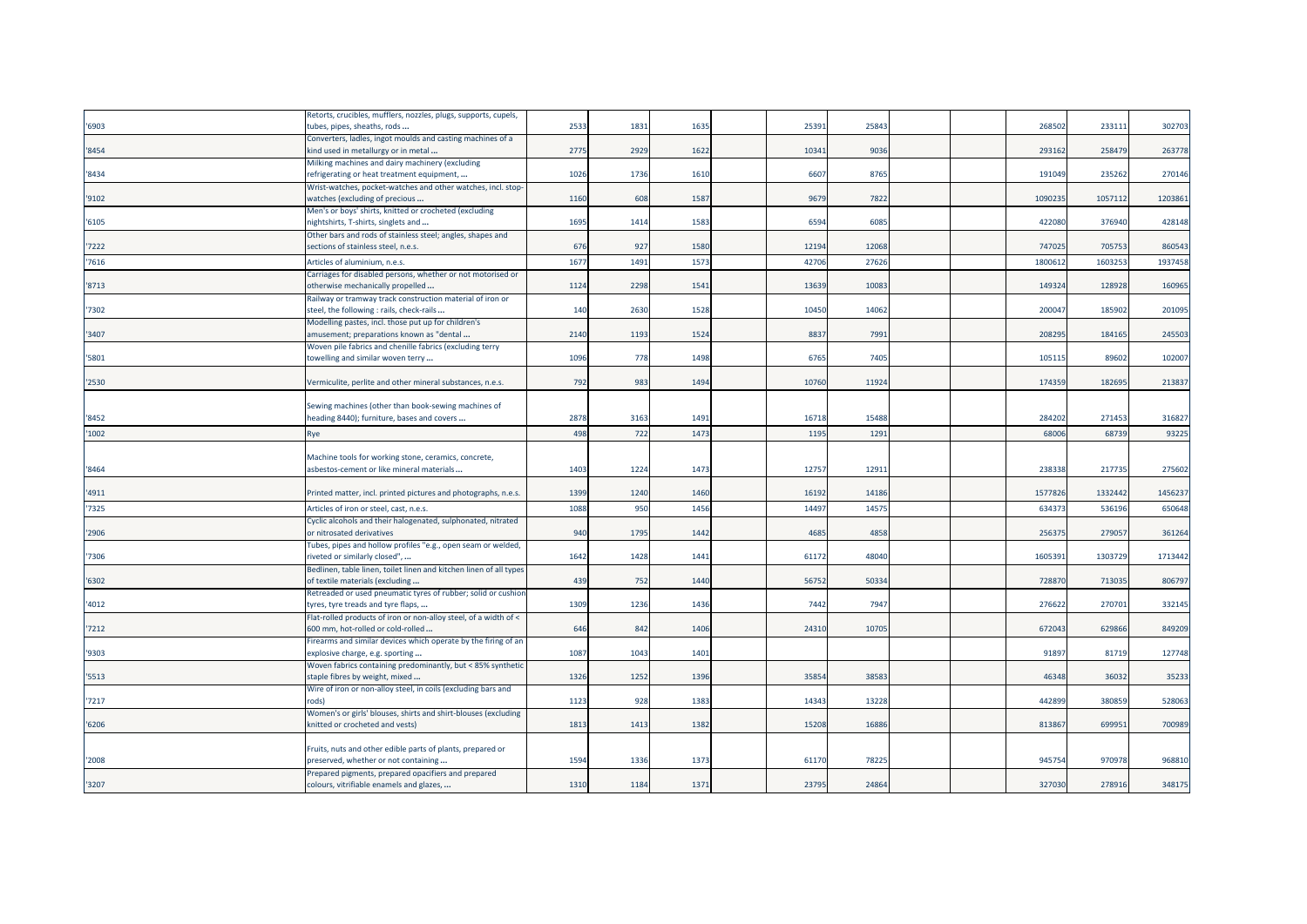|       | Woven fabrics of artificial filament yarn, incl. monofilament of  |      |      |      |        |        |  |        |         |         |
|-------|-------------------------------------------------------------------|------|------|------|--------|--------|--|--------|---------|---------|
| '5408 | -= 67 decitex and a maximum                                       | 2322 | 1932 | 1370 | 9178   | 11082  |  | 4895   | 30497   | 24023   |
|       | Lenses, prisms, mirrors and other optical elements, of any        |      |      |      |        |        |  |        |         |         |
| '9002 | material, mounted, being parts of                                 | 1910 | 1090 | 1337 | 8859   | 6629   |  | 245255 | 238385  | 3052600 |
|       | Clasps, frames with clasps, buckles, buckle-clasps, hooks,        |      |      |      |        |        |  |        |         |         |
| '8308 | eyes, eyelets and the like, of base                               | 1141 | 1057 | 1323 | 13669  | 12222  |  | 237959 | 206718  | 231693  |
|       | Labels, badges and similar articles, of textile materials, in the |      |      |      |        |        |  |        |         |         |
| '5807 | biece, in strips or cut to                                        | 1391 | 1204 | 1288 | 7935   | 8310   |  | 42849  | 37093   | 42652   |
|       | Powder and flakes, of aluminium (excluding pellets of             |      |      |      |        |        |  |        |         |         |
| '7603 | aluminium, and spangles)                                          | 511  | 1271 | 1260 | 6467   | 4858   |  | 80359  | 77058   | 95105   |
|       |                                                                   |      |      |      |        |        |  |        |         |         |
|       | Synthetic filament yarn, incl. synthetic monofilaments of < 67    |      |      |      |        |        |  |        |         |         |
| '5402 | decitex (excluding sewing thread                                  | 983  | 1141 | 1257 | 47532  | 4165   |  | 26073  | 21035   | 248498  |
|       | Footwear with outer soles and uppers of rubber or plastics        |      |      |      |        |        |  |        |         |         |
| '6402 | excluding waterproof footwear of                                  | 1362 | 848  | 1250 | 153857 | 13891  |  | 191369 | 174835  | 2248244 |
|       | Hydraulic brake fluids and other prepared liquids for hydraulic   |      |      |      |        |        |  |        |         |         |
| '3819 | transmission not containing                                       | 972  | 986  | 1233 | 9311   | 7373   |  | 229401 | 200907  | 258313  |
| '3903 | Polymers of styrene, in primary forms                             | 1132 | 758  | 1229 | 99166  | 86187  |  | 68302  | 610368  | 845064  |
|       | Flours, meals and pellets, of meat or meat offal, of fish or of   |      |      |      |        |        |  |        |         |         |
| '2301 | crustaceans, molluscs or other                                    | 595  | 58   | 1205 | 15118  | 14768  |  | 28020  | 284104  | 324971  |
|       |                                                                   |      |      |      |        |        |  |        |         |         |
|       | Inorganic acids and inorganic oxygen compounds of non-            |      |      |      |        |        |  |        |         |         |
| '2811 | metals (excluding hydrogen chloride "hydrochloric                 | 375  | 733  | 1194 | 11071  | 9921   |  | 652793 | 623391  | 689379  |
|       | Tableware, kitchenware, other household articles and toilet       |      |      |      |        |        |  |        |         |         |
| '6911 | articles, of porcelain or china                                   | 849  | 829  | 1190 | 18917  | 18018  |  | 346488 | 279785  | 352377  |
| '4011 | New pneumatic tyres, of rubber                                    | 1255 | 950  | 1184 | 454570 | 435387 |  | 566781 | 4940572 | 5674635 |
|       | Animal products n.e.s.; dead animals of all types, unfit for      |      |      |      |        |        |  |        |         |         |
| '0511 | human consumption                                                 | 341  | 297  | 1184 | 5754   | 6069   |  | 27273  | 322602  | 360505  |
|       | Ceramic building bricks, flooring blocks, support or filler tiles |      |      |      |        |        |  |        |         |         |
| '6904 | and the like (excluding those                                     | 1111 | 1184 | 1183 | 6628   | 5780   |  | 14605  | 141889  | 156568  |
|       | /egetables prepared or preserved otherwise than by vinegar        |      |      |      |        |        |  |        |         |         |
| '2004 | or acetic acid, frozen (excluding                                 | 21   | 497  | 1174 | 19954  | 1853   |  | 42777  | 414905  | 471170  |
|       | Transmission or conveyor belts or belting, of textile material,   |      |      |      |        |        |  |        |         |         |
| '5910 | whether or not impregnated,                                       | 1382 | 1094 | 1173 | 3707   | 3576   |  | 10966  | 114379  | 128843  |
|       | Frames and mountings for spectacles, goggles or the like, and     |      |      |      |        |        |  |        |         |         |
| '9003 | parts thereof, n.e.s.                                             | 631  | 583  | 1165 | 4638   | 4573   |  | 223590 | 172065  | 240610  |
|       | Electrical capacitors, fixed, variable or adjustable "pre-set";   |      |      |      |        |        |  |        |         |         |
| '8532 | parts thereof                                                     | 2209 | 1197 | 1162 | 30468  | 3207   |  | 185219 | 164153  | 2053068 |
|       | Frozen fish (excluding fish fillets and other fish meat of        |      |      |      |        |        |  |        |         |         |
| '0303 | neading 0304)                                                     | 2799 | 3653 | 1161 | 376685 | 365096 |  | 15997  | 191119  | 144545  |
|       | Prepared culture media for the development or maintenance         |      |      |      |        |        |  |        |         |         |
| '3821 | of micro-organisms "incl. viruses                                 | 737  | 838  | 1156 | 4840   | 4973   |  | 268195 | 295332  | 342876  |
|       | Mattress supports (excluding spring interiors for seats);         |      |      |      |        |        |  |        |         |         |
| '9404 | articles of bedding and similar furnishing,                       | 1077 | 1019 | 1155 | 18598  | 25035  |  | 66083  | 672437  | 764312  |
|       | Yeasts, active or inactive; other dead single-cell micro-         |      |      |      |        |        |  |        |         |         |
| '2102 | organisms, prepared baking powders                                | 923  | 969  | 1150 | 6450   | 7883   |  | 11417  | 13165   | 131811  |
|       |                                                                   |      |      |      |        |        |  |        |         |         |
|       | Quaternary ammonium salts and hydroxides; lecithins and           |      |      |      |        |        |  |        |         |         |
| '2923 | other phosphoaminolipids, whether or                              | 268  | 460  | 1147 | 6653   | 8115   |  | 16989  | 174892  | 205749  |
|       | Paints and varnishes, incl. enamels, lacquers and distempers      |      |      |      |        |        |  |        |         |         |
| '3210 | excluding those based on synthetic                                | 763  | 984  | 1145 | 5788   | 6825   |  | 11356  | 118135  | 158985  |
|       | Ceramic sinks, washbasins, washbasin pedestals, baths,            |      |      |      |        |        |  |        |         |         |
| '6910 | bidets, water closet pans, flushing                               | 1274 | 1129 | 1139 | 17486  | 21886  |  | 45690  | 460015  | 573651  |
|       | Particle board, oriented strand board "OSB" and similar board     |      |      |      |        |        |  |        |         |         |
| '4410 | 'e.g. waferboard" of wood or                                      | 311  | 420  | 1131 | 63155  | 60098  |  | 68053  | 624763  | 917332  |
| '1108 |                                                                   | 769  | 1230 | 1127 | 5457   | 3817   |  | 364803 |         | 455031  |
|       | Starches; inulin                                                  |      |      |      |        |        |  |        | 395057  |         |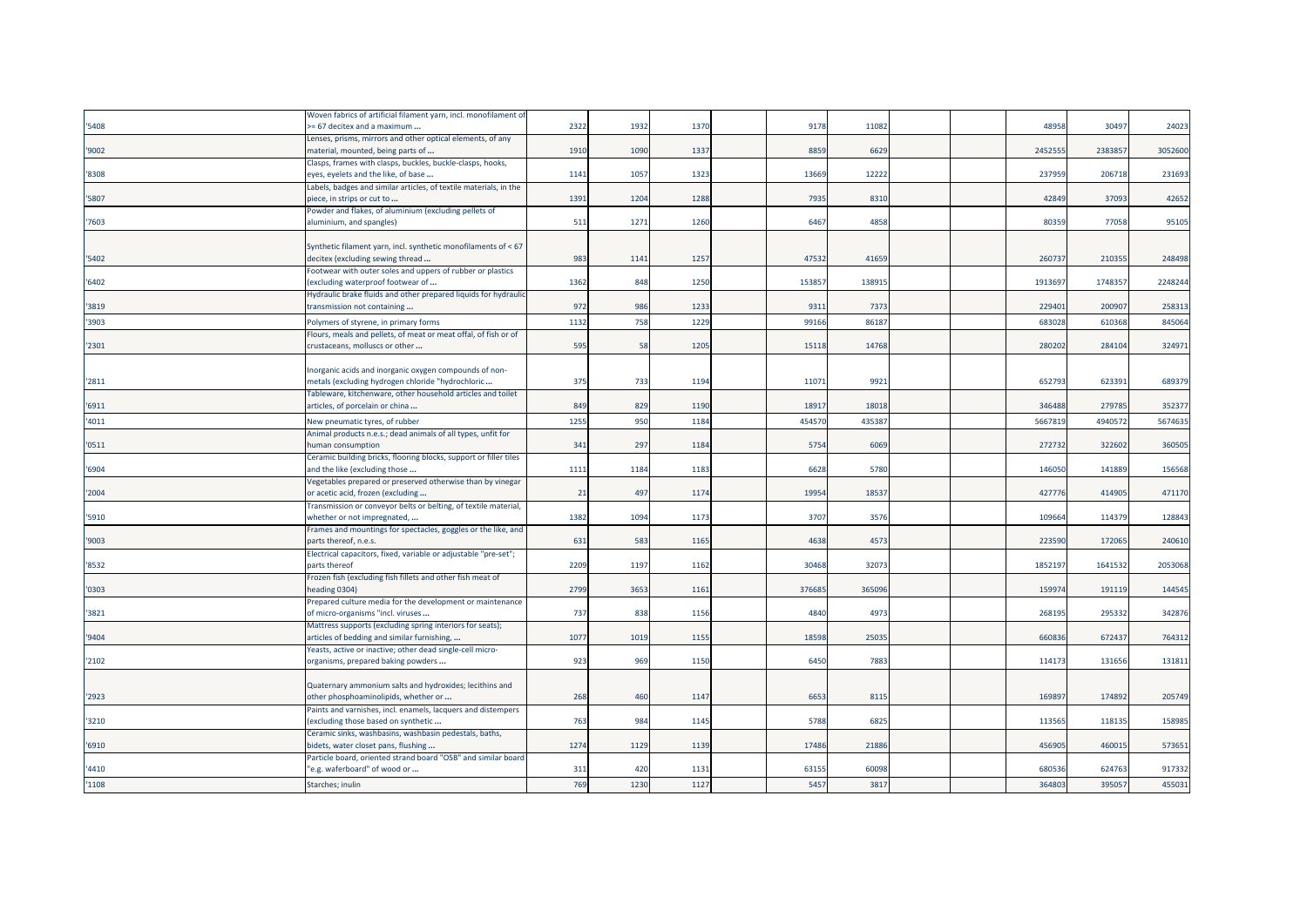|       | Compounded rubber, unvulcanised, in primary forms or in                                                     |                 |      |      |       |       |  |         |        |         |
|-------|-------------------------------------------------------------------------------------------------------------|-----------------|------|------|-------|-------|--|---------|--------|---------|
| '4005 | plates, sheets or strip (excluding                                                                          | 528             | 746  | 1123 | 12109 | 1085  |  | 107775  | 92557  | 1070612 |
|       |                                                                                                             |                 |      |      |       |       |  |         |        |         |
|       | Phosphinates "hypophosphites", phosphonates "phosphites"                                                    |                 |      |      |       |       |  |         |        |         |
| 2835  | and phosphates; polyphosphates, whether                                                                     | 975             | 981  | 1116 | 25727 | 29202 |  | 39844   | 390848 | 458186  |
|       | Safety glass, toughened "tempered", laminated safety glass                                                  |                 |      |      |       |       |  |         |        |         |
| 7007  | (excluding multiple-walled insulating                                                                       | 879             | 1002 | 1115 | 18420 | 18422 |  | 1137262 | 105566 | 1214078 |
|       | Hats and other headgear, knitted or crocheted, or made up                                                   |                 |      |      |       |       |  |         |        |         |
| '6505 | from lace, felt or other textile                                                                            | 1025            | 735  | 1115 | 10161 | 10579 |  | 26113   | 264370 | 327637  |
|       | Women's or girls' slips, petticoats, briefs, panties,                                                       |                 |      |      |       |       |  |         |        |         |
| '6108 | nightdresses, pyjamas, négligés, bathrobes,                                                                 | 1183            | 752  | 1114 | 30343 | 26992 |  | 35939   | 35543  | 466970  |
|       | Carboxyamide-function compounds; amide-function                                                             |                 |      |      |       |       |  |         |        |         |
| 2924  | compounds of carbonic acid                                                                                  | 640             | 954  | 1103 | 14246 | 1454  |  | 53093   | 560706 | 627143  |
|       | Men's or boys' suits, ensembles, jackets, blazers, trousers, bib                                            |                 |      |      |       |       |  |         |        |         |
| '6103 | and brace overalls, breeches                                                                                | 1109            | 884  | 1099 | 21699 | 19161 |  | 16591   | 193350 | 260570  |
| '2935 | Sulphonamides                                                                                               | 770             | 781  | 1099 | 997   | 1177  |  | 14794   | 13426  | 220388  |
|       |                                                                                                             |                 |      |      |       |       |  |         |        |         |
|       | Separate chemically defined organo-inorganic compounds                                                      |                 |      |      |       |       |  |         |        |         |
| 2931  | (excluding organo-sulphur compounds                                                                         | 964             | 1060 | 1091 | 12736 | 11346 |  | 94183   | 826932 | 1035103 |
|       | Women's or girls' overcoats, car coats, capes, cloaks, anoraks,                                             |                 |      |      |       |       |  |         |        |         |
| '6102 | incl. ski jackets, windcheaters,                                                                            | 1096            | 971  | 1085 | 4103  | 4167  |  | 46034   | 466661 | 567770  |
|       | Brassieres, girdles, corsets, braces, suspenders, garters and                                               |                 |      |      |       |       |  |         |        |         |
| 6212  | similar articles and parts thereof,                                                                         | 1435            | 1014 | 1069 | 22519 | 1753  |  | 48689   | 47207  | 498771  |
|       | Esters of other inorganic acids of non-metals and their salts;                                              |                 |      |      |       |       |  |         |        |         |
| '2920 | their halogenated, sulphonated,                                                                             | 434             | 506  | 1064 | 1607  | 2001  |  | 24896   | 251765 | 305326  |
|       |                                                                                                             |                 |      |      |       |       |  |         |        |         |
|       | Revolution counters, production counters, taximeters,                                                       |                 |      |      |       |       |  |         |        |         |
| '9029 | milometers, pedometers and the like (excluding                                                              | 848             | 844  | 1054 | 6540  | 684   |  | 163039  | 159150 | 1621754 |
|       |                                                                                                             |                 |      |      |       |       |  |         |        |         |
| '2847 | Hydrogen peroxide, whether or not solidified with urea                                                      | 510             | 727  | 1035 | 2269  | 2364  |  | 5533    | 55814  | 55792   |
| '1520 | Glycerol, crude; glycerol waters and glycerol lyes                                                          |                 |      | 1035 | 1008  | 4480  |  | 3343    | 41099  | 64953   |
|       | Bicycles and other cycles, incl. delivery tricycles, not                                                    |                 |      |      |       |       |  |         |        |         |
| 8712  | motorised                                                                                                   | 1016            | 979  | 1028 | 28668 | 23168 |  | 661384  | 76695  | 774403  |
|       | Prefabricated buildings, whether or not complete or already                                                 |                 |      |      |       |       |  |         |        |         |
| '9406 | assembled                                                                                                   | 1166            | 3025 | 1006 | 17329 | 1625  |  | 36864   | 32701: | 452039  |
|       | Fruit juices, incl. grape must, and vegetable juices,                                                       |                 |      |      |       |       |  |         |        |         |
| '2009 | unfermented, not containing added spirit,                                                                   | 1254            | 1125 | 1003 | 35159 | 40301 |  | 95497   | 960764 | 917258  |
|       | Spring, air or gas guns and pistols, truncheons and other non-                                              |                 |      |      |       |       |  |         |        |         |
| '9304 | firearms (excluding swords, cutlasses,                                                                      | 346             | 329  | 994  |       |       |  | 6197    | 77872  | 71366   |
|       | Spark-ignition reciprocating or rotary internal combustion                                                  |                 |      |      |       |       |  |         |        |         |
| 8407  | piston engine                                                                                               | 738             | 588  | 990  | 2567  | 2352  |  | 553248  | 462676 | 5770215 |
|       | Carboys, bottles, flasks, jars, pots, phials, ampoules and other                                            |                 |      |      |       |       |  |         |        |         |
| 7010  | containers, of glass, of a                                                                                  | 1029            | 1426 | 990  | 2765  | 27364 |  | 127273  | 130754 | 1455595 |
|       |                                                                                                             |                 |      |      |       |       |  |         |        |         |
|       | Parts of footwear, incl. uppers whether or not attached to                                                  |                 |      |      |       |       |  |         |        |         |
| 6406  | soles other than outer soles; removable                                                                     | 40 <sub>C</sub> | 422  | 988  | 48269 | 3572  |  | 23183   | 18574  | 205696  |
| '5309 | Woven fabrics of flax                                                                                       | 538             | 934  | 982  | 6291  | 587   |  | 2875    | 24518  | 29669   |
|       |                                                                                                             |                 |      |      |       |       |  |         |        |         |
| 7309  | Reservoirs, tanks, vats and similar containers, of iron or steel,<br>for any material "other than           | 3460            | 1178 | 966  | 96298 | 43271 |  | 38488   | 312150 | 349696  |
|       |                                                                                                             |                 |      |      |       |       |  |         |        |         |
| 2916  | Unsaturated acyclic monocarboxylic acids, cyclic                                                            | 736             | 1111 | 961  | 8564  | 989   |  | 104144  | 953578 | 1236223 |
|       | monocarboxylic acids, their anhydrides, halides,<br>Vermouth and other wine of fresh grapes, flavoured with |                 |      |      |       |       |  |         |        |         |
| '2205 | plants or aromatic substances                                                                               | 787             | 316  | 943  | 9250  | 808   |  | 4918    | 48947  | 46618   |
|       |                                                                                                             |                 |      |      |       |       |  |         |        |         |
|       | Drawing, marking-out or mathematical calculating                                                            |                 |      |      |       |       |  |         |        |         |
| '9017 | instruments, e.g. drafting machines, pantographs,                                                           | 607             | 605  | 941  | 8552  | 9203  |  | 234824  | 208222 | 250919  |
|       |                                                                                                             |                 |      |      |       |       |  |         |        |         |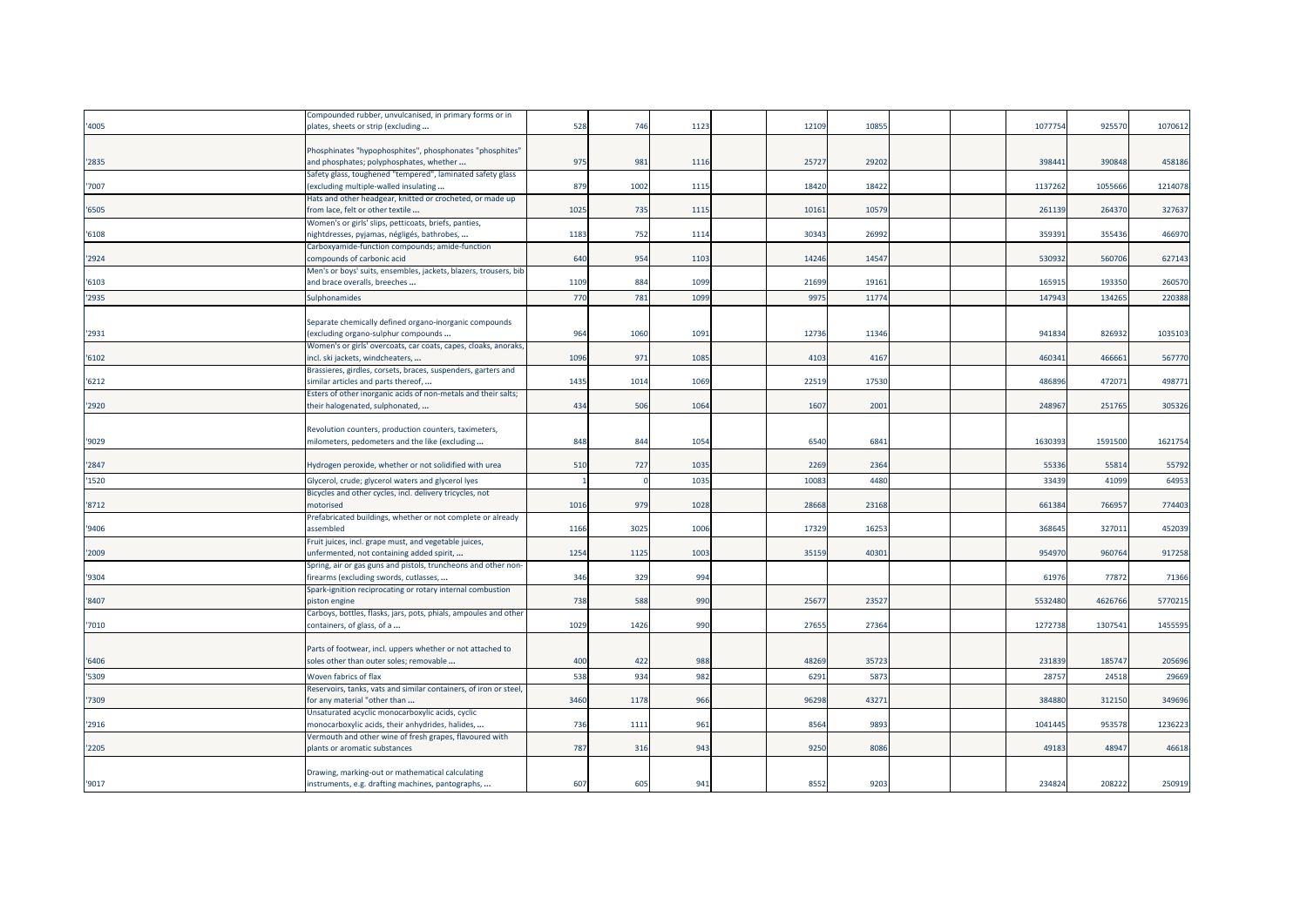|       | Stranded wire, ropes, cables, plaited bands, slings and the                                            |                 |                |     |        |             |  |         |         |         |
|-------|--------------------------------------------------------------------------------------------------------|-----------------|----------------|-----|--------|-------------|--|---------|---------|---------|
| 7312  | like, of iron or steel (excluding                                                                      | 989             | 2267           | 935 | 12472  | 12150       |  | 449724  | 426826  | 477415  |
|       | Saddlery and harness for any animal, incl. traces, leads, knee                                         |                 |                |     |        |             |  |         |         |         |
| '4201 | pads, muzzles, saddle cloths,                                                                          | 453             | 624            | 929 | 896    | 1292        |  | 176499  | 205971  | 253441  |
|       | Milk and cream, not concentrated nor containing added sugar                                            |                 |                |     |        |             |  |         |         |         |
| '0401 | or other sweetening matter                                                                             | <b>759</b>      | 692            | 919 | 3574   | 11624       |  | 1437285 | 1377054 | 1575581 |
|       | Machine tools for deburring, sharpening, grinding, honing,                                             |                 |                |     |        |             |  |         |         |         |
| '8460 | lapping, polishing or otherwise                                                                        | 1204            | 2346           | 914 | 12379  | 13885       |  | 1149784 | 818266  | 811891  |
|       | Composite paper and paperboard "made by sticking flat                                                  |                 |                |     |        |             |  |         |         |         |
| '4807 | layers of paper or paperboard together                                                                 | 40 <sub>C</sub> | 343            | 913 | 2182   | 1989        |  | 92227   | 87227   | 111816  |
|       | Bodies, incl. cabs, for tractors, motor vehicles for the                                               |                 |                |     |        |             |  |         |         |         |
| '8707 | transport of ten or more persons,                                                                      | 72              | $\overline{a}$ | 909 | 79560  | 64872       |  | 1380269 | 1040763 | 1389285 |
|       | Glassware of a kind used for table, kitchen, toilet, office,                                           |                 |                |     |        |             |  |         |         |         |
| '7013 | indoor decoration or similar purposes                                                                  | 980             | 1073           | 901 | 55030  | 61763       |  | 540071  | 460287  | 568143  |
|       |                                                                                                        |                 |                |     |        |             |  |         |         |         |
|       | Bookbinding machinery, incl. book-sewing machines                                                      |                 |                |     |        |             |  |         |         |         |
| '8440 | (excluding machinery of heading 8441, general-purpose                                                  | 458             | 601            | 900 | 1487   | 4027        |  | 261469  | 20557   | 218153  |
|       |                                                                                                        |                 |                |     |        |             |  |         |         |         |
|       | Prepared or preserved meat, offal or blood (excluding                                                  |                 |                |     |        |             |  |         |         |         |
| '1602 | sausages and similar products, and meat                                                                | 3136            | 757            | 896 | 17457  | 21085       |  | 169718  | 1640216 | 1641198 |
|       | Flat-rolled products of alloy steel other than stainless, of a                                         |                 |                |     |        |             |  |         |         |         |
| 7226  | width of < 600 mm, hot-rolled                                                                          | 607             | 1277           | 892 | 7250   | 4809        |  | 792694  | 658391  | 915864  |
|       | Woven fabrics containing >= 85% synthetic staple fibres by                                             |                 |                |     |        |             |  |         |         |         |
| '5512 | weight                                                                                                 | 950             | 706            | 887 | 14864  | 15288       |  | 187513  | 179407  | 180098  |
|       | Prepared or preserved fish; caviar and caviar substitutes                                              |                 |                |     |        |             |  |         |         |         |
| '1604 | prepared from fish eggs                                                                                | 864             | 351            | 885 | 71735  | 87749       |  | 745296  | 797712  | 793880  |
|       | Wigs, false beards, eyebrows and eyelashes, switches and the                                           |                 |                |     |        |             |  |         |         |         |
| '6704 | like, of human or animal hair                                                                          | 12              | 887            | 879 | 2078   | 1815        |  | 77023   | 83150   | 84997   |
|       |                                                                                                        |                 |                |     |        |             |  |         |         |         |
| '2715 | Bituminous mastics, cut-backs and other bituminous mixtures<br>based on natural asphalt, on natural    | 458             | 702            | 874 | 7967   | <b>7969</b> |  | 73264   | 71244   | 81835   |
|       |                                                                                                        |                 |                |     |        |             |  |         |         |         |
|       |                                                                                                        |                 |                |     |        |             |  |         |         |         |
| '3005 | Wadding, gauze, bandages and the like, e.g. dressings,<br>adhesive plasters, poultices, impregnated    | 495             | 600            | 872 | 14661  | 15275       |  | 827700  | 803913  | 879069  |
|       | Containers of iron or steel, for compressed or liquefied gas                                           |                 |                |     |        |             |  |         |         |         |
| 7311  | (excluding containers specifically                                                                     | 284             | 552            | 872 | 10606  | 14293       |  | 214652  | 182811  | 215756  |
|       | Carbon paper, self-copy paper and other copying or transfer                                            |                 |                |     |        |             |  |         |         |         |
| '4809 | papers, incl. coated or impregnated                                                                    | 981             | 699            | 865 | 1421   | 1256        |  | 107698  | 94117   | 112478  |
|       | Residual lyes from the manufacture of wood pulp, whether or                                            |                 |                |     |        |             |  |         |         |         |
| '3804 | not concentrated, desugared or                                                                         | 689             | 614            | 862 | 3069   | 3318        |  | 46081   | 43214   | 46173   |
|       |                                                                                                        |                 |                |     |        |             |  |         |         |         |
| '1105 | Flour, meal, powder, flakes, granules and pellets of potatoes                                          | 36              | 239            | 862 |        | 50          |  | 204246  | 222203  | 235280  |
|       |                                                                                                        |                 |                |     |        |             |  |         |         |         |
| '2832 | Sulphites; thiosulphates                                                                               |                 | 271            | 851 | 2729   | 3455        |  | 9076    | 7976    | 11077   |
|       | Self-propelled railway or tramway coaches, vans and trucks                                             |                 |                |     |        |             |  |         |         |         |
| '8603 | (excluding those of heading 8604)                                                                      | 314             | 600            | 846 | 2640   | 4566        |  | 666184  | 52611   | 232931  |
|       | Mineral or chemical nitrogenous fertilisers (excluding those in                                        |                 |                |     | 364450 |             |  |         |         | 1042610 |
| '3102 | pellet or similar forms, or                                                                            | 692             | 1069           | 839 |        | 151748      |  | 711825  | 664339  |         |
| '9306 | Bombs, grenades, torpedos, mines, missiles, cartridges and                                             | 689             | 784            | 837 |        |             |  | 150362  | 167346  | 221652  |
|       | other ammunition and projectiles                                                                       |                 |                |     |        |             |  |         |         |         |
|       | Pile fabrics, incl. "long pile" fabrics and terry fabrics, knitted                                     |                 | 448            |     | 4555   |             |  |         |         |         |
| '6001 | or crocheted                                                                                           | 367             |                | 830 |        | 43629       |  | 64186   | 66981   | 79160   |
| '3815 | Reaction initiators, reaction accelerators and catalytic                                               | 2243            | 1699           | 826 | 22162  | 19579       |  | 4244072 | 4318767 | 5601243 |
|       | preparations, n.e.s. (excluding rubber                                                                 |                 |                |     |        |             |  |         |         |         |
| '6211 | Tracksuits, ski suits, swimwear and other garments, n.e.s.                                             | 807             |                | 824 |        | 9717        |  |         | 348762  | 363107  |
|       | (excluding knitted or crocheted)<br>Cloth, incl. endless bands, grill, netting and fencing, of iron or |                 | 599            |     | 9881   |             |  | 398547  |         |         |
|       |                                                                                                        |                 |                |     |        |             |  |         |         |         |
| '7314 | steel wire, expanded metal                                                                             | 577             | 343            | 811 | 8605   | 8926        |  | 536777  | 499726  | 679379  |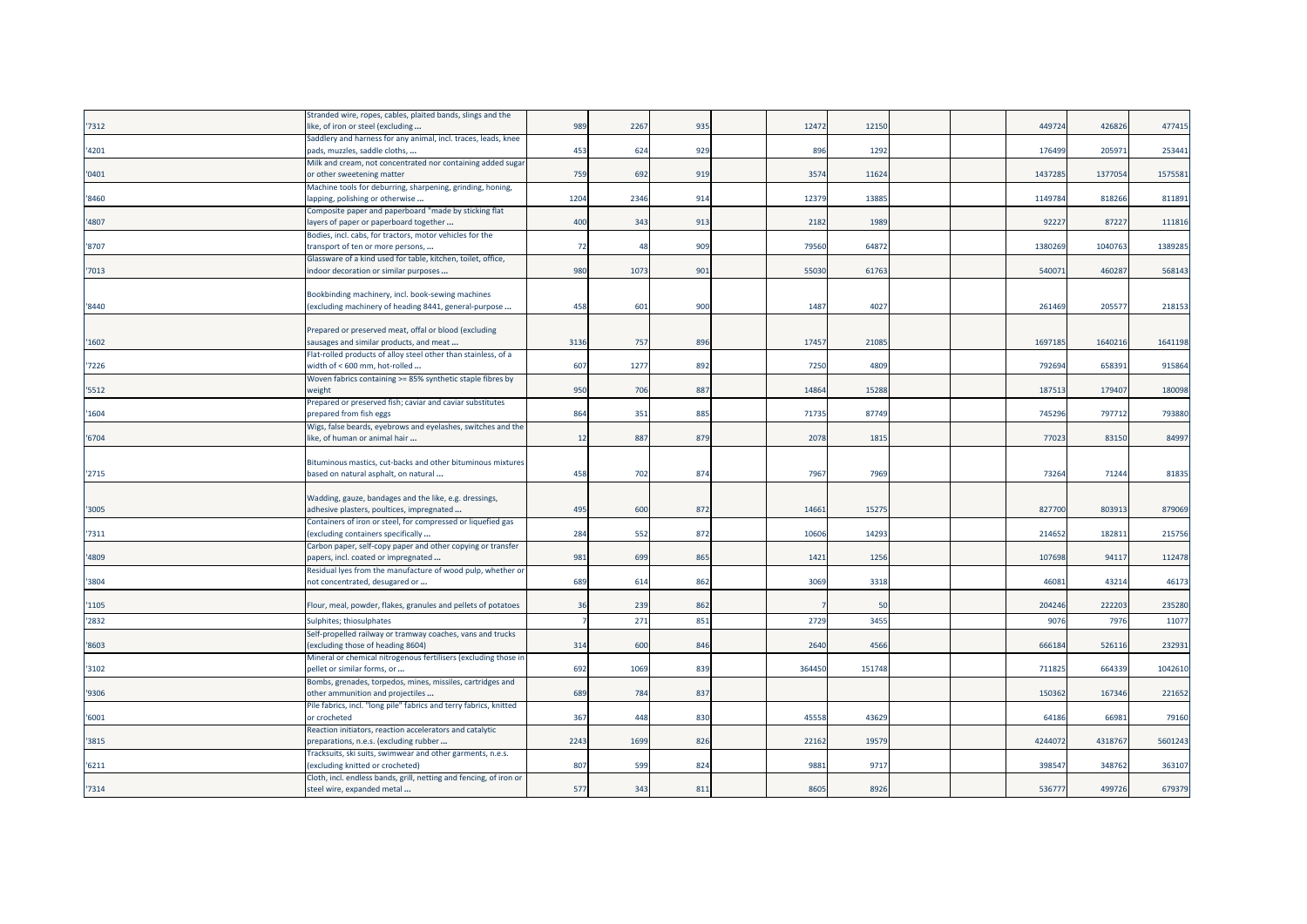|       | /egetable alkaloids, natural or reproduced by synthesis, and                                       |      |      |     |        |        |  |         |         |         |
|-------|----------------------------------------------------------------------------------------------------|------|------|-----|--------|--------|--|---------|---------|---------|
| 2939  | their salts, ethers, esters and                                                                    | 1037 | 884  | 811 | 12438  | 10069  |  | 281606  | 289512  | 264159  |
|       |                                                                                                    |      |      |     |        |        |  |         |         |         |
| 6112  | Track-suits, ski-suits and swimwear, knitted or crocheted                                          | 887  | 544  | 808 | 12466  | 12365  |  | 386994  | 353020  | 363339  |
|       |                                                                                                    |      |      |     |        |        |  |         |         |         |
| 7223  | Wire of stainless steel, in coils (excluding bars and rods)                                        | 432  | 533  | 796 | 2808   | 2798   |  | 162541  | 147173  | 193021  |
| 7907  | Articles of zinc, n.e.s.                                                                           | 386  | 506  | 795 | 9673   | 2879   |  | 220045  | 205822  | 247029  |
|       |                                                                                                    |      |      |     |        |        |  |         |         |         |
|       | Twine, cordage, ropes and cables, whether or not plaited or                                        |      |      |     |        |        |  |         |         |         |
| 5607  | braided and whether or not impregnated,                                                            | 413  | 476  | 787 | 7117   | 8297   |  | 100794  | 101757  | 121669  |
|       |                                                                                                    |      |      |     |        |        |  |         |         |         |
|       | Hand-operated spanners and wrenches, incl. torque meter                                            |      |      |     |        |        |  |         |         |         |
| '8204 | wrenches (excluding tap wrenches),                                                                 | 653  | 730  | 785 | 12316  | 10309  |  | 306728  | 302596  | 369152  |
| '2907 | Phenols; phenol-alcohols                                                                           | 860  | 451  | 781 | 2764   | 4057   |  | 284764  | 307378  | 326837  |
|       | Packing cases, boxes, crates, drums and similar packings, of                                       |      |      |     |        |        |  |         |         |         |
| 4415  | wood; cable-drums of wood; pallets,                                                                | 525  | 541  | 773 | 4667   | 4757   |  | 361178  | 334125  | 486648  |
|       |                                                                                                    |      |      |     |        |        |  |         |         |         |
|       | Garments made up of felt or nonwovens, whether or not                                              |      |      |     |        |        |  |         |         |         |
| '6210 | impregnated, coated, covered or laminated;                                                         | 581  | 530  | 759 | 14509  | 35584  |  | 456005  | 57991   | 580606  |
|       | Ceramic wares for laboratory, chemical or other technical                                          |      |      |     |        |        |  |         |         |         |
| '6909 | uses; ceramic troughs, tubs and similar                                                            | 1228 | 925  | 750 | 4397   | 3822   |  | 1244938 | 1006505 | 1224734 |
|       | Roofing tiles, chimney pots, cowls, chimney liners,                                                |      |      |     |        |        |  |         |         |         |
| '6905 | architectural ornaments and other ceramic                                                          | 834  | 604  | 749 | 3449   | 3356   |  | 202111  | 204645  | 241331  |
| '8714 | Parts and accessories for motorcycles and bicycles and for<br>carriages for disabled persons,      | 700  | 933  | 749 | 1705   | 18001  |  | 90894   | 968167  | 1282314 |
|       |                                                                                                    |      |      |     |        |        |  |         |         |         |
| '4107 | Leather further prepared after tanning or crusting "incl.<br>parchment-dressed leather", of bovine | 669  | 386  | 748 | 136801 | 133508 |  | 393836  | 313203  | 354486  |
|       |                                                                                                    |      |      |     |        |        |  |         |         |         |
| 1701  | Cane or beet sugar and chemically pure sucrose, in solid form                                      | 164  | 288  | 742 | 1332   | 1854   |  | 620625  | 634972  | 906997  |
|       | Men's or boys' overcoats, car coats, capes, cloaks, anoraks,                                       |      |      |     |        |        |  |         |         |         |
| '6101 | incl. ski jackets, windcheaters,                                                                   | 315  | 343  | 741 | 3628   | 3129   |  | 125182  | 145242  | 220258  |
|       | Industrial monocarboxylic fatty acids; acid oils from refining;                                    |      |      |     |        |        |  |         |         |         |
| 3823  | industrial fatty alcohols                                                                          | 288  | 193  | 731 | 4819   | 5453   |  | 575541  | 56093   | 780010  |
|       | Registers, account books, notebooks, order books, receipt                                          |      |      |     |        |        |  |         |         |         |
| '4820 | books, letter pads, memorandum pads,                                                               | 749  | 537  | 728 | 11424  | 9871   |  | 282002  | 256539  | 303945  |
|       | Knives with cutting blades, serrated or not, incl. pruning                                         |      |      |     |        |        |  |         |         |         |
| '8211 | knives, and blades therefor, of                                                                    | 492  | 585  | 725 | 10014  | 11822  |  | 305591  | 308659  | 407267  |
|       |                                                                                                    |      |      |     |        |        |  |         |         |         |
|       | Chemical preparations for photographic uses (excluding                                             |      |      |     |        |        |  |         |         |         |
| '3707 | varnishes, glues, adhesives and similar                                                            | 655  | 655  | 723 | 10324  | 9377   |  | 347865  | 293141  | 246897  |
|       | Carpets and other textile floor coverings, tufted "needle                                          |      |      |     |        |        |  |         |         |         |
| 5703  | punched", whether or not made up                                                                   | 853  | 973  | 716 | 25774  | 22193  |  | 323563  | 287054  | 294870  |
|       | Parts and accessories for machines, appliances, instruments                                        |      |      |     |        |        |  |         |         |         |
| '9033 | or other apparatus in chapter 90,                                                                  | 338  | 667  | 716 | 6413   | 7569   |  | 318047  | 351524  | 364210  |
| '8519 | Sound recording or sound reproducing apparatus                                                     | 362  | 524  | 715 | 3815   | 4517   |  | 219955  | 17745   | 182126  |
| 1001  | Wheat and meslin                                                                                   | 838  | 668  | 711 | 1947   | 3645   |  | 1254530 | 2103668 | 1988697 |
| 7202  | Ferro-alloys                                                                                       | 355  | 571  | 701 | 131395 | 96277  |  | 280272  | 19805   | 321848  |
|       | Primary cells and primary batteries, electrical; parts thereof                                     |      |      |     |        |        |  |         |         |         |
| '8506 | (excluding spent)                                                                                  | 390  | 1223 | 686 | 26320  | 29868  |  | 381799  | 363168  | 391733  |
|       |                                                                                                    |      |      |     |        |        |  |         |         |         |
|       | Articles of plaster or of compositions based on plaster                                            |      |      |     |        |        |  |         |         |         |
| '6809 | excluding plaster bandages for straightening                                                       | 365  | 538  | 673 | 3530   | 4182   |  | 259225  | 268797  | 293708  |
|       | Carbon electrodes, carbon brushes, lamp carbons, battery                                           |      |      |     |        |        |  |         |         |         |
| '8545 | carbons and other articles of graphite                                                             | 438  | 481  | 673 | 38643  | 17248  |  | 511787  | 351170  | 339380  |
|       |                                                                                                    |      |      |     |        |        |  |         |         |         |
|       | Laboratory, hygienic or pharmaceutical glassware, whether or                                       |      |      |     |        |        |  |         |         |         |
| '7017 | not graduated or calibrated (excluding                                                             | 536  | 584  | 666 | 2327   | 2576   |  | 245846  | 243202  | 302301  |
|       |                                                                                                    |      |      |     |        |        |  |         |         |         |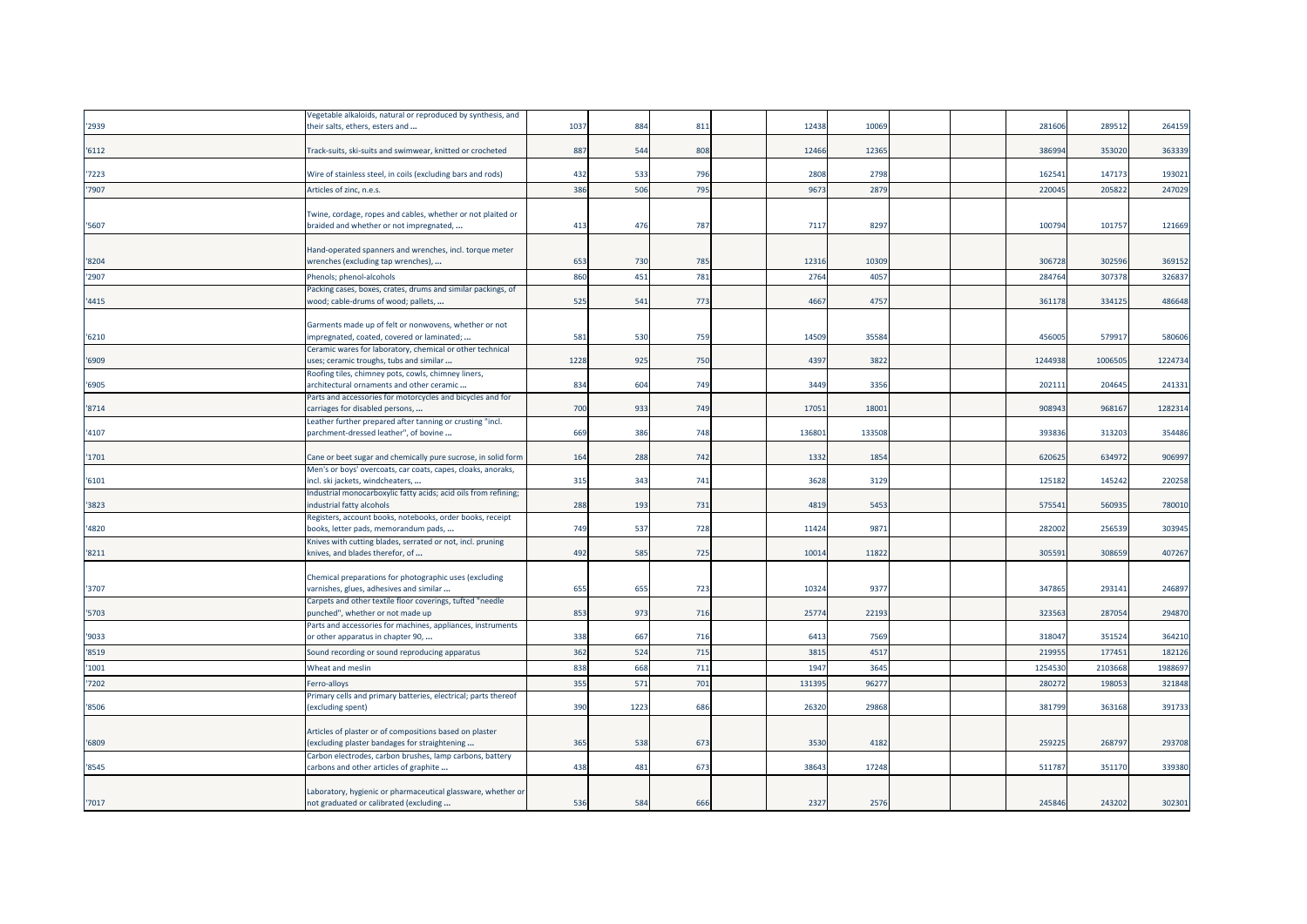| '0902          | Tea, whether or not flavoured                                                                     | 736  | 603  | 659 | 57334 | 60485 |  | 250899  | 22815   | 242192  |
|----------------|---------------------------------------------------------------------------------------------------|------|------|-----|-------|-------|--|---------|---------|---------|
|                | Bars and rods, of iron or non-alloy steel, not further worked                                     | 681  | 545  | 651 | 12158 | 9189  |  | 63859   | 551212  | 95710   |
| '7214<br>'4812 | than forged, hot-rolled, hot-drawn<br>Filter blocks, slabs and plates, of paper pulp              | 757  | 932  | 633 | 2409  | 2066  |  | 7162    | 70724   | 81932   |
|                | Special garments for professional, sporting or other purposes                                     |      |      |     |       |       |  |         |         |         |
| '6114          | i.e.s., knitted or crocheted                                                                      | 478  | 265  | 632 | 2785  | 3192  |  | 37284   | 354883  | 397200  |
|                | Flat-rolled products of stainless steel, of a width of < 600 mm,                                  |      |      |     |       |       |  |         |         |         |
| '7220          | hot-rolled or cold-rolled                                                                         | 46   | 129  | 622 | 4759  | 5207  |  | 66892   | 588160  | 803637  |
|                | Wood sawn or chipped lengthwise, sliced or peeled, whether                                        |      |      |     |       |       |  |         |         |         |
| '4407          | or not planed, sanded or end-jointed,                                                             | 329  | 223  | 619 | 6979  | 8402  |  | 232001  | 2572668 | 4350507 |
| '2804          | Hydrogen, rare gases and other non-metals                                                         | 309  | 484  | 613 | 1690  | 21662 |  | 1023112 | 1015899 | 1795955 |
|                |                                                                                                   |      |      |     |       |       |  |         |         |         |
| '9020          | Breathing appliances and gas masks (excluding protective<br>masks having neither mechanical parts | 790  | 1129 | 608 | 7028  | 6705  |  | 330842  | 324225  | 301556  |
|                | Parts suitable for use solely or principally with transmission                                    |      |      |     |       |       |  |         |         |         |
| '8529          | and reception apparatus for                                                                       | 980  | 857  | 602 | 3925: | 33198 |  | 262722  | 2962280 | 2930084 |
|                | Pepper of the genus Piper; dried or crushed or ground fruits                                      |      |      |     |       |       |  |         |         |         |
| '0904          | of the genus Capsicum or of the                                                                   | 474  | 268  | 596 | 11043 | 1228  |  | 106299  | 112087  | 128583  |
|                | Cinematographic cameras and projectors, whether or not                                            |      |      |     |       |       |  |         |         |         |
| '9007          | incorporating sound recording or reproducing                                                      | 772  | 1189 | 589 | 604   | 225   |  | 6589    | 5171    | 78824   |
|                | Dried vegetables, whole, cut, sliced, broken or in powder, but                                    |      |      |     |       |       |  |         |         |         |
| '0712          | not further prepared<br>Bars, rods, profiles and wire, of nickel (excluding electrically          | 684  | 566  | 584 | 9729  | 981   |  | 169729  | 193959  | 194639  |
| '7505          | nsulated products)                                                                                | 395  | 259  | 581 | 13420 | 1489  |  | 42404   | 396388  | 384291  |
|                | Clays, andalusite, kyanite and sillimanite, whether or not                                        |      |      |     |       |       |  |         |         |         |
| '2508          | calcined; mullite; chamotte or dinas                                                              | 802  | 881  | 568 | 2958  | 2741  |  | 17018   | 151509  | 168272  |
| '6303          | Curtains, incl. drapes, and interior blinds; curtain or bed<br>valances of all types of textile   | 177  | 292  | 564 | 10584 | 1401  |  | 298245  | 301252  | 331455  |
|                | Tanks, casks, drums, cans, boxes and similar containers, of                                       |      |      |     |       |       |  |         |         |         |
| '7310          | iron or steel, for any material.                                                                  | 1121 | 466  | 562 | 1232  | 1268  |  | 56937   | 570943  | 663177  |
|                | Wind musical instruments "e.g. clarinets, trumpets, bagpipes,                                     |      |      |     |       |       |  |         |         |         |
| '9205          | keyboard pipe organs, harmoniums                                                                  | 442  | 489  | 561 | 553   | 541   |  | 12589   | 99603   | 105371  |
|                | Animal or vegetable fats and oils and their fractions, boiled,                                    |      |      |     |       |       |  |         |         |         |
| '1518          | oxidised, dehydrated, sulphurised,                                                                | 539  | 822  | 558 | 1144  | 180   |  | 17639   | 22241   | 283415  |
| '2921          | Amine-function compounds                                                                          | 194  | 287  | 557 | 9686  | 1195  |  | 92086   | 83281   | 986041  |
|                | Fish, fresh or chilled (excluding fish fillets and other fish meat                                |      |      |     |       |       |  |         |         |         |
| '0302          | of heading 0304)                                                                                  | 181  | 587  | 557 | 14051 | 16220 |  | 16206   | 11710   | 128578  |
| '7020          | Articles of glass, n.e.s.                                                                         | 300  | 422  | 555 | 2284  | 24181 |  | 54218   | 47233   | 512765  |
| '4908          | Transfers "decalcomanias"                                                                         | 363  | 234  | 549 | 92    | 79    |  | 24086   | 22987   | 288548  |
| '6217          | Made-up clothing accessories and parts of garments or<br>clothing accessories, of all types of    | 759  | 786  | 544 | 7253  | 5249  |  | 7004    | 6344    | 65218   |
|                | Glass mirrors, whether or not framed, incl. rear-view mirrors                                     |      |      |     |       |       |  |         |         |         |
| '7009          | excluding optical mirrors, optically                                                              | 396  | 536  | 543 | 15699 | 15361 |  | 612090  | 560667  | 693821  |
|                | Guts, bladders and stomachs of animals (other than fish),                                         |      |      |     |       |       |  |         |         |         |
| '0504          | whole and pieces thereof, fresh,                                                                  | 435  | 71   | 540 | 7131  | 7189  |  | 550983  | 501802  | 487904  |
| '2903          | Halogenated derivatives of hydrocarbons<br>Fine or coarse animal hair, neither carded nor combed  | 563  | 1351 | 539 | 9253  | 7417  |  | 83968   | 72465   | 1047949 |
| '5102          | excluding wool, hair and bristles used                                                            | 352  | 302  | 538 | 361   | 290   |  | 4119    | 4614    | 7549    |
|                | Roundabouts, swings, shooting galleries and other fairground                                      |      |      |     |       |       |  |         |         |         |
| '9508          | amusements; travelling circuses                                                                   | 25   | 30   | 537 | 5093  | 3755  |  | 198458  | 173683  | 95342   |
|                | Gypsum; anhydrite; plasters consisting of calcined gypsum or                                      |      |      |     |       |       |  |         |         |         |
| '2520          | calcium sulphate, whether or not                                                                  | 386  | 419  | 528 | 550   | 774   |  | 130563  | 130153  | 153916  |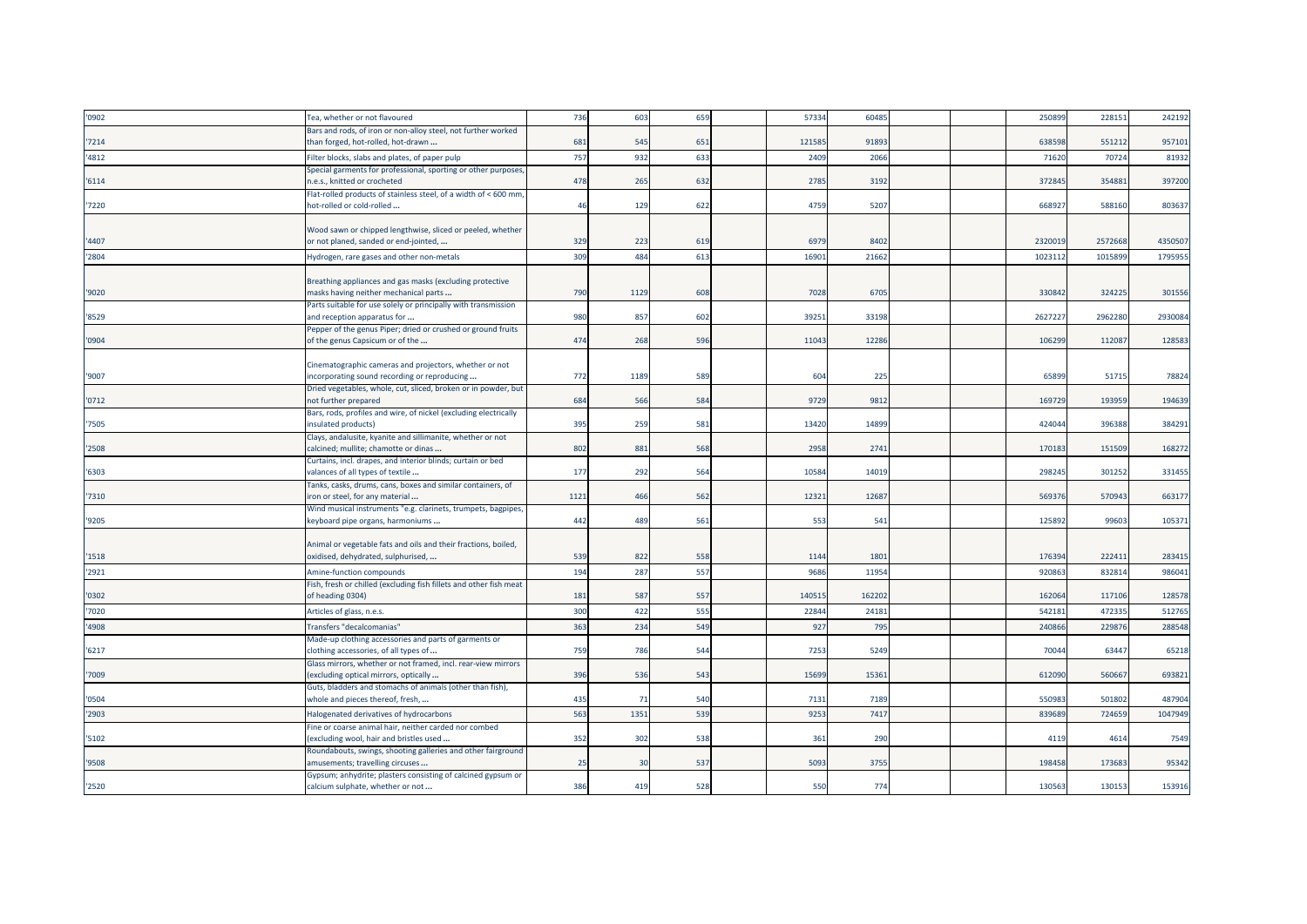| '8307 | Flexible tubing of base metal, with or without fittings                                             | 766   | 762  | 527 | 5700  | 5242  |  | 35041   | 314075 | 368390  |
|-------|-----------------------------------------------------------------------------------------------------|-------|------|-----|-------|-------|--|---------|--------|---------|
| '3913 | Natural polymers, e.g. alginic acid, and modified natural<br>polymers, e.g. hardened proteins,      | 208   | 245  | 526 | 6654  | 5551  |  | 9997    | 97444  | 116121  |
| '8104 | Magnesium and articles thereof, n.e.s.; magnesium waste and<br>scrap (excluding ash and residues    | 281   | 11   | 518 | 4729  | 5924  |  | 7081    | 57821  | 77654   |
| '2937 | Hormones, prostaglandins, thromboxanes and leukotrienes,<br>natural or reproduced by synthesis;     | 1166  | 261  | 510 | 29675 | 12567 |  | 61032   | 62101  | 497047  |
| '5602 | Felt, whether or not impregnated, coated, covered or<br>laminated, n.e.s.                           | 216   | 427  | 502 | 3369  | 3790  |  | 23530   | 212588 | 245241  |
| '2526 | Natural steatite, whether or not roughly trimmed or merely<br>cut, by sawing or otherwise, into     | 80    | 100  | 498 | 1025  | 1392  |  | 897     | 8330   | 9463    |
| '8455 | Metal-rolling mills and rolls therefor; parts of metal-rolling<br>nills                             | 11110 | 115  | 498 | 33763 | 27454 |  | 63586   | 663634 | 474147  |
| '1515 | Fixed vegetable fats and oils, incl. jojoba oil, and their<br>ractions, whether or not refined,     | 438   | 635  | 488 | 4646  | 5010  |  | 13654   | 12850  | 148929  |
| '9014 | Direction finding compasses; other navigational instruments<br>and appliances (excluding radio      | 2646  | 953  | 487 | 7895  | 8979  |  | 239834  | 138530 | 821079  |
| '7406 | Powders and flakes, of copper (excluding grains of copper and<br>spangles of heading 8308)          | 83    | 117  | 487 | 801   | 811   |  | 10356   | 93033  | 145568  |
| '8706 | Chassis fitted with engines, for tractors, motor vehicles for<br>the transport of ten or more       | 50    | 96   | 485 | 3565  | 4330  |  | 113666  | 98688  | 119760  |
| '8453 | Machinery for preparing, tanning or working hides, skins or<br>leather or for making or repairing   | 941   | 1089 | 474 | 3264  | 2512  |  | 5472    | 46807  | 56160   |
| '7415 | Nails, tacks, drawing pins, staples and similar articles, of<br>copper or with shafts of iron       | 652   | 606  | 469 | 2324  | 2434  |  | 226614  | 22347  | 287751  |
| '3001 | Dried glands and other organs for organo-therapeutic uses,<br>whether or not powdered; extracts     | 505   | 124  | 469 | 9569  | 26968 |  | 18719   | 268789 | 262449  |
| '2925 | Carboxyimide-function compounds, incl. saccharin and its<br>salts, and imine-function compounds     | 97    | 226  | 456 | 7389  | 10110 |  | 15576   | 14617  | 169234  |
| '9614 | Smoking pipes, incl. pipe bowls, cigar or cigarette holders, and<br>parts thereof, n.e.s.           | 490   | 397  | 452 | 1326  | 1486  |  | 6843    | 83684  | 77501   |
| '9305 | Parts and accessories for weapons and the like of heading<br>9301 to 9304, n.e.s.                   | 305   | 246  | 448 |       |       |  | 91581   | 92934  | 119796  |
| '3810 | Pickling preparations for metal surfaces; fluxes and other<br>auxiliary preparations for soldering, | 491   | 333  | 447 | 3058  | 3086  |  | 193419  | 174156 | 196503  |
| '7409 | Plates, sheets and strip, of copper, of a thickness of > 0,15<br>nm (excluding expanded sheet       | 395   | 352  | 443 | 7538  | 6229  |  | 2247090 | 203267 | 3230093 |
| '6002 | Knitted or crocheted fabrics, of a width <= 30 cm, containing<br>by weight >= 5% of elastomeric     | 1213  | 477  | 438 | 3076  | 2667  |  | 2288    | 22033  | 20508   |
| '2941 | Antibiotics                                                                                         | 1937  | 1141 | 436 | 30979 | 4292  |  | 73869   | 8637   | 77993   |
| '7117 | Imitation jewellery                                                                                 | 513   | 32C  | 433 | 7319  | 5544  |  | 38695   | 35664  | 418028  |
| '9023 | Instruments, apparatus and models designed for<br>demonstrational purposes, e.g. in education       | 318   | 330  | 428 | 9653  | 6748  |  | 34353   | 280252 | 304717  |
| '6106 | Women's or girls' blouses, shirts and shirt-blouses, knitted or<br>crocheted (excluding T-shirts    | 388   | 385  | 428 | 6268  | 4318  |  | 189720  | 164323 | 180440  |
| '2844 | Radioactive chemical elements and radioactive isotopes, incl.<br>their fissile or fertile chemical  | 882   | 428  | 426 | 12583 | 2406  |  | 841956  | 722907 | 887179  |
| '0910 | Ginger, saffron, turmeric "curcuma", thyme, bay leaves, curry<br>and other spices (excluding pepper | 207   | 356  | 421 | 6791  | 8885  |  | 12229   | 142382 | 148635  |
| '6305 | Sacks and bags, of a kind used for the packing of goods, of all<br>types of textile materials       | 232   | 213  | 416 | 22739 | 1587  |  | 94648   | 104450 | 124148  |
| '7303 | Tubes, pipes and hollow profiles, of cast iron                                                      | 304   | 429  | 415 | 2838  | 437   |  | 12840   | 94716  | 120420  |
| '8215 | Spoons, forks, ladles, skimmers, cake-servers, fish-knives,<br>butter-knives, sugar tongs and       | 150   | 270  | 413 | 5872  | 5547  |  | 133840  | 126248 | 145184  |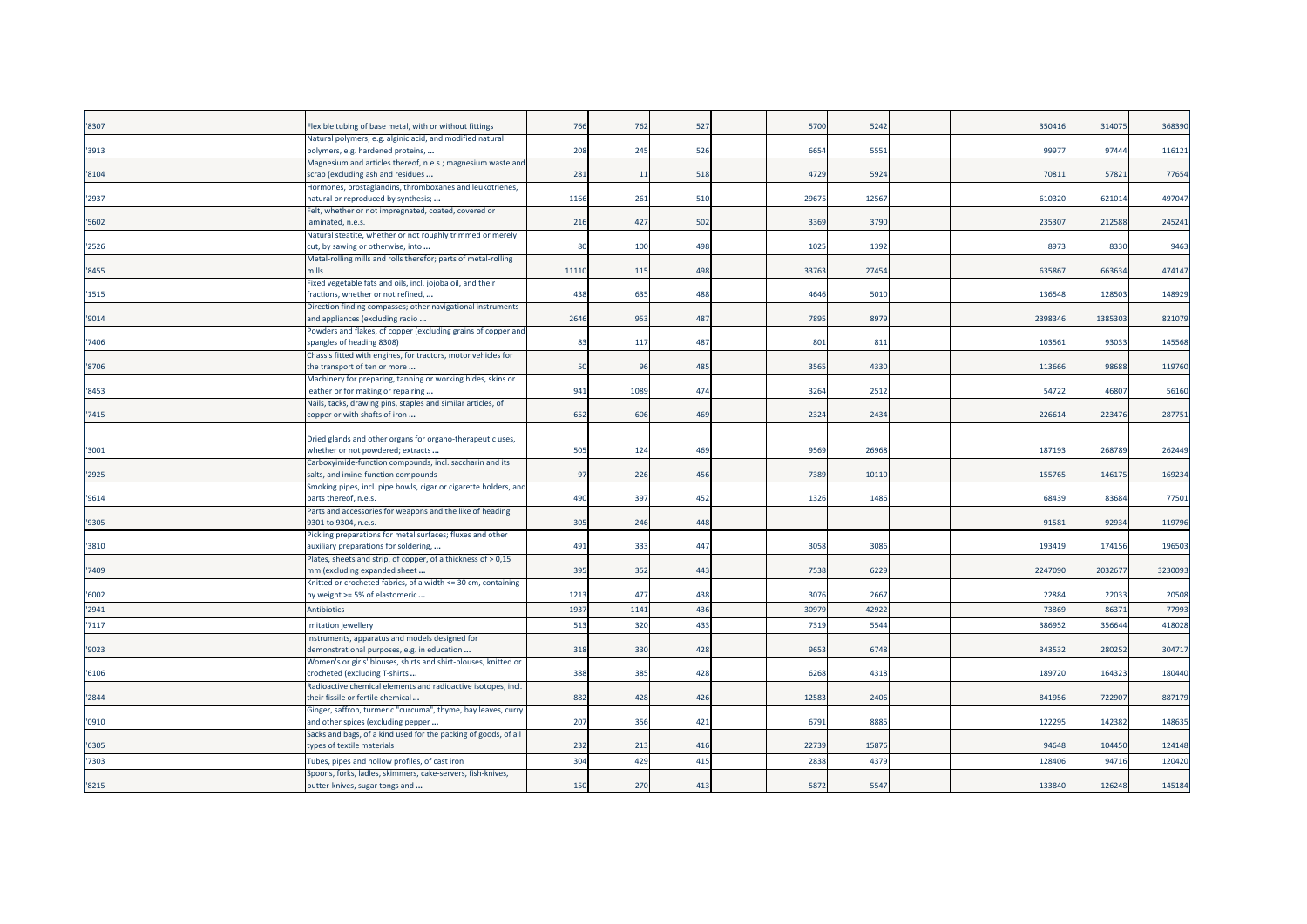| '2507 | Kaolin and other kaolinic clays, whether or not calcined<br>Articles of cutlery, n.e.s., e.g. hair clippers, butchers' or | 697  | 435  | 412             | 4225  | 4438  |  | 7762   | 64897  | 76988   |
|-------|---------------------------------------------------------------------------------------------------------------------------|------|------|-----------------|-------|-------|--|--------|--------|---------|
| '8214 | kitchen cleavers, choppers and                                                                                            | 276  | 239  | 412             | 2709  | 2309  |  | 7802   | 77245  | 88182   |
| '4421 | Other articles of wood, n.e.s.                                                                                            | 453  | 425  | 407             | 6713  | 7540  |  | 454864 | 466768 | 605215  |
|       | Other nuts, fresh or dried, whether or not shelled or peeled                                                              |      |      |                 |       |       |  |        |        |         |
| '0802 | (excluding coconuts, Brazil nuts                                                                                          | 512  | 321  | 405             | 2567  | 2819  |  | 57827  | 69599  | 636365  |
|       | Braids of textile materials, in the piece; ornamental trimmings                                                           |      |      |                 |       |       |  |        |        |         |
| '5808 | of textile materials, in the                                                                                              | 493  | 43   | 405             | 2078  | 2236  |  | 4553   | 4439   | 52333   |
|       | Scent sprays and similar toilet sprays, and mounts and heads                                                              | 503  | 284  | 402             | 12947 | 1276  |  | 125748 | 130790 | 140315  |
| '9616 | therefor; powder puffs and pads<br>Articles of jewellery and parts thereof, of precious metal or of                       |      |      |                 |       |       |  |        |        |         |
| '7113 | metal clad with precious metal                                                                                            | 6829 | 804  | 397             | 1767  | 2057  |  | 164882 | 140072 | 161824  |
|       | Hand tools, the following: spades, shovels, mattocks, picks,                                                              |      |      |                 |       |       |  |        |        |         |
| '8201 | hoes, forks and rakes, of base                                                                                            | 562  | 800  | 395             | 8135  | 8733  |  | 137847 | 158191 | 181156  |
|       | Fishing rods, fish-hooks and other line fishing tackle n.e.s; fish                                                        |      |      |                 |       |       |  |        |        |         |
| '9507 | landing nets, butterfly                                                                                                   | 462  | 481  | 395             | 6372  | 9078  |  | 42128  | 48372  | 56489   |
|       | Electrical insulators of any material (excluding insulating                                                               |      |      |                 |       |       |  |        |        |         |
| '8546 | fittings)                                                                                                                 | 639  | 353  | 394             | 11084 | 4041  |  | 25007  | 23680  | 206044  |
|       | Reception apparatus for radio-broadcasting, whether or not                                                                |      |      |                 |       |       |  |        |        |         |
| '8527 | combined, in the same housing, with                                                                                       | 399  | 357  | 392             | 18102 | 1997  |  | 35091  | 33265  | 33161   |
|       | Plants and parts of plants, incl. seeds and fruits, of a kind used                                                        |      |      |                 |       |       |  |        |        |         |
| '1211 | primarily in perfumery,                                                                                                   | 355  | 397  | 390             | 3353  | 5550  |  | 18712  | 217270 | 233850  |
| '7901 | Unwrought zinc:                                                                                                           | 2646 | 697  | 390             | 64533 | 5315  |  | 37238  | 24302  | 338555  |
|       | Monumental or building stone, natural (excluding slate),                                                                  |      |      |                 |       |       |  |        |        |         |
| '6802 | worked, and articles; mosaic cubes                                                                                        | 193  | 308  | 388             | 14050 | 14247 |  | 104563 | 95496  | 101888  |
|       | Waste and scrap of primary cells, primary batteries and                                                                   |      |      | 388             |       |       |  | 438798 | 369554 | 414987  |
| '8548 | electric accumulators; spent primary                                                                                      | 127  | 351  |                 | 5816  | 1678  |  |        |        |         |
| '0203 | Meat of swine, fresh, chilled or frozen                                                                                   | 5116 | 3440 | 388             | 44213 | 5440  |  | 503961 | 484937 | 4017560 |
| '8448 | Auxiliary machinery for use with machines of heading 8444,<br>8445, 8446 or 8447, e.g. dobbies,                           | 399  | 280  | 386             | 2219  | 2486  |  | 58582  | 49107  | 60557   |
|       |                                                                                                                           |      |      |                 |       |       |  |        |        |         |
| '2803 | Carbon "carbon blacks and other forms of carbon", n.e.s.                                                                  | 373  | 356  | 380             | 4021  | 295   |  | 31923  | 29257  | 396497  |
|       | Machinery for the manufacture or finishing of felt or                                                                     |      |      |                 |       |       |  |        |        |         |
| '8449 | nonwovens in the piece or in shapes,                                                                                      | 138  | 84   | 374             | 1101  | 131   |  | 411190 | 327741 | 635345  |
|       | Granules and powders of pig iron, spiegeleisen, iron or steel                                                             |      |      |                 |       |       |  |        |        |         |
| '7205 | (excluding granules and powders                                                                                           | 344  | 356  | 37C             | 2058  | 187   |  | 23131  | 18301  | 245939  |
| '8311 | Wire, rods, tubes, plates, electrodes and similar products, of<br>base metal or of metal carbides,                        | 423  | 367  | 366             | 5855  | 5788  |  | 12883  | 10604: | 142647  |
|       | Men's or boys' underpants, briefs, nightshirts, pyjamas,                                                                  |      |      |                 |       |       |  |        |        |         |
| '6107 | bathrobes, dressing gowns and similar                                                                                     | 250  | 246  | 365             | 14964 | 13032 |  | 20123  | 21615  | 248443  |
|       | Stranded wire, cables, plaited bands and the like, of copper                                                              |      |      |                 |       |       |  |        |        |         |
| '7413 | (excluding electrically insulated                                                                                         |      | 337  | 364             | 3902  | 354   |  | 27437  | 247943 | 369836  |
|       | Sheet piling of iron or steel, whether or not drilled, punched                                                            |      |      |                 |       |       |  |        |        |         |
| '7301 | or made from assembled elements;                                                                                          | 172  | 326  | 363             | 1676  | 2706  |  | 6852   | 63350  | 69016   |
| '6813 | Friction material and articles thereof, e.g., sheets, rolls, strips,<br>segments, discs, washers,                         | 394  | 225  | 362             | 4314  | 2666  |  | 149782 | 142224 | 168159  |
|       | Aluminium wire (excluding stranded wire, cables, plaited                                                                  |      |      |                 |       |       |  |        |        |         |
| '7605 | bands and the like and other articles                                                                                     | 265  | 281  | 35 <sup>9</sup> | 41089 | 3108  |  | 74384  | 6083   | 68308   |
| '2930 | Organo-sulphur compounds                                                                                                  | 262  | 233  | 359             | 2595: | 2910  |  | 37552  | 37138  | 484571  |
| '7407 | Bars, rods and profiles, of copper, n.e.s.                                                                                | 210  | 147  | 357             | 7255  | 597   |  | 105986 | 965598 | 1325146 |
|       |                                                                                                                           |      |      |                 |       |       |  |        |        |         |
| '2523 | Cement, incl. cement clinkers, whether or not coloured                                                                    | 416  | 377  | 356             | 4802  | 5225  |  | 55087  | 520595 | 609300  |
|       | Pencils, crayons, pencil leads, pastels, drawing charcoals,                                                               |      |      |                 |       |       |  |        |        |         |
| '9609 | writing or drawing chalks and tailors'                                                                                    | 256  | 265  | 355             | 3725  | 383   |  | 17305  | 172919 | 202365  |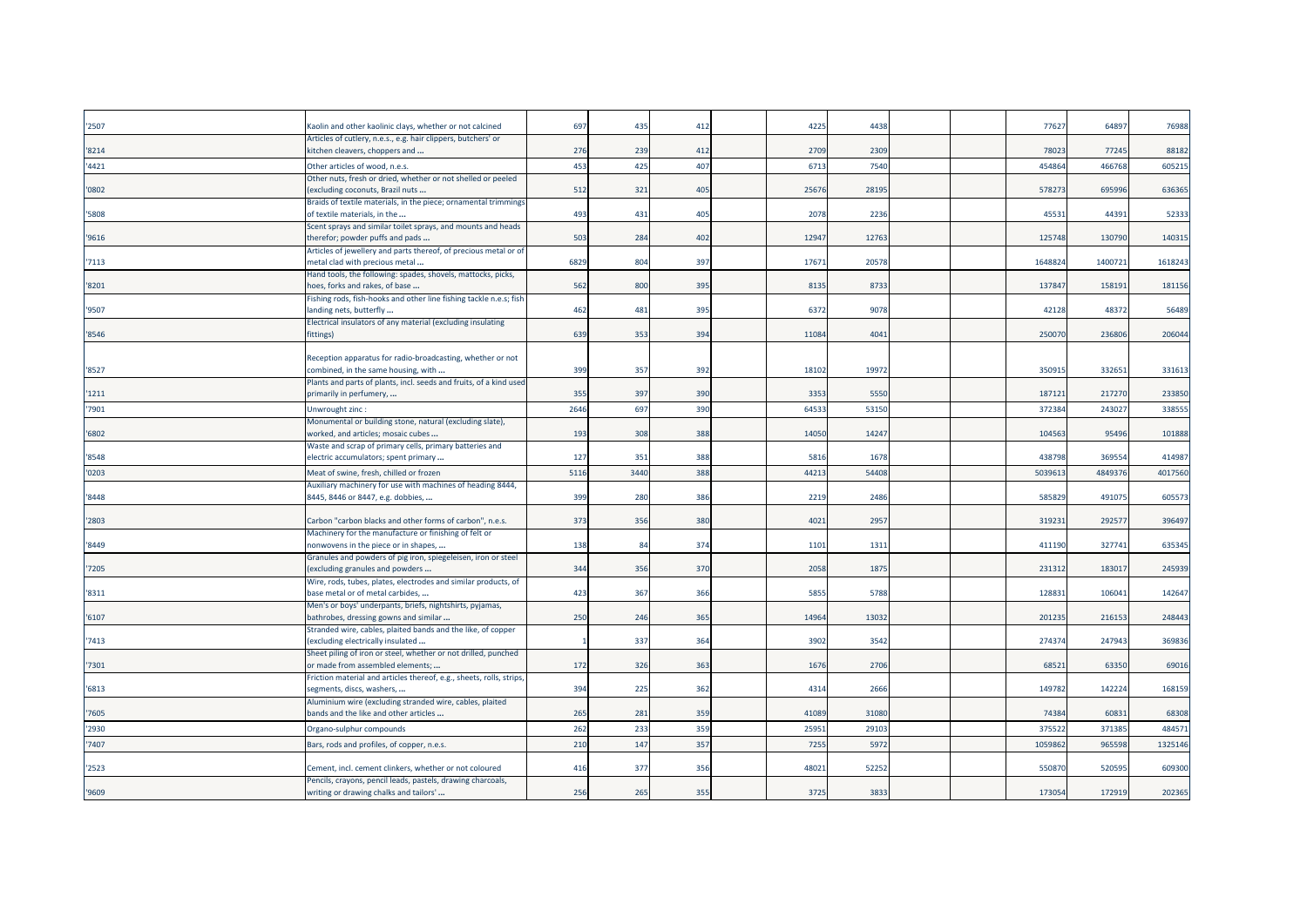|       | Fish fillets and other fish meat, whether or not minced, fresh,                                   |      |      |     |        |       |  |        |        |         |
|-------|---------------------------------------------------------------------------------------------------|------|------|-----|--------|-------|--|--------|--------|---------|
| '0304 | chilled or frozen                                                                                 | 89   | 561  | 346 | 65174  | 72788 |  | 65000  | 602945 | 641142  |
| '0407 | Birds' eggs, in shell, fresh, preserved or cooked                                                 | 4679 | 1510 | 339 | 20193  | 10350 |  | 29619  | 27965  | 284904  |
|       |                                                                                                   |      |      |     |        |       |  |        |        |         |
|       | Vegetable parchment, greaseproof papers, tracing papers and                                       |      |      |     |        |       |  |        |        |         |
| '4806 | glassine and other glazed transparent                                                             | 456  | 568  | 338 | 5246   | 5583  |  | 15877  | 152261 | 212430  |
|       | Wadding of textile materials and articles thereof; textile fibres                                 |      |      |     |        |       |  |        |        |         |
| '5601 | with a length of $\leq$ 5 mm                                                                      | 395  | 482  | 337 | 37184  | 4091  |  | 10920  | 94095  | 105761  |
| '1206 | Sunflower seeds, whether or not broken                                                            | 458  | 301  | 333 | 249042 | 21842 |  | 3424   | 41911  | 38330   |
|       | Footwear with outer soles of rubber or plastics, with uppers                                      |      |      |     |        |       |  |        |        |         |
| '6405 | other than rubber, plastics, leather                                                              | 489  | 807  | 332 | 16393  | 6897  |  | 11683  | 82935  | 80553   |
|       | Pianos, incl. automatic; harpsichords and other keyboard                                          |      |      |     |        |       |  |        |        |         |
| '9201 | stringed instruments                                                                              | 1010 | 287  | 332 | 1601   | 889   |  | 176630 | 159306 | 211366  |
|       | Other vegetables prepared or preserved otherwise than by                                          |      |      |     |        |       |  |        |        |         |
| '2005 | inegar or acetic acid, not frozen                                                                 | 763  | 276  | 329 | 53559  | 44694 |  | 346120 | 331789 | 325801  |
| '5810 | Embroidery on a textile fabric ground, in the piece, in strips or<br>n motifs                     | 255  | 307  | 328 | 2545   | 1683  |  | 2985   | 23066  | 26269   |
|       | Dried apricots, prunes, apples, peaches, pears, papaws                                            |      |      |     |        |       |  |        |        |         |
| '0813 | 'papayas", tamarinds and other edible                                                             | 348  | 278  | 327 | 10408  | 11492 |  | 21431  | 210034 | 229814  |
|       | Tableware, kitchenware, other household articles and toilet                                       |      |      |     |        |       |  |        |        |         |
| '6912 | articles, of ceramics other than                                                                  | 237  | 254  | 320 | 13217  | 7982  |  | 98660  | 114385 | 133446  |
|       | Festival, carnival or other entertainment articles, incl.                                         |      |      |     |        |       |  |        |        |         |
| '9505 | conjuring tricks and novelty jokes,                                                               | 198  | 295  | 319 | 19548  | 1391  |  | 125740 | 10781  | 120131  |
|       |                                                                                                   |      |      |     |        |       |  |        |        |         |
| '2529 | Feldspar; leucite, nepheline and nepheline syenite; fluorspar                                     |      |      | 317 | 17544  | 1699  |  | 2432   | 27057  | 33818   |
|       | Articles of leather or composition leather (excluding saddlery                                    |      |      |     |        |       |  |        |        |         |
| '4205 | and harness bags; cases and                                                                       | 467  | 328  | 317 | 9531   | 6326  |  | 69846  | 51128  | 55686   |
|       | Flat-rolled products of iron or non-alloy steel, of a width of <                                  |      |      |     |        |       |  |        |        |         |
| '7211 | 600 mm, hot-rolled or cold-rolled                                                                 | 247  | 194  | 314 | 7508   | 6106  |  | 988426 | 837808 | 1304569 |
| '9005 | Binoculars, monoculars, astronomical and other optical<br>telescopes, and mountings therefor;     | 52   | 145  | 313 | 6452   | 3297  |  | 124745 | 13022  | 145408  |
|       | Peptones and their derivatives; other protein substances and                                      |      |      |     |        |       |  |        |        |         |
| '3504 | their derivatives, n.e.s.; hide                                                                   | 1538 | 1193 | 313 | 12076  | 12904 |  | 24080  | 274924 | 310387  |
|       | Safety fuses; detonating fuses; percussion or detonating caps;                                    |      |      |     |        |       |  |        |        |         |
| '3603 | igniters; electric detonators                                                                     | 494  | 120  | 308 | 2904   | 3174  |  | 127002 | 87022  | 103186  |
| '8534 | <b>Printed circuits</b>                                                                           | 2491 | 254  | 306 | 42742  | 44635 |  | 113863 | 108810 | 1254562 |
| '2840 | Borates; peroxoborates "perborates"                                                               | 302  | 194  | 302 | 1879   | 1536  |  | 683    | 691    | 13521   |
|       | Articles of yarn, strip or the like of heading 5404 or 5405, or                                   |      |      |     |        |       |  |        |        |         |
| '5609 | of twine, cordage, ropes or                                                                       | 177  | 414  | 301 | 1515   | 1816  |  | 3816   | 42775  | 52338   |
|       | Paintings, e.g. oil paintings, watercolours and pastels, and                                      |      |      |     |        |       |  |        |        |         |
| '9701 | drawings executed entirely by                                                                     | 137  | 141  | 299 | 931    | 2648  |  | 464525 | 362525 | 797570  |
|       | Knitted or crocheted fabrics, of a width <= 30 cm (excluding                                      |      |      |     |        |       |  |        |        |         |
| '6003 | those containing by weight >=                                                                     | 342  | 195  | 298 | 1184   | 792   |  | 4689   | 54397  | 68233   |
|       |                                                                                                   |      |      |     |        |       |  |        |        |         |
|       | Made-up clothing accessories, knitted or crocheted; knitted                                       |      |      |     |        |       |  |        |        |         |
| '6117 | or crocheted parts of garments                                                                    | 294  | 229  | 297 | 8114   | 5729  |  | 118701 | 113698 | 110230  |
|       | Scissors, tailors' shears and similar shears, and blades                                          | 245  |      | 296 | 1336   | 1894  |  | 5693   |        |         |
| '8213 | therefor, of base metal (excluding<br>Articles of apparel, clothing accessories and other furskin |      | 245  |     |        |       |  |        | 6077   | 68077   |
| '4303 | articles (excluding gloves made                                                                   | 678  | 285  | 294 | 4791   | 1735  |  | 4878   | 30362  | 31208   |
|       |                                                                                                   |      |      |     |        |       |  |        |        |         |
|       | Salts of inorganic acids or peroxoacids, incl. aluminosilicates                                   |      |      |     |        |       |  |        |        |         |
| '2842 | whether or not chemically defined                                                                 | 230  | 279  | 293 | 1055   | 1018  |  | 21519  | 224436 | 284311  |
| '2926 | Nitrile-function compounds                                                                        | 257  | 399  | 291 | 3797   | 4585  |  | 453384 | 461666 | 636550  |
| '5905 |                                                                                                   | 331  | 248  | 289 |        | 218   |  |        |        | 9940    |
|       | <b>Textile wallcoverings</b>                                                                      |      |      |     | 189    |       |  | 9637   | 935    |         |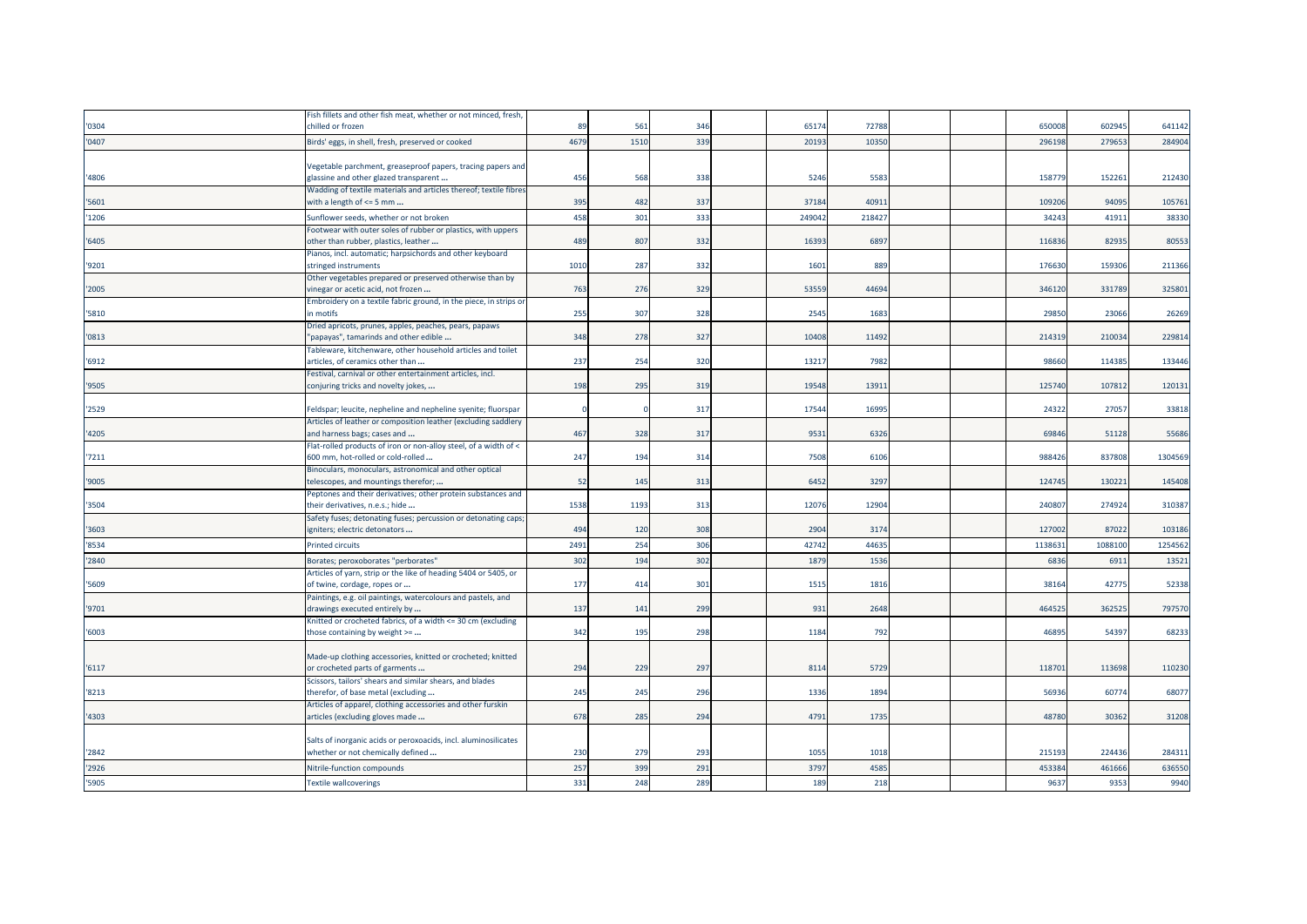|       | Typewriter or similar ribbons, inked or otherwise prepared for    |      |     |                 |       |      |  |        |        |         |
|-------|-------------------------------------------------------------------|------|-----|-----------------|-------|------|--|--------|--------|---------|
| '9612 | giving impressions, whether                                       | 203  | 254 | 288             | 8118  | 7817 |  | 10827  | 95256  | 107678  |
|       | Musical instruments, the sound of which is produced, or must      |      |     |                 |       |      |  |        |        |         |
| '9207 | be amplified, electrically, e.g.                                  | 146  | 191 | 281             | 4608  | 558  |  | 159265 | 181624 | 210899  |
|       | Nails, tacks, drawing pins, corrugated nails, staples and similar |      |     |                 |       |      |  |        |        |         |
| '7317 | articles of iron or steel,                                        | 158  | 247 | 276             | 4520  | 4182 |  | 125418 | 113334 | 144290  |
|       |                                                                   |      |     |                 |       |      |  |        |        |         |
| '4704 | Chemical wood pulp, sulphite (excluding dissolving grades)        | 252  | 280 | 276             | 162   | 283  |  | 119136 | 124980 | 149205  |
|       | Barbed wire of iron or steel; twisted hoop or single flat wire,   |      |     |                 |       |      |  |        |        |         |
| '7313 | barbed or not, and loosely                                        | 41   | 120 | 275             | 333   | 562  |  | 575    | 666    | 953     |
|       | Table, kitchen or other household articles, sanitary ware, and    |      |     |                 |       |      |  |        |        |         |
| '7615 | parts thereof, of aluminium,                                      | 321  | 332 | 26 <sub>3</sub> | 2111  | 2712 |  | 15718  | 181844 | 187615  |
| '2833 | Sulphates; alums; peroxosulphates "persulphates"                  | 108  | 162 | 261             | 20943 | 2049 |  | 21011  | 213738 | 243076  |
|       | Garments, knitted or crocheted, rubberised or impregnated,        |      |     |                 |       |      |  |        |        |         |
| '6113 | coated or covered with plastics                                   | 132  | 180 | <b>259</b>      | 757   | 963  |  | 3935   | 56309  | 69914   |
|       | Vacuum flasks and other vacuum vessels, and parts thereof         |      |     |                 |       |      |  |        |        |         |
| '9617 | (excluding glass inners)                                          | 166  | 105 | 259             | 4397  | 5066 |  | 83785  | 99933  | 114753  |
|       |                                                                   |      |     |                 |       |      |  |        |        |         |
| '6913 | Statuettes and other ornamental ceramic articles, n.e.s.          | 214  | 203 | 258             | 1459  | 141  |  | 14788  | 15049  | 174306  |
|       | Other oil seeds and oleaginous fruits, whether or not broken      |      |     |                 |       |      |  |        |        |         |
| '1207 | excluding edible nuts, olives,                                    | 352  | 437 | 258             | 17175 | 1632 |  | 92852  | 102120 | 91683   |
|       | Sugars, chemically pure (excluding sucrose, lactose, maltose,     |      |     |                 |       |      |  |        |        |         |
| '2940 | glucose and fructose); sugar                                      | 213  | 171 | 256             | 1179  | 223  |  | 211178 | 20540  | 229772  |
|       |                                                                   |      |     |                 |       |      |  |        |        |         |
| '8406 | Steam turbines and other vapour turbines; parts thereof           | 101  | 691 | 251             | 13960 | 1957 |  | 494050 | 52527  | 328659  |
| '0101 | Live horses, asses, mules and hinnies                             | 1451 | 32  | 248             | 978   | 292  |  | 22935  | 19943  | 243286  |
| '2823 | <b>Titanium oxides</b>                                            | 70   | 222 | 245             | 152   | 370  |  | 12927  | 11496  | 139251  |
|       | Gloves, mittens and mitts, knitted or crocheted (excluding for    |      |     |                 |       |      |  |        |        |         |
| '6116 | babies)                                                           | 145  | 264 | 245             | 1799  | 1705 |  | 14461  | 150988 | 176825  |
|       |                                                                   |      |     |                 |       |      |  |        |        |         |
| '2932 | Heterocyclic compounds with oxygen hetero-atom[s] only            | 345  | 151 | 243             | 9523  | 9585 |  | 146401 | 146489 | 1647767 |
|       | Railway or tramway track fixtures and fittings (excluding         |      |     |                 |       |      |  |        |        |         |
| '8608 | sleepers of wood, concrete or steel,                              | 110  | 128 | 242             | 1980  | 2358 |  | 128640 | 86712  | 99304   |
|       | Postage or revenue stamps, stamp-postmarks, first-day             |      |     |                 |       |      |  |        |        |         |
| '9704 | covers, postal stationery, stamped paper                          | 463  | 252 | 242             |       | 149  |  | 3251   | 2305   | 22566   |
|       | Locust beans, seaweeds and other algae, sugar beet and            |      |     |                 |       |      |  |        |        |         |
| '1212 | sugar cane, fresh, chilled, frozen or                             | 117  | 183 | 240             | 3515  | 4359 |  | 5992   | 6255   | 70283   |
| '2902 | <b>Cyclic hydrocarbons</b>                                        | 430  | 456 | 239             | 7978  | 672  |  | 151413 | 127257 | 139181  |
|       | Sheets for veneering, incl. those obtained by slicing laminated   |      |     |                 |       |      |  |        |        |         |
| '4408 | wood, for plywood or for other                                    | 181  | 58  | 237             | 2217  | 1770 |  | 15708  | 145982 | 169407  |
|       | Sewing thread of man-made staple fibres, whether or not put       |      |     |                 |       |      |  |        |        |         |
| '5508 | up for retail sale                                                | 307  | 246 | 236             | 2865  | 3347 |  | 19370  | 2008   | 15168   |
| '2504 | Natural graphite                                                  | 228  | 195 | 235             | 1207  | 1403 |  | 2826   | 26674  | 37526   |
|       | Hydrides, nitrides, azides, silicides and borides, whether or     |      |     |                 |       |      |  |        |        |         |
| '2850 | not chemically defined (excluding                                 | 12   | -57 | 234             | 139   | 236  |  | 47391  | 48763  | 53836   |
|       | Coconuts, Brazil nuts and cashew nuts, fresh or dried,            |      |     |                 |       |      |  |        |        |         |
| '0801 | whether or not shelled or peeled                                  | 93   | 134 | 234             | 13150 | 1755 |  | 23639  | 26257  | 244538  |
|       | Clocks (excluding wrist-watches, pocket-watches and other         |      |     |                 |       |      |  |        |        |         |
| '9105 | watches of heading 9101 or 9102,                                  | 139  | 138 | 234             | 1792  | 2040 |  | 7801   | 71066  | 82877   |
|       | Blankets and travelling rugs of all types of textile materials    |      |     |                 |       |      |  |        |        |         |
| '6301 | excluding table covers, bedspreads                                | 79   | 104 | 231             | 23082 | 1330 |  | 7431   | 78018  | 94878   |
|       |                                                                   |      |     |                 |       |      |  |        |        |         |
|       | Sign-plates, nameplates, address-plates and similar plates,       |      |     |                 |       |      |  |        |        |         |
| '8310 | numbers, letters and other symbols,                               | 172  | 196 | 231             | 2264  | 3128 |  | 15555  | 141364 | 144337  |
|       | Tulles and other net fabrics (excluding woven, knitted or         |      |     |                 |       |      |  |        |        |         |
| '5804 | crocheted fabrics); lace in the piece,                            | 159  | 142 | 229             | 8926  | 6646 |  | 6873   | 4830   | 4785    |
|       |                                                                   |      |     |                 |       |      |  |        |        |         |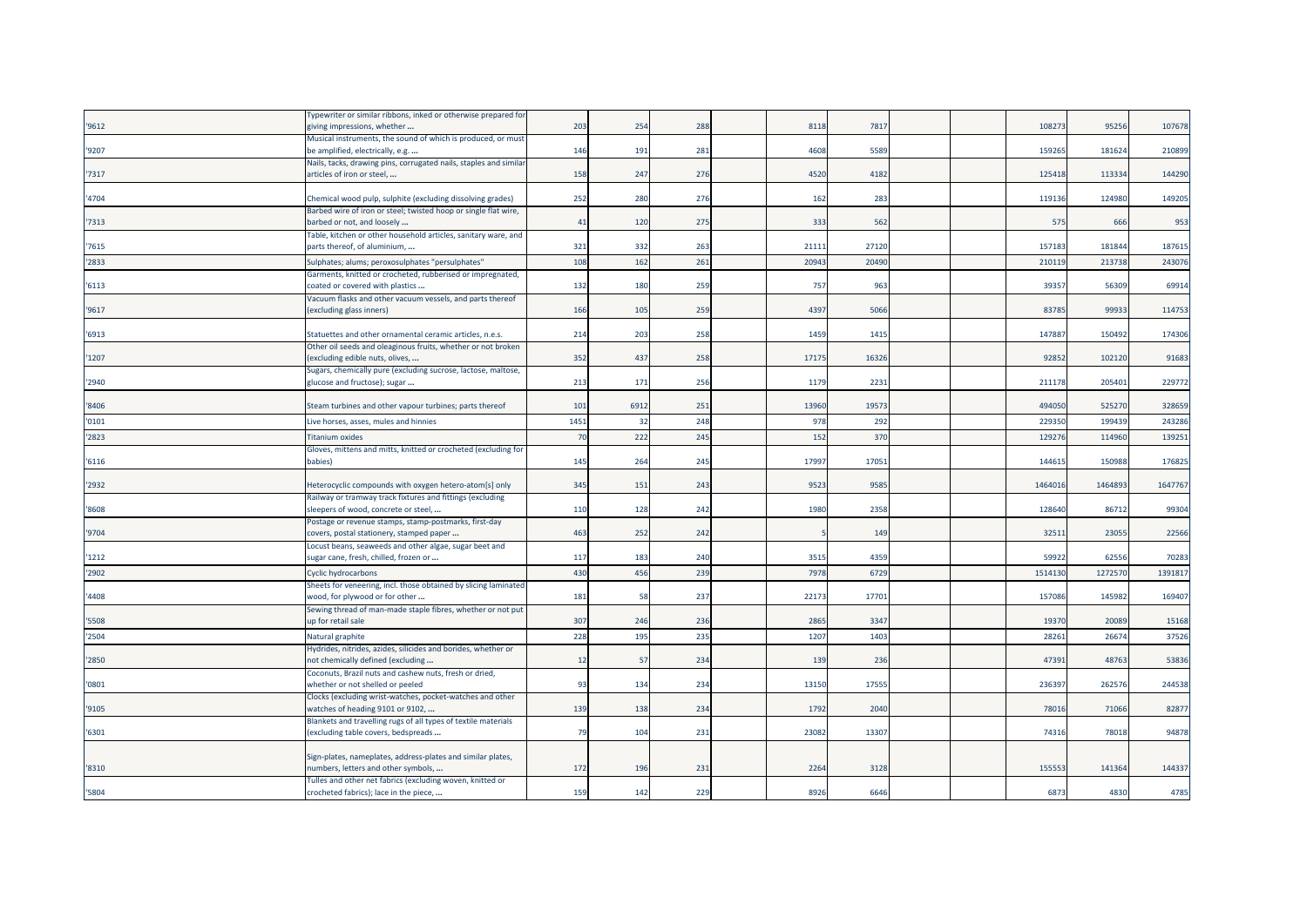|       | Wood marquetry and inlaid wood; caskets and cases for                                                  |      |      |     |       |        |  |        |        |         |
|-------|--------------------------------------------------------------------------------------------------------|------|------|-----|-------|--------|--|--------|--------|---------|
| '4420 | jewellery or cutlery, and similar articles,                                                            | 12C  | 120  | 227 | 1172  | 1362   |  | 82829  | 84380  | 93862   |
| '4402 | Wood charcoal, incl. shell or nut charcoal, whether or not<br>agglomerated (excluding wood charcoal    | 65   | 101  | 227 | 2292  | 2374   |  | 24070  | 33017  | 32918   |
|       | Casks, drums, cans, boxes and similar containers, incl. rigid or                                       |      |      |     |       |        |  |        |        |         |
| 7612  | collapsible tubular containers,                                                                        | 170  | 217  | 226 | 23281 | 10631  |  | 559861 | 627116 | 650508  |
|       | Dried leguminous vegetables, shelled, whether or not skinned                                           |      |      |     |       |        |  |        |        |         |
| '0713 | or split                                                                                               | 317  | 140  | 225 | 3369  | 4005   |  | 71357  | 83801  | 79840   |
| '3211 | <b>Prepared driers</b>                                                                                 | 154  | 148  | 221 | 159   | 1561   |  | 2189   | 1808   | 16792   |
|       | Bells, gongs and the like, non-electric, of base metal                                                 |      |      |     |       |        |  |        |        |         |
| '8306 | excluding musical instruments); statuettes                                                             | 146  | 145  | 220 | 2243  | 2733   |  | 135162 | 124720 | 131273  |
|       | Stainless steel in ingots or other primary forms (excluding                                            |      |      |     |       |        |  |        |        |         |
| '7218 | remelting scrap ingots and products                                                                    |      | 354  | 217 | 21270 | 21529  |  | 70036  | 52274  | 54159   |
|       | Animal or vegetable fertilisers, whether or not mixed together                                         |      |      |     |       |        |  |        |        |         |
| '3101 | or chemically treated; fertilisers                                                                     | 76   | 28   | 216 | 579   | 962    |  | 22596  | 23957  | 29941   |
|       |                                                                                                        |      |      |     |       |        |  |        |        |         |
|       | Apparatus and equipment for photographic or                                                            |      |      |     |       |        |  |        |        |         |
| '9010 | cinematographic laboratories, not elsewhere specified                                                  | 321  | 297  | 214 | 1362  | 1092   |  | 34058  | 43397  | 49203   |
|       |                                                                                                        |      |      |     |       |        |  |        |        |         |
|       | Animal or vegetable fats and oils and their fractions, partly or                                       |      |      |     |       |        |  |        |        |         |
| '1516 | wholly hydrogenated, inter-esterified,                                                                 | 123  | 140  | 214 | 22848 | 16471  |  | 206128 | 233949 | 293148  |
|       | Time switches with clock or watch movement or with                                                     |      |      |     | 740   |        |  |        |        |         |
| '9107 | synchronous motor<br>Hand-operated mechanical devices, of base metal, weighing                         | 139  | 157  | 210 |       | 792    |  | 5760   | 53906  | 57669   |
| '8210 | <= 10 kg, used in the preparation,                                                                     | 79   | 158  | 210 | 1403  | 1846   |  | 39607  | 46853  | 51220   |
|       | Synthetic monofilament of $>= 67$ decitex and with a cross                                             |      |      |     |       |        |  |        |        |         |
| '5404 | sectional dimension of <= 1 mm; strip                                                                  | 1353 | 309  | 209 | 2140  | 2888   |  | 311682 | 279431 | 303768  |
|       | Combs, hair-slides and the like; hairpins; curling pins, curling                                       |      |      |     |       |        |  |        |        |         |
| '9615 | grips, hair-curlers and the                                                                            | 186  | 191  | 207 | 5588  | 5423   |  | 38777  | 45741  | 54407   |
|       | Table, kitchen or other household articles, sanitary ware, and                                         |      |      |     |       |        |  |        |        |         |
| '7418 | parts thereof, of copper; pot                                                                          | 263  | 209  | 205 | 1075  | 1038   |  | 106676 | 100293 | 118652  |
|       | Parts and accessories for musical instruments, e.g.                                                    |      |      |     |       |        |  |        |        |         |
| '9209 | mechanisms for musical boxes, cards, discs                                                             | 152  | 98   | 203 | 1630  | 114319 |  | 181294 | 157909 | 173944  |
|       | Vinegar, fermented vinegar and substitutes for vinegar                                                 |      |      |     |       |        |  |        |        |         |
| '2209 | obtained from acetic acid                                                                              | 186  | 201  | 200 | 1325  | 1224   |  | 35044  | 40293  | 41717   |
|       | Farpaulins, awnings and sunblinds; tents; sails for boats,                                             |      |      |     |       |        |  |        |        |         |
| '6306 | sailboards or landcraft; camping                                                                       | 274  | 95   | 200 | 8650  | 10717  |  | 265020 | 307496 | 395730  |
|       | Cermets and articles thereof, n.e.s.; waste and scrap of                                               |      |      |     |       |        |  |        |        |         |
| '8113 | cermets (excluding ash and residues<br>Panels, boards, tiles, blocks and similar articles of vegetable | 106  | 137  | 195 | 159   | 178    |  | 394759 | 308142 | 370714  |
| '6808 | fibre, of straw or of shavings,                                                                        | 276  | 257  | 194 | 956   | 1264   |  | 30604  | 29455  | 34771   |
|       |                                                                                                        |      |      |     |       |        |  |        |        |         |
| '1003 | <b>Barley</b>                                                                                          | 187  | 308  | 193 | 2898  | 2605   |  | 31079  | 481290 | 729487  |
| '8530 | Electrical signalling, safety or traffic control equipment for<br>railways, tramways, roads, inland    | 286  | 225  | 193 | 6278  | 2795   |  | 386114 | 387356 | 369985  |
|       | Coin, incl. legal tender (excluding medals, jewellery made                                             |      |      |     |       |        |  |        |        |         |
| '7118 | from coins, collectors' items of                                                                       | 353  | 84   | 192 | 148   | 135    |  | 522683 | 717592 | 1123555 |
|       | Dust and powder of natural or synthetic precious or semi-                                              |      |      |     |       |        |  |        |        |         |
| '7105 | precious stones                                                                                        | 155  | 139  | 191 | 1612  | 1577   |  | 3618   | 2854   | 3330    |
|       | Shawls, scarves, mufflers, mantillas, veils and similar articles                                       |      |      |     |       |        |  |        |        |         |
| '6214 | (excluding knitted or crocheted)                                                                       | 322  | 203  | 191 | 3555  | 2099   |  | 118297 | 100637 | 96522   |
|       | Presses, crushers and similar machinery used in the                                                    |      |      |     |       |        |  |        |        |         |
| '8435 | manufacture of wine, cider, fruit juices                                                               | 98   | 2323 | 190 | 2402  | 4210   |  | 44225  | 35361  | 34789   |
|       | Aluminium tube or pipe fittings "e.g., couplings, elbows,                                              |      |      |     |       |        |  |        |        |         |
| '7609 | sleeves"                                                                                               | 97   | -83  | 186 | 801   | 826    |  | 97983  | 85542  | 103687  |
|       |                                                                                                        |      |      |     |       |        |  |        |        |         |
|       | Umbrellas and sun umbrellas, incl. walking-stick umbrellas,                                            |      |      |     |       |        |  |        |        |         |
| '6601 | garden umbrellas and similar umbrellas                                                                 | 162  | 146  | 185 | 7235  | 6522   |  | 77904  | 66607  | 80834   |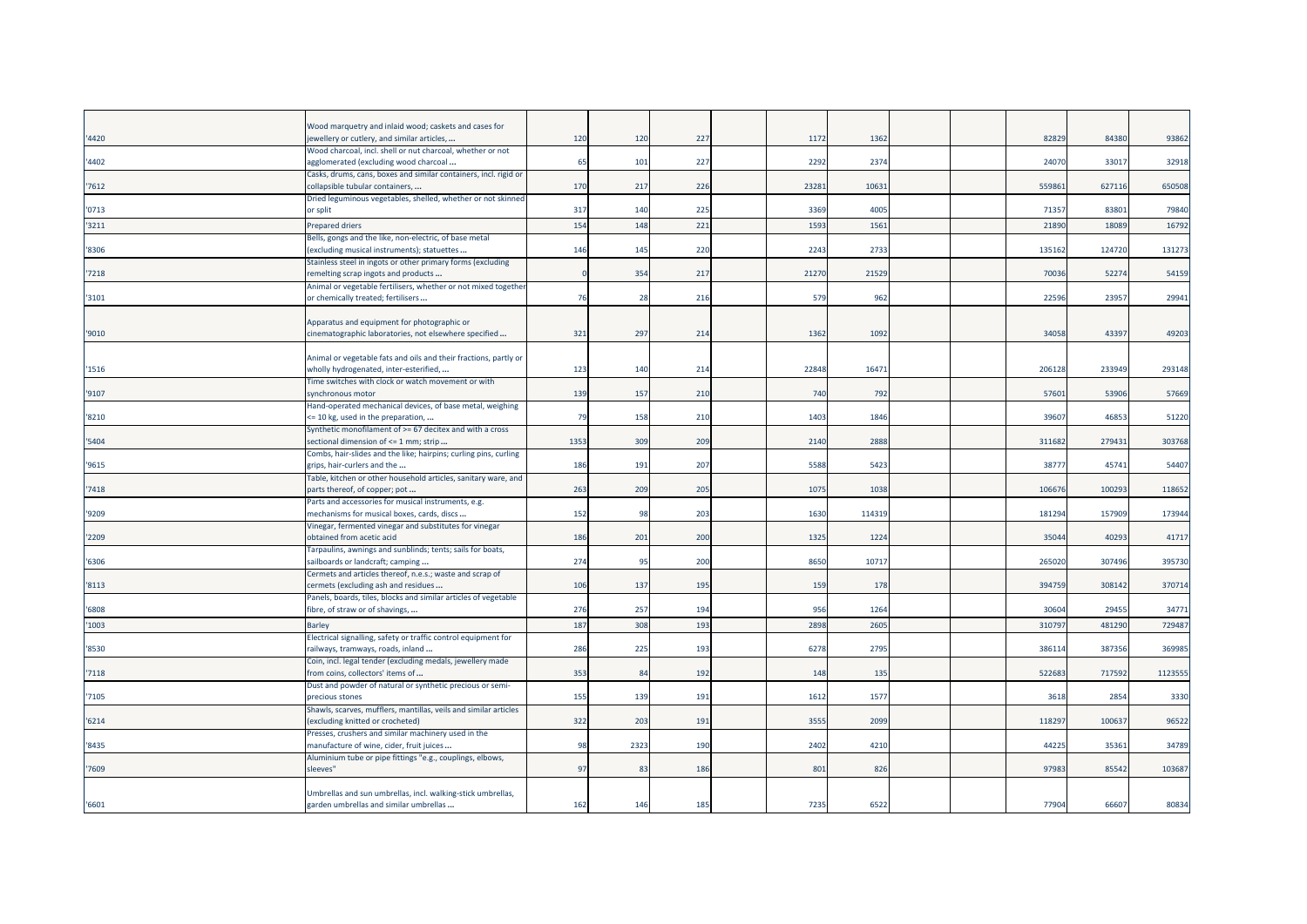|       | Prepared foods obtained by the swelling or roasting of cereals      |              |                 |     |       |        |  |        |         |         |
|-------|---------------------------------------------------------------------|--------------|-----------------|-----|-------|--------|--|--------|---------|---------|
| '1904 | or cereal products, e.g. corn                                       | 216          | 187             | 184 | 22134 | 26628  |  | 697500 | 745313  | 768460  |
|       | Tableware and kitchenware, of wood (excluding interior              |              |                 |     |       |        |  |        |         |         |
| '4419 | fittings, ornaments, cooperage products,                            | 83           | 98              | 183 | 3388  | 4185   |  | 72034  | 78080   | 95974   |
|       | Edible offal of bovine animals, swine, sheep, goats, horses,        |              |                 |     |       |        |  |        |         |         |
| '0206 | asses, mules or hinnies, fresh,                                     | 2937         | 969             | 181 | 17833 | 17608  |  | 852816 | 759397  | 499162  |
|       | Sets of two or more tools of heading 8202 to 8205, put up in        |              |                 |     |       |        |  |        |         |         |
| '8206 | sets for retail sale                                                | 329          | 134             | 181 | 1011  | 13359  |  | 124073 | 129922  | 160002  |
|       | Auxiliary plant for use with boilers of heading 8402 or 8403,       |              |                 |     |       |        |  |        |         |         |
| '8404 | e.g. economizers, superheaters,                                     | 385          | 1576            | 180 | 3266  | 3392   |  | 103200 | 73370   | 76487   |
|       | Textile wicks, woven, plaited or knitted, for lamps, stoves,        |              |                 |     |       |        |  |        |         |         |
| '5908 | lighters, candles or the like;                                      | 103          | - 77            | 179 | 117   | 102    |  | 15538  | 15674   | 20523   |
|       | Woven fabrics of cotton, containing predominantly, but <            |              |                 |     |       |        |  |        |         |         |
| '5212 | 85% cotton by weight, other than those                              | 331          | 169             | 179 | 3038  | 2069   |  | 6824   | 6201    | 7577    |
|       | Time of day recording apparatus and apparatus for                   |              |                 |     |       |        |  |        |         |         |
| '9106 | measuring, recording or otherwise indicating                        | $\mathbf{4}$ | 3               | 178 | 297   | 306    |  | 11634  | 12577   | 14330   |
|       |                                                                     |              |                 |     |       |        |  |        |         |         |
| '2901 | Acyclic hydrocarbons                                                | 183          | 205             | 178 | 7329  | 1999   |  | 929719 | 80871   | 1261664 |
| '9620 | Monopods, bipods, tripods and similar articles                      | 129          | 14 <sup>2</sup> | 177 |       | 187329 |  | 32400  | 41461   | 53641   |
|       | Cotton yarn other than sewing thread, containing >= 85%             |              |                 |     |       |        |  |        |         |         |
| '5205 | cotton by weight (excluding that put                                | 74           | 119             | 177 | 1835  | 13834  |  | 83089  | 79912   | 87191   |
|       | Video recording or reproducing apparatus, whether or not            |              |                 |     |       |        |  |        |         |         |
| '8521 | incorporating a video tuner (excluding                              | 177          | 504             | 176 | 8628  | 8165   |  | 10641  | 89382   | 95569   |
|       | Yachts and other vessels for pleasure or sports; rowing boats       |              |                 |     |       |        |  |        |         |         |
| '8903 | and canoes                                                          | 221          | 586             | 175 | 6402  | 9565   |  | 104483 | 2007255 | 1679840 |
| '7207 | Semi-finished products of iron or non-alloy steel                   | 160          | 200             | 173 | 2299  | 6576   |  | 71639  | 57788   | 1051320 |
|       | Carpets and other textile floor coverings, woven, not tufted or     |              |                 |     |       |        |  |        |         |         |
| '5702 | flocked, whether or not made                                        | 128          | 133             | 173 | 12775 | 11355  |  | 153900 | 153045  | 180961  |
|       | Babies' garments and clothing accessories, knitted or               |              |                 |     |       |        |  |        |         |         |
| '6111 | crocheted (excluding hats)                                          | 247          | 345             | 172 | 1685  | 17486  |  | 197494 | 224795  | 270330  |
|       | Vegetables, fruit, nuts and other edible parts of plants,           |              |                 |     |       |        |  |        |         |         |
| '2001 | prepared or preserved by vinegar                                    | 139          | 131             | 172 | 6067  | 7358   |  | 227704 | 244141  | 247623  |
|       | Wood wool; wood flour "wood powder able to pass through a           |              |                 |     |       |        |  |        |         |         |
| '4405 | fine", 0,63 mm mesh, sieve with a                                   | 206          | 145             | 171 | 298   | 181    |  | 30798  | 33422   | 35988   |
|       | Colloidal precious metals; inorganic or organic compounds of        |              |                 |     |       |        |  |        |         |         |
| '2843 | precious metals, whether or not                                     | 488          | $q_i$           | 170 | 1999  | 2695   |  | 293775 | 3990770 | 5889746 |
|       |                                                                     |              |                 |     |       |        |  |        |         |         |
| '1109 | Wheat gluten, whether or not dried                                  | 342          | 206             | 169 | 3046  | 3258   |  | 24046  | 21063   | 250990  |
|       | Portable electric lamps designed to function by their own           |              |                 |     |       |        |  |        |         |         |
| '8513 | source of energy, e.g. dry batteries,                               | 102          | 86              | 167 | 3419  | 3734   |  | 99971  | 103351  | 123438  |
|       | Articles for interior furnishing, of all types of textile materials |              |                 |     |       |        |  |        |         |         |
| '6304 | excluding blankets and                                              | 39           | 93              | 167 | 1002  | 8541   |  | 12167  | 12382   | 126176  |
|       | Cobalt mattes and other intermediate products of cobalt             |              |                 |     |       |        |  |        |         |         |
| '8105 | metallurgy; cobalt and articles thereof,                            | 390          | 258             | 163 | 1604  | 1333   |  | 157674 | 127784  | 148483  |
|       |                                                                     |              |                 |     |       |        |  |        |         |         |
| '7608 | Aluminium tubes and pipes (excluding hollow profiles)               | 261          | 190             | 162 | 4102  | 4483   |  | 316766 | 248052  | 265925  |
|       | Rape, colza or mustard oil and fractions thereof, whether or        |              |                 |     |       |        |  |        |         |         |
| '1514 | not refined, but not chemically                                     | 109          | 125             | 159 | 2446  | 2936   |  | 787245 | 1040386 | 1580802 |
|       | Quilted textile products in the piece, composed of one or           |              |                 |     |       |        |  |        |         |         |
| '5811 | more layers of textile materials                                    | 692          | 247             | 154 | 697   | 7154   |  | 6945   | 5152    | 4298    |
|       |                                                                     |              |                 |     |       |        |  |        |         |         |
|       | Plywood, veneered panel and similar laminated wood                  |              |                 |     |       |        |  |        |         |         |
| '4412 | excluding sheets of compressed wood, cellular                       | 64           | 79              | 149 | 2784  | 29648  |  | 29795  | 289003  | 381490  |
|       | Waters, incl. natural or artificial mineral waters and aerated      |              |                 |     |       |        |  |        |         |         |
| '2201 | waters, not containing added                                        | 182          | 87              | 149 | 33103 | 28970  |  | 122545 | 113921  | 110480  |
|       | Artificial graphite; colloidal or semi-colloidal graphite;          |              |                 |     |       |        |  |        |         |         |
| '3801 | preparations based on graphite or                                   | 48           | 218             | 147 | 4684  | 4607   |  | 172133 | 170620  | 201068  |
|       | Cigarette lighters and other lighters, whether or not               |              |                 |     |       |        |  |        |         |         |
| '9613 | mechanical or electrical and parts thereof,                         | 112          | $\mathbf{R}$    | 146 | 7135  | 7646   |  | 65150  | 66546   | 83046   |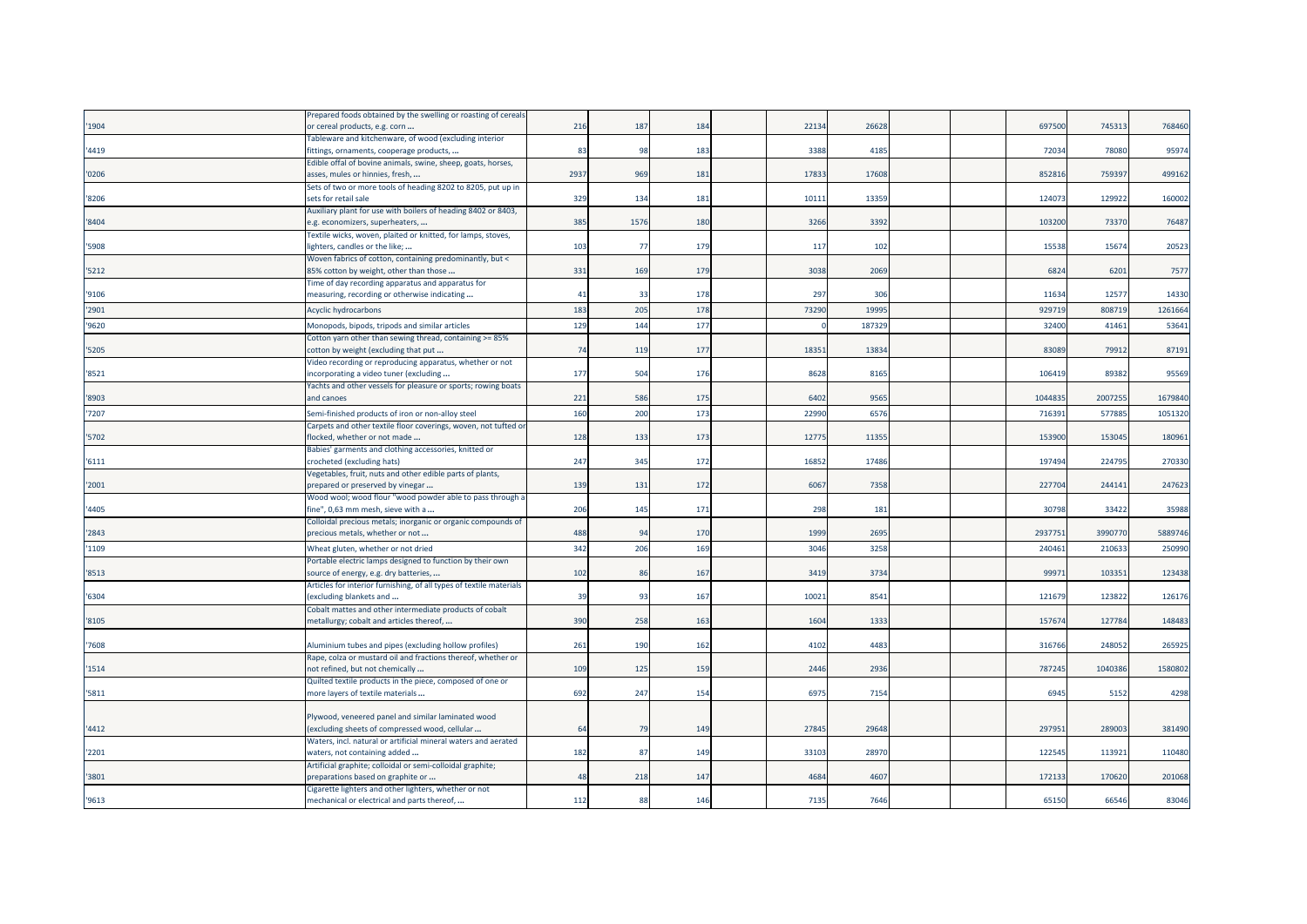|       | Chlorides, chloride oxides and chloride hydroxides; bromides      |           |              |     |       |       |  |         |         |         |
|-------|-------------------------------------------------------------------|-----------|--------------|-----|-------|-------|--|---------|---------|---------|
| 2827  | and bromide oxides; iodides and                                   | 376       | 167          | 145 | 7950  | 6962  |  | 191058  | 198352  | 218763  |
|       | Meat and edible offal of fowls of the species Gallus              |           |              |     |       |       |  |         |         |         |
| '0207 | domesticus, ducks, geese, turkeys and                             | 5345      | 285          | 144 | 5252  | 45509 |  | 1017791 | 879133  | 970983  |
|       |                                                                   |           |              |     |       |       |  |         |         |         |
|       | Ketones and quinones, whether or not with other oxygen            |           |              |     |       |       |  |         |         |         |
| '2914 | function, and their halogenated, sulphonated,                     | 270       | 299          | 142 | 4030  | 3925  |  | 501808  | 480306  | 59131   |
|       | Sulphonated, nitrated or nitrosated derivatives of                |           |              |     |       |       |  |         |         |         |
| '2904 | nydrocarbons, whether or not halogenated                          | 98        | 121          | 142 | 382   | 708   |  | 134422  | 129254  | 228450  |
|       | Women's or girls' singlets and other vests, slips, petticoats,    |           |              |     |       |       |  |         |         |         |
| '6208 | briefs, panties, nightdresses,                                    | 135       | 105          | 141 | 4586  | 5496  |  | 53174   | 53696   | 63184   |
|       | Articles of asphalt or of similar materials, e.g. petroleum       |           |              |     |       |       |  |         |         |         |
| '6807 | bitumen or coal tar pitch                                         | 103       | 161          | 140 | 25646 | 27308 |  | 121543  | 124866  | 146850  |
|       | Sausages and similar products, of meat, offal or blood; food      |           |              |     |       |       |  |         |         |         |
| 1601  | preparations based on these products                              | 468       | 278          | 138 | 9045  | 15518 |  | 792356  | 868483  | 843478  |
|       | Balances of a sensitivity of 50 mg or better, with or without     |           |              |     |       |       |  |         |         |         |
| '9016 | weights                                                           | 194       | 169          | 138 | 1148  | 1045  |  | 105875  | 86646   | 104418  |
|       | Hydroxide and peroxide of magnesium; oxides, hydroxides           |           |              |     |       |       |  |         |         |         |
| '2816 | and peroxides, of strontium or barium                             |           |              | 136 | 1307  | 1056  |  | 10700   | 11822   | 15738   |
|       | Salts, incl. table salt and denatured salt, and pure sodium       |           |              |     |       |       |  |         |         |         |
| '2501 | chloride, whether or not in aqueous                               | 190       | 220          | 136 | 8363  | 9364  |  | 268376  | 247364  | 331727  |
|       | Percussion musical instruments, e.g. drums, xylophones,           |           |              |     |       |       |  |         |         |         |
| '9206 | cymbals, castanets, maracas                                       | 97        | 76           | 136 | 497   | 542   |  | 55692   | 50419   | 58656   |
|       |                                                                   |           |              |     |       |       |  |         |         |         |
| '8003 | Tin bars, rods, profiles and wire, n.e.s.                         | 135       | 117          | 134 | 1068  | 872   |  | 30577   | 26385   | 45254   |
|       | Margarine, other edible mixtures or preparations of animal or     |           |              |     |       |       |  |         |         |         |
| 1517  | egetable fats or oils and edible                                  | 254       | 176          | 134 | 37900 | 40435 |  | 367017  | 384012  | 467081  |
|       | Headbands, linings, covers, hat foundations, hat frames,          |           |              |     |       |       |  |         |         |         |
| '6507 | peaks and chinstraps, for headgear                                | 130       | 121          | 129 | 421   | 182   |  | 9267    | 10320   | 11760   |
|       |                                                                   |           |              |     |       |       |  |         |         |         |
|       | Albumins, incl. concentrates of two or more whey proteins         |           |              |     |       |       |  |         |         |         |
| 3502  | containing by weight > 80% whey proteins,                         | 95        | 126          | 128 | 3212  | 3423  |  | 231349  | 263436  | 37231   |
|       | Corrugated paper and paperboard "with or without glued flat       |           |              |     |       |       |  |         |         |         |
| '4808 | surface sheets", creped, crinkled,                                | <b>69</b> | 50           | 125 | 3007  | 1010  |  | 343852  | 353317  | 439728  |
|       | Newspapers, journals and periodicals, whether or not              |           |              |     |       |       |  |         |         |         |
| '4902 | llustrated or containing advertising                              | 308       | 182          | 122 | 826   |       |  | 503509  | 365267  | 387972  |
|       | Glycosides, natural or reproduced by synthesis, and their         |           |              |     |       |       |  |         |         |         |
| 2938  | salts, ethers, esters and other                                   | 512       | 240          | 122 | 2401  | 1880  |  | 36186   | 33864   | 47078   |
|       | Works trucks, self-propelled, not fitted with lifting or handling |           |              |     |       |       |  |         |         |         |
| '8709 | equipment, of the type used                                       | 609       | 27           | 122 | 4739  | 2494  |  | 148601  | 162042  | 212920  |
|       | Containers, incl. containers for the transport of fluids,         |           |              |     |       |       |  |         |         |         |
| '8609 | specially designed and equipped for                               | 1055      | 293          | 121 | 9430  | 9894  |  | 152893  | 139418  | 16613   |
|       | Glass beads, imitation pearls, imitation precious or semi-        |           |              |     |       |       |  |         |         |         |
| 7018  | precious stones and similar glass                                 | 150       | 80           | 120 | 2553  | 3794  |  | 30047   | 26617   | 3105    |
|       | Toilet or facial tissue stock, towel or napkin stock and similar  |           |              |     |       |       |  |         |         |         |
| '4803 | paper for household or sanitary                                   | 43        | $\Delta f$   | 119 | 16916 | 19540 |  | 231379  | 209601  | 261203  |
|       | Flat-rolled products of iron or non-alloy steel, of a width >=    |           |              |     |       |       |  |         |         |         |
| 7208  | 600 mm, hot-rolled, not clad,                                     | 28        | 27           | 117 | 98025 | 46157 |  | 2600893 | 2107352 | 3165786 |
|       | Photographic film in rolls, sensitised, unexposed, of any         |           |              |     |       |       |  |         |         |         |
| '3702 | material other than paper, paperboard                             | 64        | 141          | 114 | 1263  | 1316  |  | 44831   | 36602   | 44537   |
|       | Non-electric razors and razor blades of base metal, incl. razor   |           |              |     |       |       |  |         |         |         |
| 8212  | blade blanks in strips                                            | 193       | 120          | 110 | 3236  | 29832 |  | 376314  | 388777  | 410041  |
|       | Artist's, student's or signboard painter's colours, modifying     |           |              |     |       |       |  |         |         |         |
| 3213  | tints, amusement colours and                                      | 63        | $\mathbf{g}$ | 110 | 2961  | 3554  |  | 51845   | 68026   | 81958   |
|       |                                                                   |           |              |     |       |       |  |         |         |         |
|       | Quicklime, slaked lime and hydraulic lime (excluding pure         |           |              |     |       |       |  |         |         |         |
| '2522 | calcium oxide and calcium hydroxide)                              | 94        | 93           | 110 | 921   | 11966 |  | 88873   | 94805   | 108101  |
|       | Tailors' dummies and other lay figures, automata and other        |           |              |     |       |       |  |         |         |         |
| '9618 | animated displays used for shop                                   | 192       | 58           | 110 | 1553  | 1077  |  | 18514   | 15598   | 15271   |
|       |                                                                   |           |              |     |       |       |  |         |         |         |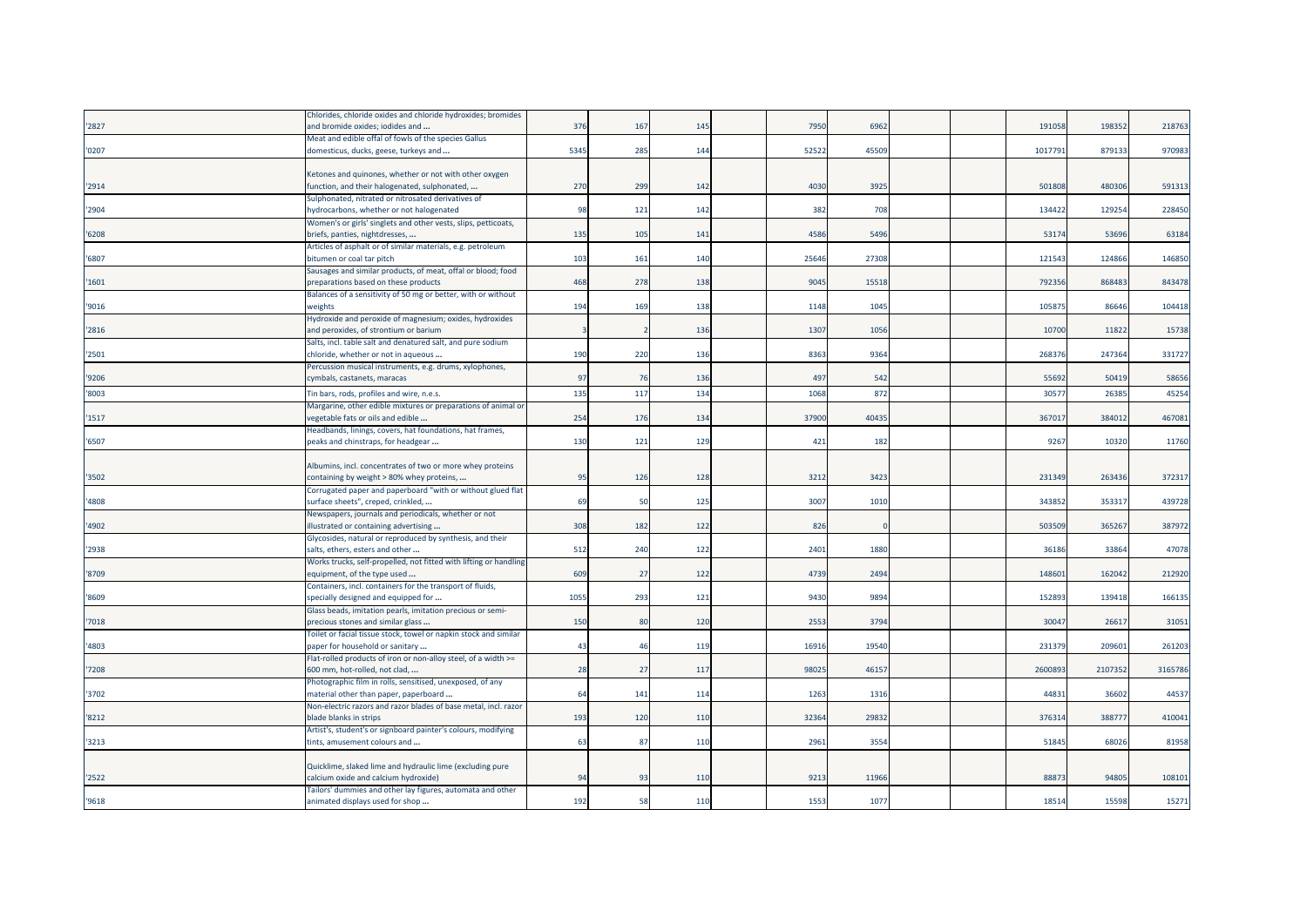|       | Parts and accessories suitable for use solely or principally with                                        |     |     |     |        |                |  |        |        |         |
|-------|----------------------------------------------------------------------------------------------------------|-----|-----|-----|--------|----------------|--|--------|--------|---------|
| '8522 | sound reproducing and recording                                                                          | 73  | 91  | 108 | 147    | 4 <sup>5</sup> |  | 5127   | 49166  | 49210   |
| '2812 | Halides and halide oxides of non-metals                                                                  | 89  | 42  | 108 | 650    | 315            |  | 12405  | 111993 | 121701  |
|       |                                                                                                          |     |     |     |        |                |  |        |        |         |
|       | Parachutes, incl. dirigible parachutes and paragliders, and                                              |     |     |     |        |                |  |        |        |         |
| '8804 | rotochutes; parts thereof and accessories                                                                | 62  | 50  | 108 | 4404   | 449            |  | 15175  | 14617  | 20953   |
| '7601 | Unwrought aluminium                                                                                      | 50  |     | 108 | 31068  | 3119           |  | 96161  | 993124 | 1294904 |
| '0908 | Nutmeg, mace and cardamoms                                                                               | 14  | 173 | 107 | 590    | <b>749</b>     |  | 1348   | 18309  | 18844   |
|       | Bars and rods, of iron or non-alloy steel, cold-formed or cold-                                          |     |     |     |        |                |  |        |        |         |
| 7215  | finished, whether or not further                                                                         | 146 | 65  | 107 | 7890   | 6189           |  | 24788  | 200163 | 300643  |
|       | Tar distilled from coal, from lignite or from peat, and other                                            |     |     |     |        |                |  |        |        |         |
| '2706 | mineral tars, whether or not                                                                             |     |     | 107 | 11158  | 5428           |  | 14578  | 16337  | 20626   |
|       |                                                                                                          | 125 | 119 |     |        |                |  | 6294   | 61363  | 68406   |
| '4910 | Calendars of any kinds, printed, incl. calendars blocks                                                  |     |     | 107 | 349    | 310            |  |        |        |         |
| '3406 | Candles, tapers and the like                                                                             | 74  | 79  | 103 | 7306   | 8204           |  | 15952  | 16525  | 203845  |
| '8305 | ittings for loose-leaf binders or files, letter clips, letter<br>corners, paper clips, indexing          | 90  | 134 | 103 | 6303   | 4702           |  | 39358  | 39682  | 51192   |
|       | Fireworks, signalling flares, rain rockets, fog signals and other                                        |     |     |     |        |                |  |        |        |         |
| 3604  | pyrotechnic articles (excluding                                                                          | 119 | 130 | 103 | 6374   | 2978           |  | 77421  | 81682  | 87423   |
|       | Gloves, mittens and mitts, of all types of textile materials                                             |     |     |     |        |                |  |        |        |         |
| 6216  | (excluding knitted or crocheted                                                                          | 82  | 75  | 102 | 1390   | 926            |  | 4675   | 45846  | 49987   |
| '1005 | Maize or corn                                                                                            | 914 | 34  | 102 | 133042 | 10544          |  | 13689  | 161284 | 267193  |
|       | Yarn of vegetable textile fibres; paper yarn (excluding flax                                             |     |     |     |        |                |  |        |        |         |
| '5308 | yarn, yarn of jute or of other                                                                           | 234 | 166 | 102 | 1035   | 1169           |  | 2872   | 1766   | 1599    |
|       |                                                                                                          |     |     |     |        |                |  |        |        |         |
|       | Worked slate and articles of slate or of agglomerated slate                                              |     |     |     |        |                |  |        |        |         |
| '6803 | (excluding slate granules, chippings                                                                     | 123 | 49  | 101 | 678    | 551            |  | 9062   | 9195   | 10355   |
| 7504  | Powders and flakes, of nickel (excluding nickel oxide sinters)                                           | 167 | 51  | 97  | 1139   | 696            |  | 7119   | 64111  | 74580   |
|       | Casein, caseinates and other casein derivatives; casein glues                                            |     |     |     |        |                |  |        |        |         |
| 3501  | (excluding those packaged as                                                                             | 41  | 23  | 94  | 674    | 910            |  | 15901  | 17163  | 222970  |
|       | Float glass and surface ground or polished glass, in sheets,                                             |     |     |     |        |                |  |        |        |         |
| 7005  | whether or not having an absorbent,                                                                      | 62  | 11  | 92  | 92280  | 78800          |  | 62611  | 558346 | 710534  |
|       | Tubes, pipes and tube or pipe fittings "e.g., couplings, elbows,                                         |     |     |     |        |                |  |        |        |         |
| 7507  | sleeves", of nickel                                                                                      |     |     | 92  | 276    | 99             |  | 144232 | 143520 | 149454  |
| 7806  | Articles of lead, n.e.s.                                                                                 | 152 |     | 91  | 400    | 354            |  | 3587   | 47372  | 54468   |
|       |                                                                                                          |     |     |     |        |                |  |        |        |         |
|       | Natural magnesium carbonate "magnesite"; fused magnesia;                                                 |     |     |     |        |                |  |        | 50033  |         |
| 2519  | dead-burned "sintered" magnesia, whether<br>Artificial flowers, foliage and fruit and parts thereof, and | 81  | 131 | 89  | 53059  | 48402          |  | 62632  |        | 73099   |
| '6702 | articles made of artificial flowers,                                                                     | 53  | 81  | 87  | 9488   | 6665           |  | 78452  | 76831  | 86878   |
|       |                                                                                                          |     |     |     |        |                |  |        |        |         |
| '2928 | Organic derivatives of hydrazine or of hydroxylamine                                                     | 47  | 33  | 87  | 1698   | 1802           |  | 5532   | 58940  | 53014   |
|       | Hypochlorites; commercial calcium hypochlorite; chlorites;                                               |     |     |     |        |                |  |        |        |         |
| '2828 | hypobromites                                                                                             | 61  | 91  | 85  | 2135   | 3552           |  | 3480   | 38661  | 42537   |
|       |                                                                                                          |     |     |     |        |                |  |        |        |         |
|       | Silicates; commercial alkali metal silicates (excluding inorganic                                        |     |     |     |        |                |  |        |        |         |
| '2839 | or organic compounds of mercury)<br>Tanning extracts of vegetable origin; tannins and their salts,       | 80  | 92  | 85  | 2524   | 2490           |  | 3881   | 40633  | 49162   |
| '3201 | ethers, esters and other derivatives                                                                     | 66  | 84  | 85  | 691    | 479            |  | 6432   | 8038   | 7051    |
|       |                                                                                                          |     |     |     |        |                |  |        |        |         |
|       | Agglomerated cork, with or without a binding substance, and                                              |     |     |     |        |                |  |        |        |         |
| '4504 | articles of agglomerated cork (excluding                                                                 | 44  | 75  | 84  | 6897   | 7888           |  | 2444   | 23853  | 24845   |
|       | Vessels, incl. warships and lifeboats (excluding rowing boats                                            |     |     |     |        |                |  |        |        |         |
| '8906 | and other vessels of heading                                                                             | 39  | 92  | 82  | 155    | 71             |  | 81536  | 63846  | 84522   |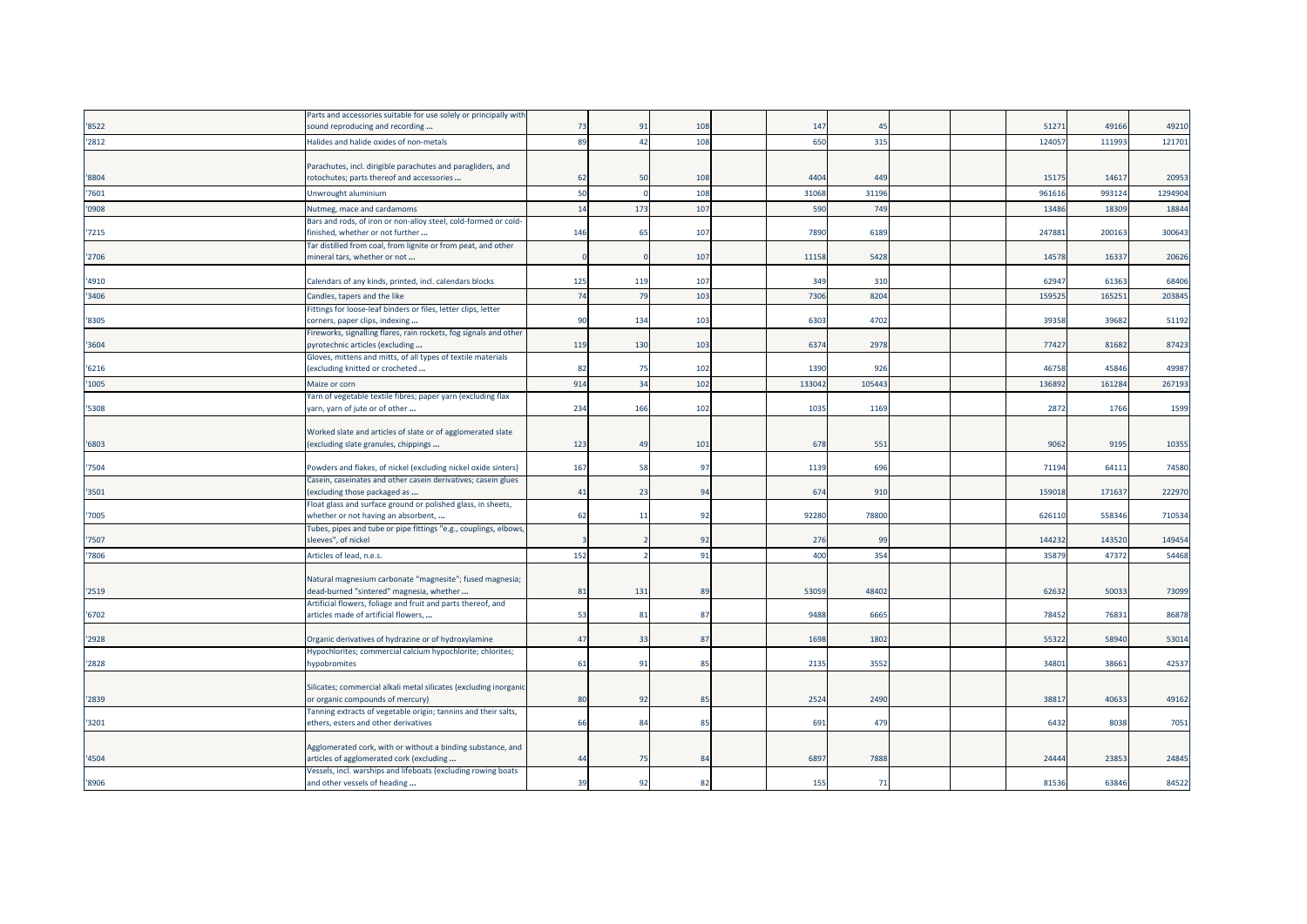|       | Cast glass and rolled glass, in sheets or profiles, whether or   |     |            |           |       |       |  |         |         |         |
|-------|------------------------------------------------------------------|-----|------------|-----------|-------|-------|--|---------|---------|---------|
| '7003 | not having an absorbent, reflecting                              | 21  | -12        | 82        | 339   | 323   |  | 77388   | 76179   | 110468  |
|       | Ice cream and other edible ice, whether or not containing        |     |            |           |       |       |  |         |         |         |
| '2105 | cocoa                                                            | 86  | 76         | 82        | 2597  | 5611  |  | 55736   | 59637   | 626834  |
|       | Natural sands of all kinds, whether or not coloured (excluding   |     |            |           |       |       |  |         |         |         |
| '2505 | gold- and platinum-bearing sands,                                | 72  | 92         | 82        | 1024  | 1123  |  | 148012  | 155419  | 169780  |
|       | Carbon paper, self-copy paper and other copying or transfer      |     |            |           |       |       |  |         |         |         |
| '4816 | papers, in rolls of a width of                                   | 127 | 71         | 79        | 443   | 295   |  | 4989    | 38757   | 44118   |
|       | Envelopes, letter cards, plain postcards and correspondence      |     |            |           |       |       |  |         |         |         |
| '4817 | cards, of paper or paperboard;                                   |     | 34         | 78        | 816   | 1218  |  | 7453    | 69114   | 71294   |
|       | Pasta, whether or not cooked or stuffed with meat or other       |     |            |           |       |       |  |         |         |         |
| '1902 | substances or otherwise prepared,                                | 37  | -52        | 76        | 39484 | 5001  |  | 29467   | 337031  | 34132   |
|       | Pebbles, gravel, broken or crushed stone, for concrete           |     |            |           |       |       |  |         |         |         |
| '2517 | aggregates, for road metalling or for                            | 57  | 75         | 75        | 18623 | 18848 |  | 24304   | 234091  | 251612  |
| '2703 | Peat, incl. peat litter, whether or not agglomerated             | 61  | 58         | 75        | 3925  | 503   |  | 17512   | 191812  | 224882  |
|       | Machinery and apparatus for soldering, brazing or welding,       |     |            |           |       |       |  |         |         |         |
| '8468 | whether or not capable of cutting                                | 37  | 51         | 74        | 1052  | 102   |  | 11287   | 84688   | 87198   |
|       | Hygienic or pharmaceutical articles, incl. teats, of vulcanised  |     |            |           |       |       |  |         |         |         |
| '4014 | rubber (excluding hard rubber),                                  | 43  | 35         | 73        | 17560 | 1638  |  | 57228   | 69106   | 59376   |
|       |                                                                  |     |            |           |       |       |  |         |         |         |
| '6811 | Articles of asbestos-cement, cellulose fibre-cement or the like  | 96  | 229        | 72        | 2061  | 2862  |  | 52244   | 51629   | 49438   |
|       | String musical instruments, e.g. guitars, violins, and harps     |     |            |           |       |       |  |         |         |         |
| '9202 | (excluding with keyboard)                                        | 73  | 55         | 71        | 2405  | 2708  |  | 41963   | 4594:   | 51346   |
|       | Copper, refined, and copper alloys, unwrought (excluding         |     |            |           |       |       |  |         |         |         |
| '7403 | copper alloys of heading 7405)                                   | 26  | $\Delta$ f | 71        | 3595  | 2908  |  | 117055  | 131787  | 1935016 |
|       | Articles of natural or cultured pearls, precious or semi-        |     |            |           |       |       |  |         |         |         |
| '7116 | precious stones "natural, synthetic                              | 60  | -32        | 71        | 214   | 234   |  | 45392   | 36451   | 52275   |
|       | Silk waste, incl. cocoons unsuitable for reeling, yarn waste     |     |            |           |       |       |  |         |         |         |
| '5003 | and garnetted stock                                              | 18  | 26         | 71        |       |       |  | 6115    | 5509    | 6959    |
|       | Revolvers and pistols (excluding those of heading 9303 or        |     |            |           |       |       |  |         |         |         |
| '9302 | 9304 and sub-machine guns for military                           | 36  | 61         | 70        |       |       |  | 8460    | 95455   | 126223  |
|       | Textile fabrics coated with gum or amylaceous substances, of     |     |            |           |       |       |  |         |         |         |
| '5901 | a kind used for the outer covers                                 | 170 |            | 69        | 508   | 198   |  | 15454   | 14058   | 18908   |
|       | Aldehydes, whether or not with other oxygen function; cyclic     |     |            |           |       |       |  |         |         |         |
| '2912 | polymers of aldehydes; parafo                                    | 84  | 105        | 69        | 5165  | 501   |  | 31529   | 28729   | 316615  |
|       | Gimped yarn, gimped strip and the like of heading 5404 or        |     |            |           |       |       |  |         |         |         |
| '5606 | 5405; chenille yarn, incl. flock                                 | 84  | 5(         | <b>69</b> | 761   | 749   |  | 2361    | 21048   | 26542   |
|       | Sunflower-seed, safflower or cotton-seed oil and fractions       |     |            |           |       |       |  |         |         |         |
| '1512 | thereof, whether or not refined,                                 | 45  | 42         | 66        | 115   | 180   |  | 23206   | 223901  | 28193   |
|       | Automatic goods-vending machines, e.g. postage stamp,            |     |            |           |       |       |  |         |         |         |
| '8476 | cigarette, food or beverage machines,                            | 81  | 41         | 65        | 5572  | 5314  |  | 75528   | 59815   | 63204   |
|       | Waste and scrap, of aluminium (excluding slags, scale and the    |     |            |           |       |       |  |         |         |         |
| '7602 | like from iron and steel production,                             | 76  | 15         | 65        | 4418  | 814   |  | 129100  | 129820  | 2098549 |
|       | Wood in the rough, whether or not stripped of bark or            |     |            |           |       |       |  |         |         |         |
| '4403 | sapwood, or roughly squared (excluding                           |     |            | 64        | 977   | 1166  |  | 769717  | 989723  | 1137729 |
|       | Articles of goldsmiths' or silversmiths' wares and parts         |     |            |           |       |       |  |         |         |         |
| '7114 | thereof, of precious metal or of metal                           | 58  | -22        | 63        | 261   | 190   |  | 14924   | 18097   | 25375   |
| '2801 | Fluorine, chlorine, bromine and iodine                           | 153 | 121        | 63        | 2384  | 279   |  | 8748    | 6687    | 7520    |
|       | Fuel wood, in logs, billets, twigs, faggots or similar forms;    |     |            |           |       |       |  |         |         |         |
| '4401 | wood in chips or particles; sawdust                              | 134 | 137        | 62        | 123   | 119   |  | 40403   | 41180   | 390607  |
|       | Thermionic, cold cathode or photo-cathode valves and tubes,      |     |            |           |       |       |  |         |         |         |
| '8540 | e.g. vacuum or vapour or gas filled                              | 21  | 54         | 62        | 4498  | 367   |  | 118948  | 135320  | 160820  |
|       | Oils and other products of the distillation of high temperature  |     |            |           |       |       |  |         |         |         |
| '2707 | coal tar; similar products                                       | 15  |            | 62        | 7780  | 547   |  | 1154548 | 1034302 | 2253066 |
|       | Olive oil and its fractions obtained from the fruit of the olive |     |            |           |       |       |  |         |         |         |
| '1509 | tree solely by mechanical                                        | 34  | 35         | 62        | 11247 | 1555  |  | 30698   | 37013   | 34515   |
|       |                                                                  |     |            |           |       |       |  |         |         |         |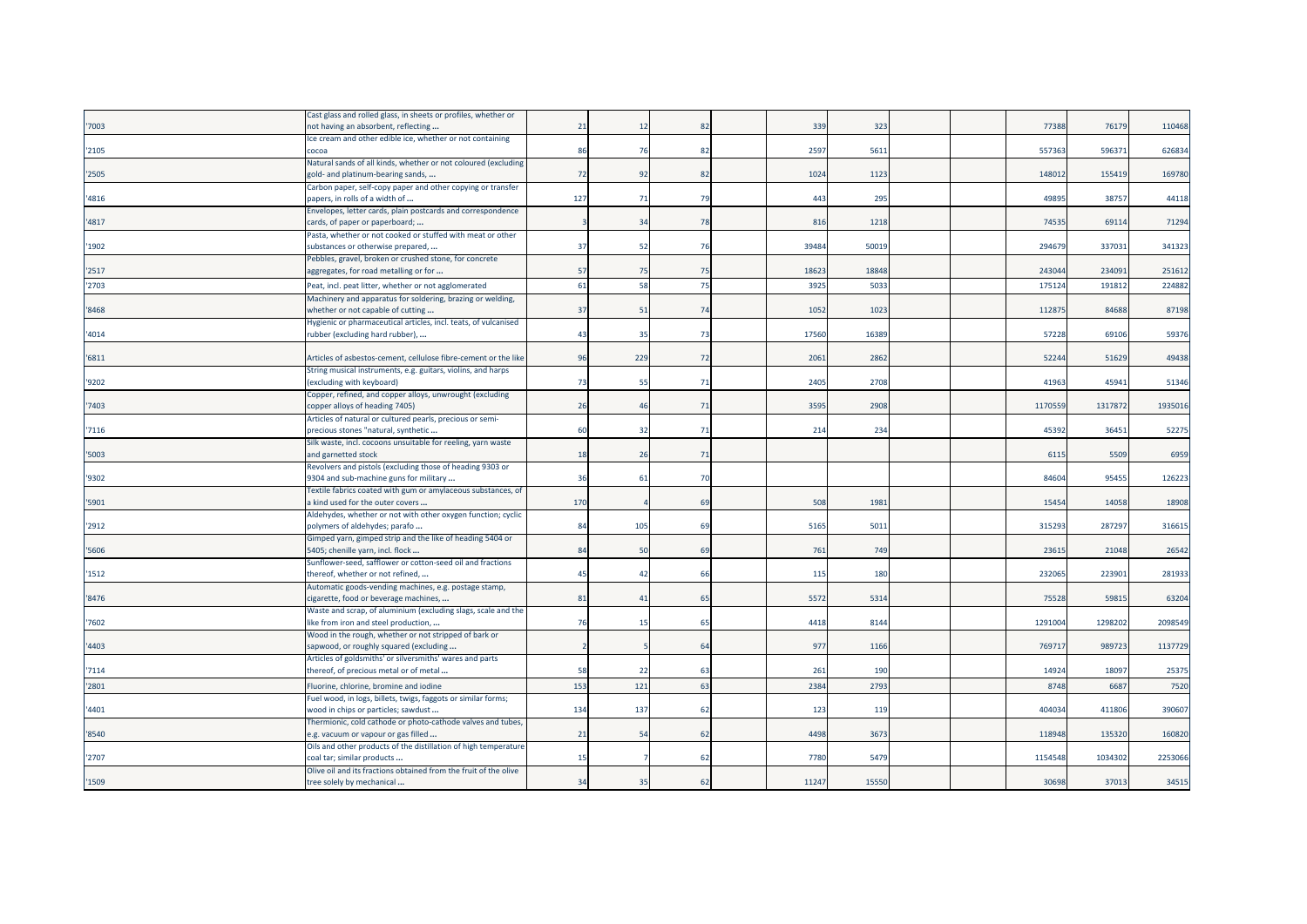| '2919 | Phosphoric esters and their salts, incl. lactophosphates; their<br>halogenated, sulphonated, nitrated    | 148 | 48             | 61             | 1025   | 782   |  | 12890  | 138539 | 195739  |
|-------|----------------------------------------------------------------------------------------------------------|-----|----------------|----------------|--------|-------|--|--------|--------|---------|
| '0804 | Dates, figs, pineapples, avocados, guavas, mangoes and<br>mangosteens, fresh or dried                    | 139 | 97             | 59             | 43674  | 52421 |  | 151500 | 162718 | 168828  |
| '1103 | Cereal groats, meal and pellets                                                                          | 40  | 51             | 59             | 1598   | 2196  |  | 2978   | 39485  | 42578   |
|       |                                                                                                          |     |                |                |        |       |  |        |        |         |
| '4701 | Mechanical wood pulp, not chemically treated                                                             | 40  | 2 <sup>c</sup> | 59             | 98     | 21    |  | 1961   | 2363   | 26873   |
| '9113 | Watch straps, watch bands and watch bracelets, and parts<br>thereof, n.e.s.                              | 21  | -35            | 58             | 627    | 552   |  | 38526  | 30688  | 30635   |
| '6207 | Men's or boys' singlets and other vests, underpants, briefs,<br>nightshirts, pyjamas, bathrobes,         | 80  | 25             | 57             | 67     | 832   |  | 25722  | 27455  | 33008   |
| '5509 | farn of synthetic staple fibres (excluding sewing thread and<br>yarn put up for retail sale)             | 39  | 59             | 56             | 1405   | 11604 |  | 12865  | 109735 | 134508  |
| '5705 | Carpets and other textile floor coverings, whether or not<br>made up (excluding knotted, woven           | 63  | -52            | 55             | 3666   | 3495  |  | 24779  | 30484  | 38198   |
|       | Petroleum coke, petroleum bitumen and other residues of                                                  |     |                |                |        |       |  |        |        |         |
| '2713 | petroleum oil or of oil obtained from                                                                    | 45  | 67             | 54             | 20510  | 25582 |  | 86189  | 624396 | 1041673 |
| '4822 | Bobbins, spools, cops and similar supports of paper pulp,<br>paper or paperboard, whether or not         | 10  | 67             | 53             | 1251   | 1194  |  | 93924  | 84245  | 112928  |
| '1507 | Soya-bean oil and its fractions, whether or not refined<br>excluding chemically modified)                | 17  | 34             | 53             | 87     | 117   |  | 12538  | 156676 | 237181  |
|       | Composition leather with a basis of leather or leather fibre, in                                         |     |                |                |        |       |  |        |        |         |
| '4115 | slabs, sheets or strip, whether                                                                          | 24  | 21             | 51             | 1690   | 712   |  | 3509   | 21063  | 27100   |
| '4409 | Wood, incl. strips and friezes for parquet flooring, not<br>assembled, continuously shaped "tongued,     |     | 44             | 51             | 1556   | 1837  |  | 251846 | 238144 | 344513  |
| '4602 | Basketwork, wickerwork and other articles, made directly to<br>shape from plaiting materials or          | 31  | 24             | 51             | 1585   | 167   |  | 41996  | 49228  | 57711   |
|       | Coke and semi-coke of coal, of lignite or of peat, whether or                                            |     |                |                |        |       |  |        |        |         |
| '2704 | not agglomerated; retort carbon                                                                          | 14  | -53            | 49             | 263352 | 8242  |  | 28293  | 248367 | 246781  |
| '2525 | Mica, whether or not rifted into sheets or splittings; mica<br>waste                                     | 38  | 4 <sup>5</sup> | $\Delta f$     | 398    | 460   |  | 6602   | 5705   | 6838    |
|       |                                                                                                          |     |                |                |        |       |  |        |        |         |
| '4013 | Inner tubes, of rubber                                                                                   | 55  | 28             | 46             | 4323   | 4144  |  | 2990   | 3553   | 43377   |
| '2518 | Dolomite, whether or not calcined or sintered, incl. dolomite<br>roughly trimmed or merely cut,          | 92  | 4 <sup>0</sup> | 45             | 7483   | 8851  |  | 1868   | 13539  | 16681   |
|       | Vegetables, uncooked or cooked by steaming or boiling in                                                 |     |                |                |        |       |  |        |        |         |
| '0710 | water, frozen                                                                                            |     |                | 45             | 8422   | 1109  |  | 98940  | 91291  | 89158   |
|       | Natural rubber, balata, gutta-percha, guayule, chicle and                                                |     |                |                |        |       |  |        |        |         |
| '4001 | similar natural gums, in primary                                                                         | 475 | 150            | 45             | 7238   | 3932  |  | 88310  | 79341  | 128663  |
| '3817 | Mixed alkylbenzenes and mixed alkylnaphthalenes produced<br>by the alkylation of benzene and naphthalene | 14  | 1!             | 4 <sup>5</sup> | 5      | 19    |  | 12428  | 13849  | 15042   |
|       |                                                                                                          |     |                |                |        |       |  |        |        |         |
| '2910 | Epoxides, epoxyalcohols, epoxyphenols and epoxyethers,<br>with a three-membered ring, and their          | 14  | 23             | 44             | 907    | 131   |  | 624733 | 487482 | 668723  |
| '5007 | Woven fabrics of silk or of silk waste                                                                   | 184 | 91             | 44             | 701    | 789   |  | 12710  | 8468   | 7854    |
| '7502 | Unwrought nickel                                                                                         | 11  | 252            | 43             | 44480  | 4098  |  | 24671  | 25241  | 230034  |
|       | Fish, fit for human consumption, dried, salted or in brine;                                              |     |                |                |        |       |  |        |        |         |
| '0305 | smoked fish, fit for human consumption,                                                                  |     |                | 4 <sup>2</sup> | 1031   | 1222  |  | 382569 | 37664  | 387095  |
| '1513 | Coconut "copra", palm kernel or babassu oil and fractions<br>thereof, whether or not refined,            | 97  | 41             | 43             | 13913  | 1325  |  | 65650  | 67464  | 93597   |
| '7006 | Sheets or profiles of glass, whether or not having an<br>absorbent, reflecting or non-reflecting         | 75  | 68             | 42             | 985    | 944   |  | 171488 | 148154 | 184063  |
| '1301 | Lac; natural gums, resins, gum-resins, balsams and other<br>natural oleoresins                           | 33  | 29             | 42             | 125    | 167   |  | 3038   | 32248  | 41421   |
| '9703 | Original sculptures and statuary, in any material                                                        |     |                | 42             | 566    | 214   |  | 219195 | 182446 | 335532  |
|       |                                                                                                          |     |                |                |        |       |  |        |        |         |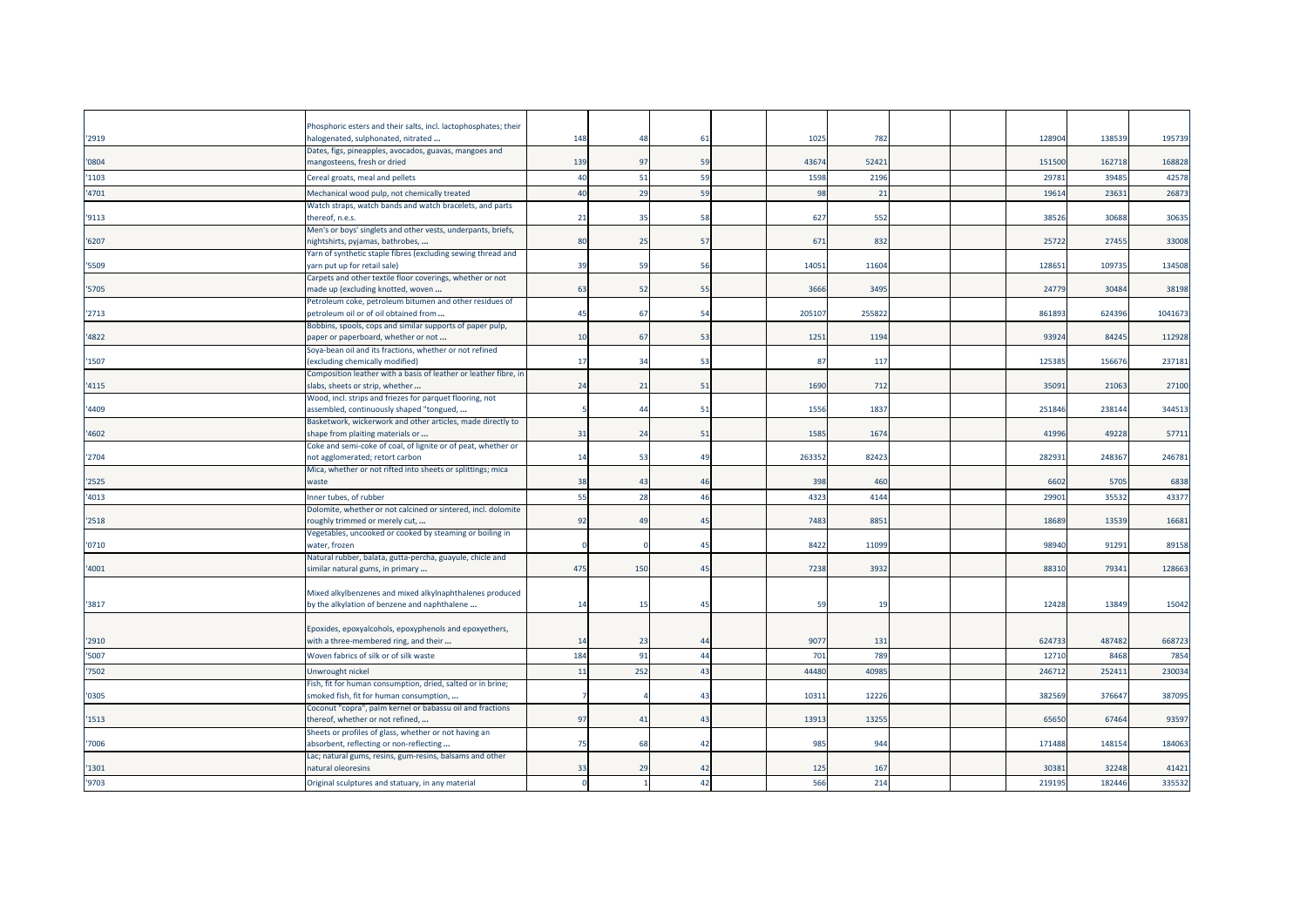| Walking sticks, seat-sticks, whips, riding-crops and the like<br>(excluding measure walking sticks,<br>27<br>165<br>211<br>8937<br>9142<br>10477<br>'6602<br>$\overline{1}$<br>40<br>Linoleum, whether or not cut to shape; floor coverings<br>4887<br>15352<br>'5904<br>73<br>29<br>39<br>2458<br>23153<br>16871<br>consisting of a coating or covering<br>Machines and apparatus of a kind used solely or principally<br>2934813<br>for the manufacture of semiconductor<br>61<br>39<br>544<br>552<br>2450779<br>2325542<br>12<br>33<br>38<br>22<br>144<br>5968<br>45530<br>72609<br>Antiques of > 100 years old<br>117<br>18<br>37<br>6409<br>5416<br>94563<br>'6914<br>$\overline{4}$<br>6890<br>73762<br>Ceramic articles, n.e.s.<br>Tungsten "wolfram" and articles thereof, n.e.s.; tungsten<br>29<br>32<br>37<br>1272<br>1314<br>111961<br>176610<br>waste and scrap (excluding ash and<br>119996<br>Chlorates and perchlorates; bromates and perbromates;<br>2172<br>720<br>4390<br>4251<br>4960<br>iodates and periodates<br>32<br>25<br>37<br>Siliceous fossil meals, e.g. kieselguhr, tripolite and diatomite,<br>198<br>27910<br>and similar siliceous earths,<br>79<br>37<br>1075<br>1121<br>25142<br>24447<br>Rosin, resin acids and derivatives thereof; rosin spirit and<br>'3806<br>47<br>28<br>37<br>1489<br>1008<br>25995<br>20508<br>28516<br>rosin oils; run gums<br>Photographic plates and film, exposed and developed<br>162234<br>173718<br>(excluding products made of paper, paperboard<br>37<br>37<br>28<br>176936<br>'3705<br>11<br>35<br>36<br>2522<br>2552<br>'2807<br>Sulphuric acid; oleum<br>11<br>63001<br>61156<br>108431<br>Babies' garments and clothing accessories of textile materials<br>136<br>3962<br>2265<br>63763<br>60906<br>66873<br>'6209<br>excluding knitted or crocheted<br>39<br>35<br>Ties, bow ties and cravats of textile materials (excluding<br>109<br>17272<br>51<br>272<br>194<br>30199<br>14784<br>knitted or crocheted)<br>34<br>Rods, bars, tubes, profiles and other forms of unvulcanised<br>66208<br>rubber, incl. mixed rubber, and<br>38<br>39<br>33<br>2077<br>2092<br>6856<br>55361<br>Articles of nickel, n.e.s. (excluding powder, flakes, bars,<br>'7508<br>profiles, wire, plates, sheets,<br>32<br>21515<br>23514<br>144688<br>134222<br>143690<br>20<br>33<br>10<br>22<br>33<br>580<br>146<br>14682<br>13929<br>15901<br>Oats<br>Flax, raw or processed, but not spun; flax tow and waste, incl.<br>1159<br>1520<br>arn waste and garnetted stock<br>33<br>198<br>313<br>1334<br>Sewing needles, knitting needles, bodkins, crochet hoods,<br>279<br>12621<br>11326<br>'7319<br>embroidery stilettos and similar<br>12<br>30<br>33<br>305<br>13609<br>Used or new rags, scrap twine, cordage, rope and cables and<br>'6310<br>365<br>13774<br>12873<br>11962<br>worn-out articles thereof, of textile<br>20<br>-91<br>32<br>57<br>162<br>390<br>32<br>227086<br>'2606<br>22083<br>1201<br>13622<br>18718<br>Aluminium ores and concentrates<br>Waste of man-made staple fibres, incl. noils, yarn waste and<br>935<br>12386<br>'5505<br>garnetted stock<br>32<br>914<br>13240<br>8349<br>Soups and broths and preparations therefor; food<br>preparations consisting of finely homogenised<br>4040<br>213754<br>230533<br>'2104<br>36<br>31<br>32<br>3827<br>221919<br>Bran, sharps and other residues, whether or not in the form<br>179631<br>201874<br>of pellets, derived from the sifting,<br>25<br>34<br>31<br>278<br>469<br>155070<br>Tubes and pipes, having circular cross-sections and an<br>12177<br>8374<br>1034276<br>968210<br>981339<br>external diameter of > 406,4 mm, of<br>8 <sup>1</sup><br>31<br>Textile hosepiping and similar textile tubing, whether or not<br>25<br>1255<br>1992<br>48084<br>55175<br>'5909<br>31<br>46075<br>mpregnated or coated, with or<br>14<br>1412<br>294775<br>'2601<br>ron ores and concentrates, incl. roasted iron pyrites<br>30<br>75<br>8088<br>116686<br>$\overline{1}$<br>Non-radioactive isotopes; inorganic or organic compounds of<br>'2845<br>such isotopes, whether or not chemically<br>17<br>30<br>150<br>842<br>30912<br>30518<br>35362<br>Inorganic compounds, incl. distilled or conductivity water and<br>133<br>93<br>30<br>134<br>142<br>62510<br>68092<br>73283<br>water of similar purity, n.e.s.;<br>Hats and other headgear, plaited or made by assembling<br>43<br>21<br>30<br>575<br>659<br>14606<br>10883<br>11420<br>strips of any material, whether or not |       | Metallised yarn, whether or not gimped, being textile yarn, or |    |    |    |     |     |  |       |      |      |
|-----------------------------------------------------------------------------------------------------------------------------------------------------------------------------------------------------------------------------------------------------------------------------------------------------------------------------------------------------------------------------------------------------------------------------------------------------------------------------------------------------------------------------------------------------------------------------------------------------------------------------------------------------------------------------------------------------------------------------------------------------------------------------------------------------------------------------------------------------------------------------------------------------------------------------------------------------------------------------------------------------------------------------------------------------------------------------------------------------------------------------------------------------------------------------------------------------------------------------------------------------------------------------------------------------------------------------------------------------------------------------------------------------------------------------------------------------------------------------------------------------------------------------------------------------------------------------------------------------------------------------------------------------------------------------------------------------------------------------------------------------------------------------------------------------------------------------------------------------------------------------------------------------------------------------------------------------------------------------------------------------------------------------------------------------------------------------------------------------------------------------------------------------------------------------------------------------------------------------------------------------------------------------------------------------------------------------------------------------------------------------------------------------------------------------------------------------------------------------------------------------------------------------------------------------------------------------------------------------------------------------------------------------------------------------------------------------------------------------------------------------------------------------------------------------------------------------------------------------------------------------------------------------------------------------------------------------------------------------------------------------------------------------------------------------------------------------------------------------------------------------------------------------------------------------------------------------------------------------------------------------------------------------------------------------------------------------------------------------------------------------------------------------------------------------------------------------------------------------------------------------------------------------------------------------------------------------------------------------------------------------------------------------------------------------------------------------------------------------------------------------------------------------------------------------------------------------------------------------------------------------------------------------------------------------------------------------------------------------------------------------------------------------------------------------------------------------------------------------------------------------------------------------------------------------------------------------------------------------------------------------------------------------------------------------------------------------------------------------------------------------------------------------------------------------------------------------------------------------------------------------------------------|-------|----------------------------------------------------------------|----|----|----|-----|-----|--|-------|------|------|
|                                                                                                                                                                                                                                                                                                                                                                                                                                                                                                                                                                                                                                                                                                                                                                                                                                                                                                                                                                                                                                                                                                                                                                                                                                                                                                                                                                                                                                                                                                                                                                                                                                                                                                                                                                                                                                                                                                                                                                                                                                                                                                                                                                                                                                                                                                                                                                                                                                                                                                                                                                                                                                                                                                                                                                                                                                                                                                                                                                                                                                                                                                                                                                                                                                                                                                                                                                                                                                                                                                                                                                                                                                                                                                                                                                                                                                                                                                                                                                                                                                                                                                                                                                                                                                                                                                                                                                                                                                                                                                                       | '5605 | strip or the like of heading                                   | 58 | 29 | 41 | 379 | 280 |  | 10675 | 7697 | 8877 |
|                                                                                                                                                                                                                                                                                                                                                                                                                                                                                                                                                                                                                                                                                                                                                                                                                                                                                                                                                                                                                                                                                                                                                                                                                                                                                                                                                                                                                                                                                                                                                                                                                                                                                                                                                                                                                                                                                                                                                                                                                                                                                                                                                                                                                                                                                                                                                                                                                                                                                                                                                                                                                                                                                                                                                                                                                                                                                                                                                                                                                                                                                                                                                                                                                                                                                                                                                                                                                                                                                                                                                                                                                                                                                                                                                                                                                                                                                                                                                                                                                                                                                                                                                                                                                                                                                                                                                                                                                                                                                                                       |       |                                                                |    |    |    |     |     |  |       |      |      |
|                                                                                                                                                                                                                                                                                                                                                                                                                                                                                                                                                                                                                                                                                                                                                                                                                                                                                                                                                                                                                                                                                                                                                                                                                                                                                                                                                                                                                                                                                                                                                                                                                                                                                                                                                                                                                                                                                                                                                                                                                                                                                                                                                                                                                                                                                                                                                                                                                                                                                                                                                                                                                                                                                                                                                                                                                                                                                                                                                                                                                                                                                                                                                                                                                                                                                                                                                                                                                                                                                                                                                                                                                                                                                                                                                                                                                                                                                                                                                                                                                                                                                                                                                                                                                                                                                                                                                                                                                                                                                                                       |       |                                                                |    |    |    |     |     |  |       |      |      |
|                                                                                                                                                                                                                                                                                                                                                                                                                                                                                                                                                                                                                                                                                                                                                                                                                                                                                                                                                                                                                                                                                                                                                                                                                                                                                                                                                                                                                                                                                                                                                                                                                                                                                                                                                                                                                                                                                                                                                                                                                                                                                                                                                                                                                                                                                                                                                                                                                                                                                                                                                                                                                                                                                                                                                                                                                                                                                                                                                                                                                                                                                                                                                                                                                                                                                                                                                                                                                                                                                                                                                                                                                                                                                                                                                                                                                                                                                                                                                                                                                                                                                                                                                                                                                                                                                                                                                                                                                                                                                                                       |       |                                                                |    |    |    |     |     |  |       |      |      |
|                                                                                                                                                                                                                                                                                                                                                                                                                                                                                                                                                                                                                                                                                                                                                                                                                                                                                                                                                                                                                                                                                                                                                                                                                                                                                                                                                                                                                                                                                                                                                                                                                                                                                                                                                                                                                                                                                                                                                                                                                                                                                                                                                                                                                                                                                                                                                                                                                                                                                                                                                                                                                                                                                                                                                                                                                                                                                                                                                                                                                                                                                                                                                                                                                                                                                                                                                                                                                                                                                                                                                                                                                                                                                                                                                                                                                                                                                                                                                                                                                                                                                                                                                                                                                                                                                                                                                                                                                                                                                                                       |       |                                                                |    |    |    |     |     |  |       |      |      |
|                                                                                                                                                                                                                                                                                                                                                                                                                                                                                                                                                                                                                                                                                                                                                                                                                                                                                                                                                                                                                                                                                                                                                                                                                                                                                                                                                                                                                                                                                                                                                                                                                                                                                                                                                                                                                                                                                                                                                                                                                                                                                                                                                                                                                                                                                                                                                                                                                                                                                                                                                                                                                                                                                                                                                                                                                                                                                                                                                                                                                                                                                                                                                                                                                                                                                                                                                                                                                                                                                                                                                                                                                                                                                                                                                                                                                                                                                                                                                                                                                                                                                                                                                                                                                                                                                                                                                                                                                                                                                                                       | '8486 |                                                                |    |    |    |     |     |  |       |      |      |
|                                                                                                                                                                                                                                                                                                                                                                                                                                                                                                                                                                                                                                                                                                                                                                                                                                                                                                                                                                                                                                                                                                                                                                                                                                                                                                                                                                                                                                                                                                                                                                                                                                                                                                                                                                                                                                                                                                                                                                                                                                                                                                                                                                                                                                                                                                                                                                                                                                                                                                                                                                                                                                                                                                                                                                                                                                                                                                                                                                                                                                                                                                                                                                                                                                                                                                                                                                                                                                                                                                                                                                                                                                                                                                                                                                                                                                                                                                                                                                                                                                                                                                                                                                                                                                                                                                                                                                                                                                                                                                                       | '9706 |                                                                |    |    |    |     |     |  |       |      |      |
|                                                                                                                                                                                                                                                                                                                                                                                                                                                                                                                                                                                                                                                                                                                                                                                                                                                                                                                                                                                                                                                                                                                                                                                                                                                                                                                                                                                                                                                                                                                                                                                                                                                                                                                                                                                                                                                                                                                                                                                                                                                                                                                                                                                                                                                                                                                                                                                                                                                                                                                                                                                                                                                                                                                                                                                                                                                                                                                                                                                                                                                                                                                                                                                                                                                                                                                                                                                                                                                                                                                                                                                                                                                                                                                                                                                                                                                                                                                                                                                                                                                                                                                                                                                                                                                                                                                                                                                                                                                                                                                       |       |                                                                |    |    |    |     |     |  |       |      |      |
|                                                                                                                                                                                                                                                                                                                                                                                                                                                                                                                                                                                                                                                                                                                                                                                                                                                                                                                                                                                                                                                                                                                                                                                                                                                                                                                                                                                                                                                                                                                                                                                                                                                                                                                                                                                                                                                                                                                                                                                                                                                                                                                                                                                                                                                                                                                                                                                                                                                                                                                                                                                                                                                                                                                                                                                                                                                                                                                                                                                                                                                                                                                                                                                                                                                                                                                                                                                                                                                                                                                                                                                                                                                                                                                                                                                                                                                                                                                                                                                                                                                                                                                                                                                                                                                                                                                                                                                                                                                                                                                       |       |                                                                |    |    |    |     |     |  |       |      |      |
|                                                                                                                                                                                                                                                                                                                                                                                                                                                                                                                                                                                                                                                                                                                                                                                                                                                                                                                                                                                                                                                                                                                                                                                                                                                                                                                                                                                                                                                                                                                                                                                                                                                                                                                                                                                                                                                                                                                                                                                                                                                                                                                                                                                                                                                                                                                                                                                                                                                                                                                                                                                                                                                                                                                                                                                                                                                                                                                                                                                                                                                                                                                                                                                                                                                                                                                                                                                                                                                                                                                                                                                                                                                                                                                                                                                                                                                                                                                                                                                                                                                                                                                                                                                                                                                                                                                                                                                                                                                                                                                       | '8101 |                                                                |    |    |    |     |     |  |       |      |      |
|                                                                                                                                                                                                                                                                                                                                                                                                                                                                                                                                                                                                                                                                                                                                                                                                                                                                                                                                                                                                                                                                                                                                                                                                                                                                                                                                                                                                                                                                                                                                                                                                                                                                                                                                                                                                                                                                                                                                                                                                                                                                                                                                                                                                                                                                                                                                                                                                                                                                                                                                                                                                                                                                                                                                                                                                                                                                                                                                                                                                                                                                                                                                                                                                                                                                                                                                                                                                                                                                                                                                                                                                                                                                                                                                                                                                                                                                                                                                                                                                                                                                                                                                                                                                                                                                                                                                                                                                                                                                                                                       |       |                                                                |    |    |    |     |     |  |       |      |      |
|                                                                                                                                                                                                                                                                                                                                                                                                                                                                                                                                                                                                                                                                                                                                                                                                                                                                                                                                                                                                                                                                                                                                                                                                                                                                                                                                                                                                                                                                                                                                                                                                                                                                                                                                                                                                                                                                                                                                                                                                                                                                                                                                                                                                                                                                                                                                                                                                                                                                                                                                                                                                                                                                                                                                                                                                                                                                                                                                                                                                                                                                                                                                                                                                                                                                                                                                                                                                                                                                                                                                                                                                                                                                                                                                                                                                                                                                                                                                                                                                                                                                                                                                                                                                                                                                                                                                                                                                                                                                                                                       | '2829 |                                                                |    |    |    |     |     |  |       |      |      |
|                                                                                                                                                                                                                                                                                                                                                                                                                                                                                                                                                                                                                                                                                                                                                                                                                                                                                                                                                                                                                                                                                                                                                                                                                                                                                                                                                                                                                                                                                                                                                                                                                                                                                                                                                                                                                                                                                                                                                                                                                                                                                                                                                                                                                                                                                                                                                                                                                                                                                                                                                                                                                                                                                                                                                                                                                                                                                                                                                                                                                                                                                                                                                                                                                                                                                                                                                                                                                                                                                                                                                                                                                                                                                                                                                                                                                                                                                                                                                                                                                                                                                                                                                                                                                                                                                                                                                                                                                                                                                                                       |       |                                                                |    |    |    |     |     |  |       |      |      |
|                                                                                                                                                                                                                                                                                                                                                                                                                                                                                                                                                                                                                                                                                                                                                                                                                                                                                                                                                                                                                                                                                                                                                                                                                                                                                                                                                                                                                                                                                                                                                                                                                                                                                                                                                                                                                                                                                                                                                                                                                                                                                                                                                                                                                                                                                                                                                                                                                                                                                                                                                                                                                                                                                                                                                                                                                                                                                                                                                                                                                                                                                                                                                                                                                                                                                                                                                                                                                                                                                                                                                                                                                                                                                                                                                                                                                                                                                                                                                                                                                                                                                                                                                                                                                                                                                                                                                                                                                                                                                                                       | '2512 |                                                                |    |    |    |     |     |  |       |      |      |
|                                                                                                                                                                                                                                                                                                                                                                                                                                                                                                                                                                                                                                                                                                                                                                                                                                                                                                                                                                                                                                                                                                                                                                                                                                                                                                                                                                                                                                                                                                                                                                                                                                                                                                                                                                                                                                                                                                                                                                                                                                                                                                                                                                                                                                                                                                                                                                                                                                                                                                                                                                                                                                                                                                                                                                                                                                                                                                                                                                                                                                                                                                                                                                                                                                                                                                                                                                                                                                                                                                                                                                                                                                                                                                                                                                                                                                                                                                                                                                                                                                                                                                                                                                                                                                                                                                                                                                                                                                                                                                                       |       |                                                                |    |    |    |     |     |  |       |      |      |
|                                                                                                                                                                                                                                                                                                                                                                                                                                                                                                                                                                                                                                                                                                                                                                                                                                                                                                                                                                                                                                                                                                                                                                                                                                                                                                                                                                                                                                                                                                                                                                                                                                                                                                                                                                                                                                                                                                                                                                                                                                                                                                                                                                                                                                                                                                                                                                                                                                                                                                                                                                                                                                                                                                                                                                                                                                                                                                                                                                                                                                                                                                                                                                                                                                                                                                                                                                                                                                                                                                                                                                                                                                                                                                                                                                                                                                                                                                                                                                                                                                                                                                                                                                                                                                                                                                                                                                                                                                                                                                                       |       |                                                                |    |    |    |     |     |  |       |      |      |
|                                                                                                                                                                                                                                                                                                                                                                                                                                                                                                                                                                                                                                                                                                                                                                                                                                                                                                                                                                                                                                                                                                                                                                                                                                                                                                                                                                                                                                                                                                                                                                                                                                                                                                                                                                                                                                                                                                                                                                                                                                                                                                                                                                                                                                                                                                                                                                                                                                                                                                                                                                                                                                                                                                                                                                                                                                                                                                                                                                                                                                                                                                                                                                                                                                                                                                                                                                                                                                                                                                                                                                                                                                                                                                                                                                                                                                                                                                                                                                                                                                                                                                                                                                                                                                                                                                                                                                                                                                                                                                                       |       |                                                                |    |    |    |     |     |  |       |      |      |
|                                                                                                                                                                                                                                                                                                                                                                                                                                                                                                                                                                                                                                                                                                                                                                                                                                                                                                                                                                                                                                                                                                                                                                                                                                                                                                                                                                                                                                                                                                                                                                                                                                                                                                                                                                                                                                                                                                                                                                                                                                                                                                                                                                                                                                                                                                                                                                                                                                                                                                                                                                                                                                                                                                                                                                                                                                                                                                                                                                                                                                                                                                                                                                                                                                                                                                                                                                                                                                                                                                                                                                                                                                                                                                                                                                                                                                                                                                                                                                                                                                                                                                                                                                                                                                                                                                                                                                                                                                                                                                                       |       |                                                                |    |    |    |     |     |  |       |      |      |
|                                                                                                                                                                                                                                                                                                                                                                                                                                                                                                                                                                                                                                                                                                                                                                                                                                                                                                                                                                                                                                                                                                                                                                                                                                                                                                                                                                                                                                                                                                                                                                                                                                                                                                                                                                                                                                                                                                                                                                                                                                                                                                                                                                                                                                                                                                                                                                                                                                                                                                                                                                                                                                                                                                                                                                                                                                                                                                                                                                                                                                                                                                                                                                                                                                                                                                                                                                                                                                                                                                                                                                                                                                                                                                                                                                                                                                                                                                                                                                                                                                                                                                                                                                                                                                                                                                                                                                                                                                                                                                                       |       |                                                                |    |    |    |     |     |  |       |      |      |
|                                                                                                                                                                                                                                                                                                                                                                                                                                                                                                                                                                                                                                                                                                                                                                                                                                                                                                                                                                                                                                                                                                                                                                                                                                                                                                                                                                                                                                                                                                                                                                                                                                                                                                                                                                                                                                                                                                                                                                                                                                                                                                                                                                                                                                                                                                                                                                                                                                                                                                                                                                                                                                                                                                                                                                                                                                                                                                                                                                                                                                                                                                                                                                                                                                                                                                                                                                                                                                                                                                                                                                                                                                                                                                                                                                                                                                                                                                                                                                                                                                                                                                                                                                                                                                                                                                                                                                                                                                                                                                                       |       |                                                                |    |    |    |     |     |  |       |      |      |
|                                                                                                                                                                                                                                                                                                                                                                                                                                                                                                                                                                                                                                                                                                                                                                                                                                                                                                                                                                                                                                                                                                                                                                                                                                                                                                                                                                                                                                                                                                                                                                                                                                                                                                                                                                                                                                                                                                                                                                                                                                                                                                                                                                                                                                                                                                                                                                                                                                                                                                                                                                                                                                                                                                                                                                                                                                                                                                                                                                                                                                                                                                                                                                                                                                                                                                                                                                                                                                                                                                                                                                                                                                                                                                                                                                                                                                                                                                                                                                                                                                                                                                                                                                                                                                                                                                                                                                                                                                                                                                                       |       |                                                                |    |    |    |     |     |  |       |      |      |
|                                                                                                                                                                                                                                                                                                                                                                                                                                                                                                                                                                                                                                                                                                                                                                                                                                                                                                                                                                                                                                                                                                                                                                                                                                                                                                                                                                                                                                                                                                                                                                                                                                                                                                                                                                                                                                                                                                                                                                                                                                                                                                                                                                                                                                                                                                                                                                                                                                                                                                                                                                                                                                                                                                                                                                                                                                                                                                                                                                                                                                                                                                                                                                                                                                                                                                                                                                                                                                                                                                                                                                                                                                                                                                                                                                                                                                                                                                                                                                                                                                                                                                                                                                                                                                                                                                                                                                                                                                                                                                                       |       |                                                                |    |    |    |     |     |  |       |      |      |
|                                                                                                                                                                                                                                                                                                                                                                                                                                                                                                                                                                                                                                                                                                                                                                                                                                                                                                                                                                                                                                                                                                                                                                                                                                                                                                                                                                                                                                                                                                                                                                                                                                                                                                                                                                                                                                                                                                                                                                                                                                                                                                                                                                                                                                                                                                                                                                                                                                                                                                                                                                                                                                                                                                                                                                                                                                                                                                                                                                                                                                                                                                                                                                                                                                                                                                                                                                                                                                                                                                                                                                                                                                                                                                                                                                                                                                                                                                                                                                                                                                                                                                                                                                                                                                                                                                                                                                                                                                                                                                                       | '6215 |                                                                |    |    |    |     |     |  |       |      |      |
|                                                                                                                                                                                                                                                                                                                                                                                                                                                                                                                                                                                                                                                                                                                                                                                                                                                                                                                                                                                                                                                                                                                                                                                                                                                                                                                                                                                                                                                                                                                                                                                                                                                                                                                                                                                                                                                                                                                                                                                                                                                                                                                                                                                                                                                                                                                                                                                                                                                                                                                                                                                                                                                                                                                                                                                                                                                                                                                                                                                                                                                                                                                                                                                                                                                                                                                                                                                                                                                                                                                                                                                                                                                                                                                                                                                                                                                                                                                                                                                                                                                                                                                                                                                                                                                                                                                                                                                                                                                                                                                       |       |                                                                |    |    |    |     |     |  |       |      |      |
|                                                                                                                                                                                                                                                                                                                                                                                                                                                                                                                                                                                                                                                                                                                                                                                                                                                                                                                                                                                                                                                                                                                                                                                                                                                                                                                                                                                                                                                                                                                                                                                                                                                                                                                                                                                                                                                                                                                                                                                                                                                                                                                                                                                                                                                                                                                                                                                                                                                                                                                                                                                                                                                                                                                                                                                                                                                                                                                                                                                                                                                                                                                                                                                                                                                                                                                                                                                                                                                                                                                                                                                                                                                                                                                                                                                                                                                                                                                                                                                                                                                                                                                                                                                                                                                                                                                                                                                                                                                                                                                       | '4006 |                                                                |    |    |    |     |     |  |       |      |      |
|                                                                                                                                                                                                                                                                                                                                                                                                                                                                                                                                                                                                                                                                                                                                                                                                                                                                                                                                                                                                                                                                                                                                                                                                                                                                                                                                                                                                                                                                                                                                                                                                                                                                                                                                                                                                                                                                                                                                                                                                                                                                                                                                                                                                                                                                                                                                                                                                                                                                                                                                                                                                                                                                                                                                                                                                                                                                                                                                                                                                                                                                                                                                                                                                                                                                                                                                                                                                                                                                                                                                                                                                                                                                                                                                                                                                                                                                                                                                                                                                                                                                                                                                                                                                                                                                                                                                                                                                                                                                                                                       |       |                                                                |    |    |    |     |     |  |       |      |      |
|                                                                                                                                                                                                                                                                                                                                                                                                                                                                                                                                                                                                                                                                                                                                                                                                                                                                                                                                                                                                                                                                                                                                                                                                                                                                                                                                                                                                                                                                                                                                                                                                                                                                                                                                                                                                                                                                                                                                                                                                                                                                                                                                                                                                                                                                                                                                                                                                                                                                                                                                                                                                                                                                                                                                                                                                                                                                                                                                                                                                                                                                                                                                                                                                                                                                                                                                                                                                                                                                                                                                                                                                                                                                                                                                                                                                                                                                                                                                                                                                                                                                                                                                                                                                                                                                                                                                                                                                                                                                                                                       |       |                                                                |    |    |    |     |     |  |       |      |      |
|                                                                                                                                                                                                                                                                                                                                                                                                                                                                                                                                                                                                                                                                                                                                                                                                                                                                                                                                                                                                                                                                                                                                                                                                                                                                                                                                                                                                                                                                                                                                                                                                                                                                                                                                                                                                                                                                                                                                                                                                                                                                                                                                                                                                                                                                                                                                                                                                                                                                                                                                                                                                                                                                                                                                                                                                                                                                                                                                                                                                                                                                                                                                                                                                                                                                                                                                                                                                                                                                                                                                                                                                                                                                                                                                                                                                                                                                                                                                                                                                                                                                                                                                                                                                                                                                                                                                                                                                                                                                                                                       | '1004 |                                                                |    |    |    |     |     |  |       |      |      |
|                                                                                                                                                                                                                                                                                                                                                                                                                                                                                                                                                                                                                                                                                                                                                                                                                                                                                                                                                                                                                                                                                                                                                                                                                                                                                                                                                                                                                                                                                                                                                                                                                                                                                                                                                                                                                                                                                                                                                                                                                                                                                                                                                                                                                                                                                                                                                                                                                                                                                                                                                                                                                                                                                                                                                                                                                                                                                                                                                                                                                                                                                                                                                                                                                                                                                                                                                                                                                                                                                                                                                                                                                                                                                                                                                                                                                                                                                                                                                                                                                                                                                                                                                                                                                                                                                                                                                                                                                                                                                                                       |       |                                                                |    |    |    |     |     |  |       |      |      |
|                                                                                                                                                                                                                                                                                                                                                                                                                                                                                                                                                                                                                                                                                                                                                                                                                                                                                                                                                                                                                                                                                                                                                                                                                                                                                                                                                                                                                                                                                                                                                                                                                                                                                                                                                                                                                                                                                                                                                                                                                                                                                                                                                                                                                                                                                                                                                                                                                                                                                                                                                                                                                                                                                                                                                                                                                                                                                                                                                                                                                                                                                                                                                                                                                                                                                                                                                                                                                                                                                                                                                                                                                                                                                                                                                                                                                                                                                                                                                                                                                                                                                                                                                                                                                                                                                                                                                                                                                                                                                                                       | '5301 |                                                                |    |    |    |     |     |  |       |      |      |
|                                                                                                                                                                                                                                                                                                                                                                                                                                                                                                                                                                                                                                                                                                                                                                                                                                                                                                                                                                                                                                                                                                                                                                                                                                                                                                                                                                                                                                                                                                                                                                                                                                                                                                                                                                                                                                                                                                                                                                                                                                                                                                                                                                                                                                                                                                                                                                                                                                                                                                                                                                                                                                                                                                                                                                                                                                                                                                                                                                                                                                                                                                                                                                                                                                                                                                                                                                                                                                                                                                                                                                                                                                                                                                                                                                                                                                                                                                                                                                                                                                                                                                                                                                                                                                                                                                                                                                                                                                                                                                                       |       |                                                                |    |    |    |     |     |  |       |      |      |
|                                                                                                                                                                                                                                                                                                                                                                                                                                                                                                                                                                                                                                                                                                                                                                                                                                                                                                                                                                                                                                                                                                                                                                                                                                                                                                                                                                                                                                                                                                                                                                                                                                                                                                                                                                                                                                                                                                                                                                                                                                                                                                                                                                                                                                                                                                                                                                                                                                                                                                                                                                                                                                                                                                                                                                                                                                                                                                                                                                                                                                                                                                                                                                                                                                                                                                                                                                                                                                                                                                                                                                                                                                                                                                                                                                                                                                                                                                                                                                                                                                                                                                                                                                                                                                                                                                                                                                                                                                                                                                                       |       |                                                                |    |    |    |     |     |  |       |      |      |
|                                                                                                                                                                                                                                                                                                                                                                                                                                                                                                                                                                                                                                                                                                                                                                                                                                                                                                                                                                                                                                                                                                                                                                                                                                                                                                                                                                                                                                                                                                                                                                                                                                                                                                                                                                                                                                                                                                                                                                                                                                                                                                                                                                                                                                                                                                                                                                                                                                                                                                                                                                                                                                                                                                                                                                                                                                                                                                                                                                                                                                                                                                                                                                                                                                                                                                                                                                                                                                                                                                                                                                                                                                                                                                                                                                                                                                                                                                                                                                                                                                                                                                                                                                                                                                                                                                                                                                                                                                                                                                                       |       |                                                                |    |    |    |     |     |  |       |      |      |
|                                                                                                                                                                                                                                                                                                                                                                                                                                                                                                                                                                                                                                                                                                                                                                                                                                                                                                                                                                                                                                                                                                                                                                                                                                                                                                                                                                                                                                                                                                                                                                                                                                                                                                                                                                                                                                                                                                                                                                                                                                                                                                                                                                                                                                                                                                                                                                                                                                                                                                                                                                                                                                                                                                                                                                                                                                                                                                                                                                                                                                                                                                                                                                                                                                                                                                                                                                                                                                                                                                                                                                                                                                                                                                                                                                                                                                                                                                                                                                                                                                                                                                                                                                                                                                                                                                                                                                                                                                                                                                                       |       |                                                                |    |    |    |     |     |  |       |      |      |
|                                                                                                                                                                                                                                                                                                                                                                                                                                                                                                                                                                                                                                                                                                                                                                                                                                                                                                                                                                                                                                                                                                                                                                                                                                                                                                                                                                                                                                                                                                                                                                                                                                                                                                                                                                                                                                                                                                                                                                                                                                                                                                                                                                                                                                                                                                                                                                                                                                                                                                                                                                                                                                                                                                                                                                                                                                                                                                                                                                                                                                                                                                                                                                                                                                                                                                                                                                                                                                                                                                                                                                                                                                                                                                                                                                                                                                                                                                                                                                                                                                                                                                                                                                                                                                                                                                                                                                                                                                                                                                                       |       |                                                                |    |    |    |     |     |  |       |      |      |
|                                                                                                                                                                                                                                                                                                                                                                                                                                                                                                                                                                                                                                                                                                                                                                                                                                                                                                                                                                                                                                                                                                                                                                                                                                                                                                                                                                                                                                                                                                                                                                                                                                                                                                                                                                                                                                                                                                                                                                                                                                                                                                                                                                                                                                                                                                                                                                                                                                                                                                                                                                                                                                                                                                                                                                                                                                                                                                                                                                                                                                                                                                                                                                                                                                                                                                                                                                                                                                                                                                                                                                                                                                                                                                                                                                                                                                                                                                                                                                                                                                                                                                                                                                                                                                                                                                                                                                                                                                                                                                                       |       |                                                                |    |    |    |     |     |  |       |      |      |
|                                                                                                                                                                                                                                                                                                                                                                                                                                                                                                                                                                                                                                                                                                                                                                                                                                                                                                                                                                                                                                                                                                                                                                                                                                                                                                                                                                                                                                                                                                                                                                                                                                                                                                                                                                                                                                                                                                                                                                                                                                                                                                                                                                                                                                                                                                                                                                                                                                                                                                                                                                                                                                                                                                                                                                                                                                                                                                                                                                                                                                                                                                                                                                                                                                                                                                                                                                                                                                                                                                                                                                                                                                                                                                                                                                                                                                                                                                                                                                                                                                                                                                                                                                                                                                                                                                                                                                                                                                                                                                                       |       |                                                                |    |    |    |     |     |  |       |      |      |
|                                                                                                                                                                                                                                                                                                                                                                                                                                                                                                                                                                                                                                                                                                                                                                                                                                                                                                                                                                                                                                                                                                                                                                                                                                                                                                                                                                                                                                                                                                                                                                                                                                                                                                                                                                                                                                                                                                                                                                                                                                                                                                                                                                                                                                                                                                                                                                                                                                                                                                                                                                                                                                                                                                                                                                                                                                                                                                                                                                                                                                                                                                                                                                                                                                                                                                                                                                                                                                                                                                                                                                                                                                                                                                                                                                                                                                                                                                                                                                                                                                                                                                                                                                                                                                                                                                                                                                                                                                                                                                                       |       |                                                                |    |    |    |     |     |  |       |      |      |
|                                                                                                                                                                                                                                                                                                                                                                                                                                                                                                                                                                                                                                                                                                                                                                                                                                                                                                                                                                                                                                                                                                                                                                                                                                                                                                                                                                                                                                                                                                                                                                                                                                                                                                                                                                                                                                                                                                                                                                                                                                                                                                                                                                                                                                                                                                                                                                                                                                                                                                                                                                                                                                                                                                                                                                                                                                                                                                                                                                                                                                                                                                                                                                                                                                                                                                                                                                                                                                                                                                                                                                                                                                                                                                                                                                                                                                                                                                                                                                                                                                                                                                                                                                                                                                                                                                                                                                                                                                                                                                                       |       |                                                                |    |    |    |     |     |  |       |      |      |
|                                                                                                                                                                                                                                                                                                                                                                                                                                                                                                                                                                                                                                                                                                                                                                                                                                                                                                                                                                                                                                                                                                                                                                                                                                                                                                                                                                                                                                                                                                                                                                                                                                                                                                                                                                                                                                                                                                                                                                                                                                                                                                                                                                                                                                                                                                                                                                                                                                                                                                                                                                                                                                                                                                                                                                                                                                                                                                                                                                                                                                                                                                                                                                                                                                                                                                                                                                                                                                                                                                                                                                                                                                                                                                                                                                                                                                                                                                                                                                                                                                                                                                                                                                                                                                                                                                                                                                                                                                                                                                                       | '2302 |                                                                |    |    |    |     |     |  |       |      |      |
|                                                                                                                                                                                                                                                                                                                                                                                                                                                                                                                                                                                                                                                                                                                                                                                                                                                                                                                                                                                                                                                                                                                                                                                                                                                                                                                                                                                                                                                                                                                                                                                                                                                                                                                                                                                                                                                                                                                                                                                                                                                                                                                                                                                                                                                                                                                                                                                                                                                                                                                                                                                                                                                                                                                                                                                                                                                                                                                                                                                                                                                                                                                                                                                                                                                                                                                                                                                                                                                                                                                                                                                                                                                                                                                                                                                                                                                                                                                                                                                                                                                                                                                                                                                                                                                                                                                                                                                                                                                                                                                       |       |                                                                |    |    |    |     |     |  |       |      |      |
|                                                                                                                                                                                                                                                                                                                                                                                                                                                                                                                                                                                                                                                                                                                                                                                                                                                                                                                                                                                                                                                                                                                                                                                                                                                                                                                                                                                                                                                                                                                                                                                                                                                                                                                                                                                                                                                                                                                                                                                                                                                                                                                                                                                                                                                                                                                                                                                                                                                                                                                                                                                                                                                                                                                                                                                                                                                                                                                                                                                                                                                                                                                                                                                                                                                                                                                                                                                                                                                                                                                                                                                                                                                                                                                                                                                                                                                                                                                                                                                                                                                                                                                                                                                                                                                                                                                                                                                                                                                                                                                       | '7305 |                                                                |    |    |    |     |     |  |       |      |      |
|                                                                                                                                                                                                                                                                                                                                                                                                                                                                                                                                                                                                                                                                                                                                                                                                                                                                                                                                                                                                                                                                                                                                                                                                                                                                                                                                                                                                                                                                                                                                                                                                                                                                                                                                                                                                                                                                                                                                                                                                                                                                                                                                                                                                                                                                                                                                                                                                                                                                                                                                                                                                                                                                                                                                                                                                                                                                                                                                                                                                                                                                                                                                                                                                                                                                                                                                                                                                                                                                                                                                                                                                                                                                                                                                                                                                                                                                                                                                                                                                                                                                                                                                                                                                                                                                                                                                                                                                                                                                                                                       |       |                                                                |    |    |    |     |     |  |       |      |      |
|                                                                                                                                                                                                                                                                                                                                                                                                                                                                                                                                                                                                                                                                                                                                                                                                                                                                                                                                                                                                                                                                                                                                                                                                                                                                                                                                                                                                                                                                                                                                                                                                                                                                                                                                                                                                                                                                                                                                                                                                                                                                                                                                                                                                                                                                                                                                                                                                                                                                                                                                                                                                                                                                                                                                                                                                                                                                                                                                                                                                                                                                                                                                                                                                                                                                                                                                                                                                                                                                                                                                                                                                                                                                                                                                                                                                                                                                                                                                                                                                                                                                                                                                                                                                                                                                                                                                                                                                                                                                                                                       |       |                                                                |    |    |    |     |     |  |       |      |      |
|                                                                                                                                                                                                                                                                                                                                                                                                                                                                                                                                                                                                                                                                                                                                                                                                                                                                                                                                                                                                                                                                                                                                                                                                                                                                                                                                                                                                                                                                                                                                                                                                                                                                                                                                                                                                                                                                                                                                                                                                                                                                                                                                                                                                                                                                                                                                                                                                                                                                                                                                                                                                                                                                                                                                                                                                                                                                                                                                                                                                                                                                                                                                                                                                                                                                                                                                                                                                                                                                                                                                                                                                                                                                                                                                                                                                                                                                                                                                                                                                                                                                                                                                                                                                                                                                                                                                                                                                                                                                                                                       |       |                                                                |    |    |    |     |     |  |       |      |      |
|                                                                                                                                                                                                                                                                                                                                                                                                                                                                                                                                                                                                                                                                                                                                                                                                                                                                                                                                                                                                                                                                                                                                                                                                                                                                                                                                                                                                                                                                                                                                                                                                                                                                                                                                                                                                                                                                                                                                                                                                                                                                                                                                                                                                                                                                                                                                                                                                                                                                                                                                                                                                                                                                                                                                                                                                                                                                                                                                                                                                                                                                                                                                                                                                                                                                                                                                                                                                                                                                                                                                                                                                                                                                                                                                                                                                                                                                                                                                                                                                                                                                                                                                                                                                                                                                                                                                                                                                                                                                                                                       |       |                                                                |    |    |    |     |     |  |       |      |      |
|                                                                                                                                                                                                                                                                                                                                                                                                                                                                                                                                                                                                                                                                                                                                                                                                                                                                                                                                                                                                                                                                                                                                                                                                                                                                                                                                                                                                                                                                                                                                                                                                                                                                                                                                                                                                                                                                                                                                                                                                                                                                                                                                                                                                                                                                                                                                                                                                                                                                                                                                                                                                                                                                                                                                                                                                                                                                                                                                                                                                                                                                                                                                                                                                                                                                                                                                                                                                                                                                                                                                                                                                                                                                                                                                                                                                                                                                                                                                                                                                                                                                                                                                                                                                                                                                                                                                                                                                                                                                                                                       |       |                                                                |    |    |    |     |     |  |       |      |      |
|                                                                                                                                                                                                                                                                                                                                                                                                                                                                                                                                                                                                                                                                                                                                                                                                                                                                                                                                                                                                                                                                                                                                                                                                                                                                                                                                                                                                                                                                                                                                                                                                                                                                                                                                                                                                                                                                                                                                                                                                                                                                                                                                                                                                                                                                                                                                                                                                                                                                                                                                                                                                                                                                                                                                                                                                                                                                                                                                                                                                                                                                                                                                                                                                                                                                                                                                                                                                                                                                                                                                                                                                                                                                                                                                                                                                                                                                                                                                                                                                                                                                                                                                                                                                                                                                                                                                                                                                                                                                                                                       |       |                                                                |    |    |    |     |     |  |       |      |      |
|                                                                                                                                                                                                                                                                                                                                                                                                                                                                                                                                                                                                                                                                                                                                                                                                                                                                                                                                                                                                                                                                                                                                                                                                                                                                                                                                                                                                                                                                                                                                                                                                                                                                                                                                                                                                                                                                                                                                                                                                                                                                                                                                                                                                                                                                                                                                                                                                                                                                                                                                                                                                                                                                                                                                                                                                                                                                                                                                                                                                                                                                                                                                                                                                                                                                                                                                                                                                                                                                                                                                                                                                                                                                                                                                                                                                                                                                                                                                                                                                                                                                                                                                                                                                                                                                                                                                                                                                                                                                                                                       |       |                                                                |    |    |    |     |     |  |       |      |      |
|                                                                                                                                                                                                                                                                                                                                                                                                                                                                                                                                                                                                                                                                                                                                                                                                                                                                                                                                                                                                                                                                                                                                                                                                                                                                                                                                                                                                                                                                                                                                                                                                                                                                                                                                                                                                                                                                                                                                                                                                                                                                                                                                                                                                                                                                                                                                                                                                                                                                                                                                                                                                                                                                                                                                                                                                                                                                                                                                                                                                                                                                                                                                                                                                                                                                                                                                                                                                                                                                                                                                                                                                                                                                                                                                                                                                                                                                                                                                                                                                                                                                                                                                                                                                                                                                                                                                                                                                                                                                                                                       | '2853 |                                                                |    |    |    |     |     |  |       |      |      |
|                                                                                                                                                                                                                                                                                                                                                                                                                                                                                                                                                                                                                                                                                                                                                                                                                                                                                                                                                                                                                                                                                                                                                                                                                                                                                                                                                                                                                                                                                                                                                                                                                                                                                                                                                                                                                                                                                                                                                                                                                                                                                                                                                                                                                                                                                                                                                                                                                                                                                                                                                                                                                                                                                                                                                                                                                                                                                                                                                                                                                                                                                                                                                                                                                                                                                                                                                                                                                                                                                                                                                                                                                                                                                                                                                                                                                                                                                                                                                                                                                                                                                                                                                                                                                                                                                                                                                                                                                                                                                                                       |       |                                                                |    |    |    |     |     |  |       |      |      |
|                                                                                                                                                                                                                                                                                                                                                                                                                                                                                                                                                                                                                                                                                                                                                                                                                                                                                                                                                                                                                                                                                                                                                                                                                                                                                                                                                                                                                                                                                                                                                                                                                                                                                                                                                                                                                                                                                                                                                                                                                                                                                                                                                                                                                                                                                                                                                                                                                                                                                                                                                                                                                                                                                                                                                                                                                                                                                                                                                                                                                                                                                                                                                                                                                                                                                                                                                                                                                                                                                                                                                                                                                                                                                                                                                                                                                                                                                                                                                                                                                                                                                                                                                                                                                                                                                                                                                                                                                                                                                                                       | '6504 |                                                                |    |    |    |     |     |  |       |      |      |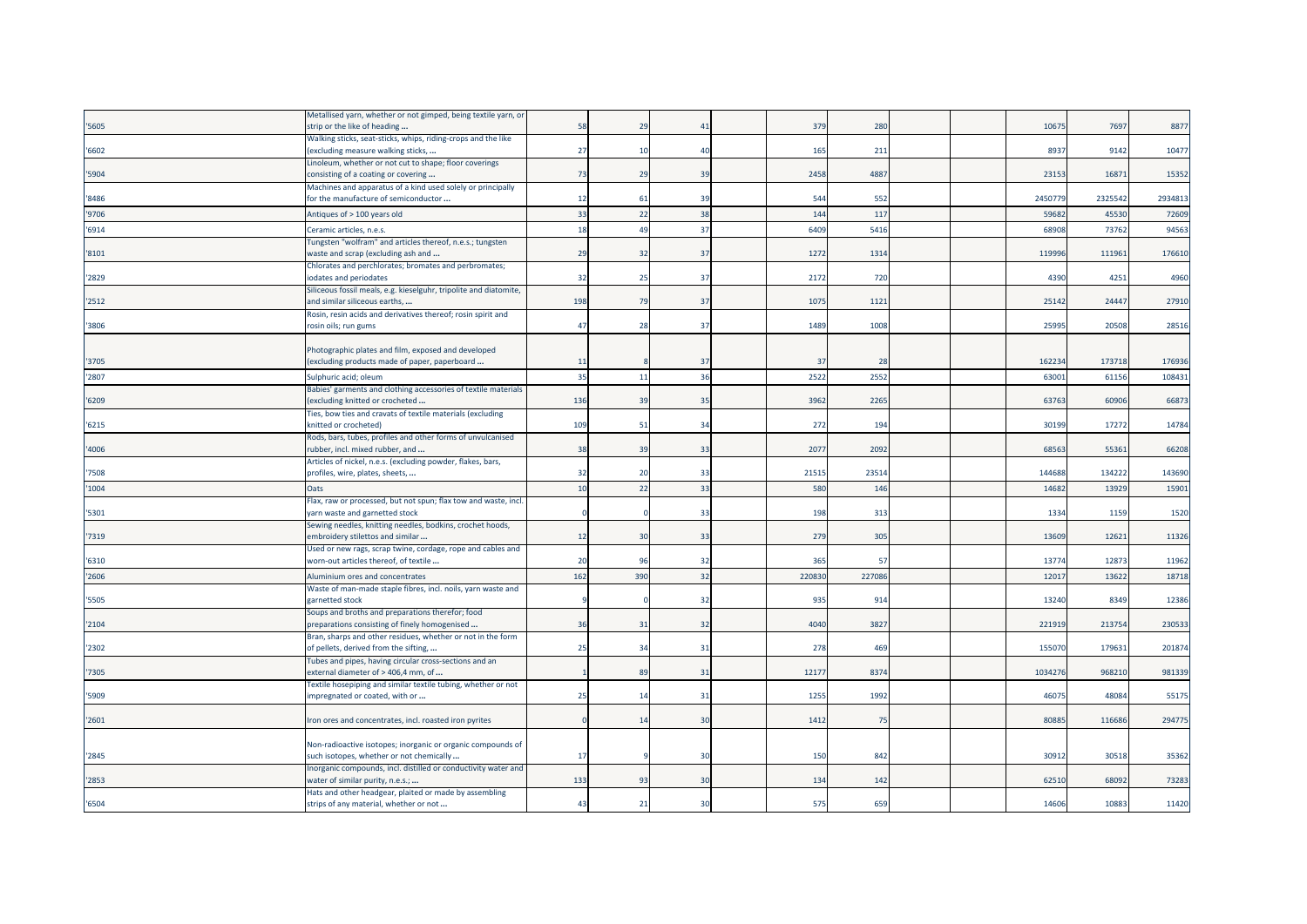|       | Jams, fruit jellies, marmalades, fruit or nut purée and fruit or                              |     |     |                 |            |       |  |         |         |         |
|-------|-----------------------------------------------------------------------------------------------|-----|-----|-----------------|------------|-------|--|---------|---------|---------|
| '2007 | nut pastes, obtained by cooking,                                                              | 19  | 51  | $\overline{30}$ | 9450       | 1387  |  | 239408  | 244118  | 235380  |
|       | Iron and non-alloy steel in ingots or other primary forms                                     |     |     |                 |            |       |  |         |         |         |
| '7206 | (excluding remelting scrap ingots,                                                            |     |     | 29              | 84         | 35    |  | 8306    | 6879    | 12376   |
|       | Photographic cameras, photographic flashlight apparatus and                                   |     |     |                 |            |       |  |         |         |         |
| '9006 | flashbulbs (excluding discharge                                                               | 19  | 41  | 28              | 1895       | 1384  |  | 5927    | 59031   | 66094   |
| '9604 | Hand sieves and hand riddles (excluding colanders)                                            |     | 20  | 27              | 905        | 1027  |  | 554     | 652     | 8408    |
|       | Gold, incl. gold plated with platinum, unwrought or not                                       |     |     |                 |            |       |  |         |         |         |
| '7108 | further worked than semi-manufactured                                                         | 13  | 28  | 27              | 21660      | 90113 |  | 6715938 | 8695312 | 6070341 |
|       |                                                                                               |     |     |                 |            |       |  |         |         |         |
|       | Slag and ash, incl. seaweed ash "kelp"; ash and residues from                                 | 373 | 128 | 27              | 1972       | 753   |  | 2568    | 22038   | 25585   |
| '2621 | the incineration of municipal                                                                 |     |     |                 |            |       |  |         |         |         |
| '2615 | Niobium, tantalum, vanadium or zirconium ores and<br>concentrates                             | 17  |     | 26              | 992        | 1596  |  | 5654    | 3802    | 4128    |
|       |                                                                                               |     |     |                 |            |       |  |         |         |         |
| '2002 | Tomatoes, prepared or preserved otherwise than by vinegar<br>or acetic acid                   | 10  | 28  | 25              | 3334       | 451   |  | 40300   | 49230   | 46272   |
|       |                                                                                               |     |     |                 |            |       |  |         |         |         |
|       |                                                                                               |     |     |                 |            |       |  |         |         |         |
| '6814 | Worked mica and articles of mica, incl. agglomerated or<br>reconstituted mica, whether or not | 15  | 27  | 25              | 1726       | 931   |  | 2679    | 2509    | 31363   |
|       |                                                                                               |     |     |                 |            |       |  |         |         |         |
| '0907 | Cloves, whole fruit, cloves and stems                                                         |     | -42 | 25              | 461        | 474   |  | 390     | 5638    | 5259    |
|       | Wooden frames for paintings, photographs, mirrors or similar                                  |     |     |                 |            |       |  |         |         |         |
| '4414 | objects                                                                                       | 21  | 12  | 25              | 461        | 500   |  | 32657   | 3097    | 35969   |
|       | Slates and boards, with writing or drawing surfaces, whether                                  |     |     |                 |            |       |  |         |         |         |
| '9610 | or not framed                                                                                 | 18  | 22  | 25              | 1584       | 1436  |  | 2994    | 3033    | 31320   |
|       | Zinc dust, powders and flakes (excluding grains of zinc, and                                  |     |     |                 |            |       |  |         |         |         |
| '7903 | spangles of heading 8308)                                                                     | 51  | 28  | 25              | 290        | 340   |  | 53569   | 55224   | 58882   |
|       | Quartz (excluding natural sands); quartzite, whether or not                                   |     |     |                 |            |       |  |         |         |         |
| '2506 | roughly trimmed or merely cut,                                                                |     | 20  | 25              | 202        | 208   |  | 10186   | 9214    | 13214   |
|       | Knitting machines, stitch-bonding machines and machines for                                   |     |     |                 |            |       |  |         |         |         |
| '8447 | making gimped yarn, tulle, lace,                                                              | 100 | 63  | 24              | 4511       | 5032  |  | 16332   | 145242  | 192986  |
|       | Ferro-cerium and other pyrophoric alloys in all forms;                                        |     |     |                 |            |       |  |         |         |         |
| '3606 | metaldehyde, hexamethylenetetramine                                                           | 40  | 15  | 24              | 335        | 333   |  | 4757    | 49687   | 63151   |
|       | Hydrazine and hydroxylamine and their inorganic salts;                                        |     |     |                 |            |       |  |         |         |         |
| '2825 | norganic bases, metal oxides, hydroxides                                                      | 49  | 110 | 23              | 7235       | 4707  |  | 138118  | 132381  | 173761  |
|       | Balloons and dirigibles; gliders, hang gliders and other non-                                 |     |     |                 |            |       |  |         |         |         |
| '8801 | powered aircraft                                                                              | 19  |     | 22              | 25         |       |  | 2698    | 2272    | 3489    |
|       | Fanned or dressed furskins, incl. heads, tails, paws and other                                |     |     |                 |            |       |  |         |         |         |
| '4302 | pieces, scraps and remnants,                                                                  | 56  | 12  | 22              | 641        | 357   |  | 2803    | 18421   | 26294   |
|       | Carpets and other textile floor coverings, of textile materials,                              |     |     |                 |            |       |  |         |         |         |
| '5701 | knotted, whether or not made                                                                  | 22  | 11  | 22              | 12         | 67    |  | 25028   | 25415   | 21741   |
|       | Hand-operated date, sealing or numbering stamps, and the                                      |     |     |                 |            |       |  |         |         |         |
| '9611 | like; hand-operated composing sticks                                                          | 16  | 10  | 21              | 1448       | 1250  |  | 1591    | 15284   | 16310   |
| '2817 | Zinc oxide; zinc peroxide                                                                     | 274 | 344 | 21              | 4984       | 4748  |  | 8289    | 62134   | 54449   |
|       | Acorns, horse-chestnuts, marc and other vegetable materials                                   |     |     |                 |            |       |  |         |         |         |
| '2308 | and vegetable waste, vegetable                                                                | 11  | 30  | 21              | 86         | 371   |  | 15648   | 34582   | 42214   |
|       |                                                                                               |     |     |                 |            |       |  |         |         |         |
| '2806 | Hydrogen chloride "hydrochloric acid"; chlorosulphuric acid                                   | 29  | 21  | 20              | 123        | 539   |  | 53540   | 50992   | 55629   |
|       |                                                                                               |     |     |                 |            |       |  |         |         |         |
| '5109 | Yarn of wool or fine animal hair, put up for retail sale                                      |     | 11  | 20              | 87         | 252   |  | 34458   | 37318   | 42953   |
|       | Artificial staple fibres, not carded, combed or otherwise                                     |     |     |                 |            |       |  |         |         |         |
| '5504 | processed for spinning                                                                        |     |     | 1 <sup>1</sup>  | 218        | 127   |  | 113660  | 128190  | 155376  |
|       | Machines for extruding, drawing, texturing or cutting man-                                    |     |     |                 |            |       |  |         |         |         |
| '8444 | nade textile materials                                                                        |     |     | 1 <sup>c</sup>  | <b>670</b> | 1955  |  | 38590   | 352801  | 538971  |
|       | Electron microscopes, proton microscopes and diffraction                                      |     |     |                 |            |       |  |         |         |         |
| '9012 | apparatus                                                                                     | 10  |     | 1۶              | 517        | 802   |  | 25242   | 270448  | 353782  |
| '2808 | Nitric acid; sulphonitric acids                                                               |     | 10  | 18              | 3162       | 3270  |  | 3766    | 29239   | 51066   |
| '0903 | Mate                                                                                          | 11  | 12  | 17              | 63         | 56    |  | 2478    | 5131    | 4226    |
|       |                                                                                               |     |     |                 |            |       |  |         |         |         |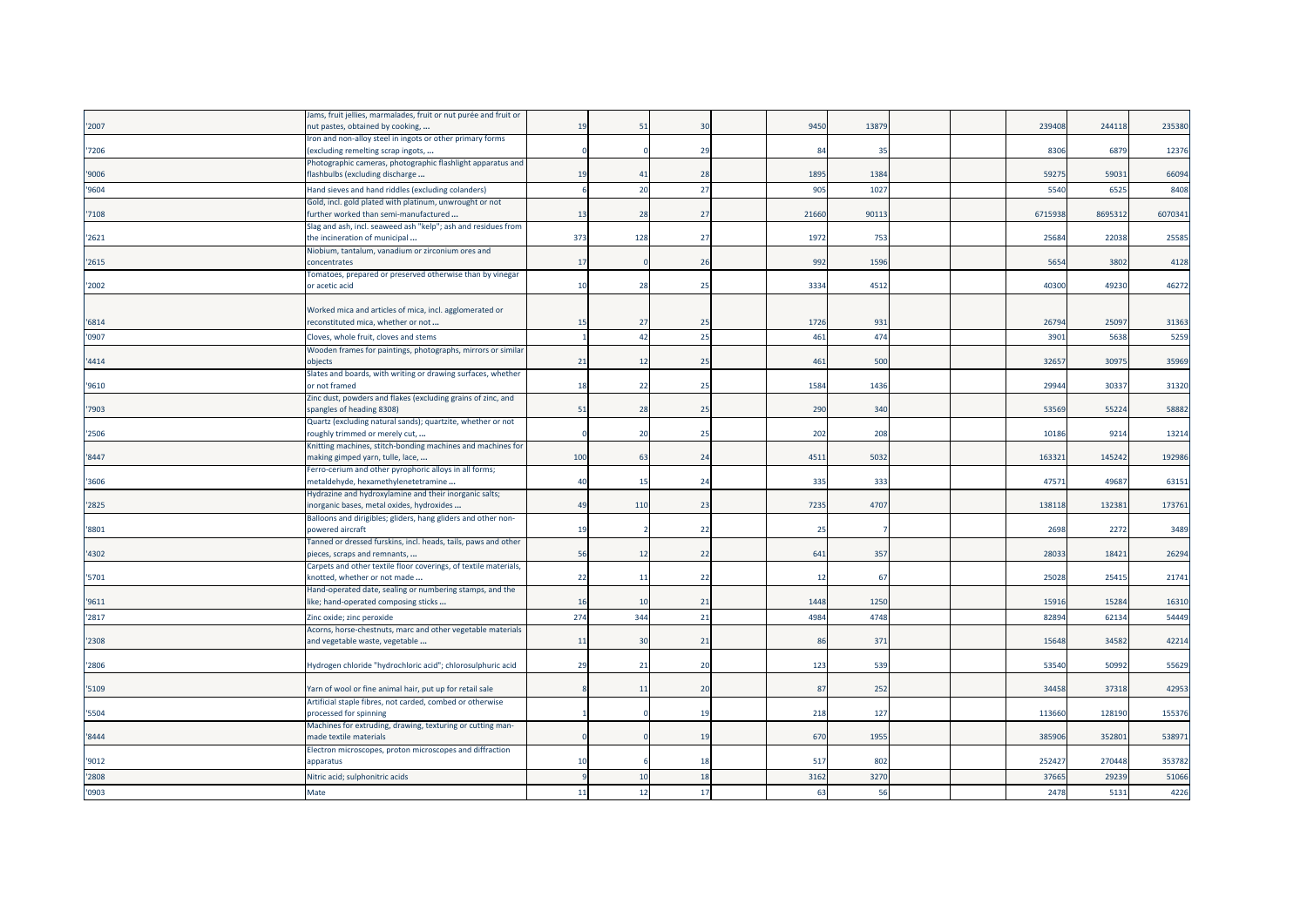|       | Metallised wood and other densified wood in blocks, plates,                                       |     |                |    |       |       |  |        |        |        |
|-------|---------------------------------------------------------------------------------------------------|-----|----------------|----|-------|-------|--|--------|--------|--------|
| '4413 | strips or profile shapes                                                                          |     | 1 <sup>2</sup> | 17 | 106   | 130   |  | 3223   | 32220  | 38807  |
|       | Paving blocks, slabs, bricks, squares, tiles and other articles of                                |     |                |    |       |       |  |        |        |        |
| '7016 | pressed or moulded glass,                                                                         | 56  | 22             | 17 | 1598  | 1429  |  | 32601  | 30779  | 40448  |
|       | Knotted netting of twine, cordage or rope, by the piece or                                        |     |                |    |       |       |  |        |        |        |
| '5608 | metre; made-up fishing nets and                                                                   | 22  | 26             | 17 | 3764  | 3939  |  | 64708  | 76754  | 81358  |
|       | Undenatured ethyl alcohol of an alcoholic strength of >= 80%                                      |     |                |    |       |       |  |        |        |        |
| '2207 | ethyl alcohol and other spirits,                                                                  | 23  |                | 17 | 12    |       |  | 323969 | 416530 | 409784 |
| '1204 | Linseed, whether or not broken                                                                    |     |                | 17 | 249   | 97    |  | 1730   | 1681   | 17836  |
| '1404 | Vegetable products, n.e.s.                                                                        | 11  | 24             | 16 | 539   | 433   |  | 6264   | 6435   | 8452   |
|       | Rafts, tanks, coffer-dams, landing stages, buoys, beacons and                                     |     |                |    |       |       |  |        |        |        |
| '8907 | other floating structures (excluding                                                              | 60  | 22             | 16 | 385   | 242   |  | 12861  | 11583  | 33992  |
|       | Palm oil and its fractions, whether or not refined (excluding                                     |     |                |    |       |       |  |        |        |        |
| '1511 | chemically modified)                                                                              | 301 | -52            | 15 | 14474 | 17438 |  | 26378  | 279573 | 363940 |
|       |                                                                                                   |     |                |    |       |       |  |        |        |        |
| '2942 | Separate chemically defined organic compounds, n.e.s.                                             |     |                | 15 | 226   | 703   |  | 1752   | 23542  | 38432  |
| '0806 | Grapes, fresh or dried                                                                            | 23  | 2 <sup>l</sup> | 14 | 4450  | 5780  |  | 9145   | 10185  | 95466  |
| '5202 | Cotton waste, incl. yarn waste and garnetted stock                                                |     |                | 14 | 2555  | 1335  |  | 3447   | 40709  | 41950  |
|       | Fextile-covered rubber thread and cord; textile yarn, strip and                                   |     |                |    |       |       |  |        |        |        |
| '5604 | the like of heading 5404 and                                                                      |     |                | 14 | 1476  | 1768  |  | 23403  | 21216  | 27281  |
|       | Handkerchiefs, of which no side exceeds 60 cm (excluding                                          |     |                |    |       |       |  |        |        |        |
| '6213 | knitted or crocheted)                                                                             | 12  |                | 13 | 199   | 21!   |  | 5014   | 3484   | 2857   |
|       | Producer gas or water gas generators, with or without their                                       |     |                |    |       |       |  |        |        |        |
| '8405 | purifiers; acetylene gas generators                                                               | 445 | 148            | 13 | 5382  | 3023  |  | 3543   | 49488  | 49755  |
|       | Cullet and other waste and scrap of glass; glass in the mass                                      |     |                |    |       |       |  |        |        |        |
| '7001 | (excluding glass in the form of                                                                   |     |                | 13 | 3189  | 1481  |  | 24391  | 21842  | 27415  |
|       |                                                                                                   |     |                |    |       |       |  |        |        |        |
| 7613  | Aluminium containers for compressed or liquefied gas                                              | 52  | 9              | 13 | 91    | 137   |  | 41441  | 39337  | 42465  |
|       | Flat-rolled products of iron or non-alloy steel, of a width of >=                                 |     |                |    |       |       |  |        |        |        |
| '7209 | 600 mm, cold-rolled "cold-reduced",                                                               | 50  | 57             | 13 | 36641 | 3032  |  | 813252 | 695458 | 997475 |
|       |                                                                                                   |     |                |    |       |       |  |        |        |        |
|       | Hand-woven tapestries of the type Gobelin, Flanders,                                              |     |                |    |       |       |  |        |        |        |
| '5805 | Aubusson, Beauvais and the like, and needle-worked                                                |     | 14             | 12 |       |       |  | 133    | 102    | 117    |
|       | Wool and fine or coarse animal hair, carded or combed, incl.                                      |     |                |    |       |       |  |        |        |        |
| '5105 | combed wool in fragments                                                                          |     |                | 12 | 96    | 161   |  | 12473  | 112406 | 173508 |
|       | Musical boxes, fairground organs, mechanical street organs,                                       |     |                |    |       |       |  |        |        |        |
| '9208 | mechanical singing birds, musical                                                                 | 27  | 12             | 12 | 133   | 137   |  | 6594   | 5607   | 5342   |
|       | Waste, parings and scrap of soft rubber and powders and                                           |     |                |    |       |       |  |        |        |        |
| '4004 | granules obtained therefrom                                                                       |     |                | 12 | 2885  | 2926  |  | 17363  | 14764  | 13791  |
|       | Pumice stone; emery; natural corundum, natural garnet and                                         |     |                |    |       |       |  |        |        |        |
| '2513 | other natural abrasives, whether                                                                  |     | 35             | 12 | 155   | 234   |  | 7147   | 5772   | 4794   |
| '2815 | Sodium hydroxide "caustic soda", potassium hydroxide<br>"caustic potash"; peroxides of sodium     |     |                | 12 | 46321 | 2161  |  | 46078  | 27801  | 34319  |
|       | Casks, barrels, vats, tubs and other coopers' products parts                                      |     |                |    |       |       |  |        |        |        |
| '4416 | thereof, of wood, incl. staves                                                                    | 31  | 15             | 12 | 120   | 431   |  | 4272   | 3830   | 4510   |
|       |                                                                                                   |     |                |    |       |       |  |        |        |        |
| '3915 | Waste, parings and scrap, of plastics                                                             | 466 | $\overline{z}$ | 11 | 21066 | 1262  |  | 38254  | 29826  | 320330 |
|       | Artificial fur and articles thereof (excluding gloves made of                                     |     |                |    |       |       |  |        |        |        |
| '4304 | leather and artificial fur, footware                                                              | 12  |                | 11 | 2879  | 166   |  | 157    | 1332   | 2263   |
|       | Travel sets for personal toilet, sewing or shoe or clothes                                        | 21  |                |    | 329   | 268   |  | 8349   | 6289   | 6045   |
| '9605 | cleaning (excluding manicure sets)<br>Skins and other parts of birds with their feathers or down, |     |                | 11 |       |       |  |        |        |        |
| '6701 | feathers, parts of feathers, down                                                                 | 10  |                | 11 | 42    | 262   |  | 2554   | 2692   | 2927   |
|       | Carpets and other floor coverings, of felt, not tufted or                                         |     |                |    |       |       |  |        |        |        |
| '5704 | flocked, whether or not made up                                                                   |     |                | 10 | 2680  | 1973  |  | 49998  | 47633  | 56357  |
|       | Image projectors, and photographic enlargers and reducers                                         |     |                |    |       |       |  |        |        |        |
| '9008 | (excluding cinematographic)                                                                       | 13  |                | 10 | 1147  | 1417  |  | 48680  | 48207  | 52648  |
|       |                                                                                                   |     |                |    |       |       |  |        |        |        |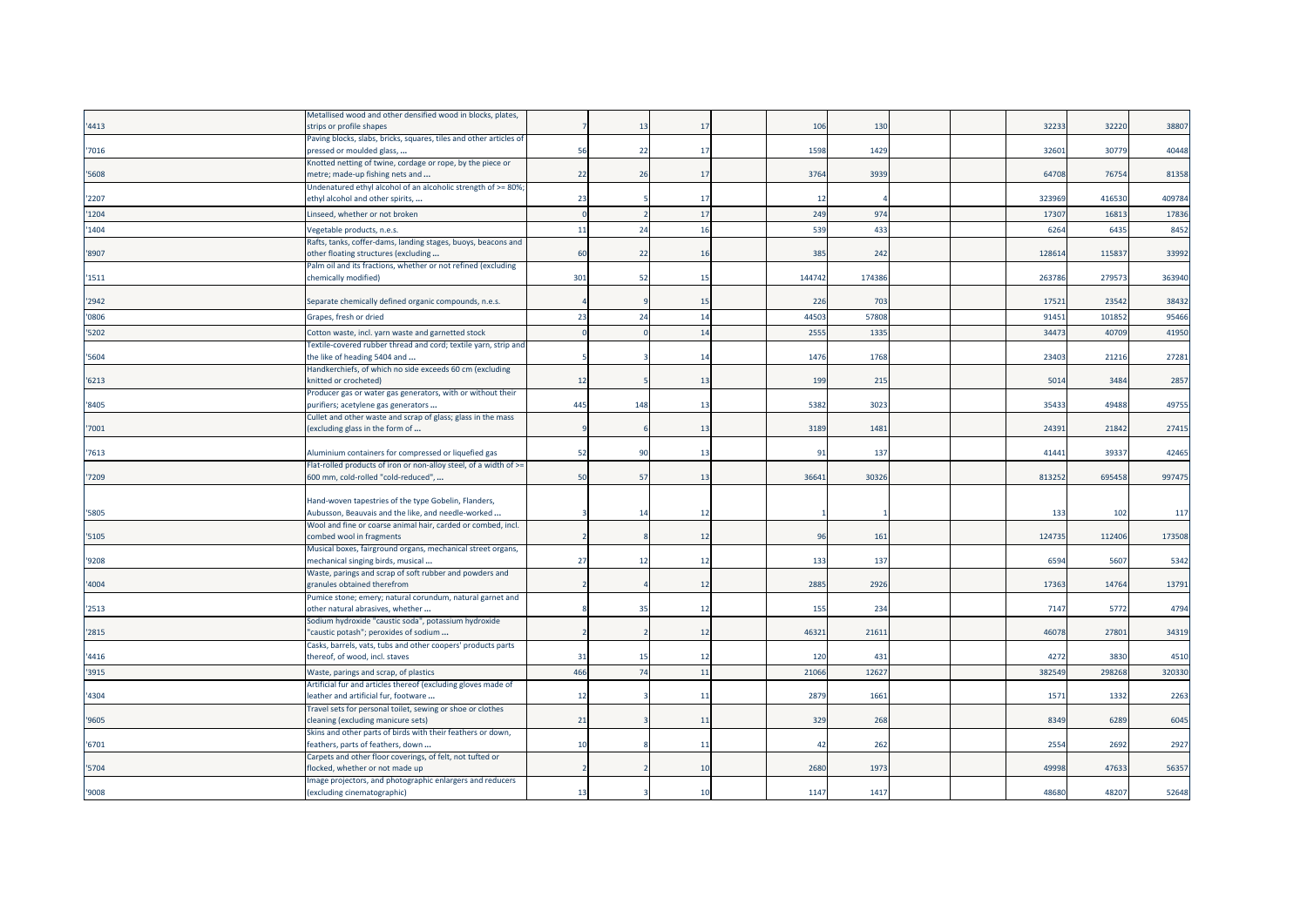|       | Base metals clad with silver, not further worked than semi-                                       |     |         |  |      |      |  |        |        |        |
|-------|---------------------------------------------------------------------------------------------------|-----|---------|--|------|------|--|--------|--------|--------|
| '7107 | nanufactured                                                                                      |     |         |  |      |      |  | 34007  | 36075  | 55544  |
|       | Bulbs, tubers, tuberous roots, corms, crowns and rhizomes,                                        |     |         |  |      |      |  |        |        |        |
| '0601 | dormant, in growth or in flower,                                                                  | 11  |         |  | 6490 | 8206 |  | 80188  | 83030  | 87995  |
|       | Compounds, inorganic or organic, of rare-earth metals, of                                         |     |         |  |      |      |  |        |        |        |
| '2846 | yttrium or of scandium or of mixtures                                                             |     |         |  | 248  | 909  |  | 11501  | 13872  | 25892  |
| '2927 | Diazo-, azo- or azoxy-compounds                                                                   | 92  | 60      |  | 2139 | 1954 |  | 1769   | 1680   | 24283  |
|       | Instrument panel clocks and clocks of a similar type for                                          |     |         |  |      |      |  |        |        |        |
| '9104 | vehicles, aircraft, vessels and other                                                             |     |         |  | 60   | 93   |  | 21631  | 9434   | 8490   |
|       | Vegetable waxes, beeswax, other insect waxes and                                                  |     |         |  |      |      |  |        |        |        |
| '1521 | spermaceti, whether or not refined or coloured                                                    | 33  | 18      |  | 100  | 171  |  | 3245   | 34058  | 38978  |
| '1101 | Wheat or meslin flour                                                                             |     |         |  | 1168 | 2640 |  | 35411  | 34557  | 385716 |
|       | Filing cabinets, card-index cabinets, paper trays, paper rests,                                   |     |         |  | 720  |      |  |        | 7553   |        |
| '8304 | pen trays, office-stamp stands<br>Worked vegetable or mineral carving material and articles of    |     |         |  |      | 563  |  | 8062   |        | 6787   |
| '9602 | these materials n.e.s; moulded                                                                    |     |         |  | 2926 | 3356 |  | 10810  | 9713   | 12501  |
|       | Parts, trimmings and accessories for umbrellas and sun                                            |     |         |  |      |      |  |        |        |        |
| '6603 | umbrellas of heading 6601 or for walking                                                          | 16  | 12      |  | 372  | 146  |  | 14941  | 14555  | 18193  |
|       | Glass in balls, rods or tubes, unworked (excluding glass                                          |     |         |  |      |      |  |        |        |        |
| '7002 | microspheres <= 1 mm in diameter,                                                                 |     |         |  | 2786 | 2869 |  | 16275  | 139122 | 162842 |
|       | Plates, sheets, strip and foil, of nickel (excluding expanded                                     |     |         |  |      |      |  |        |        |        |
| '7506 | plates, sheets or strip)                                                                          | 51  | 33      |  | 2439 | 1447 |  | 40009  | 349118 | 457805 |
| '2810 | Oxides of boron; boric acids                                                                      | 19  |         |  | 3487 | 2609 |  | 3763   | 4101   | 8773   |
| '2834 | Nitrites; nitrates                                                                                | 10  |         |  | 3776 | 3625 |  | 22489  | 23341  | 22083  |
|       | Waterproof footwear with outer soles and uppers of rubber                                         |     |         |  |      |      |  |        |        |        |
| '6401 | or of plastics, the uppers of which                                                               | 21  | 21      |  | 2371 | 2452 |  | 4007   | 44295  | 54407  |
|       | Copper foil "whether or not printed or backed with paper,                                         |     |         |  |      |      |  |        |        |        |
| '7410 | paperboard, plastics or similar backing                                                           | 30  | 10      |  | 1417 | 1028 |  | 147366 | 137951 | 190744 |
|       |                                                                                                   |     |         |  |      |      |  |        |        |        |
| '5204 | Cotton sewing thread, whether or not put up for retail sale                                       |     |         |  | 303  | 265  |  | 3637   | 5116   | 5007   |
|       | Preparations and charges for fire-extinguishers; charged fire-                                    |     |         |  |      |      |  |        |        |        |
| '3813 | extinguishing grenades (excluding                                                                 | 531 | 137     |  | 900  | 483  |  | 2968   | 28201  | 27878  |
| '2714 | Bitumen and asphalt, natural; bituminous or oil-shale and tar<br>sands; asphaltites and asphaltic |     | 31      |  | 233  | 1724 |  | 646    | 406    | 1889   |
|       |                                                                                                   |     |         |  |      |      |  |        |        |        |
| '2831 | Dithionites and sulfoxylates                                                                      | 30  |         |  | 41   | 31   |  | 95636  | 68658  | 70668  |
| '4112 | Leather further prepared after tanning or crusting "incl.<br>parchment-dressed leather", of sheep | 18  |         |  | 274  | 284  |  | 2855   | 2245   | 1612   |
|       |                                                                                                   |     |         |  |      |      |  |        |        |        |
| '1802 | Cocoa shells, husks, skins and other cocoa waste                                                  | 15  |         |  | 87   | 117  |  | 401    | 5702   | 5890   |
| '0909 | Seeds of anis, badian, fennel, coriander, cumin or caraway;<br>juniper berries                    |     | $_{11}$ |  | 772  | 961  |  | 23257  | 30596  | 36243  |
|       |                                                                                                   |     |         |  |      |      |  |        |        |        |
|       | Synthetic organic tanning substances; inorganic tanning                                           |     |         |  |      |      |  |        |        |        |
| '3202 | substances; tanning preparations, whether                                                         | 18  | 12      |  | 2500 | 2240 |  | 82209  | 69432  | 86116  |
|       |                                                                                                   |     |         |  |      |      |  |        |        |        |
|       | Diphosphorus pentaoxide; phosphoric acid; polyphosphoric                                          |     |         |  |      |      |  |        |        |        |
| '2809 | acids, whether or not chemically defined                                                          |     |         |  | 6214 | 707  |  | 2241   | 17534  | 22283  |
| '2610 | Chromium ores and concentrates                                                                    | 217 | 155     |  | 6458 | 6170 |  | 2997   | 11942  | 12091  |
| '2841 | Salts of oxometallic or peroxometallic acids                                                      | 13  |         |  | 823  | 536  |  | 4776   | 37761  | 45824  |
|       | Acetals and hemiacetals, whether or not with other oxygen                                         |     |         |  |      |      |  |        |        |        |
| '2911 | function, and their halogenated,                                                                  |     |         |  | 19   | 62   |  | 17549  | 10858  | 13231  |
|       |                                                                                                   |     |         |  |      |      |  |        |        |        |
| '5207 | Cotton yarn put up for retail sale (excluding sewing thread)                                      |     |         |  | 169  | 500  |  | 12647  | 16000  | 21391  |
|       | Plans and drawings for architectural, engineering, industrial,                                    |     |         |  |      |      |  |        |        |        |
| '4906 | commercial, topographical or                                                                      |     |         |  |      |      |  | 10562  | 6990   | 6940   |
| '8007 | Articles of tin, n.e.s.                                                                           |     |         |  | 397  | 237  |  | 17132  | 16558  | 26760  |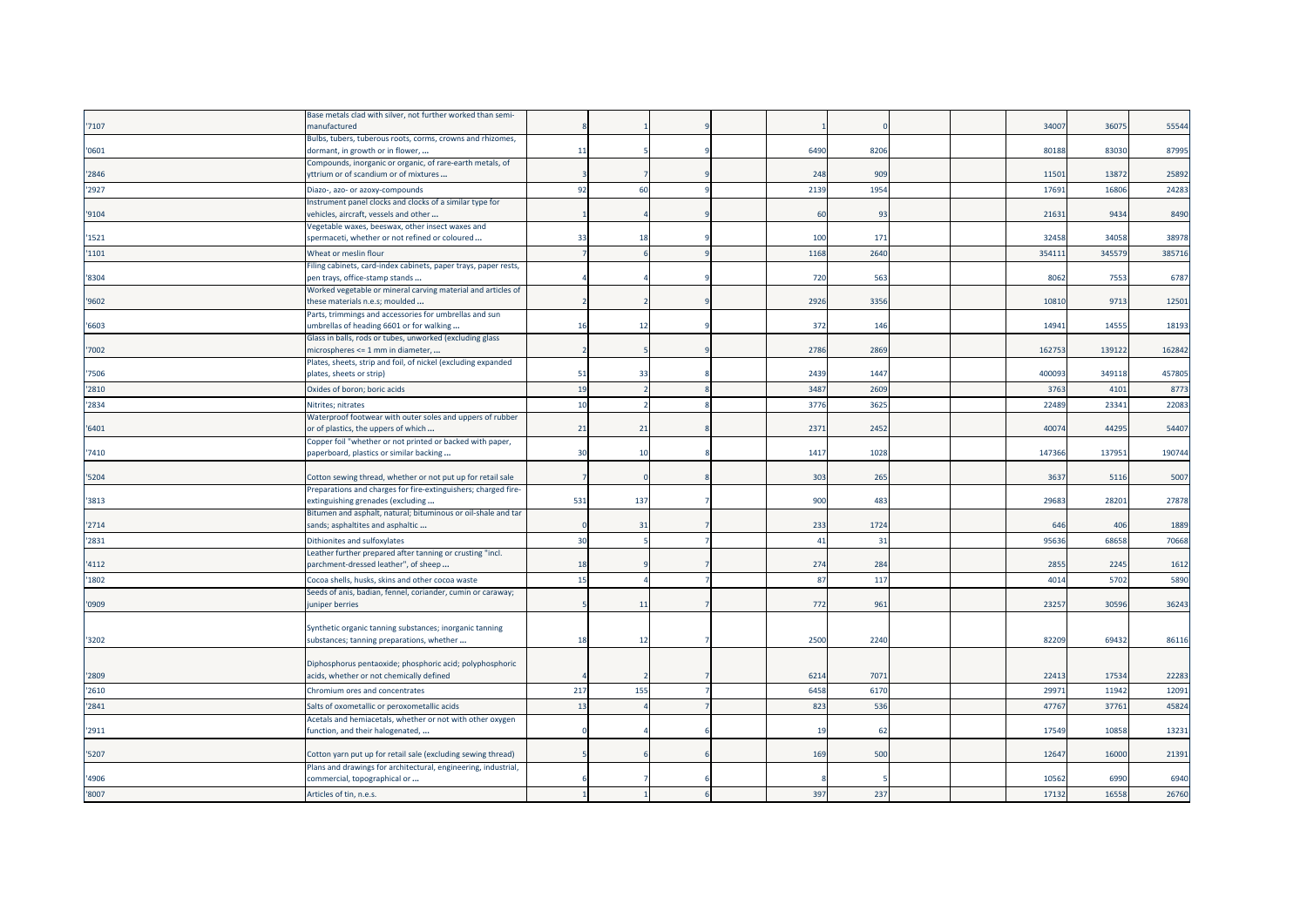| '1703 | Molasses resulting from the extraction or refining of sugar                                        |     |     |  | 1030   | 1217  |  | 96514   | 83136   | 85329   |
|-------|----------------------------------------------------------------------------------------------------|-----|-----|--|--------|-------|--|---------|---------|---------|
| '2814 | Ammonia, anhydrous or in aqueous solution                                                          | 10  |     |  | 102835 | 3734  |  | 10177   | 10034   | 179040  |
|       |                                                                                                    |     |     |  |        |       |  |         |         |         |
|       | Printed or illustrated postcards; printed cards bearing                                            |     |     |  |        |       |  |         |         |         |
| '4909 | personal greetings, messages or announcements,                                                     |     |     |  | 91     | 139   |  | 49262   | 49044   | 53718   |
|       |                                                                                                    |     |     |  |        |       |  |         |         |         |
| '5803 | Gauze (excluding narrow woven fabrics of heading 5806)                                             |     |     |  | 339    | 430   |  | 4416    | 3884    | 6539    |
| '7224 | Steel, alloy, other than stainless, in ingots or other primary<br>forms, semi-finished products    | 33  | 10  |  | 2586   | 1476  |  | 162664  | 242445  | 245308  |
|       | Woven fabrics of other vegetable textile fibres; woven fabrics                                     |     |     |  |        |       |  |         |         |         |
| '5311 | of paper yarn (excluding those                                                                     |     | 16  |  | 48     | 109   |  | 1377    | 1383    | 1792    |
|       | Armoured or reinforced safes, strongboxes and doors and                                            |     |     |  |        |       |  |         |         |         |
| '8303 | safe deposit lockers for strongrooms,                                                              | 13  | 277 |  | 2581   | 2330  |  | 5928    | 52690   | 68393   |
|       | Flour, meal and powder of peas, beans, lentils and other dried                                     |     |     |  |        |       |  |         |         |         |
| '1106 | eguminous vegetables of heading                                                                    | 109 | 90  |  | 1076   | 1009  |  | 2589    | 30865   | 31780   |
| '4417 | Tools, tool bodies, tool handles, broom or brush bodies and                                        |     |     |  | 138    |       |  | 14928   |         |         |
|       | handles, of wood; boot or shoe<br>Fluorides; fluorosilicates, fluoroaluminates and other complex   | 19  | 31  |  |        | 161   |  |         | 15172   | 18608   |
| '2826 | fluorine salts (excluding inorganic                                                                |     |     |  | 488    | 505   |  | 80368   | 70093   | 80822   |
| '0906 | Cinnamon and cinnamon-tree flowers                                                                 |     |     |  | 1139   | 102   |  | 11152   | 15553   | 14838   |
|       |                                                                                                    |     |     |  |        |       |  |         |         |         |
| '2830 | Sulphides; polysulphides, whether or not chemically defined                                        | 27  |     |  | 622    | 408   |  | 56094   | 54416   | 61820   |
|       |                                                                                                    |     |     |  |        |       |  |         |         |         |
| '5307 | Yarn of jute or of other textile bast fibres of heading 5303                                       |     |     |  | 4445   | 3251  |  | 1002    | 1375    | 1706    |
|       | Foliage, branches and other parts of plants, without flowers                                       |     |     |  |        |       |  |         |         |         |
| '0604 | or flower buds, and grasses, mosses                                                                | 22  |     |  | 1066   | 1823  |  | 41022   | 42356   | 40380   |
|       | Silver, incl. silver plated with gold or platinum, unwrought or                                    |     |     |  |        |       |  |         |         |         |
| '7106 | in semi-manufactured forms,                                                                        |     |     |  | 3945   | 2235  |  | 1281385 | 1862967 | 2217713 |
|       | Compounds, inorganic or organic, of mercury, whether or not                                        |     |     |  |        |       |  |         |         |         |
| '2852 | chemically defined (excluding amalgams)                                                            |     |     |  |        | 15    |  | 3167    | 3781    | 3590    |
| '7008 | Multiple-walled insulating units of glass                                                          | 123 | 151 |  | 1755   | 1431  |  | 403453  | 400717  | 439835  |
|       | Clock and watch cases and parts thereof, n.e.s. (excluding for                                     |     |     |  |        |       |  |         |         |         |
| '9112 | wrist-watches, pocket-watches                                                                      |     |     |  |        |       |  | 266     | 239     | 210     |
|       | Live animals (excluding horses, asses, mules, hinnies, bovine                                      |     |     |  |        |       |  |         |         |         |
| '0106 | animals, swine, sheep, goats,                                                                      |     |     |  | 1686   | 1751  |  | 38534   | 46262   | 57687   |
| '2820 | Manganese oxides                                                                                   |     |     |  | 823    | 520   |  | 739     | 858     | 1742    |
|       |                                                                                                    |     |     |  |        |       |  |         |         |         |
|       | Beryllium, chromium, germanium, vanadium, gallium,                                                 |     |     |  |        |       |  |         |         |         |
| '8112 | hafnium "celtium", indium, niobium "columbium",                                                    |     |     |  | 988    | 511   |  | 98175   | 63870   | 75422   |
| '4017 | Hard rubber, e.g. ebonite, in all forms, incl. waste and scrap;<br>articles of hard rubber, n.e.s. |     |     |  | 272    | 233   |  | 5395    | 5475    | 5207    |
|       | Bricks, blocks, tiles and other ceramic goods of siliceous fossil                                  |     |     |  |        |       |  |         |         |         |
| '6901 | meals, e.g. kieselguhr, tripolite                                                                  | 38  | 25  |  | 1004   | 421   |  | 2356    | 2323    | 2385    |
|       | Synthetic staple fibres, not carded, combed or otherwise                                           |     |     |  |        |       |  |         |         |         |
| '5503 | processed for spinning                                                                             |     |     |  | 14999  | 14042 |  | 102098  | 124688  | 127946  |
|       | Vegetables, fruit, nuts, fruit-peel and other edible parts of                                      |     |     |  |        |       |  |         |         |         |
| '2006 | plants, preserved by sugar "drained,                                                               |     |     |  | 933    | 1039  |  | 3371    | 2566    | 3217    |
|       | Silk yarn (excluding that spun from silk waste and that put up                                     |     |     |  |        |       |  |         |         |         |
| '5004 | for retail sale)                                                                                   |     |     |  |        |       |  | 1493    | 444     | 1150    |
| '7316 | Anchors, grapnels and parts thereof, of iron or steel                                              |     |     |  | 99     | 132   |  | 1692    | 2316    | 3497    |
|       | Swords, cutlasses, bayonets, lances and similar arms and                                           |     |     |  |        |       |  |         |         |         |
| '9307 | parts thereof, and scabbards and sheaths                                                           |     |     |  |        |       |  | 1048    | 10973   | 9788    |
|       | Other oils and their fractions, obtained solely from olives,                                       |     |     |  |        |       |  |         |         |         |
| '1510 | whether or not refined, but not                                                                    |     |     |  | 826    | 1432  |  | 2682    | 1529    | 2122    |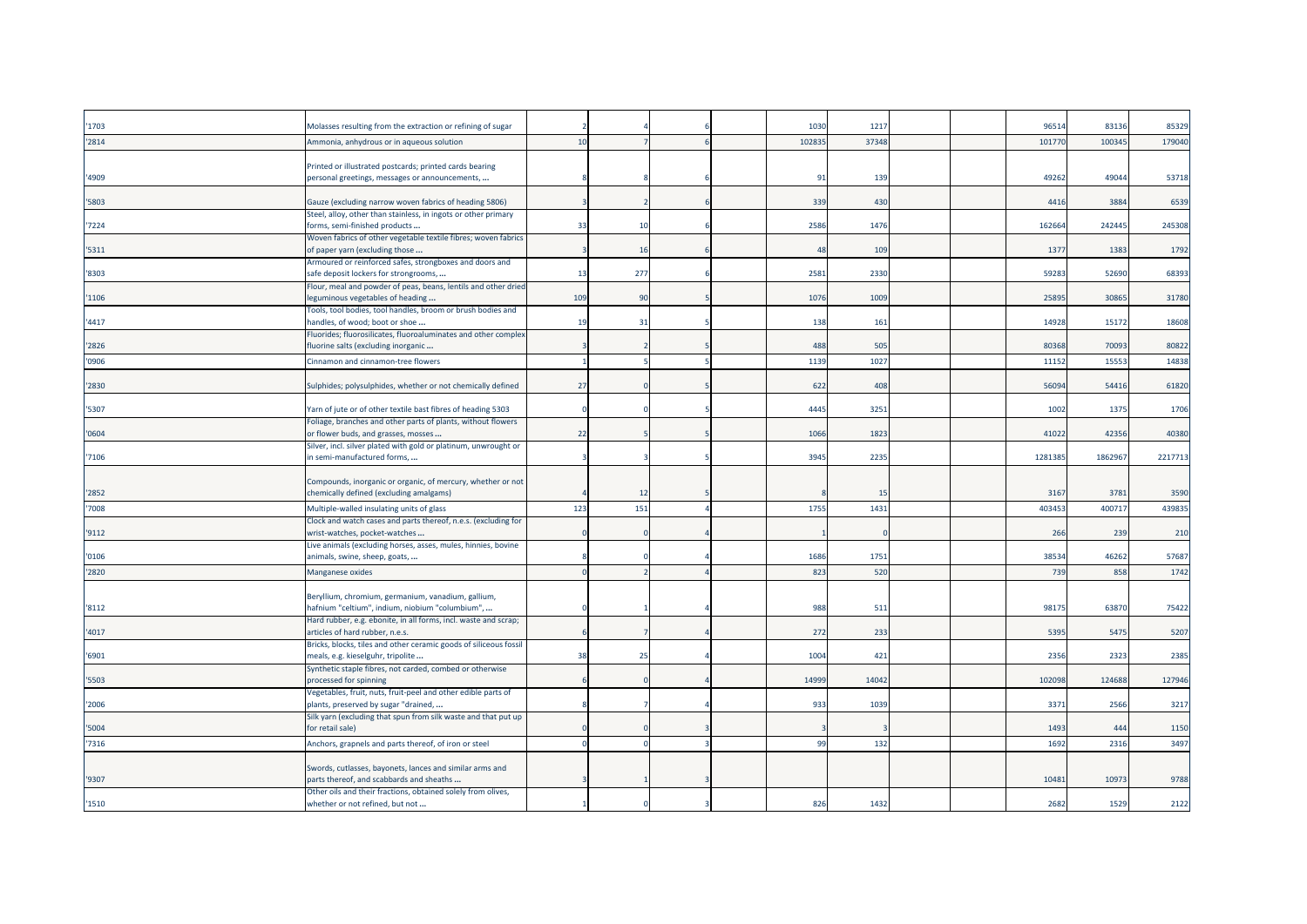| '6703 | Human hair, dressed, thinned, bleached or otherwise worked;<br>wool, other animal hair or other       |    |    |  | 15      |         |  | 2159     | 1580    | 1814     |
|-------|-------------------------------------------------------------------------------------------------------|----|----|--|---------|---------|--|----------|---------|----------|
|       | Manganese and articles thereof, n.e.s.; manganese waste and                                           |    |    |  |         |         |  |          |         |          |
| '8111 | scrap (excluding ash and residues                                                                     |    |    |  | 3028    | 2616    |  | 35842    | 21678   | 44193    |
| '0814 | Peel of citrus fruit or melons, incl. watermelons, fresh, frozen,<br>dried or provisionally preserved | 11 | 15 |  | 118     | 162     |  | 4757     | 5385    | 6297     |
|       |                                                                                                       |    |    |  |         |         |  |          |         |          |
| '0301 | Live fish<br>Chemical wood pulp, soda or sulphate (excluding dissolving                               |    |    |  | 267     | 215     |  | 15461    | 15604   | 16258    |
| 4703  | grades)                                                                                               |    |    |  | 39302   | 33519   |  | 645662   | 500658  | 678734   |
| '5201 | Cotton, neither carded nor combed                                                                     |    |    |  | 1008    | 1318    |  | 7534     | 6681    | 6087     |
|       | Plaits and similar products of plaiting materials, whether or                                         |    |    |  |         |         |  |          |         |          |
| 4601  | not assembled into strips; plaiting                                                                   |    |    |  | 807     | 872     |  | 8869     | 9994    | 11747    |
| '5203 | Cotton, carded or combed                                                                              |    |    |  | 588     | 80      |  | 180      | 203     | 218      |
|       |                                                                                                       |    |    |  |         |         |  |          |         |          |
| '4114 | Chamois leather, incl. combination chamois leather (excluding<br>glacé-tanned leather subsequently    |    |    |  | 580     | 583     |  | 4266     | 4800    | 4701     |
|       | Aquatic invertebrates other than crustaceans and molluscs,                                            |    |    |  |         |         |  |          |         |          |
| '0308 | live, fresh, chilled, frozen, dried,                                                                  |    |    |  | 38      | 28      |  | 702      | 709     | 556      |
|       | Halogenated, sulphonated, nitrated or nitrosated derivatives                                          |    |    |  |         |         |  |          |         |          |
| '2908 | of phenols or phenol-alcohols                                                                         |    |    |  | 322     | 284     |  | 18734    | 20365   | 13705    |
| '2711 | Petroleum gas and other gaseous hydrocarbons                                                          | 39 |    |  | 2927831 | 1795966 |  | 13532200 | 9626774 | 14136508 |
|       | Woven fabrics of metal thread and woven fabrics of                                                    |    |    |  |         |         |  |          |         |          |
| '5809 | metallised yarn of heading 5605, of a kind                                                            |    |    |  |         |         |  | 448      | 419     | 639      |
| '2819 | Chromium oxides and hydroxides                                                                        |    |    |  | 775     | 298     |  | 10045    | 7914    | 8604     |
|       |                                                                                                       |    |    |  |         |         |  |          |         |          |
| '3205 | Colour lakes (other than Chinese or Japanese lacquer and<br>paints); preparations based on colour     |    |    |  | 246     | 253     |  | 12535    | 11633   | 12801    |
| '2849 | Carbides, whether or not chemically defined                                                           | 11 | 52 |  | 4770    | 4196    |  | 74740    | 7021    | 97487    |
|       | Vulcanised rubber thread and cord (excluding ungimped                                                 |    |    |  |         |         |  |          |         |          |
| 4007  | single thread with a diameter of > 5                                                                  |    |    |  | 860     | 911     |  | 4084     | 4478    | 5212     |
|       | Mushrooms and truffles, prepared or preserved otherwise                                               |    |    |  |         |         |  |          |         |          |
| 2003  | than by vinegar or acetic acid                                                                        | 13 | 13 |  | 325     | 446     |  | 20067    | 20352   | 21074    |
|       | Alkali or alkaline-earth metals; rare-earth metals, scandium                                          |    |    |  |         |         |  |          |         |          |
| '2805 | and yttrium, whether or not intermixed                                                                |    |    |  | 3633    | 3240    |  | 29040    | 26353   | 19951    |
| '2822 | Cobalt oxides and hydroxides; commercial cobalt oxides                                                |    |    |  | 363     | 351     |  | 2987     | 1241    | 682      |
|       | Halogenated, sulphonated, nitrated or nitrosated derivatives                                          |    |    |  |         |         |  |          |         |          |
| '2913 | of cyclic polymers of aldehydes                                                                       |    |    |  | 78      | 123     |  | 12047    | 12275   | 12317    |
|       | Signalling glassware and optical elements of glass, not                                               | 45 | 26 |  | 485     | 426     |  | 68922    | 64818   | 66711    |
| '7014 | optically worked (excluding clock or<br>Leather further prepared after tanning or crusting "incl.     |    |    |  |         |         |  |          |         |          |
| '4113 | parchment-dressed leather", of goats                                                                  |    | 10 |  | 2148    | 1678    |  | 37656    | 26336   | 18751    |
|       | Silk yarn and yarn spun from silk waste, put up for retail sale;                                      |    |    |  |         |         |  |          |         |          |
| 5006  | silkworm gut                                                                                          |    |    |  |         |         |  | 907      | 940     | 912      |
| 4101  | Raw hides and skins of bovine "incl. buffalo" or equine<br>animals, fresh, or salted, dried, limed,   |    |    |  | 5616    | 3250    |  | 151046   | 110328  | 181068   |
|       | Photographic plates, film, paper, paperboard and textiles,                                            |    |    |  |         |         |  |          |         |          |
| 3704  | exposed but not developed                                                                             |    |    |  |         |         |  | 340      | 395     | 562      |
| '2605 | Cobalt ores and concentrates                                                                          |    |    |  |         |         |  | 1473     | 25      | 1035     |
|       | Granulated slag "slag sand" from the manufacture of iron or                                           |    |    |  |         |         |  |          |         |          |
| '2618 | steel                                                                                                 |    |    |  | 427     | 479     |  | 34649    | 31833   | 55013    |
|       | Oilcake and other solid residues, whether or not ground or in                                         |    |    |  |         |         |  |          |         |          |
| '2304 | the form of pellets, resulting                                                                        |    |    |  | 1779    | 2126    |  | 610780   | 706814  | 834890   |
| '2503 | Sulphur of all kinds (excluding sublimed sulphur, precipitated<br>sulphur and colloidal sulphur)      |    |    |  | 27059   | 21368   |  | 42379    | 32061   | 49283    |
|       |                                                                                                       |    |    |  |         |         |  |          |         |          |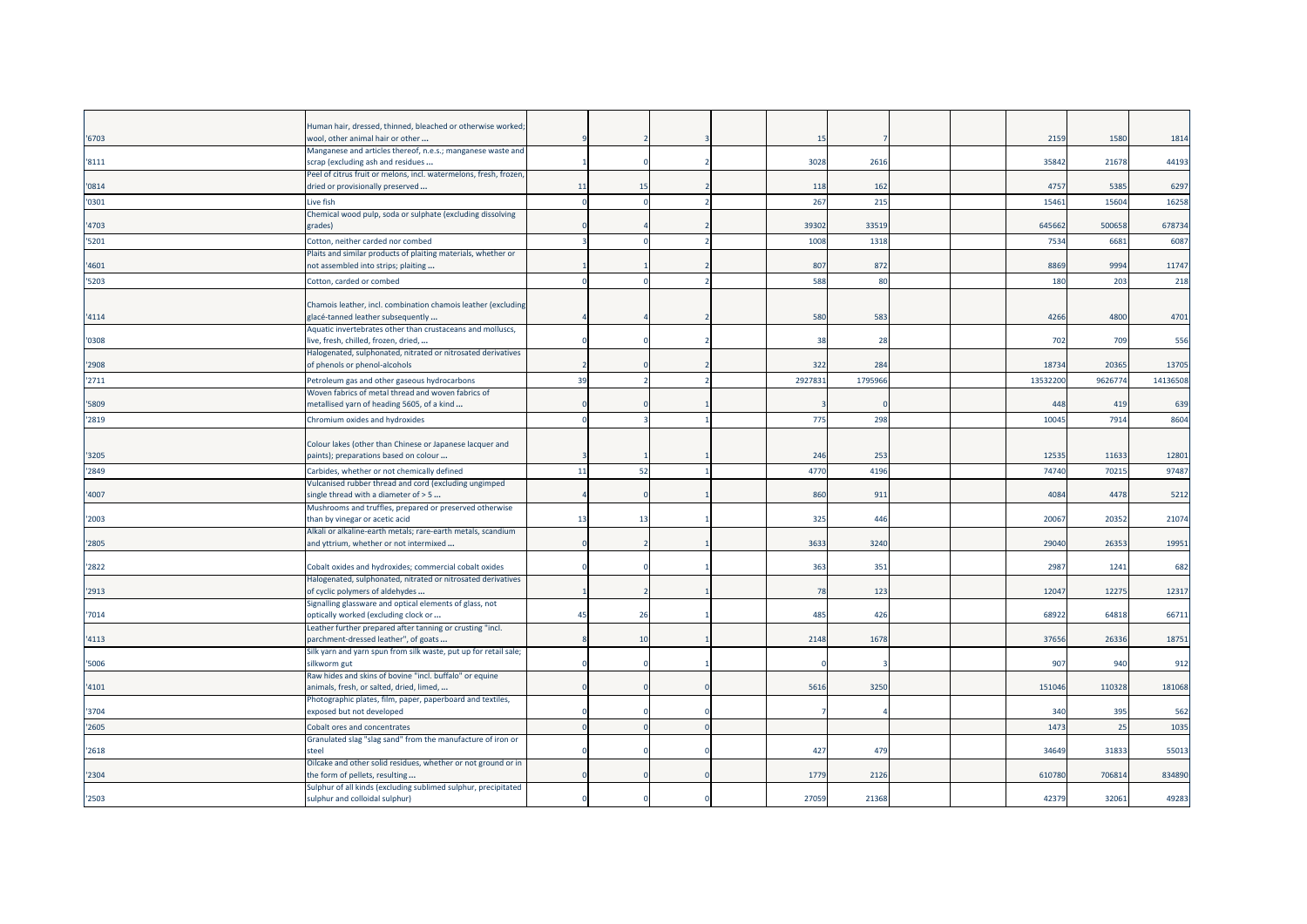| '1006  | Rice                                                                                            |      |      |  | 35187 | 50002 |  | 75436   | 84540   | 66693   |
|--------|-------------------------------------------------------------------------------------------------|------|------|--|-------|-------|--|---------|---------|---------|
| '1007  | Grain sorghum                                                                                   |      |      |  | 764   | 783   |  | 619     | 1023    | 970     |
|        | Other animal fats and oils and their fractions, whether or not                                  |      |      |  |       |       |  |         |         |         |
| 1506   | refined, but not chemically                                                                     |      |      |  | 101   | 243   |  | 34189   | 37424   | 39624   |
| '1203  | Copra                                                                                           |      |      |  |       |       |  |         |         |         |
|        | Turtles' eggs, birds' nests and other edible products of animal                                 |      |      |  |       |       |  |         |         |         |
| '0410' | origin, n.e.s.                                                                                  |      |      |  |       |       |  | 1171    | 1757    | 1372    |
|        | Pigs', hogs' or boars' bristles and hair; badger hair and other                                 |      |      |  |       |       |  |         |         |         |
| '0502  | brush making hair; waste of                                                                     |      |      |  | 144   | 124   |  | 6848    | 6240    | 7183    |
|        | Bones and horn-cores and their powder and waste,                                                |      |      |  |       |       |  |         |         |         |
| '0506  | unworked, defatted, simply prepared, treated                                                    |      |      |  |       |       |  | 37005   | 39905   | 43380   |
|        | Ivory, tortoiseshell, whalebone and whalebone hair, horns,                                      |      |      |  |       |       |  |         |         |         |
| '0507  | antlers, hooves, nails, claws and                                                               |      |      |  |       |       |  | 3246    | 4965    | 5562    |
| '0707  | Cucumbers and gherkins, fresh or chilled                                                        |      |      |  | 1371  | 18293 |  | 27558   | 23554   | 27436   |
| '0202  | Meat of bovine animals, frozen                                                                  | 63   |      |  | 3197  | 4616  |  | 223418  | 173167  | 214644  |
|        | Pig fat, free of lean meat, and poultry fat, not rendered or                                    |      |      |  |       |       |  |         |         |         |
| '0209  | otherwise extracted, fresh, chilled,                                                            | 3544 | 2626 |  | 31817 | 26186 |  | 15924   | 134690  | 119585  |
|        | Meat and edible offal, salted, in brine, dried or smoked;                                       |      |      |  |       |       |  |         |         |         |
| '0210  | edible flours and meals of meat or                                                              | 158  | 112  |  | 7177  | 11756 |  | 368449  | 357837  | 288412  |
|        | Artificial filament yarn, incl. artificial monofilament of < 67                                 |      |      |  |       |       |  |         |         |         |
| 5403   | decitex (excluding sewing thread                                                                |      |      |  | 6553  | 4998  |  | 318     | 173     | 302     |
|        |                                                                                                 |      |      |  |       |       |  |         |         |         |
| 5501   | Synthetic filament tow as specified in Note 1 to chapter 55                                     |      |      |  | 93    |       |  | 424     | 411     | 939     |
|        | Ferry towelling and similar woven terry fabrics, tufted textile                                 |      |      |  |       |       |  |         |         |         |
| 5802   | fabrics (excluding narrow woven                                                                 |      |      |  | 967   | 871   |  | 15138   | 13752   | 13779   |
| '5902  | Tyre cord fabric of high-tenacity yarn of nylon or other<br>polyamides, polyesters or viscose   |      |      |  | 8097  | 7448  |  | 37758   | 32030   | 47719   |
|        |                                                                                                 |      |      |  |       |       |  |         |         |         |
| '6906  | Ceramic pipes, conduits, guttering and pipe fittings (excluding<br>of siliceous fossil meals or |      |      |  | 92    | 31    |  | 32542   | 31122   | 32174   |
|        | Base metals, silver or gold, clad with platinum, not further                                    |      |      |  |       |       |  |         |         |         |
| '7111  | worked than semi-manufactured                                                                   |      |      |  |       |       |  | 4326    | 5316    | 8813    |
|        | Waste and scrap of precious metal or of metal clad with                                         |      |      |  |       |       |  |         |         |         |
| 7112   | precious metal; other waste and scrap                                                           |      |      |  | 1728  |       |  | 1925450 | 2769196 | 4018735 |
|        | Pig iron and spiegeleisen, in pigs, blocks or other primary                                     |      |      |  |       |       |  |         |         |         |
| '7201  | forms                                                                                           |      |      |  | 645   | 417   |  | 81826   | 100703  | 120515  |
|        | Bars and rods of iron or non-alloy steel, hot-rolled, in                                        |      |      |  |       |       |  |         |         |         |
| '7213  | irregularly wound coils                                                                         |      |      |  | 29992 | 30169 |  | 1064848 | 895318  | 1566325 |
|        | Reservoirs, tanks, vats and similar containers, of aluminium,                                   |      |      |  |       |       |  |         |         |         |
| 7611   | for any material (other than                                                                    |      |      |  | 37    | 101   |  | 30420   | 35489   | 33090   |
| 7801   | Unwrought lead :                                                                                |      |      |  | 14618 | 8273  |  | 310306  | 28269   | 466507  |
|        |                                                                                                 |      |      |  |       |       |  |         |         |         |
| 7401   | Copper mattes; cement copper "precipitated copper"                                              |      |      |  |       |       |  | 21120   | 27582   | 50887   |
|        |                                                                                                 |      |      |  |       |       |  |         |         |         |
|        | Railway or tramway goods vans and wagons (excluding self-                                       |      |      |  |       |       |  |         |         |         |
| '8606  | propelled and luggage vans and post                                                             |      |      |  | 85141 | 24214 |  | 49213   | 63879   | 85788   |
|        |                                                                                                 |      |      |  |       |       |  |         |         |         |
|        | Complete, unassembled or partly assembled watch or clock                                        |      |      |  |       |       |  |         |         |         |
| '9110  | movements or movement sets; incomplete                                                          |      |      |  |       |       |  | 2917    | 2131    | 841     |
|        | Ferrous waste and scrap; remelting scrap ingots of iron or                                      |      |      |  |       |       |  |         |         |         |
| 7204   | steel (excluding slag, scale and                                                                | 445  |      |  | 34254 | 26030 |  | 3442997 | 3287475 | 5166959 |
| '7905  | Zinc plates, sheets, strip and foil                                                             |      |      |  | 888   | 702   |  |         |         |         |
|        |                                                                                                 |      |      |  |       |       |  |         |         |         |
| '5502  | Artificial filament tow as specified in Note 1 to chapter 55                                    |      |      |  | 53230 | 56693 |  |         |         |         |
|        | Zirconium and articles thereof, n.e.s.; zirconium waste and                                     |      |      |  |       |       |  |         |         |         |
| '8109  | scrap (excluding ash and residues                                                               |      |      |  | 244   | 90    |  | 34484   | 29523   | 30097   |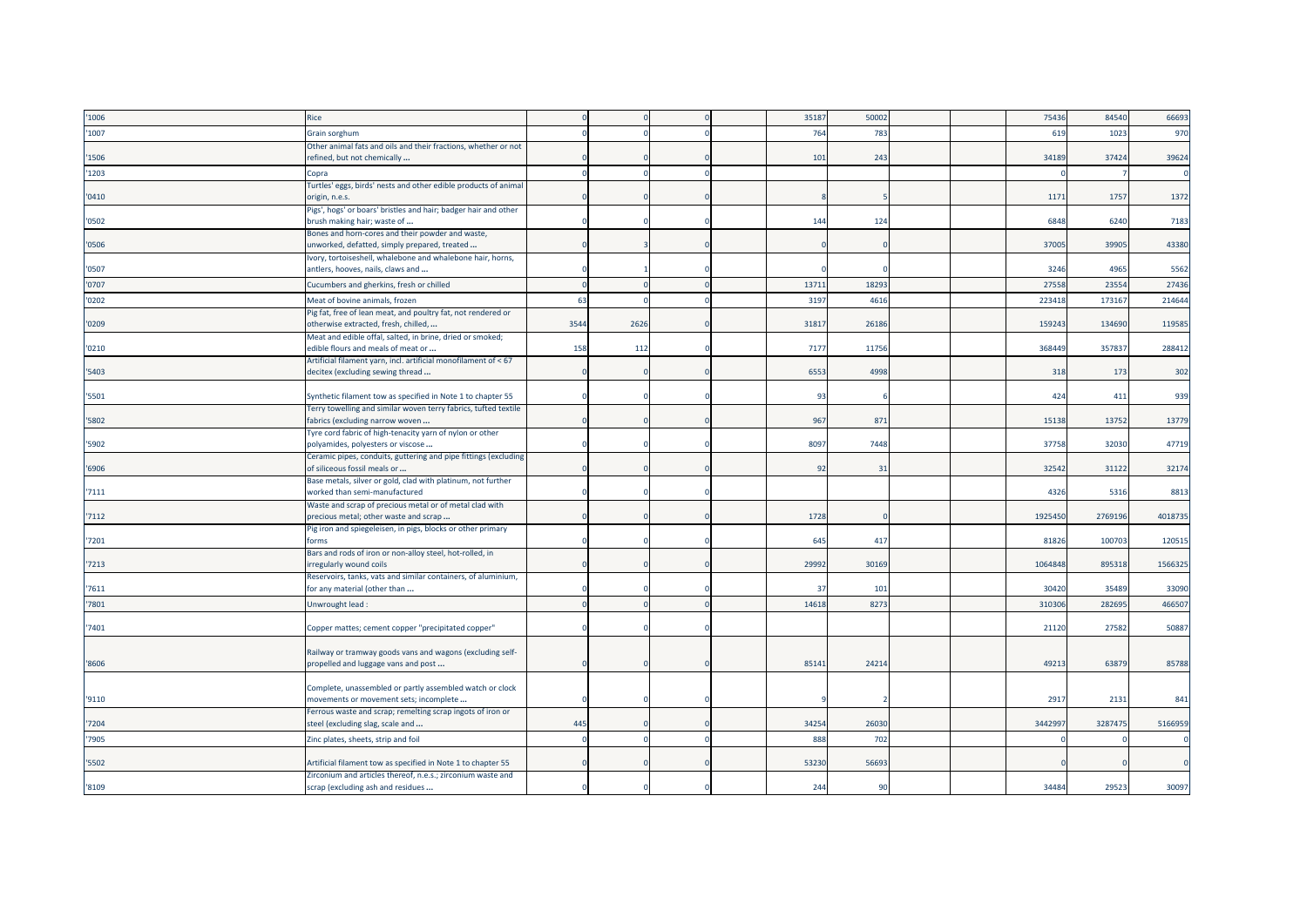|       | Nuclear reactors; fuel elements "cartridges", non-irradiated,                                        |     |    |  |         |        |  |         |         |         |
|-------|------------------------------------------------------------------------------------------------------|-----|----|--|---------|--------|--|---------|---------|---------|
| '8401 | for nuclear reactors; machinery                                                                      |     |    |  | 402464  | 213378 |  | 363107  | 250523  | 349373  |
|       | Cruise ships, excursion boats, ferry-boats, cargo ships, barges                                      |     |    |  |         |        |  |         |         |         |
| '8901 | and similar vessels for the                                                                          |     |    |  | 346     | 10469  |  | 4801842 | 3937642 | 4683169 |
|       |                                                                                                      |     |    |  |         |        |  |         |         |         |
|       | Rail locomotives (excluding those powered from an external                                           |     |    |  |         |        |  |         |         |         |
| '8602 | source of electricity or by accumulators);                                                           |     |    |  | 39128   | 1187   |  | 97912   | 73291   | 158029  |
|       |                                                                                                      |     |    |  |         |        |  |         |         |         |
|       | Medicaments consisting of two or more constituents mixed                                             |     |    |  | 8855    |        |  |         |         |         |
| '3003 | :ogether for therapeutic or prophylactic<br>Music, printed or in manuscript, whether or not bound or | 37  |    |  |         | 1808   |  | 64769   | 682615  | 519574  |
| '4904 | illustrated                                                                                          |     |    |  |         |        |  | 23768   | 22556   | 21072   |
|       |                                                                                                      |     |    |  |         |        |  |         |         |         |
| '5106 | Carded wool yarn (excluding that put up for retail sale)                                             |     |    |  | 362     | 312    |  | 5375    | 4740    | 5862    |
|       | Tanned or crust skins of sheep or lambs, without wool on,                                            |     |    |  |         |        |  |         |         |         |
| '4105 | whether or not split (excluding further                                                              |     |    |  |         |        |  | 86      | 232     | 52      |
| '0905 | Vanilla                                                                                              |     |    |  | 42      | 58     |  | 70692   | 63458   | 44113   |
|       | Meat and edible offal of rabbits, hares, pigeons and other                                           |     |    |  |         |        |  |         |         |         |
| '0208 | animals, fresh, chilled or frozen                                                                    |     |    |  | 12      | 106    |  | 52541   | 37716   | 37795   |
|       | Molluscs, fit for human consumption, even smoked, whether                                            |     |    |  |         |        |  |         |         |         |
| '0307 | in shell or not, live, fresh, chilled,                                                               | 175 | 24 |  | 13050   | 12687  |  | 77167   | 42015   | 35833   |
|       | Birds' eggs, not in shell, and egg yolks, fresh, dried, cooked by                                    |     |    |  |         |        |  |         |         |         |
| '0408 | steaming or by boiling in                                                                            |     |    |  | 364     | 150    |  | 65660   | 51768   | 63236   |
| '0409 |                                                                                                      |     |    |  | 60      | 272    |  | 133016  | 149758  | 146893  |
|       | Natural honey<br>Onions, shallots, garlic, leeks and other alliaceous vegetables,                    |     |    |  |         |        |  |         |         |         |
| '0703 | fresh or chilled                                                                                     |     |    |  | 26217   | 2158   |  | 58350   | 59625   | 51476   |
|       |                                                                                                      |     |    |  |         |        |  |         |         |         |
| '0803 | Bananas, incl. plantains, fresh or dried                                                             |     |    |  | 156754  | 17769  |  | 24248   | 249422  | 276691  |
|       | Fruit and nuts, uncooked or cooked by steaming or boiling in                                         |     |    |  |         |        |  |         |         |         |
| '0811 | water, frozen, whether or not                                                                        |     |    |  | 6056    | 9808   |  | 110621  | 131067  | 166812  |
| '1102 | Cereal flours (excluding wheat or meslin)                                                            |     |    |  | 3429    | 245    |  | 5565    | 67314   | 75043   |
|       | Groundnuts, whether or not shelled or broken (excluding                                              |     |    |  |         |        |  |         |         |         |
| '1202 | roasted or otherwise cooked)                                                                         |     |    |  | 3384    | 38959  |  | 21375   | 31670   | 28408   |
|       | Oilcake and other solid residues, whether or not ground or in                                        |     |    |  |         |        |  |         |         | 88      |
| '2305 | the form of pellets, resulting                                                                       |     |    |  |         |        |  | 19      | 17      |         |
| '2609 | Tin ores and concentrates                                                                            |     |    |  |         |        |  |         | 20      |         |
|       | Coal; briquettes, ovoids and similar solid fuels manufactured                                        |     |    |  |         |        |  |         |         |         |
| '2701 | from coal                                                                                            |     |    |  | 2819036 | 168873 |  | 70296   | 68774   | 124998  |
| '9108 | Watch movements, complete and assembled                                                              |     |    |  | 80      | 50     |  | 4869    | 5431    | 7529    |
| '2824 | Lead oxides; red lead and orange lead                                                                |     |    |  | 121     | 200    |  | 18418   | 13772   | 19689   |
| '2716 | Electrical energy                                                                                    |     |    |  | 121398  | 13153  |  | 377909  | 3315122 | 8120535 |
|       |                                                                                                      |     |    |  |         |        |  |         |         |         |
| '2614 | <b>Titanium ores and concentrates</b>                                                                |     |    |  | 556     | 855    |  | 1582    | 2194    | 19414   |
| '2616 | Precious-metal ores and concentrates                                                                 |     |    |  |         |        |  |         | 10793   | 4096    |
|       | Coal gas, water gas, producer gas, lean gas and similar gases                                        |     |    |  |         |        |  |         |         |         |
| '2705 | excluding petroleum gases and                                                                        |     |    |  |         |        |  |         |         |         |
|       | Lettuce "Lactuca sativa" and chicory "Cichorium spp.", fresh                                         |     |    |  |         |        |  |         |         |         |
| '0705 | or chilled                                                                                           |     |    |  | 11426   | 10758  |  | 61669   | 56670   | 73674   |
|       | Fresh strawberries, raspberries, blackberries, back, white or                                        |     |    |  |         |        |  |         |         |         |
| '0810 | red currants, gooseberries and                                                                       |     |    |  | 55839   | 69259  |  | 162879  | 146233  | 137485  |
| '0104 | Live sheep and goats                                                                                 |     |    |  | 347     | 129    |  | 1930    | 2175    | 2827    |
|       | Cereal straw and husks, unprepared, whether or not                                                   |     |    |  |         |        |  |         |         |         |
| '1213 | chopped, ground, pressed or in the form                                                              |     |    |  |         |        |  | 27161   | 26126   | 32545   |
|       | Recovered "waste and scrap" paper or paperboard (excluding                                           |     |    |  |         |        |  |         |         |         |
| '4707 | paper wool)                                                                                          | 161 |    |  | 5183    | 4831   |  | 29450   | 219130  | 348599  |
|       | Newsprint as specified in Note 4 to chapter 48, in rolls of a                                        |     |    |  | 20776   |        |  | 258918  |         |         |
| '4801 | width > 36 cm or in square or                                                                        |     |    |  |         | 12219  |  |         | 200882  | 257682  |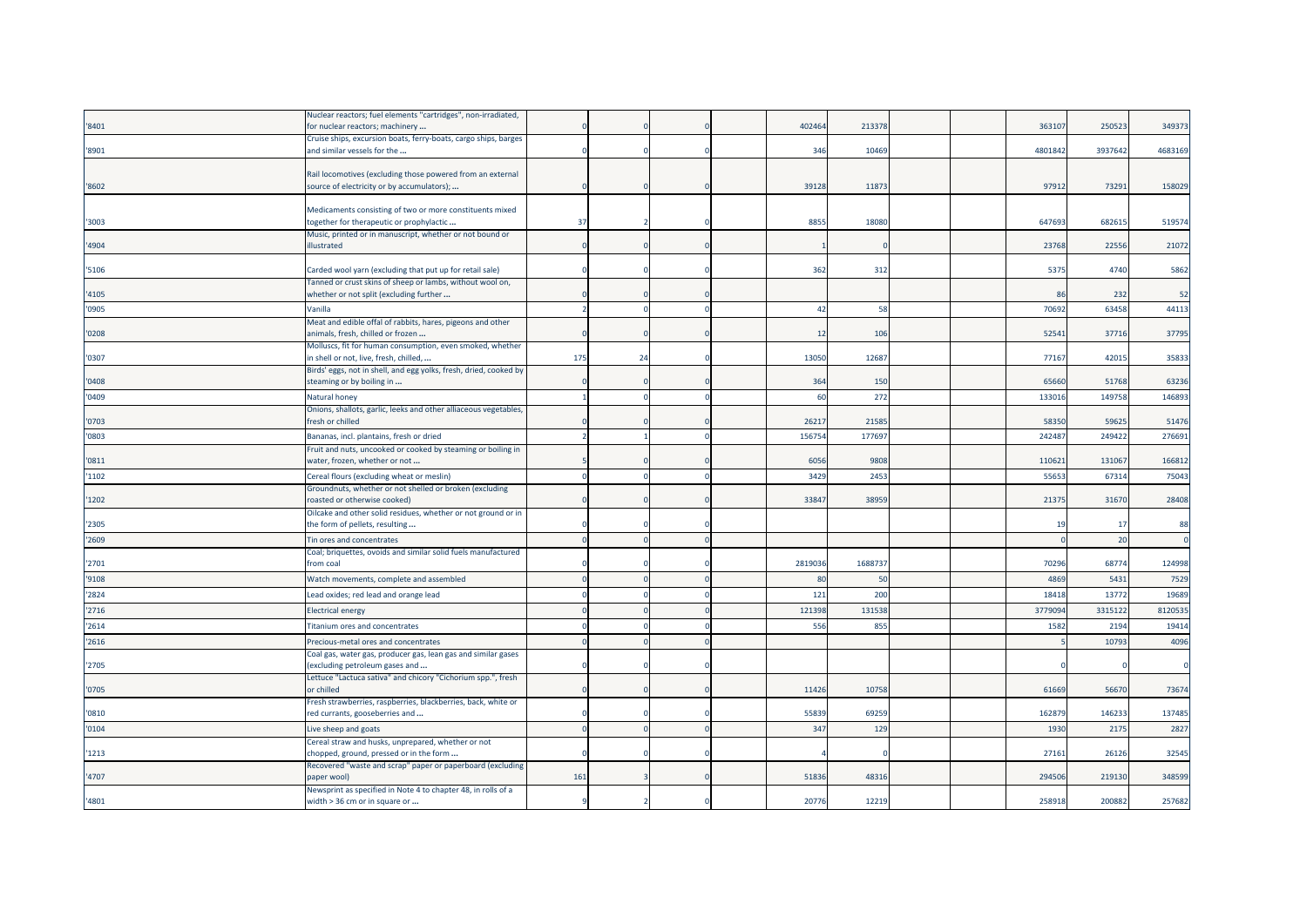| '5001 | Silkworm cocoons suitable for reeling                                                               |    |  |        |        |  |        |        |        |
|-------|-----------------------------------------------------------------------------------------------------|----|--|--------|--------|--|--------|--------|--------|
|       | Garnetted stock of wool or of fine or coarse animal hair,                                           |    |  |        |        |  |        |        |        |
| '5104 | neither carded nor combed                                                                           |    |  | 1088   | 909    |  | 558    | 225    | 137    |
| '4206 | Articles of gut, goldbeater's skin, bladders or tendons<br>(excluding silkworm gut, sterile catgut, |    |  |        |        |  | 2192   | 2259   | 1479   |
|       | Sheets of glass, drawn or blown, whether or not having an                                           |    |  |        |        |  |        |        |        |
| '7004 | absorbent, reflecting or non-reflecting                                                             |    |  | 470    | 371    |  | 32907  | 36498  | 41896  |
|       | Precious and semi-precious stones, synthetic or                                                     |    |  |        |        |  |        |        |        |
| '7104 | reconstructed, whether or not worked or graded                                                      |    |  | 4682   | 4667   |  | 23197  | 17249  | 22666  |
| '9114 | Clock or watch parts, n.e.s.                                                                        |    |  | 280    | 215    |  | 31539  | 29884  | 35086  |
| '2307 | Wine lees; argol                                                                                    |    |  |        |        |  | 855    | 677    | 567    |
|       | Natural calcium phosphates and natural aluminium calcium                                            |    |  |        |        |  |        |        |        |
| '2510 | phosphates, natural and phosphatic                                                                  |    |  | 13717  | 14761  |  | 296    | 2015   | 72     |
| '2515 | Marble, travertine, ecaussine and other calcareous<br>monumental or building stone of an apparent   |    |  | 479    | 501    |  | 11602  | 7279   | 9969   |
|       |                                                                                                     |    |  |        |        |  |        |        |        |
| '2524 | Asbestos (excluding products made from asbestos)                                                    |    |  | 4793   | 4227   |  |        |        |        |
|       | Manganese ores and concentrates, incl. ferruginous                                                  |    |  |        |        |  |        |        |        |
| '2602 | manganese ores and concentrates, with a                                                             |    |  | 21045  | 76531  |  | 1934   | 1589   | 1413   |
| 1801  | Cocoa beans, whole or broken, raw or roasted                                                        | 13 |  | 43523  | 50294  |  | 35149  | 36414  | 40305  |
|       | Pig fat, incl. lard, and poultry fat, rendered or otherwise                                         |    |  |        |        |  |        |        |        |
| '1501 | extracted (excluding lard stearin                                                                   |    |  | 655    | 954    |  | 102489 | 10585  | 133588 |
|       | Lard stearin, lard oil, oleostearin, oleo-oil and tallow oil                                        |    |  |        |        |  |        |        |        |
| 1503  | (excluding emulsified, mixed or                                                                     |    |  |        |        |  | 142    | 856    | 1714   |
| 1522  | Degras; residues resulting from the treatment of fatty<br>substances or animal or vegetable waxes   |    |  | 1692   | 1354   |  | 8530   | 7525   | 10490  |
|       |                                                                                                     |    |  |        |        |  |        |        |        |
|       | Roots and tubers of manioc, arrowroot, salep, Jerusalem                                             |    |  |        |        |  |        |        |        |
| '0714 | artichokes, sweet potatoes and similar                                                              |    |  | 351    | 661    |  | 8412   | 9154   | 9220   |
| '0808 | Apples, pears and quinces, fresh                                                                    |    |  | 12714  | 15010  |  | 67348  | 69857  | 69407  |
|       | Buckwheat, millet, canary seed and other cereals (excluding                                         |    |  |        |        |  |        |        |        |
| '1008 | wheat and meslin, rye, barley,                                                                      |    |  | 5204   | 14998  |  | 29438  | 38824  | 48576  |
| '0102 | Live bovine animals                                                                                 |    |  | 7378   | 7866   |  | 34358  | 288637 | 267494 |
|       |                                                                                                     |    |  |        |        |  |        |        |        |
| '0709 | Other vegetables, fresh or chilled (excluding potatoes,<br>tomatoes, alliaceous vegetables, edible  |    |  | 31798  | 34471  |  | 151415 | 163991 | 184655 |
|       | Natural cork, debacked or roughly squared, or in square or                                          |    |  |        |        |  |        |        |        |
| '4502 | rectangular blocks, plates, sheets                                                                  |    |  |        |        |  | 106    | 213    | 79     |
|       |                                                                                                     |    |  |        |        |  |        |        |        |
| 3605  | Matches (excluding pyrotechnic articles of heading 3604)                                            |    |  | 1996   | 434    |  | 4137   | 3903   | 4487   |
|       | Slag, ash and residues containing metals, arsenic or their                                          |    |  |        |        |  |        |        |        |
| 2620  | compounds (excluding those from                                                                     |    |  | 6853   |        |  | 251691 | 216991 | 326796 |
| '2709 | Petroleum oils and oils obtained from bituminous minerals,<br>crude                                 |    |  | 412401 | 394920 |  | 42794  | 7991   | 292082 |
|       | Mineral or chemical phosphatic fertilisers (excluding those in                                      |    |  |        |        |  |        |        |        |
| '3103 | tablets or similar forms, or                                                                        |    |  | 21007  | 11183  |  | 7080   | 10895  | 9863   |
|       | Wood pulp obtained by a combination of mechanical and                                               |    |  |        |        |  |        |        |        |
| '4705 | chemical pulping processes                                                                          |    |  | 2954   | 3153   |  | 28520  | 18928  | 21171  |
|       | Yarn of man-made staple fibres, put up for retail sale                                              |    |  | 3042   |        |  | 13113  | 15732  |        |
| '5511 | (excluding sewing thread)<br>Artificial staple fibres, carded, combed or otherwise                  |    |  |        | 3074   |  |        |        | 17359  |
| '5507 | processed for spinning                                                                              |    |  | 19     |        |  | 6104   | 5011   | 6517   |
|       | Woven fabrics of jute or of other textile bast fibres of heading                                    |    |  |        |        |  |        |        |        |
| '5310 | 5303                                                                                                |    |  | 309    | 399    |  | 2840   | 2824   | 4708   |
|       | Sets consisting of woven fabric and yarn, whether or not with                                       |    |  |        |        |  |        |        |        |
| '6308 | accessories, for making up into                                                                     |    |  | 92     | 213    |  | 1738   | 2187   | 1700   |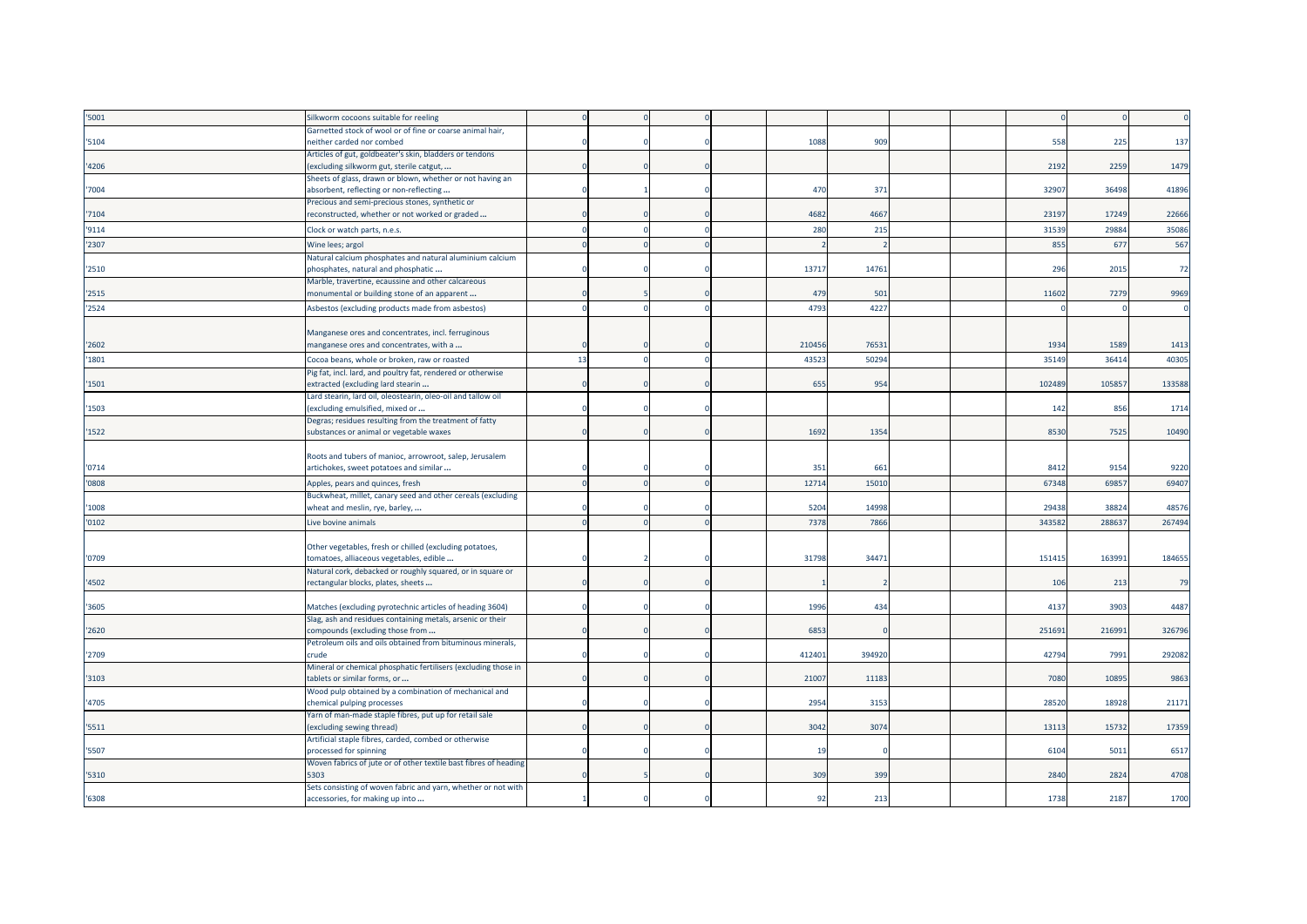|       | Glass envelopes, incl. bulbs and tubes, open, and glass parts    |      |      |  |              |       |  |          |         |         |
|-------|------------------------------------------------------------------|------|------|--|--------------|-------|--|----------|---------|---------|
| '7011 | thereof, without fittings, for                                   |      |      |  | 1299         | 1370  |  | 5858     | 4530    | 4338    |
|       |                                                                  |      |      |  |              |       |  |          |         |         |
|       | Diamonds, whether or not worked, but not mounted or set          |      |      |  |              |       |  |          |         |         |
| '7102 | (excluding unmounted stones for pick-up                          |      |      |  | 3797         | 1178  |  | 84386    | 48904   | 82026   |
| '8001 | Unwrought tin                                                    | 12   |      |  | 2464         | 1731  |  | 42530    | 34755   | 65667   |
|       |                                                                  |      |      |  |              |       |  |          |         |         |
|       | Molybdenum and articles thereof, n.e.s.; molybdenum waste        |      |      |  |              |       |  |          |         |         |
| '8102 | and scrap (excluding ash and residues                            |      | 35   |  | 1582         | 2616  |  | 71255    | 41834   | 73147   |
|       |                                                                  |      |      |  |              |       |  |          |         |         |
| '7402 | Copper, unrefined; copper anodes for electrolytic refining       |      |      |  |              |       |  | 10198    | 122655  | 227158  |
|       | Waste and scrap, of copper (excluding ingots or other similar    |      |      |  |              |       |  |          |         |         |
| '7404 | unwrought shapes, of remelted                                    | 6114 | 1201 |  | 44710        | 35391 |  | 150210   | 1510280 | 2514004 |
|       | Bismuth and articles thereof, n.e.s.; bismuth waste and scrap    |      |      |  |              |       |  |          |         |         |
| '8106 | (excluding ash and residues containing                           |      |      |  | 46           | 21    |  | 5648     | 4257    | 5934    |
|       |                                                                  |      |      |  |              |       |  |          |         |         |
|       | Railway or tramway passenger coaches, luggage vans, post         |      |      |  |              |       |  |          |         |         |
| '8605 | office coaches and other special purpose                         |      |      |  | $\mathbf{1}$ |       |  | 18669    | 23646   | 272873  |
|       |                                                                  |      |      |  |              |       |  |          |         |         |
| '8908 | Vessels and other floating structures for breaking up            |      |      |  |              |       |  |          | 50      | 1410    |
|       | Light-vessels, fire-floats, dredgers, floating cranes, and other |      |      |  |              |       |  |          |         |         |
| '8905 | vessels the navigability of                                      |      |      |  | 800          | 71    |  | 51731    | 16037   | 18170   |
|       |                                                                  |      |      |  |              |       |  |          |         |         |
| '2813 | Sulphides of non-metals; commercial phosphorus trisulphide       |      |      |  | 288          | 245   |  | 44889    | 35009   | 51688   |
|       | Residues of starch manufacture and similar residues, beet-       |      |      |  |              |       |  |          |         |         |
| '2303 | pulp, bagasse and other waste of                                 | 11   | 10   |  | 279          | 695   |  | 157491   | 146037  | 147352  |
|       | Oilcake and other solid residues, whether or not ground or in    |      |      |  |              |       |  |          |         |         |
| '2306 | the form of pellets, resulting                                   |      |      |  | 2120         | 612   |  | 45808    | 558029  | 677201  |
|       | Tanned or crust hides and skins of goats or kids, pigs, reptiles |      |      |  |              |       |  |          |         |         |
| '4106 | and other animals, without                                       |      |      |  |              |       |  | 1870     | 833     | 2262    |
|       | Photographic paper, paperboard and textiles, sensitised,         |      |      |  |              |       |  |          |         |         |
| '3703 | <b>inexposed</b>                                                 |      |      |  | 1903         | 2103  |  | 22735    | 19416   | 19113   |
|       |                                                                  |      |      |  |              |       |  |          |         |         |
|       | Cinematographic film, exposed and developed, whether or          |      |      |  |              |       |  |          |         |         |
| '3706 | not incorporating soundtrack or consisting                       |      |      |  |              |       |  | $\Delta$ | 21      | 25      |
|       | Ion-exchangers based on polymers of heading 3901 to 3913,        |      |      |  |              |       |  |          |         |         |
| '3914 | n primary forms                                                  |      |      |  | 7044         | 7631  |  |          |         |         |
| '4903 | Children's picture, drawing or colouring books                   | 208  | 13   |  | 300          | 458   |  | 66840    | 76962   | 91738   |
|       | Meat of horses, asses, mules or hinnies, fresh, chilled or       |      |      |  |              |       |  |          |         |         |
| '0205 | frozen                                                           |      |      |  |              |       |  | 1053     | 1142    | 995     |
|       | Human hair, unworked, whether or not washed or scoured;          |      |      |  |              |       |  |          |         |         |
| '0501 | waste of human hair                                              |      |      |  |              |       |  | 16       | 24      | 42      |
|       | Cut flowers and flower buds of a kind suitable for bouquets or   |      |      |  |              |       |  |          |         |         |
| '0603 | for ornamental purposes, fresh,                                  |      |      |  | 9601         | 13865 |  | 66614    | 53073   | 65691   |
| '0702 | Tomatoes, fresh or chilled                                       |      |      |  | 49792        | 77892 |  | 4162     | 40384   | 58277   |
| '1201 | Soya beans, whether or not broken                                |      |      |  | 2942         | 1012  |  | 3228     | 2133    | 19304   |
|       | Flours and meals of oil seeds or oleaginous fruits (excluding    |      |      |  |              |       |  |          |         |         |
| '1208 | mustard)                                                         |      |      |  | 8            | 132   |  | 6713     | 9194    | 6653    |
|       |                                                                  |      |      |  |              |       |  |          |         |         |
| '0805 | Citrus fruit, fresh or dried                                     |      |      |  | 256445       | 29260 |  | 88563    | 100605  | 96405   |
|       | Tapioca and substitutes therefor prepared from starch, in the    |      |      |  |              |       |  |          |         |         |
| '1903 | form of flakes, grains, pearls,                                  |      |      |  |              | 16    |  | 287      | 381     | 721     |
|       | Wool grease and fatty substances derived therefrom, incl.        |      |      |  |              |       |  |          |         |         |
| '1505 | lanolin                                                          |      |      |  | 70           | 265   |  | 13146    | 12107   | 16811   |
|       | Groundnut oil and its fractions, whether or not refined, but     |      |      |  |              |       |  |          |         |         |
| '1508 | not chemically modified                                          |      |      |  | 12           | 39    |  | 2719     | 3322    | 5189    |
| '2509 | Chalk                                                            |      |      |  | 746          | 586   |  | 6367     | 7031    | 10014   |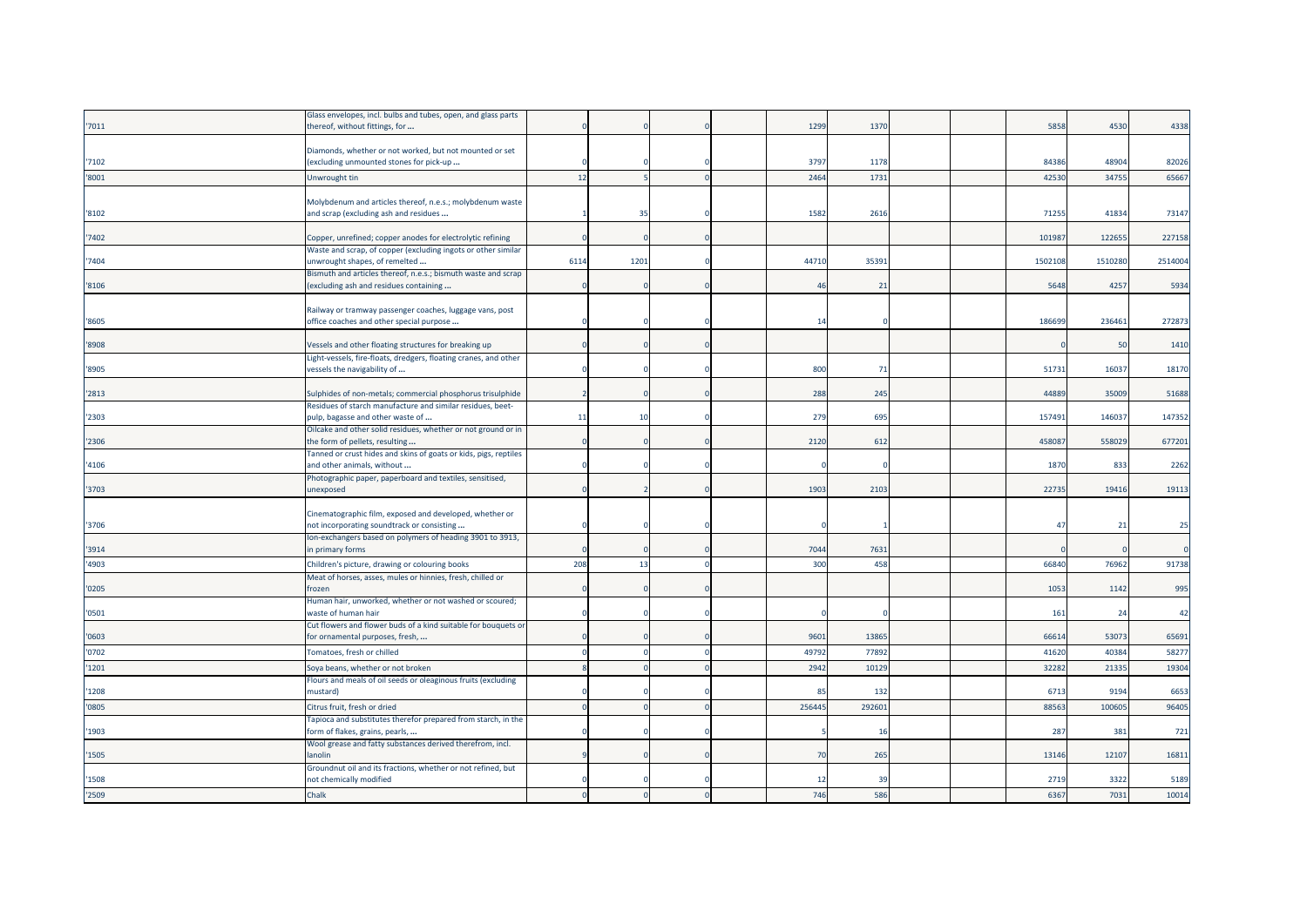|       | Borates, natural, and concentrates thereof, whether or not                                            |     |    |  |       |       |  |                 |        |        |
|-------|-------------------------------------------------------------------------------------------------------|-----|----|--|-------|-------|--|-----------------|--------|--------|
| '2528 | calcined, and natural boric acids                                                                     |     |    |  |       |       |  | 267             | 100    | 619    |
| '2604 | Nickel ores and concentrates                                                                          |     |    |  | 68227 | 75791 |  | 2294            | 191    | 637    |
| '2607 | Lead ores and concentrates                                                                            |     |    |  |       |       |  | 884             | 1140   | 37090  |
| '7015 | Clock or watch glasses and similar glasses, glasses for non-<br>corrective or corrective spectacles,  |     |    |  | 63    | 198   |  | 2264            | 17781  | 31507  |
| '6501 | Hat-forms, hat bodies and hoods of felt, neither blocked to<br>shape nor with made brims; plateaux    |     |    |  |       |       |  | 214             | 62     | 30     |
| '6502 | Hat-shapes, plaited or made by assembling strips of any<br>material (excluding blocked to shape,      |     |    |  |       |       |  | 106             | 71     | 62     |
| '5110 | Yarn of coarse animal hair or of horsehair, incl. gimped<br>norsehair yarn, whether or not put        |     |    |  |       |       |  | 347             | 311    | 38     |
| '5305 | Coconut, abaca "Manila hemp or Musa textilis Nee", ramie,<br>agave and other vegetable textile        |     | 16 |  | 175   | 195   |  | 3627            | 1602   | 1665   |
| '8805 | Aircraft launching gear (excluding motor winches for<br>launching gliders); deck-arrestor or similar  |     |    |  | 2445  | 8942  |  | 3971            | 50486  | 37200  |
| '8601 | Rail locomotives powered from an external source of<br>electricity or by electric accumulators        | 543 |    |  | 563   |       |  | 49282           | 518430 | 517515 |
| '7503 | Waste and scrap, of nickel (excluding ingots or other similar<br>unwrought shapes, of remelted        |     |    |  |       | 95    |  | 7667            | 46136  | 54507  |
| '8002 | Tin waste and scrap (excluding ash and residues from the<br>manufacture of tin of heading 2620,       |     |    |  |       |       |  | 11169           | 11620  | 16715  |
| '7904 | Zinc bars, rods, profiles and wire, n.e.s.                                                            |     |    |  | 87    | 90    |  |                 |        |        |
| '8110 | Antimony and articles thereof, n.e.s.; antimony waste and<br>scrap (excluding ash and residues        |     |    |  | 196   | 231   |  | 1010            | 646    | 1032   |
| '8445 | Machines for preparing textile fibres; spinning, doubling or<br>twisting machines and other machinery | 184 | 68 |  | 2270  | 2264  |  | 648439          | 578982 | 566588 |
| '9103 | Clocks with watch movements (excluding wrist-watches,<br>pocket-watches and other watches of heading  | 13  |    |  | 46    | 16    |  | 632             | 413    | 424    |
| '2802 | Sulphur, sublimed or precipitated; colloidal sulphur                                                  |     |    |  |       |       |  | 2303            | 2297   | 2609   |
| '2837 | Cyanides, cyanide oxides and complex cyanides                                                         |     |    |  | 297   | 72    |  | 2328            | 2709   | 2756   |
| '2603 | Copper ores and concentrates                                                                          |     |    |  |       | 14    |  | 1963            | 17644  | 24440  |
| '2608 | Zinc ores and concentrates                                                                            |     |    |  |       |       |  |                 |        | 23166  |
| '2611 | Tungsten ores and concentrates                                                                        |     |    |  | 167   | 128   |  | 60 <sup>g</sup> | 169    | 1038   |
| '2516 | Granite, porphyry, basalt, sandstone and other monumental<br>or building stone, whether or not        |     |    |  | 182   | 265   |  | 12602           | 13468  | 14952  |
| '1401 | Vegetable materials of a kind used primarily for plaiting, e.g.<br>bamboos, rattans, reeds, rushes,   |     |    |  | 169   | 272   |  | 2704            | 3181   | 3805   |
| '1504 | Fats and oils and their fractions of fish or marine mammals,<br>whether or not refined (excluding     | 16  | 11 |  | 532   | 818   |  | 36618           | 38843  | 56721  |
| 1603  | Extracts and juices of meat, fish or crustaceans, molluscs and<br>other aquatic invertebrates         |     |    |  | 16    | 13    |  | 7247            | 4986   | 2550   |
| '0812 | Fruit and nuts, provisionally preserved, e.g. by sulphur dioxide<br>gas, in brine, in sulphur         |     |    |  | 45    | 41    |  | 982             | 604    | 935    |
| '0204 | Meat of sheep or goats, fresh, chilled or frozen                                                      |     |    |  | 138   | 377   |  | 6342            | 45594  | 59037  |
|       |                                                                                                       |     |    |  |       |       |  |                 |        |        |
| '0510 | Ambergris, castoreum, civet and musk; cantharides; bile,<br>whether or not dried; glands and other    |     |    |  | 754   | 792   |  | 6319            | 13336  | 2767   |
| '0708 | Leguminous vegetables, shelled or unshelled, fresh or chilled                                         |     |    |  |       | 32    |  | 2972            | 32079  | 24074  |
| '0711 | Vegetables provisionally preserved, e.g. by sulphur dioxide<br>gas, in brine, in sulphur water        | 19  |    |  | 845   | 986   |  | 3659            | 6157   | 5106   |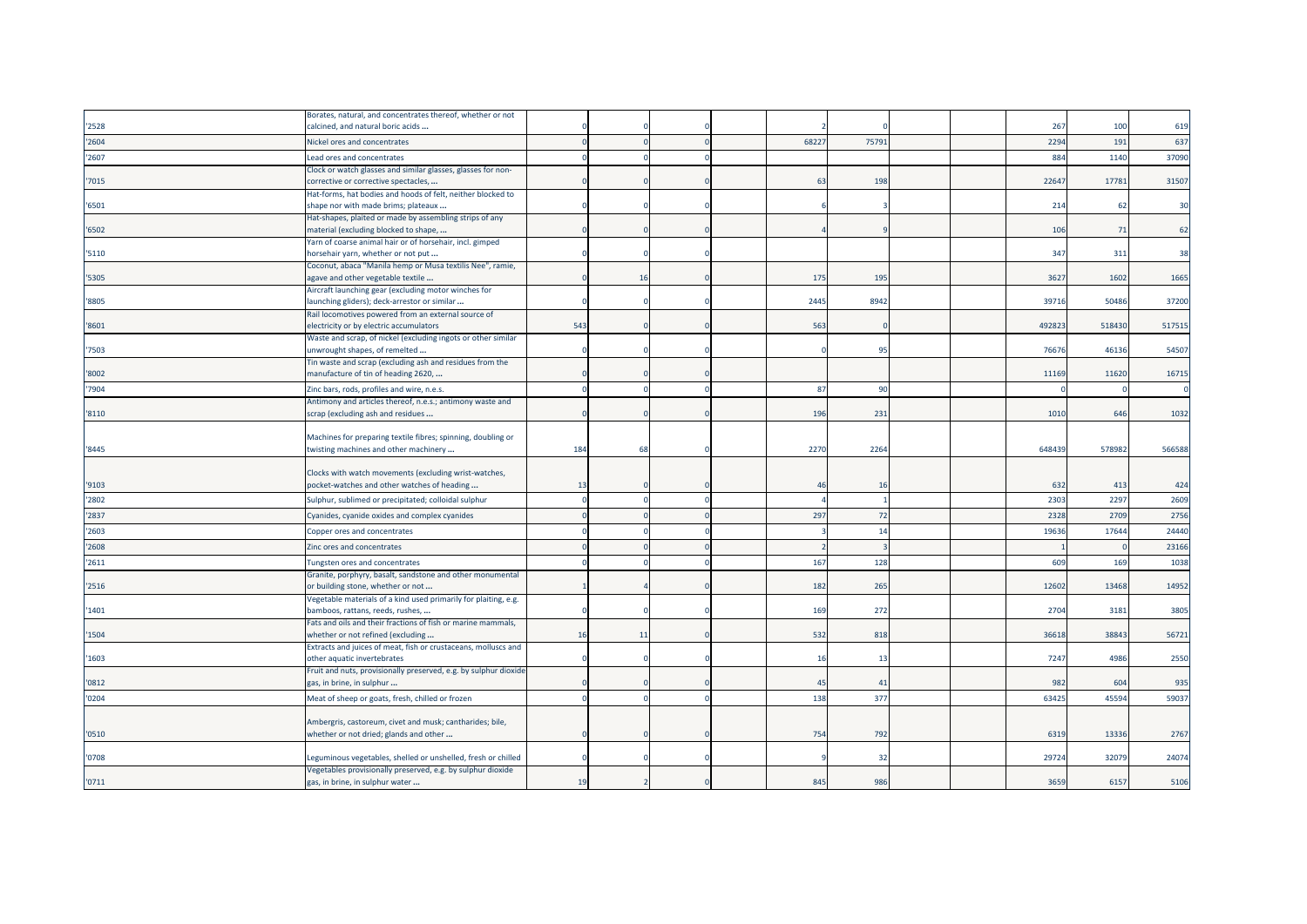|       | Carded or combed yarn of fine animal hair (excluding that of      |     |       |  |       |                |  |       |        |        |
|-------|-------------------------------------------------------------------|-----|-------|--|-------|----------------|--|-------|--------|--------|
| '5108 | wool or that put up for retail                                    |     |       |  | 219   | 177            |  | 7599  | 7417   | 9505   |
|       | True hemp "Cannabis sativa L.", raw or processed, but not         |     |       |  |       |                |  |       |        |        |
| '5302 | spun; tow and waste of true hemp,                                 |     |       |  |       |                |  | 363   | 554    | 620    |
|       | Artificial monofilament of >= 67 decitex and with a cross         |     |       |  |       |                |  |       |        |        |
| '5405 | sectional dimension of <= 1 mm; strip                             |     |       |  | 1905  | 2066           |  | 70    | 90     | 129    |
|       | Man-made filament yarn, put up for retail sale (excluding         |     |       |  |       |                |  |       |        |        |
| '5406 | sewing thread)                                                    |     |       |  | 20    | 4 <sup>c</sup> |  | 1244  | 1317   | 1430   |
|       | Articles of natural cork (excluding cork in square or             |     |       |  |       |                |  |       |        |        |
| '4503 | rectangular blocks, plates, sheets or                             |     |       |  | 263   | 297            |  | 7691  | 6436   | 6888   |
| '4702 | Chemical wood pulp, dissolving grades                             |     |       |  | 148   | 438            |  | 15254 | 5838   | 3859   |
|       | Other raw hides and skins, fresh, or salted, dried, limed,        |     |       |  |       |                |  |       |        |        |
| '4103 | pickled or otherwise preserved,                                   |     |       |  |       | -11            |  | 3655  | 39196  | 32083  |
|       |                                                                   |     |       |  |       |                |  |       |        |        |
|       | Residual products of the chemical or allied industries, n.e.s.;   |     |       |  |       |                |  |       |        |        |
| '3825 | municipal waste; sewage sludge;                                   |     |       |  |       |                |  | 1882  | 17490  | 18253  |
|       | Mineral or chemical potassic fertilisers (excluding those in      |     |       |  |       |                |  |       |        |        |
| '3104 | tablets or similar forms, or in                                   |     |       |  | 55392 | 6738           |  |       |        |        |
|       |                                                                   |     |       |  |       |                |  |       |        |        |
| '3602 | Prepared explosives (excluding propellent powders)                |     |       |  | 5214  | 2783           |  |       |        |        |
|       | Worked ivory, bone, tortoiseshell, horn, antlers, coral, mother   |     |       |  |       |                |  |       |        |        |
| '9601 | of-pearl and other animal carving                                 |     |       |  | 41    | 45             |  | 6434  | 5461   | 7166   |
|       | Clock movements, complete and assembled (excluding watch          |     |       |  |       |                |  |       |        |        |
| '9109 | movements)                                                        |     |       |  | 41    | 25             |  | 6980  | 6199   | 8877   |
|       |                                                                   |     |       |  |       |                |  |       |        |        |
|       | Railway or tramway maintenance or service vehicles, whether       |     |       |  |       |                |  |       |        |        |
| '8604 | or not self-propelled, e.g., workshops,                           | 281 |       |  | 630   | 2460           |  | 15249 | 179084 | 175157 |
| '8904 | Tugs and pusher craft                                             |     |       |  | 1825  | 380            |  | 972   | 12278  | 14992  |
|       | Machinery for preparing or making up tobacco, not specified       |     |       |  |       |                |  |       |        |        |
| '8478 | or included elsewhere in this chapter;                            |     |       |  | 471   | 457            |  |       |        |        |
| '8446 | Weaving machines "looms"                                          |     |       |  | 4463  | 563            |  | 7831  | 84358  | 118269 |
|       | Lead plates, sheets, strip and foil; lead powders and flakes      |     |       |  |       |                |  |       |        |        |
| '7804 | (excluding grains of lead, and                                    |     |       |  | 464   | 596            |  | 737   | 274    | 744    |
|       |                                                                   |     |       |  |       |                |  |       |        |        |
|       | Cadmium and articles thereof, n.e.s.; cadmium waste and           |     |       |  |       |                |  |       |        |        |
| '8107 | scrap (excluding ash and residues containing                      |     | $\pm$ |  | 108   | 23             |  | 1482  | 1082   | 947    |
|       | Pearls, natural or cultured, whether or not worked or graded,     |     |       |  |       |                |  |       |        |        |
| '7101 | but not strung, mounted or set,                                   |     |       |  |       | 12             |  | 3030  | 2175   | 2204   |
|       | Bars and rods of alloy steel other than stainless, hot-rolled, in |     |       |  |       |                |  |       |        |        |
| '7227 | irregularly wound coils                                           | 51  |       |  | 1145  | 4223           |  | 31481 | 303408 | 564512 |
|       | Synthetic staple fibres, carded, combed or otherwise              |     |       |  |       |                |  |       |        |        |
| '5506 | processed for spinning                                            |     |       |  | 180   | 26             |  | 12374 | 11107  | 12051  |
|       | Yarn of artificial staple fibres (excluding sewing thread and     |     |       |  |       |                |  |       |        |        |
| '5510 | yarn put up for retail sale)                                      |     |       |  | 785   | 539            |  | 14956 | 12543  | 18639  |
|       |                                                                   |     |       |  |       |                |  |       |        |        |
| '4003 | Reclaimed rubber in primary forms or in plates, sheets or strip   |     |       |  | 357   | 144            |  | 1208  | 8725   | 8222   |
| '3601 | Propellent powders                                                |     |       |  | 1602  | 1452           |  |       |        |        |
|       | Gum, wood or sulphate turpentine and other terpenic oils          |     |       |  |       |                |  |       |        |        |
| '3805 | produced by the distillation or other                             |     |       |  | 79    | 51             |  | 6480  | 6425   | 6900   |
|       |                                                                   |     |       |  |       |                |  |       |        |        |
|       | Wood tar; wood tar oils; wood creosote; wood naphtha;             |     |       |  |       |                |  |       |        |        |
| '3807 | regetable pitch; brewer's pitch and similar                       |     |       |  | 118   | go             |  | 4106  | 3383   | 2901   |
| '5306 | Flax yarn                                                         |     |       |  | 126   | 103            |  | 1677  | 1836   | 2422   |
|       | Waste of wool or of fine or coarse animal hair, incl. yarn        |     |       |  |       |                |  |       |        |        |
| '5103 | waste (excluding garnetted stock,                                 | 24  | 21    |  | 703   | 146            |  | 1845  | 1110   | 1728   |
| '5002 | Raw silk "non-thrown"                                             |     |       |  |       |                |  | 3226  | 4937   | 4764   |
|       |                                                                   |     |       |  |       |                |  |       |        |        |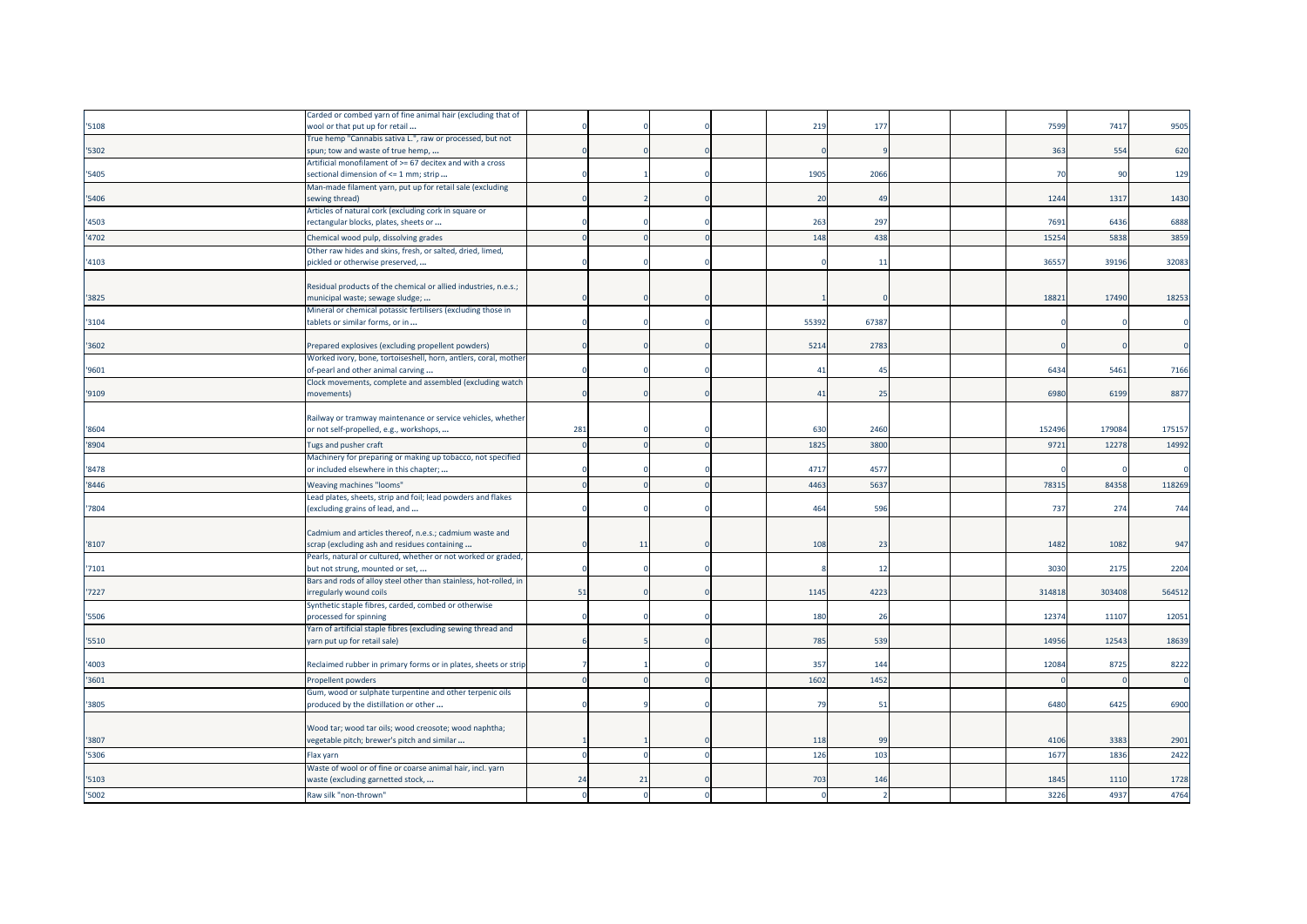|       | Maps and hydrographic or similar charts of all kinds, incl.                                        |      |           |  |           |       |  |        |        |        |
|-------|----------------------------------------------------------------------------------------------------|------|-----------|--|-----------|-------|--|--------|--------|--------|
| '4905 | atlases, wall maps, topographical                                                                  |      |           |  | <b>66</b> |       |  | 13130  | 11466  | 12667  |
|       | Raw furskins, incl. heads, tails, paws and other pieces or                                         |      |           |  |           |       |  |        |        |        |
| '4301 | cuttings suitable for use in furriery                                                              | 91   |           |  | 131       | 81    |  | 41741  | 8128   | 11115  |
|       |                                                                                                    |      |           |  |           |       |  |        |        |        |
|       | Natural cork, raw or merely surface-worked or otherwise                                            |      |           |  |           |       |  |        |        |        |
| '4501 | cleaned; cork waste; crushed, powdered                                                             |      |           |  | 25        | 41    |  | 285    | 408    | 549    |
|       |                                                                                                    |      |           |  |           |       |  |        |        |        |
|       | Iron oxides and hydroxides; earth colours containing >= 70%                                        |      |           |  |           |       |  |        |        |        |
| '2821 | by weight of combined iron evaluated                                                               |      |           |  | 3238      | 3686  |  |        |        |        |
| '2613 | Molybdenum ores and concentrates                                                                   |      |           |  | 7048      | 4444  |  | 4605   | 4701   | 5384   |
| '2502 | Unroasted iron pyrites                                                                             |      |           |  | 171       | 150   |  | 600    | 693    | 749    |
|       | Natural barium sulphate "barytes"; natural barium carbonate                                        |      |           |  |           |       |  |        |        |        |
| '2511 | witherite", whether or not calcined                                                                |      |           |  | 1970      | 2632  |  |        |        |        |
|       | Slate, whether or not roughly trimmed or merely cut, by                                            |      |           |  |           |       |  |        |        |        |
| '2514 | sawing or otherwise, into blocks or                                                                |      |           |  | 716       | 610   |  | 2048   | 2280   | 2700   |
|       | Limestone flux; limestone and other calcareous stone, of a                                         |      |           |  |           |       |  |        |        |        |
| '2521 | kind used for the manufacture of                                                                   |      |           |  | 48574     | 16789 |  | 6180   | 5528   | 6970   |
|       | Swedes, mangolds, fodder roots, hay, alfalfa, clover, sainfoin,                                    |      |           |  |           |       |  |        |        |        |
| '1214 | forage kale, lupines, vetches                                                                      |      |           |  | 46        | 34    |  | 37406  | 34871  | 38288  |
|       | Fats of bovine animals, sheep or goats (excluding oil and                                          |      |           |  |           |       |  |        |        |        |
| '1502 | oleostearin)                                                                                       |      | 49        |  | 141       | 483   |  | 54694  | 69290  | 99124  |
|       |                                                                                                    |      |           |  |           |       |  |        |        |        |
| '1605 | Crustaceans, molluscs and other aquatic invertebrates,<br>prepared or preserved (excluding smoked) | 66   |           |  | 29157     | 36253 |  | 6807   | 80920  | 76387  |
|       |                                                                                                    |      |           |  |           |       |  |        |        |        |
| '0103 | Live swine                                                                                         | 1060 | 58        |  | 5745      | 7781  |  | 20231  | 209988 | 155147 |
|       | Cabbages, cauliflowers, kohlrabi, kale and similar edible                                          |      |           |  |           |       |  |        |        |        |
| '0704 | brassicas, fresh or chilled                                                                        |      |           |  | 6720      | 9381  |  | 6656   | 49405  | 50047  |
| '0809 | Apricots, cherries, peaches incl. nectarines, plums and sloes,<br>resh                             |      |           |  | 44057     | 56042 |  | 52309  | 59433  | 57157  |
|       | Tantalum and articles thereof, n.e.s.; tantalum waste and                                          |      |           |  |           |       |  |        |        |        |
| '8103 | scrap (excluding ash and residues                                                                  |      |           |  | 13        | 13    |  | 12921  | 13476  | 14545  |
|       | Stranded wire, cables, plaited bands and the like, of                                              |      |           |  |           |       |  |        |        |        |
| '7614 | aluminium (excluding such products electrically                                                    |      |           |  | 1971      | 610   |  | 5440   | 8279   | 6356   |
|       | Zinc waste and scrap (excluding ash and residues from zinc                                         |      |           |  |           |       |  |        |        |        |
| '7902 | production "heading 2620", ingots                                                                  |      |           |  | 159       | 305   |  | 7336   | 6850   | 97972  |
|       | Fishing vessels; factory ships and other vessels for processing                                    |      |           |  |           |       |  |        |        |        |
| '8902 | or preserving fishery products                                                                     |      |           |  |           | 62    |  | 1663   | 5023   | 53646  |
|       | Fabricated asbestos fibres; mixtures with a basis of asbestos                                      |      |           |  |           |       |  |        |        |        |
| '6812 | or with a basis of asbestos and                                                                    |      |           |  | 2747      | 2235  |  |        |        |        |
|       | Setts, curbstones and flagstones, of natural stone (excluding                                      |      |           |  |           |       |  |        |        |        |
| '6801 | slate)                                                                                             |      |           |  | 310       | 10    |  | 24558  | 30549  | 34774  |
|       |                                                                                                    |      |           |  |           |       |  |        |        |        |
|       | Master alloys of copper (excluding phosphorus-copper                                               |      |           |  |           |       |  |        |        |        |
| '7405 | compounds "copper phosphide" containing                                                            |      |           |  | 29        | 18    |  | 6340   | 7111   | 17919  |
|       | Bars and rods of stainless steel, hot-rolled, in irregularly                                       |      |           |  |           |       |  |        |        |        |
| '7221 | wound coils                                                                                        |      |           |  | 542       | 632   |  | 1503   | 12810  | 18523  |
|       | Precious stones and semi-precious stones, whether or not                                           |      |           |  |           |       |  |        |        |        |
| '7103 | worked or graded, but not strung,                                                                  |      | <b>29</b> |  | 475       | 633   |  | 18215  | 125429 | 159113 |
| '9702 | Original engravings, prints and lithographs                                                        | 43   |           |  | 15        | 15    |  | 18283  | 14082  | 32236  |
|       | Jute and other textile bast fibres, raw or processed, but not                                      |      |           |  |           |       |  |        |        |        |
| '5303 | spun; tow and waste of such fibres,                                                                |      |           |  | 36        |       |  | 409    | 408    | 842    |
|       | Yarn spun from silk waste (excluding that put up for retail                                        |      |           |  |           |       |  |        |        |        |
| '5005 | sale)                                                                                              |      |           |  | 19        | 39    |  | 3304   | 3260   | 3570   |
| '5101 | Wool, neither carded nor combed                                                                    | 28   | 10        |  | 1597      | 891   |  | 1578   | 1205   | 15720  |
|       |                                                                                                    |      |           |  |           |       |  |        |        |        |
| '5107 | Yarn of combed wool (excluding that put up for retail sale)                                        |      |           |  | 507       | 461   |  | 152741 | 108053 | 132962 |